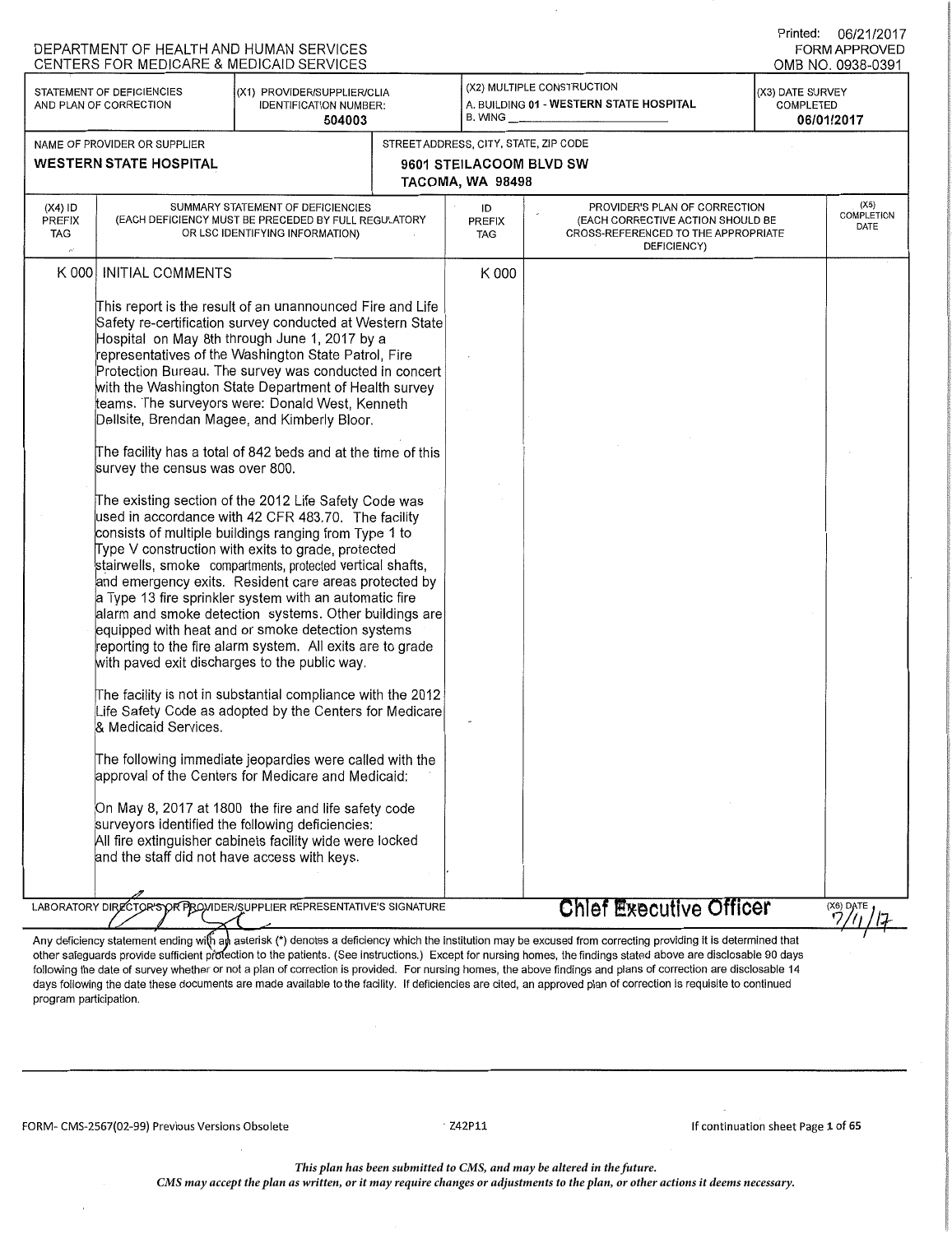|                                          |                                                                                                                                                                                                                                                                                                                                                                                                                                                                                                                                           | DEPARTMENT OF HEALTH AND HUMAN SERVICES<br><b>CENTERS FOR MEDICARE &amp; MEDICAID SERVICES</b>                                                                                                                                                                                                                                                                                                                                                                                                                                                                                                                                                                                                                                                                                                                               |                                                                                      |                                                                                                                                                                                                                                                                                                                                                                                                                                                                                                                                                                                                                                                                                                                                                                                                    | Printed:                                    | 06/21/2017<br>FORM APPROVED<br>OMB NO. 0938-0391 |
|------------------------------------------|-------------------------------------------------------------------------------------------------------------------------------------------------------------------------------------------------------------------------------------------------------------------------------------------------------------------------------------------------------------------------------------------------------------------------------------------------------------------------------------------------------------------------------------------|------------------------------------------------------------------------------------------------------------------------------------------------------------------------------------------------------------------------------------------------------------------------------------------------------------------------------------------------------------------------------------------------------------------------------------------------------------------------------------------------------------------------------------------------------------------------------------------------------------------------------------------------------------------------------------------------------------------------------------------------------------------------------------------------------------------------------|--------------------------------------------------------------------------------------|----------------------------------------------------------------------------------------------------------------------------------------------------------------------------------------------------------------------------------------------------------------------------------------------------------------------------------------------------------------------------------------------------------------------------------------------------------------------------------------------------------------------------------------------------------------------------------------------------------------------------------------------------------------------------------------------------------------------------------------------------------------------------------------------------|---------------------------------------------|--------------------------------------------------|
|                                          | STATEMENT OF DEFICIENCIES<br>AND PLAN OF CORRECTION                                                                                                                                                                                                                                                                                                                                                                                                                                                                                       | (X1) PROVIDER/SUPPLIER/CLIA<br>IDENTIFICATION NUMBER:<br>504003                                                                                                                                                                                                                                                                                                                                                                                                                                                                                                                                                                                                                                                                                                                                                              | B. WING                                                                              | (X2) MULTIPLE CONSTRUCTION<br>A. BUILDING 01 - WESTERN STATE HOSPITAL                                                                                                                                                                                                                                                                                                                                                                                                                                                                                                                                                                                                                                                                                                                              | (X3) DATE SURVEY<br>COMPLETED<br>06/01/2017 |                                                  |
|                                          | NAME OF PROVIDER OR SUPPLIER<br><b>WESTERN STATE HOSPITAL</b>                                                                                                                                                                                                                                                                                                                                                                                                                                                                             |                                                                                                                                                                                                                                                                                                                                                                                                                                                                                                                                                                                                                                                                                                                                                                                                                              | STREET ADDRESS, CITY, STATE, ZIP CODE<br>9601 STEILACOOM BLVD SW<br>TACOMA, WA 98498 |                                                                                                                                                                                                                                                                                                                                                                                                                                                                                                                                                                                                                                                                                                                                                                                                    |                                             |                                                  |
| $(X4)$ ID<br><b>PREFIX</b><br><b>TAG</b> |                                                                                                                                                                                                                                                                                                                                                                                                                                                                                                                                           | SUMMARY STATEMENT OF DEFICIENCIES<br>(EACH DEFICIENCY MUST BE PRECEDED BY FULL REGULATORY<br>OR LSC IDENTIFYING INFORMATION)                                                                                                                                                                                                                                                                                                                                                                                                                                                                                                                                                                                                                                                                                                 | ID<br><b>PREFIX</b><br><b>TAG</b>                                                    | PROVIDER'S PLAN OF CORRECTION (EACH<br>CORRECTIVE ACTION SHOULD BE<br>CROSS-REFERENCED TO THE APPROPRIATE<br>DEFICIENCY)                                                                                                                                                                                                                                                                                                                                                                                                                                                                                                                                                                                                                                                                           |                                             | (X5)<br>COMPLETION<br>DATE                       |
| K 000<br>K 161                           | Continued From page 1<br>drills were also taking an excessively long<br>stairwell and onto the public way.<br>as required by NFPA 25 and 72.<br>cited. The facility removed all Immediate<br>Jeopardies on June 1, 2017.<br>The surveyor was:<br>Donald West<br>Deputy State Fire Marshal<br><b>Building Construction Type and Height</b><br>2012 EXISTING<br>19.1.6.2 through 19.1.6.7<br>19.1.6.4, 19.1.6.5<br><b>Construction Type</b><br>I (442), I (332), II (222)<br>1<br>stories<br>sprinklered<br>2<br>II(111)<br>non-sprinklered | The facility failed to follow NFPA 101-2012<br>guidelines by pre-announcing fire drills. The fire<br>amount of time, from 30 minutes to 5.5 hours.<br>The exits from stairwells 6 and 9 in building 28<br>required 3 different keys to exit the fire-rated<br>On May 9, 2017 at 1653 the fire and life code<br>surveyors identified the following deficiencies:<br>The fire alarm and sprinkler systems have not<br>been inspected by competent and qualified<br>inspectors. This included not performing all tests<br>Plans of removal were provided by the facility on<br>the same day each Immediate Jeopardy was<br>NFPA 101 Building Construction Type and Height<br>Building construction type and stories meets<br>Table 19.1.6.1, unless otherwise permitted by<br>Any number of<br>non-sprinklered and<br>One story | K 000<br>K 161                                                                       | Plan of Correction for each specific<br>deficiency cited:<br>(K 161) The hospital failed to maintain fire<br>resistive construction of the building capable of<br>resisting the passage of smoke and fire into the<br>other compartments. To ensure the hospital<br>meets the 2012 Life Safety Code the following<br>corrections will be made:<br>A work order was created to assess the<br>$\bullet$<br>5 inch round hole in the ceiling in the<br>S3 ward medication room and the<br>"36x36" hole in the sheet rock in<br>building 28 next to stairwell nine.<br>The 5 inch hole in the S3 Medication<br>room and the "36x36" hole in the<br>sheetrock of building 28 will be repaired<br>to ensure the capability of resisting the<br>passage of smoke and fire into the<br>other compartments. |                                             |                                                  |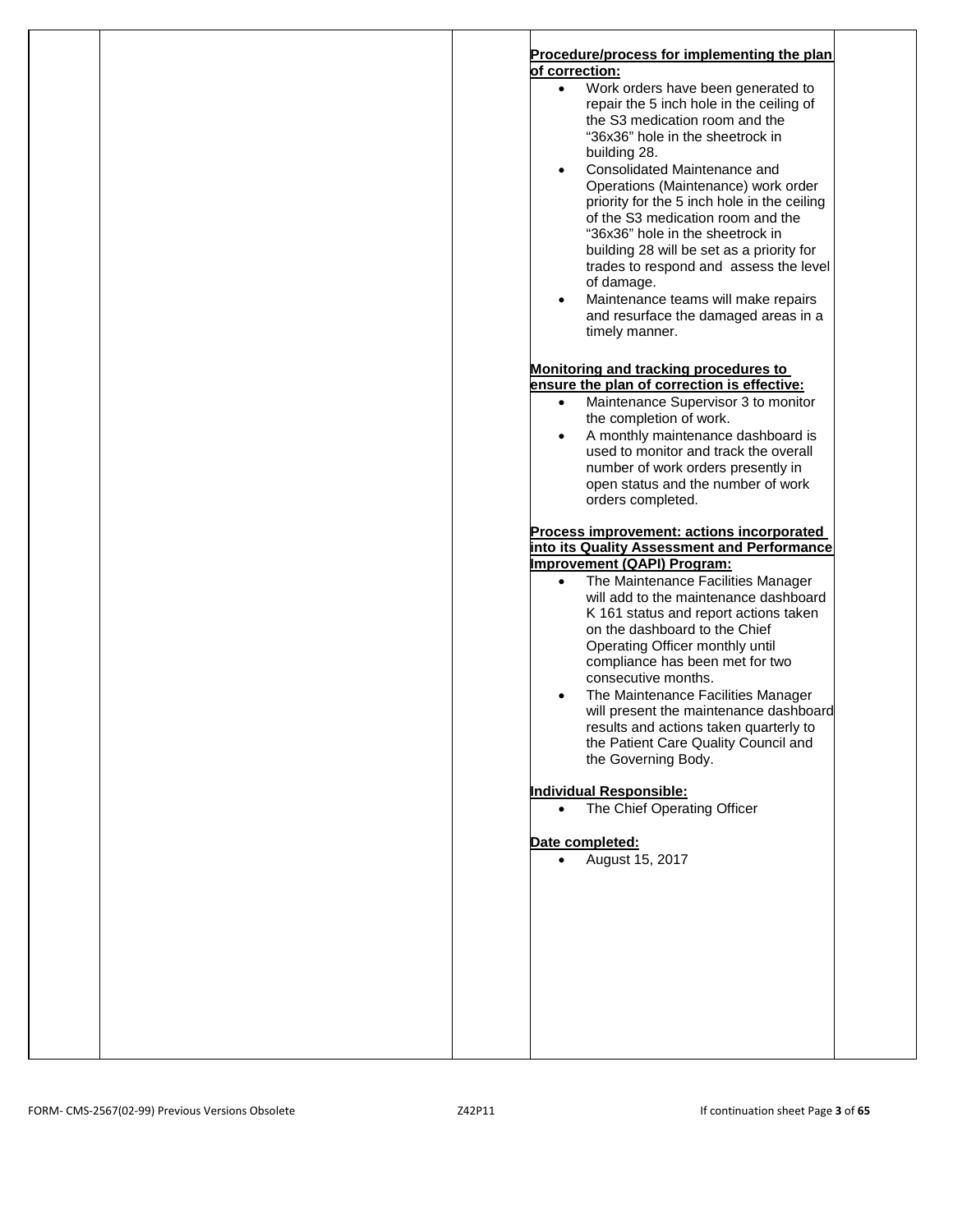|                                          | DEPARTMENT OF HEALTH AND HUMAN SERVICES<br>CENTERS FOR MEDICARE & MEDICAID SERVICES                                                                                                                                                                                                                                                                                                                                                                                                            |                                                                                                                                                                                                                                                                                                                                                                                                                                                                                                                                                                                                                                                                                                                                                                                                                                                                                     |  |                                             |                                                                                                                          | Printed:                             | 06/21/2017<br>FORM APPROVED<br>OMB NO. 0938-0391 |
|------------------------------------------|------------------------------------------------------------------------------------------------------------------------------------------------------------------------------------------------------------------------------------------------------------------------------------------------------------------------------------------------------------------------------------------------------------------------------------------------------------------------------------------------|-------------------------------------------------------------------------------------------------------------------------------------------------------------------------------------------------------------------------------------------------------------------------------------------------------------------------------------------------------------------------------------------------------------------------------------------------------------------------------------------------------------------------------------------------------------------------------------------------------------------------------------------------------------------------------------------------------------------------------------------------------------------------------------------------------------------------------------------------------------------------------------|--|---------------------------------------------|--------------------------------------------------------------------------------------------------------------------------|--------------------------------------|--------------------------------------------------|
|                                          | STATEMENT OF DEFICIENCIES<br>AND PLAN OF CORRECTION                                                                                                                                                                                                                                                                                                                                                                                                                                            | (X1) PROVIDER/SUPPLIER/CLIA<br><b>IDENTIFICATION NUMBER:</b>                                                                                                                                                                                                                                                                                                                                                                                                                                                                                                                                                                                                                                                                                                                                                                                                                        |  |                                             | (X2) MULTIPLE CONSTRUCTION<br>A. BUILDING 01 - WESTERN STATE HOSPITAL                                                    | (X3) DATE SURVEY<br><b>COMPLETED</b> |                                                  |
|                                          |                                                                                                                                                                                                                                                                                                                                                                                                                                                                                                | 504003                                                                                                                                                                                                                                                                                                                                                                                                                                                                                                                                                                                                                                                                                                                                                                                                                                                                              |  | B. WING                                     |                                                                                                                          |                                      | 06/01/2017                                       |
|                                          | NAME OF PROVIDER OR SUPPLIER                                                                                                                                                                                                                                                                                                                                                                                                                                                                   |                                                                                                                                                                                                                                                                                                                                                                                                                                                                                                                                                                                                                                                                                                                                                                                                                                                                                     |  | STREET ADDRESS, CITY, STATE, ZIP CODE       |                                                                                                                          |                                      |                                                  |
|                                          | <b>WESTERN STATE HOSPITAL</b>                                                                                                                                                                                                                                                                                                                                                                                                                                                                  |                                                                                                                                                                                                                                                                                                                                                                                                                                                                                                                                                                                                                                                                                                                                                                                                                                                                                     |  | 9601 STEILACOOM BLVD SW<br>TACOMA, WA 98498 |                                                                                                                          |                                      |                                                  |
| $(X4)$ ID<br><b>PREFIX</b><br><b>TAG</b> |                                                                                                                                                                                                                                                                                                                                                                                                                                                                                                | SUMMARY STATEMENT OF DEFICIENCIES<br>(EACH DEFICIENCY MUST BE PRECEDED BY FULL REGULATORY<br>OR LSC IDENTIFYING INFORMATION)                                                                                                                                                                                                                                                                                                                                                                                                                                                                                                                                                                                                                                                                                                                                                        |  | ID<br>PREFIX<br><b>TAG</b>                  | PROVIDER'S PLAN OF CORRECTION<br>(EACH CORRECTIVE ACTION SHOULD BE<br>CROSS-REFERENCED TO THE APPROPRIATE<br>DEFICIENCY) |                                      | (X5)<br>COMPLETION<br>DATE                       |
| K 161                                    | Continued From page 2<br>sprinklered<br>3<br>II(000)<br>non-sprinklered<br>4<br>III(211)<br>sprinklered<br>5<br>IV $(2HH)$<br>V(111)<br>6<br>III(200)<br>7<br>non-sprinklered<br>8<br>V(000)<br>sprinklered<br>Sprinklered stories must be sprinklered<br>19.3.5)<br>plan of the building as appropriate.<br>This Standard is not met as evidenced by:<br>into the exit access corridor and the smoke<br>compartment which would endanger the<br>The findings include, but are not limited to: | Maximum 3 stories<br>Not allowed<br>Maximum 2 stories<br>Not allowed<br>Maximum 1 story<br>throughout by an approved, supervised automatic<br>system in accordance with section 9.7. (See<br>Give a brief description, in REMARKS, of the<br>construction, the number of stories, including<br>basements, floors on which patients are located,<br>location of smoke or fire barriers and dates of<br>approval. Complete sketch or attach small floor<br>Based upon observations and staff interviews on<br>May 8-15, 2017 between approximately 0800<br>and 1700 hours the facility has failed to maintain<br>fire resistive construction of the building capable<br>of resisting the passage of smoke and fire into<br>other compartments. This could allow the toxic<br>product of combustion to move out of a room and<br>residents, staff and/or visitors within the facility. |  | K 161                                       |                                                                                                                          |                                      |                                                  |
|                                          | S3-MedRoom - 5 inch round hole in the ceiling                                                                                                                                                                                                                                                                                                                                                                                                                                                  |                                                                                                                                                                                                                                                                                                                                                                                                                                                                                                                                                                                                                                                                                                                                                                                                                                                                                     |  |                                             |                                                                                                                          |                                      |                                                  |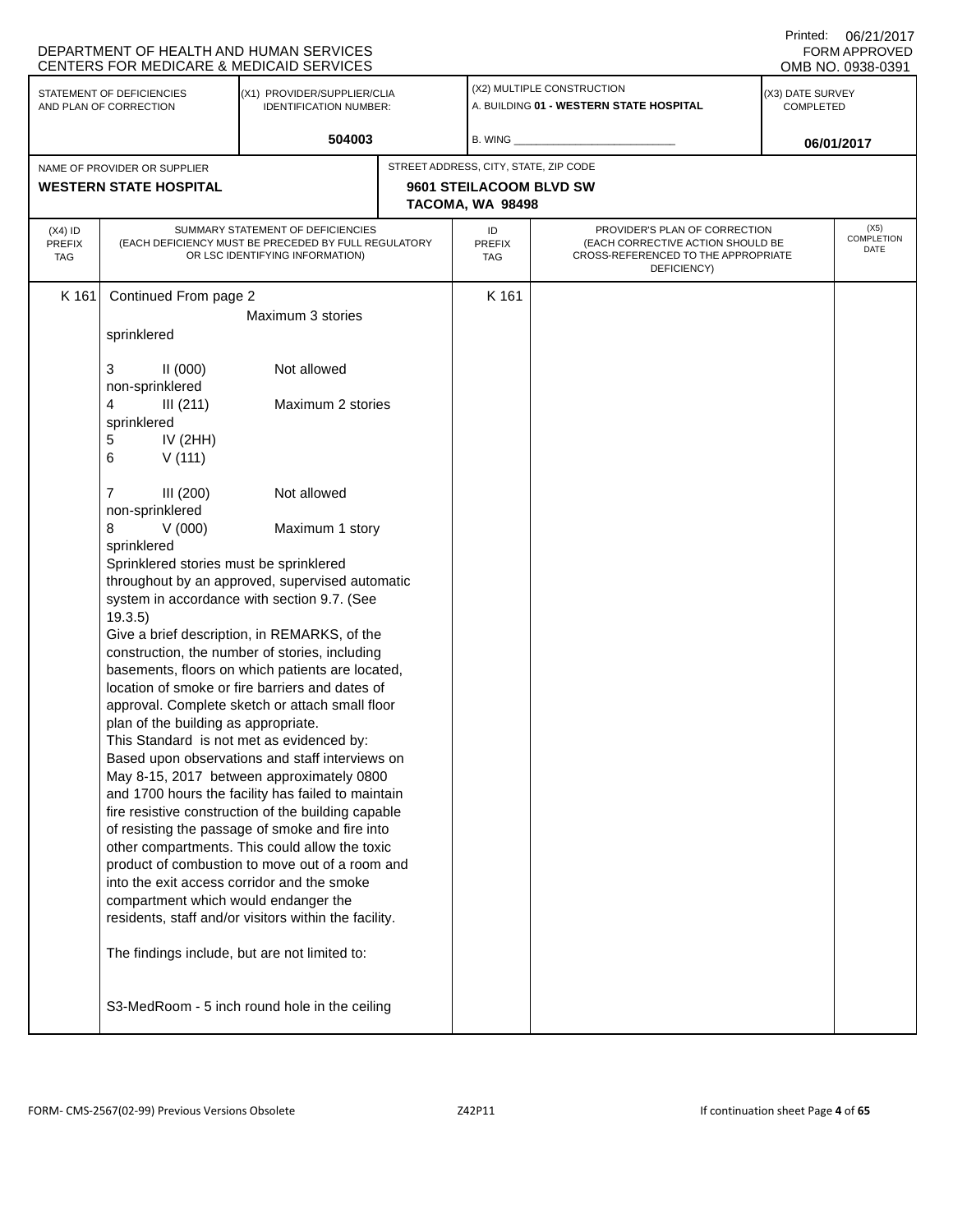|                            | DEPARTMENT OF HEALTH AND HUMAN SERVICES<br>CENTERS FOR MEDICARE & MEDICAID SERVICES                                                                                                                                                                                                                                                                                                                                                                                                                                                                                                                                                                                                                                                                                                                                                                                                                                                                                                                                                                                                                                                                                                                                                                                                                                                                                                                    |                                                                                                                              |       |                                                                                                                                                                                                                                                                                                                                                                                                                                                                                                                                                                                                                                                                                                                                                                                                                                                                                                                                                                                                                                                                                                                                                                                                                                                                                                                                                                                                                                     |                                                                                                                          |                               | UU/Z UZ UU<br><b>FORM APPROVED</b><br>OMB NO. 0938-0391 |  |
|----------------------------|--------------------------------------------------------------------------------------------------------------------------------------------------------------------------------------------------------------------------------------------------------------------------------------------------------------------------------------------------------------------------------------------------------------------------------------------------------------------------------------------------------------------------------------------------------------------------------------------------------------------------------------------------------------------------------------------------------------------------------------------------------------------------------------------------------------------------------------------------------------------------------------------------------------------------------------------------------------------------------------------------------------------------------------------------------------------------------------------------------------------------------------------------------------------------------------------------------------------------------------------------------------------------------------------------------------------------------------------------------------------------------------------------------|------------------------------------------------------------------------------------------------------------------------------|-------|-------------------------------------------------------------------------------------------------------------------------------------------------------------------------------------------------------------------------------------------------------------------------------------------------------------------------------------------------------------------------------------------------------------------------------------------------------------------------------------------------------------------------------------------------------------------------------------------------------------------------------------------------------------------------------------------------------------------------------------------------------------------------------------------------------------------------------------------------------------------------------------------------------------------------------------------------------------------------------------------------------------------------------------------------------------------------------------------------------------------------------------------------------------------------------------------------------------------------------------------------------------------------------------------------------------------------------------------------------------------------------------------------------------------------------------|--------------------------------------------------------------------------------------------------------------------------|-------------------------------|---------------------------------------------------------|--|
|                            | STATEMENT OF DEFICIENCIES<br>AND PLAN OF CORRECTION                                                                                                                                                                                                                                                                                                                                                                                                                                                                                                                                                                                                                                                                                                                                                                                                                                                                                                                                                                                                                                                                                                                                                                                                                                                                                                                                                    | (X1) PROVIDER/SUPPLIER/CLIA<br>IDENTIFICATION NUMBER:                                                                        |       |                                                                                                                                                                                                                                                                                                                                                                                                                                                                                                                                                                                                                                                                                                                                                                                                                                                                                                                                                                                                                                                                                                                                                                                                                                                                                                                                                                                                                                     | (X2) MULTIPLE CONSTRUCTION<br>A. BUILDING 01 - WESTERN STATE HOSPITAL                                                    | (X3) DATE SURVEY<br>COMPLETED |                                                         |  |
|                            |                                                                                                                                                                                                                                                                                                                                                                                                                                                                                                                                                                                                                                                                                                                                                                                                                                                                                                                                                                                                                                                                                                                                                                                                                                                                                                                                                                                                        | 504003                                                                                                                       |       | B. WING                                                                                                                                                                                                                                                                                                                                                                                                                                                                                                                                                                                                                                                                                                                                                                                                                                                                                                                                                                                                                                                                                                                                                                                                                                                                                                                                                                                                                             |                                                                                                                          |                               | 06/01/2017                                              |  |
|                            | NAME OF PROVIDER OR SUPPLIER                                                                                                                                                                                                                                                                                                                                                                                                                                                                                                                                                                                                                                                                                                                                                                                                                                                                                                                                                                                                                                                                                                                                                                                                                                                                                                                                                                           |                                                                                                                              |       | STREET ADDRESS, CITY, STATE, ZIP CODE                                                                                                                                                                                                                                                                                                                                                                                                                                                                                                                                                                                                                                                                                                                                                                                                                                                                                                                                                                                                                                                                                                                                                                                                                                                                                                                                                                                               |                                                                                                                          |                               |                                                         |  |
|                            | <b>WESTERN STATE HOSPITAL</b>                                                                                                                                                                                                                                                                                                                                                                                                                                                                                                                                                                                                                                                                                                                                                                                                                                                                                                                                                                                                                                                                                                                                                                                                                                                                                                                                                                          |                                                                                                                              |       | 9601 STEILACOOM BLVD SW<br>TACOMA, WA 98498                                                                                                                                                                                                                                                                                                                                                                                                                                                                                                                                                                                                                                                                                                                                                                                                                                                                                                                                                                                                                                                                                                                                                                                                                                                                                                                                                                                         |                                                                                                                          |                               |                                                         |  |
| $(X4)$ ID<br>PREFIX<br>TAG |                                                                                                                                                                                                                                                                                                                                                                                                                                                                                                                                                                                                                                                                                                                                                                                                                                                                                                                                                                                                                                                                                                                                                                                                                                                                                                                                                                                                        | SUMMARY STATEMENT OF DEFICIENCIES<br>(EACH DEFICIENCY MUST BE PRECEDED BY FULL REGULATORY<br>OR LSC IDENTIFYING INFORMATION) |       | ID<br><b>PREFIX</b><br>TAG                                                                                                                                                                                                                                                                                                                                                                                                                                                                                                                                                                                                                                                                                                                                                                                                                                                                                                                                                                                                                                                                                                                                                                                                                                                                                                                                                                                                          | PROVIDER'S PLAN OF CORRECTION<br>(EACH CORRECTIVE ACTION SHOULD BE<br>CROSS-REFERENCED TO THE APPROPRIATE<br>DEFICIENCY) | (X5)<br>COMPLETION<br>DATE    |                                                         |  |
| K 161                      | Continued From page 3                                                                                                                                                                                                                                                                                                                                                                                                                                                                                                                                                                                                                                                                                                                                                                                                                                                                                                                                                                                                                                                                                                                                                                                                                                                                                                                                                                                  |                                                                                                                              |       | K 161                                                                                                                                                                                                                                                                                                                                                                                                                                                                                                                                                                                                                                                                                                                                                                                                                                                                                                                                                                                                                                                                                                                                                                                                                                                                                                                                                                                                                               |                                                                                                                          |                               |                                                         |  |
|                            | In building 28 across from the activity center next<br>to stairwell nine, there is a 36" x 36" hole in sheet<br>rock.                                                                                                                                                                                                                                                                                                                                                                                                                                                                                                                                                                                                                                                                                                                                                                                                                                                                                                                                                                                                                                                                                                                                                                                                                                                                                  |                                                                                                                              |       |                                                                                                                                                                                                                                                                                                                                                                                                                                                                                                                                                                                                                                                                                                                                                                                                                                                                                                                                                                                                                                                                                                                                                                                                                                                                                                                                                                                                                                     |                                                                                                                          |                               |                                                         |  |
|                            | the facility staff.                                                                                                                                                                                                                                                                                                                                                                                                                                                                                                                                                                                                                                                                                                                                                                                                                                                                                                                                                                                                                                                                                                                                                                                                                                                                                                                                                                                    |                                                                                                                              |       |                                                                                                                                                                                                                                                                                                                                                                                                                                                                                                                                                                                                                                                                                                                                                                                                                                                                                                                                                                                                                                                                                                                                                                                                                                                                                                                                                                                                                                     |                                                                                                                          |                               |                                                         |  |
| K 271                      | The above was discussed and acknowledged by<br>NFPA 101 Discharge from Exits<br>Discharge from Exits<br>Exit discharge is arranged in accordance with 7.7,<br>provides a level walking surface meeting the<br>provisions of 7.1.7 with respect to changes in<br>elevation and shall be maintained free of<br>obstructions. Additionally, the exit discharge shall<br>be a hard packed all-weather travel surface in<br>accordance with CMS Survey and Certification<br>Letter 05-38.<br>18.2.7, 19.2.7, S&C 05-38<br>This Standard is not met as evidenced by:<br>Based upon observations and staff interviews on<br>May 8-15, 2017 between approximately 0800<br>and 1700 hours the facility has failed to maintain<br>the exit discharge free of obstructions. This<br>could cause an inability or delay in the<br>evacuation of residents in the event of an<br>emergency which would endanger residents,<br>staff and/or visitors.<br>The findings include, but are not limited to:<br>Stairwell six and 9 have three locks all keyed<br>differently to get out of the building. At the time of<br>the survey, staff were unable to access all three<br>keys to unlock the doors. This deficiency was<br>corrected at time of survey.<br>Ground floor building 28 Corridor exit stairwell<br>discharged to a courtyard with a locked gate, at<br>the time of survey no staff had the key to unlock |                                                                                                                              | K 271 | Plan of Correction for each specific<br>deficiency cited:<br>(K 271) The hospital failed to maintain the exit<br>discharge doors free of obstructions. To ensure<br>the NFPA 101 Discharge from Exits standard is<br>met the following corrections were made:<br>All exit door key cores in stairwell 6 and<br>9 have been re-keyed to only require<br>two keys to unlock the exit doors.<br>(corrected at time of survey)<br>The key core on the ground floor of<br>building 28 corridor exit stairwell that<br>discharges to the courtyard and egress<br>from Ward E2 and E1 into a gate area<br>have been re-keyed to a CT2 key; a key<br>is issued to all staff.<br>Policy 13.04 "Key Control" will be<br>updated to require an elevated level of<br>review including safety and security to<br>approve key core changes to building<br>exit doors and gates.<br>Procedures/process for implementing the<br>plan of correction:<br>The updated policy 13.04 "Key Control"<br>$\bullet$<br>will be approved by the Patient Care<br>Quality Council and the Governing<br>Body Designee (CEO).<br>The updated policy 13.04 "Key Control"<br>$\bullet$<br>will be posted to the hospital's<br>electronic policy manual for all staff to<br>access and changes communicated to<br>all staff.<br>All door cores for fire exits were<br>assessed and re-keyed to ensure two<br>or less keys were required for egress<br>hospital wide. |                                                                                                                          |                               |                                                         |  |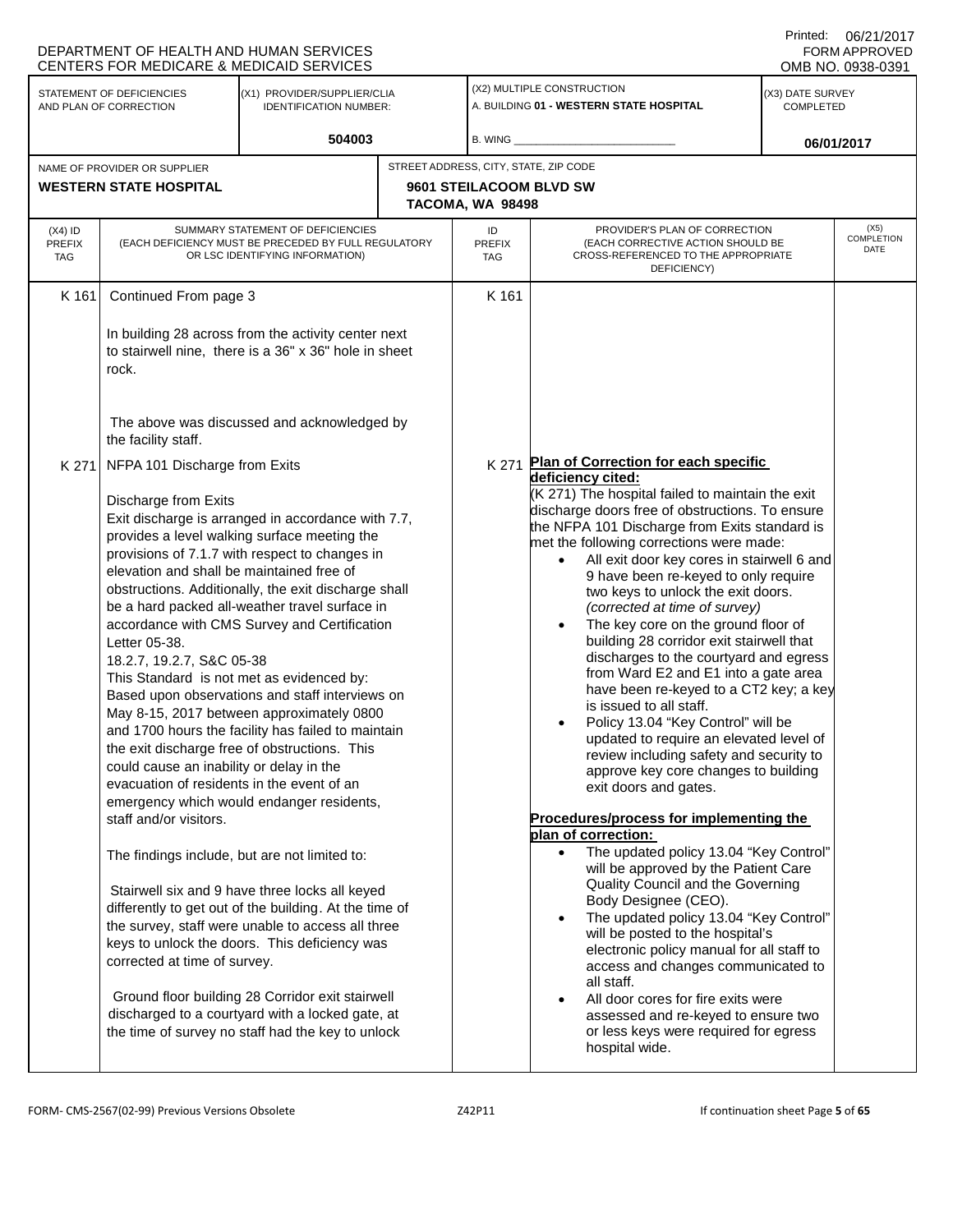| Key core changed to a CT-2 key core                     |
|---------------------------------------------------------|
| for ground floor of building 28 corridor                |
| exit stairwell and egress from Ward E2                  |
| and E1 in building 29 into a gate area.                 |
| All of building 29 external (leading to an<br>$\bullet$ |
| outside area) key cores were changed                    |
|                                                         |
| to a CT-2 key core.                                     |
| Monitoring and tracking procedures to                   |
| ensure the plan of correction is effective:             |
| Security will conduct a walk through<br>$\bullet$       |
| twice yearly of the egress points to                    |
| monitor that lock schemes have not                      |
| changed and are functioning as                          |
| designed.                                               |
| An annual inventory will be conducted                   |
| to monitor and track that the CT2 key is                |
| on key rings assigned to staff in building              |
| 28 and 29.                                              |
|                                                         |
| The inventory and completion rate will                  |
| be submitted to the Chief of Safety and                 |
| Security for review.                                    |
|                                                         |
| Process improvement: actions incorporated               |
| into its Quality Assessment and Performance             |
| Improvement (QAPI) Program:                             |
| The Chief of Safety and Security will                   |
| provide a report of any patterns of                     |
| deficiencies if found during the twice                  |
| yearly security walk-through of the                     |
| egress points to the Patient Care                       |
| Quality Council and Governing Body.                     |
|                                                         |
| <b>Individual Responsible:</b>                          |
| The Chief of Safety and Security<br>$\bullet$           |
| Date completed:                                         |
|                                                         |
| August 1, 2017                                          |
|                                                         |
|                                                         |
|                                                         |
|                                                         |
|                                                         |
|                                                         |
|                                                         |
|                                                         |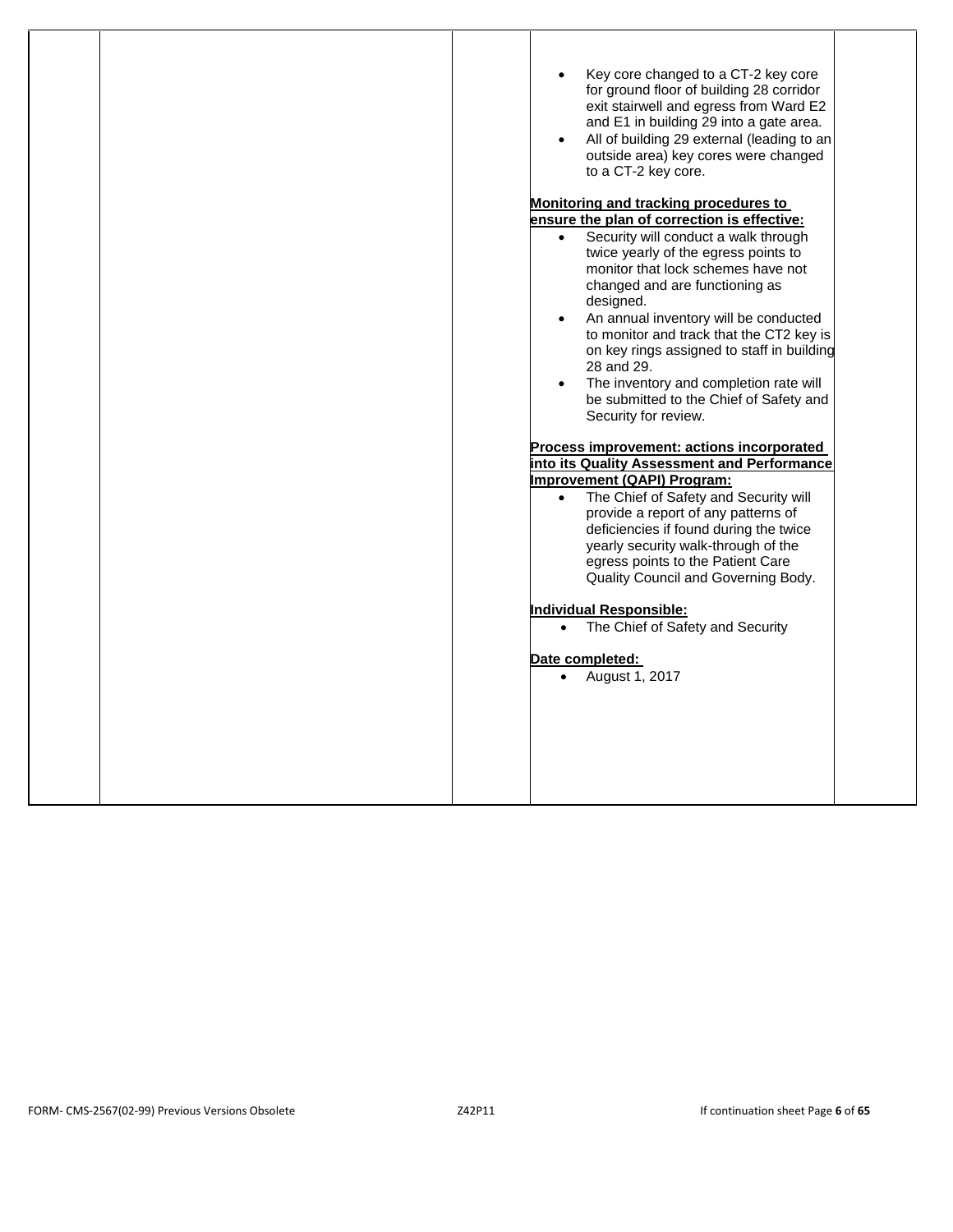|                                          | <b>CENTERS FOR MEDICARE &amp; MEDICAID SERVICES</b>                                                                                                                                                                                                                                                                                                                                                                                                                                                                                                                                                                                                                                                                                                                                                                                                                                                                                          | DEPARTMENT OF HEALTH AND HUMAN SERVICES                                                                                                   |       |                                                                                                                                                                                                                                                                                                                                                                                                                                                                                                                                                                                                                                                                                                                                                                                                                                                                                                                                                                                                                                                                                                                                                                                                               |                                                                                                                          |                               | UU/Z UZ UU<br><b>FORM APPROVED</b><br>OMB NO. 0938-0391 |
|------------------------------------------|----------------------------------------------------------------------------------------------------------------------------------------------------------------------------------------------------------------------------------------------------------------------------------------------------------------------------------------------------------------------------------------------------------------------------------------------------------------------------------------------------------------------------------------------------------------------------------------------------------------------------------------------------------------------------------------------------------------------------------------------------------------------------------------------------------------------------------------------------------------------------------------------------------------------------------------------|-------------------------------------------------------------------------------------------------------------------------------------------|-------|---------------------------------------------------------------------------------------------------------------------------------------------------------------------------------------------------------------------------------------------------------------------------------------------------------------------------------------------------------------------------------------------------------------------------------------------------------------------------------------------------------------------------------------------------------------------------------------------------------------------------------------------------------------------------------------------------------------------------------------------------------------------------------------------------------------------------------------------------------------------------------------------------------------------------------------------------------------------------------------------------------------------------------------------------------------------------------------------------------------------------------------------------------------------------------------------------------------|--------------------------------------------------------------------------------------------------------------------------|-------------------------------|---------------------------------------------------------|
|                                          | STATEMENT OF DEFICIENCIES<br>AND PLAN OF CORRECTION                                                                                                                                                                                                                                                                                                                                                                                                                                                                                                                                                                                                                                                                                                                                                                                                                                                                                          | (X1) PROVIDER/SUPPLIER/CLIA<br><b>IDENTIFICATION NUMBER:</b>                                                                              |       |                                                                                                                                                                                                                                                                                                                                                                                                                                                                                                                                                                                                                                                                                                                                                                                                                                                                                                                                                                                                                                                                                                                                                                                                               | (X2) MULTIPLE CONSTRUCTION<br>A. BUILDING 01 - WESTERN STATE HOSPITAL                                                    | (X3) DATE SURVEY<br>COMPLETED |                                                         |
|                                          |                                                                                                                                                                                                                                                                                                                                                                                                                                                                                                                                                                                                                                                                                                                                                                                                                                                                                                                                              | 504003                                                                                                                                    |       | B. WING                                                                                                                                                                                                                                                                                                                                                                                                                                                                                                                                                                                                                                                                                                                                                                                                                                                                                                                                                                                                                                                                                                                                                                                                       |                                                                                                                          |                               | 06/01/2017                                              |
|                                          | NAME OF PROVIDER OR SUPPLIER<br><b>WESTERN STATE HOSPITAL</b>                                                                                                                                                                                                                                                                                                                                                                                                                                                                                                                                                                                                                                                                                                                                                                                                                                                                                |                                                                                                                                           |       | STREET ADDRESS, CITY, STATE, ZIP CODE<br>9601 STEILACOOM BLVD SW<br>TACOMA, WA 98498                                                                                                                                                                                                                                                                                                                                                                                                                                                                                                                                                                                                                                                                                                                                                                                                                                                                                                                                                                                                                                                                                                                          |                                                                                                                          |                               |                                                         |
| $(X4)$ ID<br><b>PREFIX</b><br><b>TAG</b> |                                                                                                                                                                                                                                                                                                                                                                                                                                                                                                                                                                                                                                                                                                                                                                                                                                                                                                                                              | SUMMARY STATEMENT OF DEFICIENCIES<br>(EACH DEFICIENCY MUST BE PRECEDED BY FULL REGULATORY<br>OR LSC IDENTIFYING INFORMATION)              |       | ID<br><b>PREFIX</b><br>TAG                                                                                                                                                                                                                                                                                                                                                                                                                                                                                                                                                                                                                                                                                                                                                                                                                                                                                                                                                                                                                                                                                                                                                                                    | PROVIDER'S PLAN OF CORRECTION<br>(EACH CORRECTIVE ACTION SHOULD BE<br>CROSS-REFERENCED TO THE APPROPRIATE<br>DEFICIENCY) | (X5)<br>COMPLETION<br>DATE    |                                                         |
| K 271                                    | Continued From page 4<br>this gate.<br>required keys to open the gate.<br>IMMEDIATE JEOPARDY.<br>the facility staff.                                                                                                                                                                                                                                                                                                                                                                                                                                                                                                                                                                                                                                                                                                                                                                                                                         | The egress exit out of wings E2 and E1 goes into<br>a gate area. Staff from both wings did not have<br>THE ABOVE CITATIONS RESULTED IN AN |       | K 271                                                                                                                                                                                                                                                                                                                                                                                                                                                                                                                                                                                                                                                                                                                                                                                                                                                                                                                                                                                                                                                                                                                                                                                                         |                                                                                                                          |                               |                                                         |
| K 293                                    | The above was discussed and acknowledged by<br>NFPA 101 Exit Signage<br>Exit Signage<br>2012 EXISTING<br>Exit and directional signs are displayed in<br>accordance with 7.10 with continuous illumination<br>also served by the emergency lighting system.<br>19.2.10.1<br>(Indicate N/A in one-story existing occupancies<br>with less than 30 occupants where the line of exit<br>travel is obvious.)<br>This Standard is not met as evidenced by:<br>Based upon observations and staff interviews on<br>May 8-15, 2017 between approximately 0800 and<br>1700 hours the facility has failed to maintain<br>proper exit signage. This could potentially<br>misdirect residents, staff and/or visitors during an<br>emergency.<br>The findings include, but are not limited to:<br>C2, above the fire separation doors by med<br>room, exit sign has no illumination.<br>The above was discussed and acknowledged by<br>the facility staff. |                                                                                                                                           | K 293 | Plan of Correction for each specific<br>deficiency cited:<br>(K 293) The hospital failed to maintain proper<br>exit signage. To ensure the NFPA 101 Exit<br>Signage standard is met the following correction<br>was made:<br>The exit sign on Ward C2, above the<br>$\bullet$<br>fire separation doors by med room, will<br>be repaired to provide illumination.<br>Procedure/process for implementing the plan<br>of correction:<br>A work order has been generated to<br>assess and repair the exit sign on Ward<br>C2, above the fire separation doors by<br>med room, to correct improper exit<br>signage illumination.<br>Maintenance will inspect and replace<br>$\bullet$<br>exit signage as needed.<br>Monitoring and tracking procedures to<br>ensure the plan of correction is effective:<br>Maintenance Supervisor 3 will monitor<br>$\bullet$<br>the completion of the work order.<br>Exit signage inspections are part of<br>$\bullet$<br>ongoing monthly preventative<br>maintenance cycles.<br>To track this process, the maintenance<br>$\bullet$<br>system automatically generates a work<br>order for trades to inspect exit signage<br>on a monthly basis to ensure proper<br>functioning. |                                                                                                                          |                               |                                                         |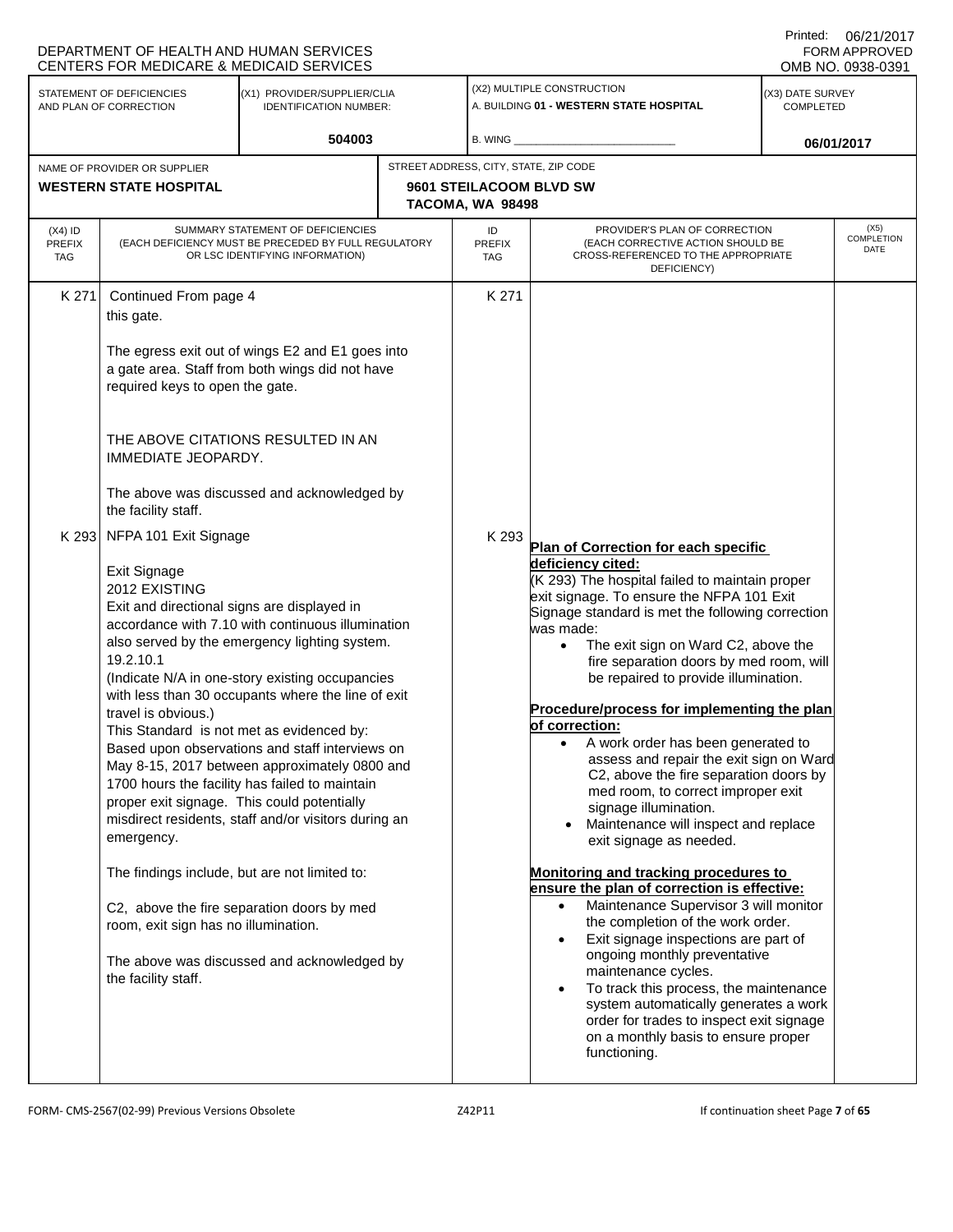|       |                                        |      | Process improvement: actions incorporated<br>into its Quality Assessment and Performance<br>Improvement (QAPI) Program:<br>The Maintenance Facilities Manager<br>$\bullet$<br>will add to the maintenance dashboard<br>K 293 status and report actions taken<br>on the dashboard to the Chief<br>Operating Officer monthly until<br>compliance has been met for two<br>consecutive months.<br>The Maintenance Manager will report<br>$\bullet$<br>the completion of the repair of the exit<br>sign to the Patient Care Quality Council<br>and Governing Body.                                                                                                                                                                                 |
|-------|----------------------------------------|------|-----------------------------------------------------------------------------------------------------------------------------------------------------------------------------------------------------------------------------------------------------------------------------------------------------------------------------------------------------------------------------------------------------------------------------------------------------------------------------------------------------------------------------------------------------------------------------------------------------------------------------------------------------------------------------------------------------------------------------------------------|
|       |                                        |      | <b>Individual Responsible:</b><br>The Chief Operating Officer<br>$\bullet$                                                                                                                                                                                                                                                                                                                                                                                                                                                                                                                                                                                                                                                                    |
|       |                                        |      |                                                                                                                                                                                                                                                                                                                                                                                                                                                                                                                                                                                                                                                                                                                                               |
|       |                                        |      | Date completed:<br>August 31, 2017<br>$\bullet$                                                                                                                                                                                                                                                                                                                                                                                                                                                                                                                                                                                                                                                                                               |
| K 311 | NFPA 101 Vertical Openings - Enclosure | K311 | Plan of Correction for each specific<br>deficiency cited:<br>(K 311) The hospital failed to maintain vertical<br>openings between floors with a construction<br>having a fire resistive rating of at least one hour.<br>To ensure the NFPA 101 Vertical Openings-<br>Enclosure standard is met the following<br>correction was made:<br>The elevator lobby door in building C-9<br>$\bullet$<br>will be repaired to close and positively<br>latch.                                                                                                                                                                                                                                                                                            |
|       |                                        |      | Procedure/process for implementing the plan<br>of correction:<br>A work order has been generated to<br>assess and repair elevator lobby door<br>in building C-9, to close and positively<br>latch.<br>Maintenance will inspect and repair the<br>elevator lobby door.<br>Maintenance teams will make repairs<br>$\bullet$<br>and ensure positive latching in a timely<br>manner.                                                                                                                                                                                                                                                                                                                                                              |
|       |                                        |      | Monitoring and tracking procedures to<br>ensure the plan of correction is effective:<br>Maintenance Supervisor 3 will monitor<br>$\bullet$<br>the completion of the work order.<br>Yearly fire alarm system device testing<br>$\bullet$<br>for hold open devices is now an<br>established Preventative Maintenance<br>cycle being performed by a 3 <sup>rd</sup> party<br>contract vendor as of April 2017.<br>Preventative maintenance cycles will be<br>$\bullet$<br>created for fire door inspections in<br>accordance with NFPA 80, 2012<br>edition. Fire door inspections will be<br>tracked via the automated maintenance<br>system; the system will generate a work<br>order automatically when the yearly<br>inspection cycle is due. |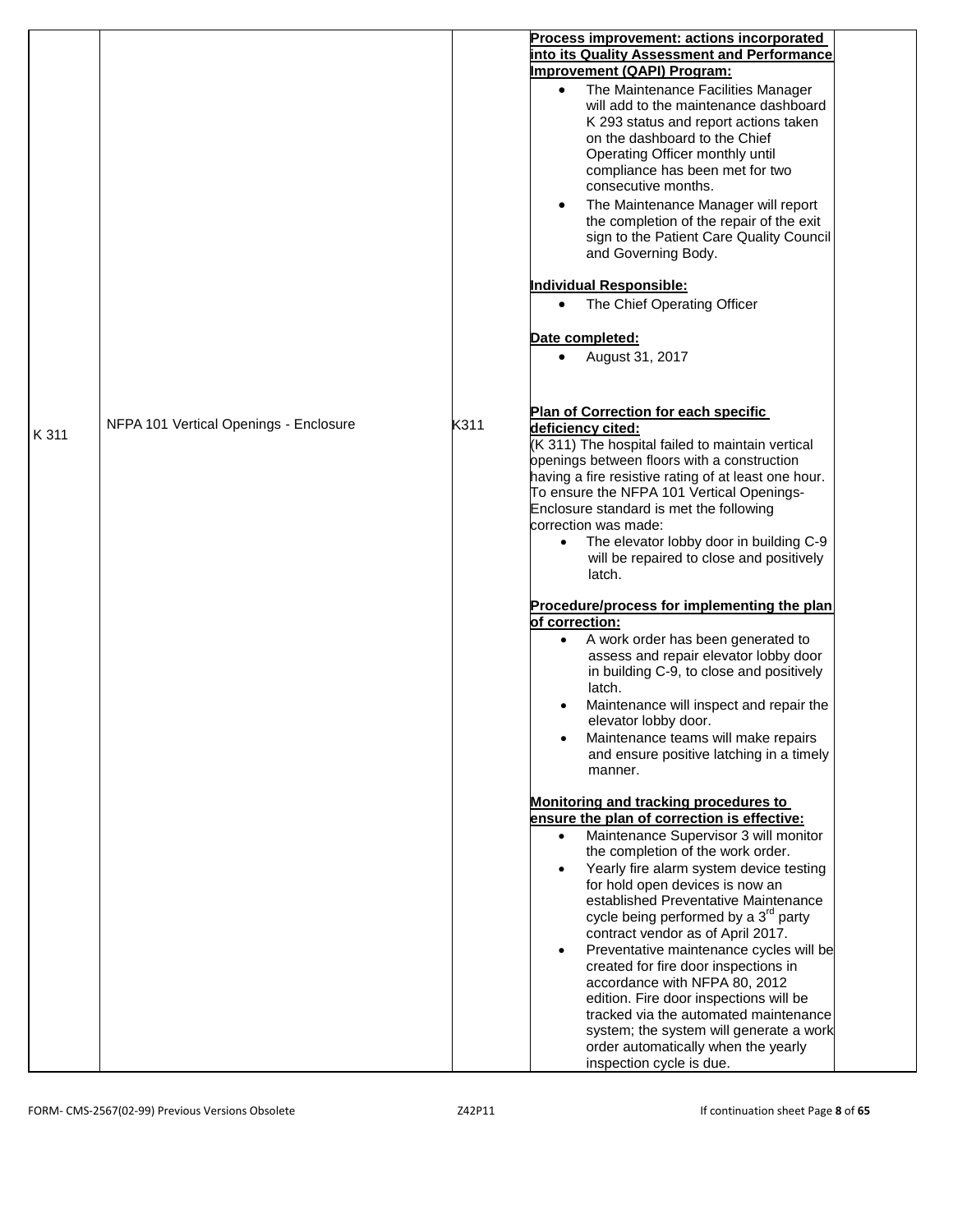| Fire door locations with hold open<br>devices tied into the fire alarm system<br>will now be inspected and tested twice<br>a year; once by onsite maintenance<br>staff and once by a contracted vendor.<br>Process improvement: actions incorporated<br>into its Quality Assessment and Performance<br><b>Improvement (QAPI) Program:</b><br>The Maintenance Facilities Manager<br>$\bullet$<br>will add to the maintenance dashboard<br>K 311 status and report actions taken<br>on the dashboard to the Chief<br>Operating Officer monthly until this<br>deficiency is corrected.<br>The Maintenance Facilities Manager<br>will report on the compliance of any<br>improperly functioning fire doors from<br>the testing and actions taken for<br>correction to the Patient Care Quality |
|--------------------------------------------------------------------------------------------------------------------------------------------------------------------------------------------------------------------------------------------------------------------------------------------------------------------------------------------------------------------------------------------------------------------------------------------------------------------------------------------------------------------------------------------------------------------------------------------------------------------------------------------------------------------------------------------------------------------------------------------------------------------------------------------|
| Council and the Governing Body on a<br>yearly basis.                                                                                                                                                                                                                                                                                                                                                                                                                                                                                                                                                                                                                                                                                                                                       |
| <b>Individual Responsible:</b><br>The Chief Operation Officer                                                                                                                                                                                                                                                                                                                                                                                                                                                                                                                                                                                                                                                                                                                              |
| Date completed:<br>August 31, 2017                                                                                                                                                                                                                                                                                                                                                                                                                                                                                                                                                                                                                                                                                                                                                         |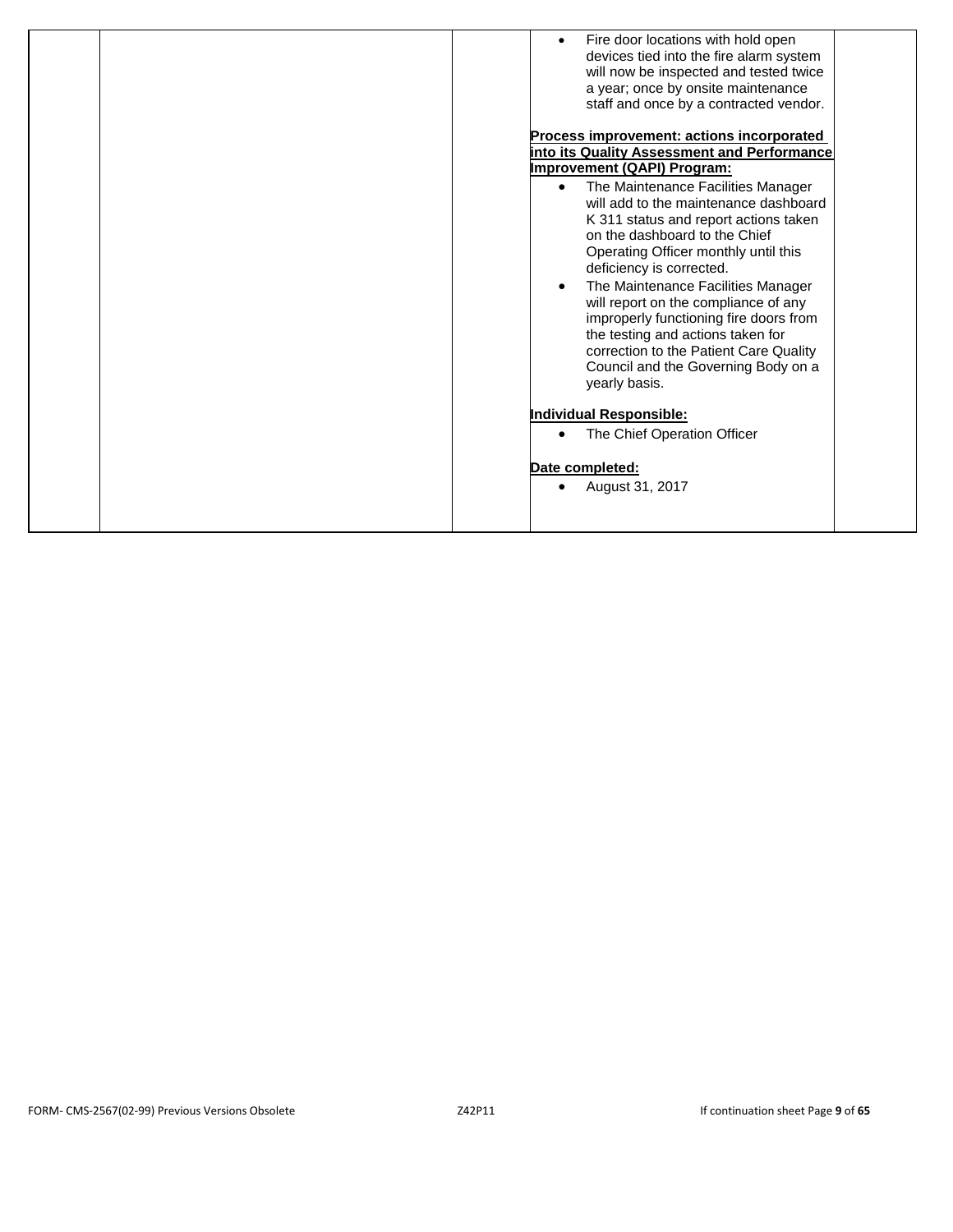|                                          | CENTERS FOR MEDICARE & MEDICAID SERVICES                                                                                                                                                                                                                                                                                                                                                                                                                                                                                                                                                                                                                                                                                                                                                                                                                                                                                                                                                                                                                                                                                                                                                                                                     | DEPARTMENT OF HEALTH AND HUMAN SERVICES                                                                                                                                                                                                                    |       |                                                                                      |                                                                                                                                                                                                                                                                                                                                                                                                                                            | <b>FORM APPROVED</b><br>OMB NO. 0938-0391 |  |  |
|------------------------------------------|----------------------------------------------------------------------------------------------------------------------------------------------------------------------------------------------------------------------------------------------------------------------------------------------------------------------------------------------------------------------------------------------------------------------------------------------------------------------------------------------------------------------------------------------------------------------------------------------------------------------------------------------------------------------------------------------------------------------------------------------------------------------------------------------------------------------------------------------------------------------------------------------------------------------------------------------------------------------------------------------------------------------------------------------------------------------------------------------------------------------------------------------------------------------------------------------------------------------------------------------|------------------------------------------------------------------------------------------------------------------------------------------------------------------------------------------------------------------------------------------------------------|-------|--------------------------------------------------------------------------------------|--------------------------------------------------------------------------------------------------------------------------------------------------------------------------------------------------------------------------------------------------------------------------------------------------------------------------------------------------------------------------------------------------------------------------------------------|-------------------------------------------|--|--|
|                                          | STATEMENT OF DEFICIENCIES<br>AND PLAN OF CORRECTION                                                                                                                                                                                                                                                                                                                                                                                                                                                                                                                                                                                                                                                                                                                                                                                                                                                                                                                                                                                                                                                                                                                                                                                          | (X1) PROVIDER/SUPPLIER/CLIA<br><b>IDENTIFICATION NUMBER:</b>                                                                                                                                                                                               |       |                                                                                      | (X2) MULTIPLE CONSTRUCTION<br>A. BUILDING 01 - WESTERN STATE HOSPITAL                                                                                                                                                                                                                                                                                                                                                                      | (X3) DATE SURVEY<br>COMPLETED             |  |  |
|                                          |                                                                                                                                                                                                                                                                                                                                                                                                                                                                                                                                                                                                                                                                                                                                                                                                                                                                                                                                                                                                                                                                                                                                                                                                                                              | 504003                                                                                                                                                                                                                                                     |       | <b>B. WING</b> ___                                                                   |                                                                                                                                                                                                                                                                                                                                                                                                                                            | 06/01/2017                                |  |  |
|                                          | NAME OF PROVIDER OR SUPPLIER<br><b>WESTERN STATE HOSPITAL</b>                                                                                                                                                                                                                                                                                                                                                                                                                                                                                                                                                                                                                                                                                                                                                                                                                                                                                                                                                                                                                                                                                                                                                                                |                                                                                                                                                                                                                                                            |       | STREET ADDRESS, CITY, STATE, ZIP CODE<br>9601 STEILACOOM BLVD SW<br>TACOMA, WA 98498 |                                                                                                                                                                                                                                                                                                                                                                                                                                            |                                           |  |  |
| $(X4)$ ID<br><b>PREFIX</b><br><b>TAG</b> |                                                                                                                                                                                                                                                                                                                                                                                                                                                                                                                                                                                                                                                                                                                                                                                                                                                                                                                                                                                                                                                                                                                                                                                                                                              | SUMMARY STATEMENT OF DEFICIENCIES                                                                                                                                                                                                                          |       | ID<br><b>PREFIX</b><br><b>TAG</b>                                                    | PROVIDER'S PLAN OF CORRECTION<br>(EACH CORRECTIVE ACTION SHOULD BE<br>CROSS-REFERENCED TO THE APPROPRIATE<br>DEFICIENCY)                                                                                                                                                                                                                                                                                                                   | (X5)<br><b>COMPLETION</b><br>DATE         |  |  |
| K 311                                    | (EACH DEFICIENCY MUST BE PRECEDED BY FULL REGULATORY<br>OR LSC IDENTIFYING INFORMATION)<br>Continued From page 5<br>Vertical Openings - Enclosure<br>2012 EXISTING<br>Stairways, elevator shafts, light and ventilation<br>shafts, chutes, and other vertical openings<br>between floors are enclosed with construction<br>having a fire resistance rating of at least 1 hour.<br>An atrium may be used in accordance with 8.6.<br>19.3.1.1 through 19.3.1.6<br>If all vertical openings are properly enclosed with<br>construction providing at least a 2-hour fire<br>resistance rating, also check this box.<br>This Standard is not met as evidenced by:<br>Based upon observations and staff interviews on<br>May 8-15 between approximately 0800 and 1700<br>hours the facility has failed to maintain vertical<br>openings between floors with a construction<br>having a fire resistive rating of at least one hour.<br>This could result in the passage of toxic products<br>of combustion from one floor to another which<br>would endanger the residents, staff and/or<br>visitors within the facility.<br>The findings include, but are not limited to:<br>The elevator lobby door in building C-9 failed to<br>close and latch. |                                                                                                                                                                                                                                                            | K 311 |                                                                                      |                                                                                                                                                                                                                                                                                                                                                                                                                                            |                                           |  |  |
| K 321                                    | the facility maintenance staff.<br>NFPA 101 Hazardous Areas - Enclosure<br>Hazardous Areas - Enclosure<br>2012 EXISTING                                                                                                                                                                                                                                                                                                                                                                                                                                                                                                                                                                                                                                                                                                                                                                                                                                                                                                                                                                                                                                                                                                                      | The above was discussed and acknowledged by<br>Hazardous areas are protected by a fire barrier<br>having 1-hour fire resistance rating (with 3/4-hour<br>fire rated doors) or an automatic fire extinguishing<br>system in accordance with 8.7.1. When the |       |                                                                                      | K 321 Plan of Correction for each specific<br>deficiency cited:<br>(K 321) The hospital failed to maintain doors to<br>hazardous areas as self or automatic closing. To<br>ensure the NFPA 101 Hazardous Areas-<br>Enclosure standard is met the following<br>corrections were made:<br>Laundry bags holding the fire door open<br>$\bullet$<br>to the laundry chute in room A019 were<br>removed.<br>The key cylinder was replaced in the |                                           |  |  |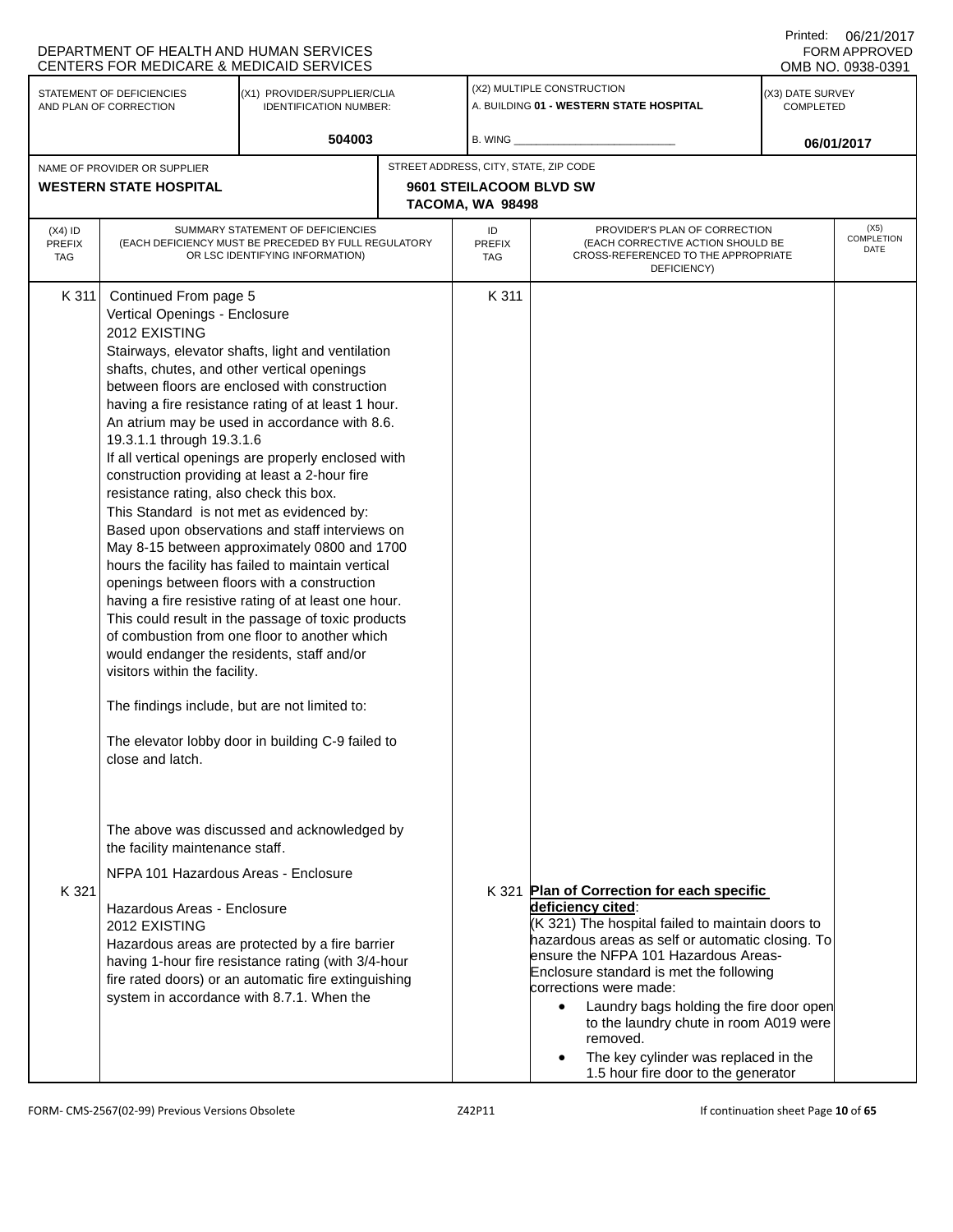| Procedure/process for implementing the plan<br>of correction:<br>A work order was generated to validate<br>$\bullet$<br>completion of trade work.<br>Monitoring and tracking procedures to<br>ensure the plan of correction is effective:<br>Maintenance Supervisor 3 will monitor<br>$\bullet$<br>the completion of the work order.<br>Process improvement: actions incorporated<br>into its Quality Assessment and Performance<br><b>Improvement (QAPI) Program:</b><br>The Maintenance Facilities Manager<br>$\bullet$<br>will add to the maintenance dashboard<br>K 321 status and report actions taken<br>on the dashboard to the Chief<br>Operating Officer monthly until<br>compliance has been met for two<br>consecutive months.<br>Maintenance Facility Manager will<br>$\bullet$<br>report to the Patient Care Quality<br>Council and the Governing Body the<br>completion of the repair of the missing<br>key cylinder to the 1.5 hour fire door to<br>the generator room.<br><b>Individual Responsible:</b><br>The Chief Operating Officer<br>$\bullet$<br>Date completed:<br>July 31, 2017<br>$\bullet$ | room. |
|-----------------------------------------------------------------------------------------------------------------------------------------------------------------------------------------------------------------------------------------------------------------------------------------------------------------------------------------------------------------------------------------------------------------------------------------------------------------------------------------------------------------------------------------------------------------------------------------------------------------------------------------------------------------------------------------------------------------------------------------------------------------------------------------------------------------------------------------------------------------------------------------------------------------------------------------------------------------------------------------------------------------------------------------------------------------------------------------------------------------------|-------|
|                                                                                                                                                                                                                                                                                                                                                                                                                                                                                                                                                                                                                                                                                                                                                                                                                                                                                                                                                                                                                                                                                                                       |       |
|                                                                                                                                                                                                                                                                                                                                                                                                                                                                                                                                                                                                                                                                                                                                                                                                                                                                                                                                                                                                                                                                                                                       |       |
|                                                                                                                                                                                                                                                                                                                                                                                                                                                                                                                                                                                                                                                                                                                                                                                                                                                                                                                                                                                                                                                                                                                       |       |
|                                                                                                                                                                                                                                                                                                                                                                                                                                                                                                                                                                                                                                                                                                                                                                                                                                                                                                                                                                                                                                                                                                                       |       |
|                                                                                                                                                                                                                                                                                                                                                                                                                                                                                                                                                                                                                                                                                                                                                                                                                                                                                                                                                                                                                                                                                                                       |       |
|                                                                                                                                                                                                                                                                                                                                                                                                                                                                                                                                                                                                                                                                                                                                                                                                                                                                                                                                                                                                                                                                                                                       |       |
|                                                                                                                                                                                                                                                                                                                                                                                                                                                                                                                                                                                                                                                                                                                                                                                                                                                                                                                                                                                                                                                                                                                       |       |
|                                                                                                                                                                                                                                                                                                                                                                                                                                                                                                                                                                                                                                                                                                                                                                                                                                                                                                                                                                                                                                                                                                                       |       |
|                                                                                                                                                                                                                                                                                                                                                                                                                                                                                                                                                                                                                                                                                                                                                                                                                                                                                                                                                                                                                                                                                                                       |       |
|                                                                                                                                                                                                                                                                                                                                                                                                                                                                                                                                                                                                                                                                                                                                                                                                                                                                                                                                                                                                                                                                                                                       |       |
|                                                                                                                                                                                                                                                                                                                                                                                                                                                                                                                                                                                                                                                                                                                                                                                                                                                                                                                                                                                                                                                                                                                       |       |
|                                                                                                                                                                                                                                                                                                                                                                                                                                                                                                                                                                                                                                                                                                                                                                                                                                                                                                                                                                                                                                                                                                                       |       |
|                                                                                                                                                                                                                                                                                                                                                                                                                                                                                                                                                                                                                                                                                                                                                                                                                                                                                                                                                                                                                                                                                                                       |       |
|                                                                                                                                                                                                                                                                                                                                                                                                                                                                                                                                                                                                                                                                                                                                                                                                                                                                                                                                                                                                                                                                                                                       |       |
|                                                                                                                                                                                                                                                                                                                                                                                                                                                                                                                                                                                                                                                                                                                                                                                                                                                                                                                                                                                                                                                                                                                       |       |
|                                                                                                                                                                                                                                                                                                                                                                                                                                                                                                                                                                                                                                                                                                                                                                                                                                                                                                                                                                                                                                                                                                                       |       |
|                                                                                                                                                                                                                                                                                                                                                                                                                                                                                                                                                                                                                                                                                                                                                                                                                                                                                                                                                                                                                                                                                                                       |       |
|                                                                                                                                                                                                                                                                                                                                                                                                                                                                                                                                                                                                                                                                                                                                                                                                                                                                                                                                                                                                                                                                                                                       |       |
|                                                                                                                                                                                                                                                                                                                                                                                                                                                                                                                                                                                                                                                                                                                                                                                                                                                                                                                                                                                                                                                                                                                       |       |
|                                                                                                                                                                                                                                                                                                                                                                                                                                                                                                                                                                                                                                                                                                                                                                                                                                                                                                                                                                                                                                                                                                                       |       |
|                                                                                                                                                                                                                                                                                                                                                                                                                                                                                                                                                                                                                                                                                                                                                                                                                                                                                                                                                                                                                                                                                                                       |       |
|                                                                                                                                                                                                                                                                                                                                                                                                                                                                                                                                                                                                                                                                                                                                                                                                                                                                                                                                                                                                                                                                                                                       |       |
|                                                                                                                                                                                                                                                                                                                                                                                                                                                                                                                                                                                                                                                                                                                                                                                                                                                                                                                                                                                                                                                                                                                       |       |
|                                                                                                                                                                                                                                                                                                                                                                                                                                                                                                                                                                                                                                                                                                                                                                                                                                                                                                                                                                                                                                                                                                                       |       |
|                                                                                                                                                                                                                                                                                                                                                                                                                                                                                                                                                                                                                                                                                                                                                                                                                                                                                                                                                                                                                                                                                                                       |       |
|                                                                                                                                                                                                                                                                                                                                                                                                                                                                                                                                                                                                                                                                                                                                                                                                                                                                                                                                                                                                                                                                                                                       |       |
|                                                                                                                                                                                                                                                                                                                                                                                                                                                                                                                                                                                                                                                                                                                                                                                                                                                                                                                                                                                                                                                                                                                       |       |
|                                                                                                                                                                                                                                                                                                                                                                                                                                                                                                                                                                                                                                                                                                                                                                                                                                                                                                                                                                                                                                                                                                                       |       |
|                                                                                                                                                                                                                                                                                                                                                                                                                                                                                                                                                                                                                                                                                                                                                                                                                                                                                                                                                                                                                                                                                                                       |       |
|                                                                                                                                                                                                                                                                                                                                                                                                                                                                                                                                                                                                                                                                                                                                                                                                                                                                                                                                                                                                                                                                                                                       |       |
|                                                                                                                                                                                                                                                                                                                                                                                                                                                                                                                                                                                                                                                                                                                                                                                                                                                                                                                                                                                                                                                                                                                       |       |
|                                                                                                                                                                                                                                                                                                                                                                                                                                                                                                                                                                                                                                                                                                                                                                                                                                                                                                                                                                                                                                                                                                                       |       |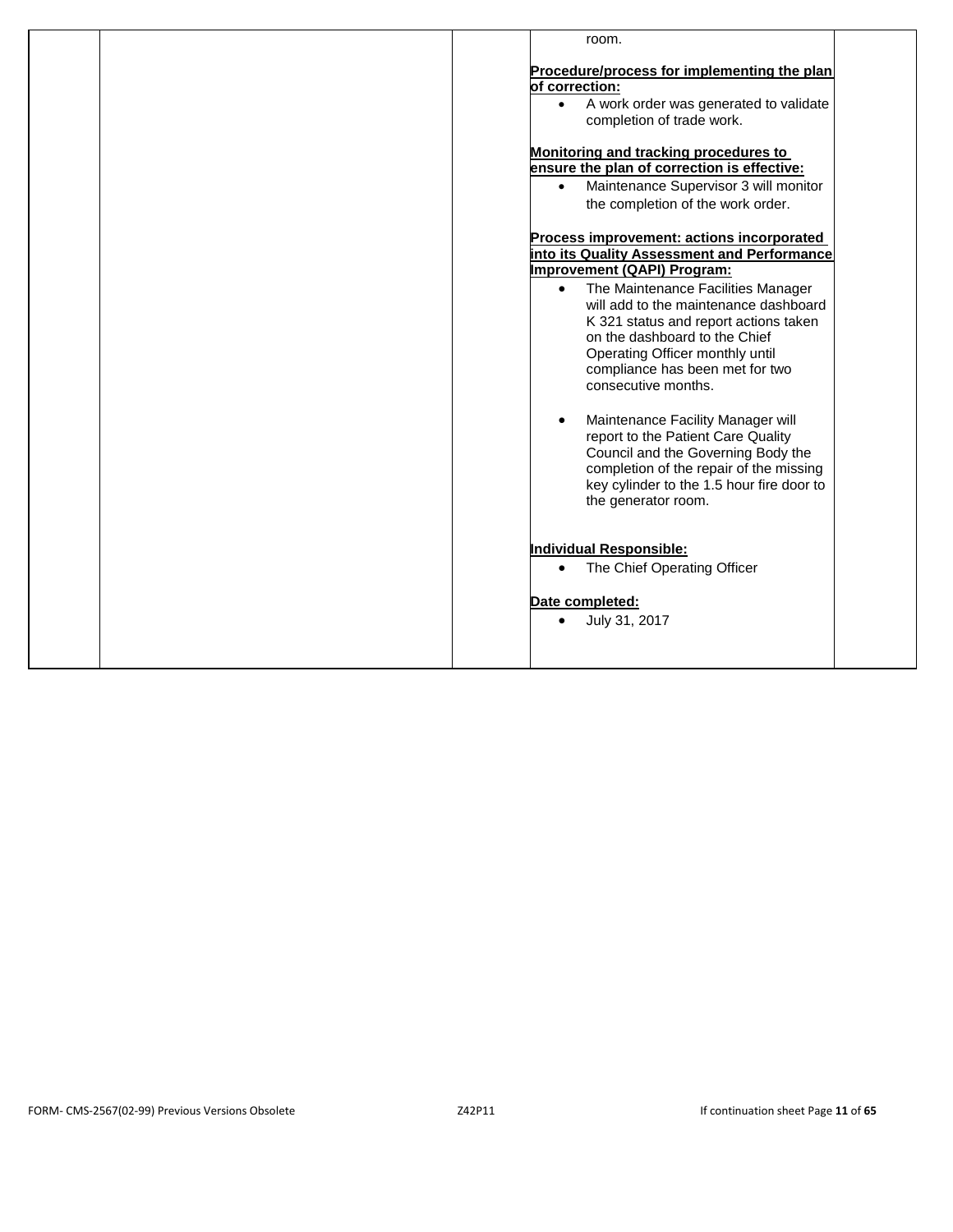|                      |                                                                                       | DEPARTMENT OF HEALTH AND HUMAN SERVICES<br>CENTERS FOR MEDICARE & MEDICAID SERVICES                 |                                       |                                                                                         | Printed:                             | 06/21/2017<br><b>FORM APPROVED</b><br>OMB NO. 0938-0391 |
|----------------------|---------------------------------------------------------------------------------------|-----------------------------------------------------------------------------------------------------|---------------------------------------|-----------------------------------------------------------------------------------------|--------------------------------------|---------------------------------------------------------|
|                      | STATEMENT OF DEFICIENCIES<br>AND PLAN OF CORRECTION                                   | (X1) PROVIDER/SUPPLIER/CLIA<br><b>IDENTIFICATION NUMBER:</b>                                        |                                       | (X2) MULTIPLE CONSTRUCTION<br>A. BUILDING 01 - WESTERN STATE HOSPITAL                   | (X3) DATE SURVEY<br><b>COMPLETED</b> |                                                         |
|                      |                                                                                       | 504003                                                                                              | B. WING _                             |                                                                                         |                                      | 06/01/2017                                              |
|                      | NAME OF PROVIDER OR SUPPLIER                                                          |                                                                                                     | STREET ADDRESS, CITY, STATE, ZIP CODE |                                                                                         |                                      |                                                         |
|                      | <b>WESTERN STATE HOSPITAL</b>                                                         |                                                                                                     | 9601 STEILACOOM BLVD SW               |                                                                                         |                                      |                                                         |
|                      |                                                                                       |                                                                                                     | TACOMA, WA 98498                      |                                                                                         |                                      |                                                         |
| (X4) ID              |                                                                                       | SUMMARY STATEMENT OF DEFICIENCIES                                                                   | ID                                    | PROVIDER'S PLAN OF CORRECTION                                                           |                                      | (X5)<br>COMPLETION                                      |
| <b>PREFIX</b><br>TAG |                                                                                       | (EACH DEFICIENCY MUST BE PRECEDED BY FULL REGULATORY<br>OR LSC IDENTIFYING INFORMATION)             | <b>PREFIX</b><br>TAG                  | (EACH CORRECTIVE ACTION SHOULD BE<br>CROSS-REFERENCED TO THE APPROPRIATE<br>DEFICIENCY) |                                      | DATE                                                    |
| K 321                | Continued From page 6                                                                 |                                                                                                     | K 321                                 |                                                                                         |                                      |                                                         |
|                      |                                                                                       | approved automatic fire extinguishing system                                                        |                                       |                                                                                         |                                      |                                                         |
|                      |                                                                                       | option is used; the areas shall be separated from                                                   |                                       |                                                                                         |                                      |                                                         |
|                      |                                                                                       | other spaces by smoke resisting partitions and                                                      |                                       |                                                                                         |                                      |                                                         |
|                      |                                                                                       | doors in accordance with 8.4. Doors shall be                                                        |                                       |                                                                                         |                                      |                                                         |
|                      |                                                                                       | self-closing or automatic-closing and permitted to                                                  |                                       |                                                                                         |                                      |                                                         |
|                      |                                                                                       | have nonrated or field-applied protective plates<br>that do not exceed 48 inches from the bottom of |                                       |                                                                                         |                                      |                                                         |
|                      | the door.                                                                             |                                                                                                     |                                       |                                                                                         |                                      |                                                         |
|                      | Describe the floor and zone locations of                                              |                                                                                                     |                                       |                                                                                         |                                      |                                                         |
|                      |                                                                                       | hazardous areas that are deficient in REMARKS.                                                      |                                       |                                                                                         |                                      |                                                         |
|                      | 19.3.2.1                                                                              |                                                                                                     |                                       |                                                                                         |                                      |                                                         |
|                      | Area                                                                                  | <b>Automatic Sprinkler</b>                                                                          |                                       |                                                                                         |                                      |                                                         |
|                      | Separation N/A                                                                        |                                                                                                     |                                       |                                                                                         |                                      |                                                         |
|                      | a. Boiler and Fuel-Fired Heater Rooms                                                 |                                                                                                     |                                       |                                                                                         |                                      |                                                         |
|                      | b. Laundries (larger than 100 square feet)<br>c. Repair, Maintenance, and Paint Shops |                                                                                                     |                                       |                                                                                         |                                      |                                                         |
|                      | e. Trash Collection Rooms                                                             | d. Soiled Linen Rooms (exceeding 64 gallons)                                                        |                                       |                                                                                         |                                      |                                                         |
|                      | (exceeding 64 gallons)                                                                |                                                                                                     |                                       |                                                                                         |                                      |                                                         |
|                      | f. Combustible Storage Rooms/Spaces                                                   |                                                                                                     |                                       |                                                                                         |                                      |                                                         |
|                      | (over 50 square feet)                                                                 |                                                                                                     |                                       |                                                                                         |                                      |                                                         |
|                      | g. Laboratories (if classified as Severe                                              |                                                                                                     |                                       |                                                                                         |                                      |                                                         |
|                      | Hazard - see K322)                                                                    |                                                                                                     |                                       |                                                                                         |                                      |                                                         |
|                      | This Standard is not met as evidenced by:                                             |                                                                                                     |                                       |                                                                                         |                                      |                                                         |
|                      |                                                                                       | Based upon observations and staff interviews on                                                     |                                       |                                                                                         |                                      |                                                         |
|                      |                                                                                       | May 8, 15, 2017 between approximately 0800<br>and 1700 hours the facility has failed to maintain    |                                       |                                                                                         |                                      |                                                         |
|                      |                                                                                       | doors to hazardous areas as self or automatic                                                       |                                       |                                                                                         |                                      |                                                         |
|                      |                                                                                       | closing. This could result in the spreading of the                                                  |                                       |                                                                                         |                                      |                                                         |
|                      |                                                                                       | toxic products of combustion into the corridor in                                                   |                                       |                                                                                         |                                      |                                                         |
|                      | the event of a fire which would endanger                                              |                                                                                                     |                                       |                                                                                         |                                      |                                                         |
|                      | residents, staff and/or visitors.                                                     |                                                                                                     |                                       |                                                                                         |                                      |                                                         |
|                      | The findings include, but are not limited to:                                         |                                                                                                     |                                       |                                                                                         |                                      |                                                         |
|                      | bags holding the fire door open                                                       | The Laundry chute in room A019 had laundry                                                          |                                       |                                                                                         |                                      |                                                         |
|                      |                                                                                       |                                                                                                     |                                       |                                                                                         |                                      |                                                         |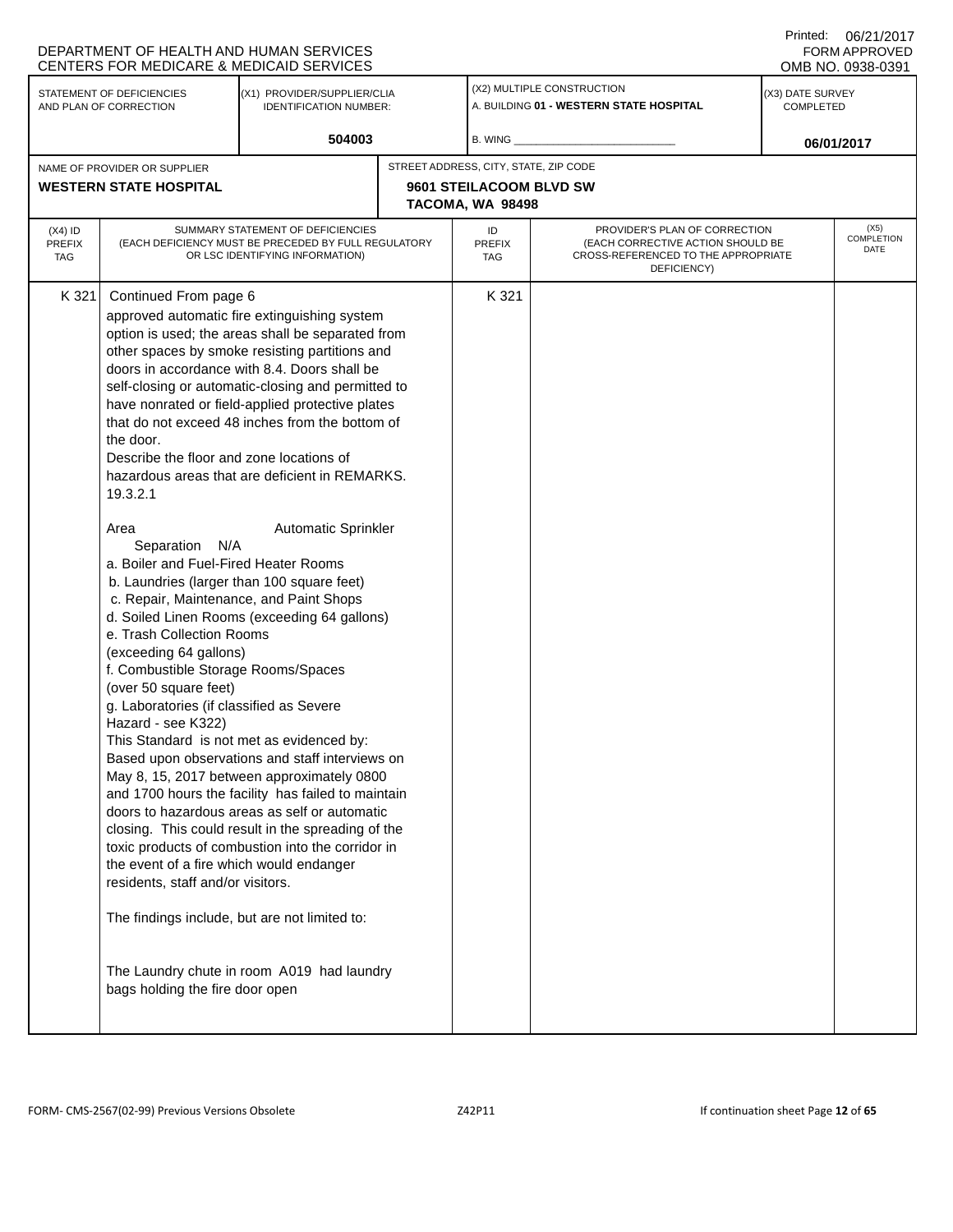|                                                                                                                     | DEPARTMENT OF HEALTH AND HUMAN SERVICES<br>CENTERS FOR MEDICARE & MEDICAID SERVICES                                                                                                                                                                                                                                                                   |                                                                                                                                                                                                                                                                                                                                                                                                                                                                                                                                                                                                                                                                                                                                                                                 |  |                                                                                                                                                                                                                                                                                                                                                                                                                                                                                                                                                             |                                                                                                                                                                                                                                                                                                                                                                                                                                                                                                                                                                                                                                                                                                                                                                                                                                                                                                                                                    | Printed:                             | 06/21/2017<br>FORM APPROVED<br>OMB NO. 0938-0391 |
|---------------------------------------------------------------------------------------------------------------------|-------------------------------------------------------------------------------------------------------------------------------------------------------------------------------------------------------------------------------------------------------------------------------------------------------------------------------------------------------|---------------------------------------------------------------------------------------------------------------------------------------------------------------------------------------------------------------------------------------------------------------------------------------------------------------------------------------------------------------------------------------------------------------------------------------------------------------------------------------------------------------------------------------------------------------------------------------------------------------------------------------------------------------------------------------------------------------------------------------------------------------------------------|--|-------------------------------------------------------------------------------------------------------------------------------------------------------------------------------------------------------------------------------------------------------------------------------------------------------------------------------------------------------------------------------------------------------------------------------------------------------------------------------------------------------------------------------------------------------------|----------------------------------------------------------------------------------------------------------------------------------------------------------------------------------------------------------------------------------------------------------------------------------------------------------------------------------------------------------------------------------------------------------------------------------------------------------------------------------------------------------------------------------------------------------------------------------------------------------------------------------------------------------------------------------------------------------------------------------------------------------------------------------------------------------------------------------------------------------------------------------------------------------------------------------------------------|--------------------------------------|--------------------------------------------------|
| STATEMENT OF DEFICIENCIES<br>(X1) PROVIDER/SUPPLIER/CLIA<br>AND PLAN OF CORRECTION<br><b>IDENTIFICATION NUMBER:</b> |                                                                                                                                                                                                                                                                                                                                                       |                                                                                                                                                                                                                                                                                                                                                                                                                                                                                                                                                                                                                                                                                                                                                                                 |  |                                                                                                                                                                                                                                                                                                                                                                                                                                                                                                                                                             | (X2) MULTIPLE CONSTRUCTION<br>A. BUILDING 01 - WESTERN STATE HOSPITAL                                                                                                                                                                                                                                                                                                                                                                                                                                                                                                                                                                                                                                                                                                                                                                                                                                                                              | (X3) DATE SURVEY<br><b>COMPLETED</b> |                                                  |
|                                                                                                                     |                                                                                                                                                                                                                                                                                                                                                       | 504003                                                                                                                                                                                                                                                                                                                                                                                                                                                                                                                                                                                                                                                                                                                                                                          |  | B. WING                                                                                                                                                                                                                                                                                                                                                                                                                                                                                                                                                     |                                                                                                                                                                                                                                                                                                                                                                                                                                                                                                                                                                                                                                                                                                                                                                                                                                                                                                                                                    |                                      | 06/01/2017                                       |
| NAME OF PROVIDER OR SUPPLIER<br><b>WESTERN STATE HOSPITAL</b>                                                       |                                                                                                                                                                                                                                                                                                                                                       |                                                                                                                                                                                                                                                                                                                                                                                                                                                                                                                                                                                                                                                                                                                                                                                 |  | STREET ADDRESS, CITY, STATE, ZIP CODE<br>9601 STEILACOOM BLVD SW<br>TACOMA, WA 98498                                                                                                                                                                                                                                                                                                                                                                                                                                                                        |                                                                                                                                                                                                                                                                                                                                                                                                                                                                                                                                                                                                                                                                                                                                                                                                                                                                                                                                                    |                                      |                                                  |
| $(X4)$ ID<br><b>PREFIX</b><br>TAG                                                                                   |                                                                                                                                                                                                                                                                                                                                                       | SUMMARY STATEMENT OF DEFICIENCIES<br>(EACH DEFICIENCY MUST BE PRECEDED BY FULL REGULATORY<br>OR LSC IDENTIFYING INFORMATION)                                                                                                                                                                                                                                                                                                                                                                                                                                                                                                                                                                                                                                                    |  | ID<br><b>PREFIX</b><br><b>TAG</b>                                                                                                                                                                                                                                                                                                                                                                                                                                                                                                                           | PROVIDER'S PLAN OF CORRECTION<br>(EACH CORRECTIVE ACTION SHOULD BE<br>CROSS-REFERENCED TO THE APPROPRIATE<br>DEFICIENCY)                                                                                                                                                                                                                                                                                                                                                                                                                                                                                                                                                                                                                                                                                                                                                                                                                           |                                      | (X5)<br>COMPLETION<br>DATE                       |
| K 321                                                                                                               | Continued From page 7<br>missing the key cylinder.<br>the facility staff.                                                                                                                                                                                                                                                                             | The 1.5 hour fire door to the generator room is<br>The above was discussed and acknowledged by                                                                                                                                                                                                                                                                                                                                                                                                                                                                                                                                                                                                                                                                                  |  | K 321                                                                                                                                                                                                                                                                                                                                                                                                                                                                                                                                                       |                                                                                                                                                                                                                                                                                                                                                                                                                                                                                                                                                                                                                                                                                                                                                                                                                                                                                                                                                    |                                      |                                                  |
|                                                                                                                     | K 324 NFPA 101 Cooking Facilities<br><b>Cooking Facilities</b><br>Operations, unless:<br>* residential cooking equipment (i.e., small<br>or<br>18.3.2.5.4, 19.3.2.5.4.<br>corridor.<br>19.3.2.5.5, 9.2.3, TIA 12-2                                                                                                                                    | Cooking equipment is protected in accordance<br>with NFPA 96, Standard for Ventilation Control<br>and Fire Protection of Commercial Cooking<br>appliances such as microwaves, hot plates,<br>toasters) are used for food warming or limited<br>cooking in accordance with 18.3.2.5.2, 19.3.2.5.2<br>* cooking facilities open to the corridor in smoke<br>compartments with 30 or fewer patients comply<br>with the conditions under 18.3.2.5.3, 19.3.2.5.3,<br>* cooking facilities in smoke compartments with<br>30 or fewer patients comply with conditions under<br>Cooking facilities protected according to NFPA 96<br>per 9.2.3 are not required to be enclosed as<br>hazardous areas, but shall not be open to the<br>18.3.2.5.1 through 18.3.2.5.4, 19.3.2.5.1 through |  | K 324                                                                                                                                                                                                                                                                                                                                                                                                                                                                                                                                                       | Plan of Correction for each specific<br>deficiency cited:<br>(K 324) The hospital failed to conduct testing of<br>the hood and duct fire suppression equipment<br>protecting the commercial cooking equipment in<br>the kitchen. To ensure the NFPA 101 Cooking<br>Facilities standard is met the following<br>corrections will be completed:<br>Note: WSH does not have an ANSUL hood<br>system inside the building 28, Center for<br>Forensic Treatment Mall. There is an<br>ANSUL hood system in building 29, East<br>Campus that is stamped as last serviced in<br>2002. The below plan of correction<br>address's the building 29, East Campus<br>ANSUL System.<br>The building 29 ANSUL system that<br>was last serviced in 2002 has not been<br>used since that time; the cooking<br>service in this location is no longer<br>used. This system will be<br>decommissioned by a 3 <sup>rd</sup> party vendor<br>and tagged "out of service". |                                      |                                                  |
|                                                                                                                     | This Standard is not met as evidenced by:<br>Based upon record review and staff interviews on<br>May 8-15, 2017 between approximately 0800<br>and 1700 hours the facility has failed to conduct<br>testing of the hood and duct fire suppression<br>equipment protecting the commercial cooking<br>equipment in the kitchen. This could result in the |                                                                                                                                                                                                                                                                                                                                                                                                                                                                                                                                                                                                                                                                                                                                                                                 |  | Procedure/process for implementing the plan<br>of correction:<br>A state contracted vendor will be<br>$\bullet$<br>contacted to schedule the<br>decommissioning and tag-out of the<br>unused ANSUL system.<br>The ANSUL system will be<br>$\bullet$<br>decommissioned and appropriately<br>tagged out by the contract vendor.<br>Monitoring and tracking procedures to<br>ensure the plan of correction is effective:<br>To monitor and track the decommission<br>$\bullet$<br>process, maintenance will inspect all<br>ANSUL systems on campus (in-use and |                                                                                                                                                                                                                                                                                                                                                                                                                                                                                                                                                                                                                                                                                                                                                                                                                                                                                                                                                    |                                      |                                                  |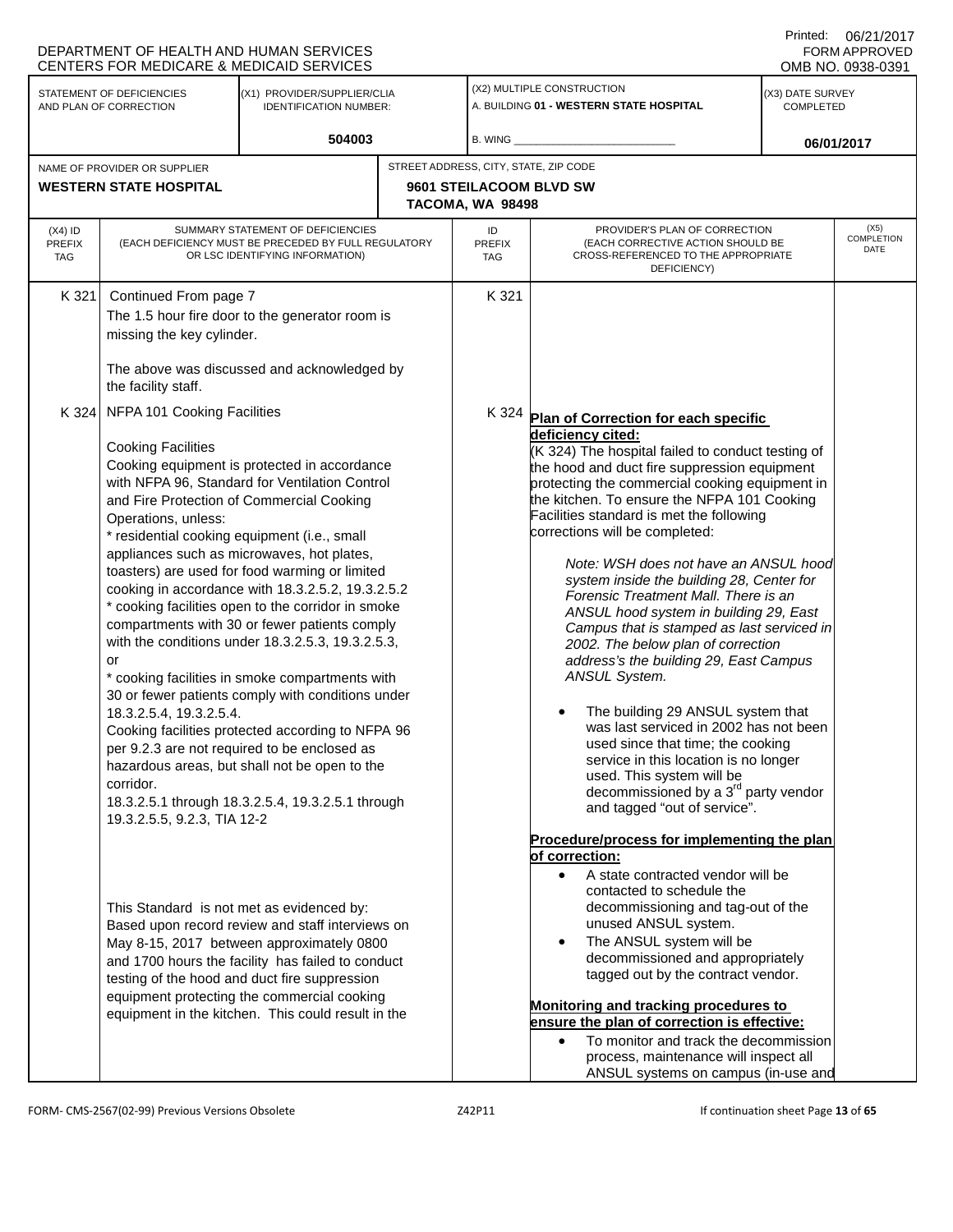| decommissioned) to ensure all units are<br>properly tagged out. Maintenance<br>Supervisor 3 to conduct a second                                                                                                                                                                                                                                                                                                                                                                                                                                                                                                                                                                                                                                                                                                |  |
|----------------------------------------------------------------------------------------------------------------------------------------------------------------------------------------------------------------------------------------------------------------------------------------------------------------------------------------------------------------------------------------------------------------------------------------------------------------------------------------------------------------------------------------------------------------------------------------------------------------------------------------------------------------------------------------------------------------------------------------------------------------------------------------------------------------|--|
| inspection to ensure all ANSUL<br>systems have been assessed.<br>Maintenance Supervisor 3 to<br>$\bullet$<br>communicate and coordinate with<br>contract vendor to expedite<br>decommissioning and perform<br>oversight.                                                                                                                                                                                                                                                                                                                                                                                                                                                                                                                                                                                       |  |
| Process improvement: actions incorporated<br>into its Quality Assessment and Performance<br>Improvement (QAPI) Program:<br>The Maintenance Facilities Manager<br>$\bullet$<br>will add to the maintenance dashboard<br>K 324 status and report actions taken<br>on the dashboard to the Chief<br>Operating Officer.<br>Maintenance Facility Manager will<br>$\bullet$<br>report to the Patient Care Quality<br>Council and the Governing Body the<br>decommissioning and appropriate tag-<br>out of the ANSUL system on East<br>Campus and report any findings and<br>action taken to correct deficiencies<br>found on the hospital wide assessment<br>of existing hospital ANSUL systems.<br><b>Individual Responsible:</b><br>The Chief Operating Officer<br>$\bullet$<br>Date completed:<br>August 31, 2017 |  |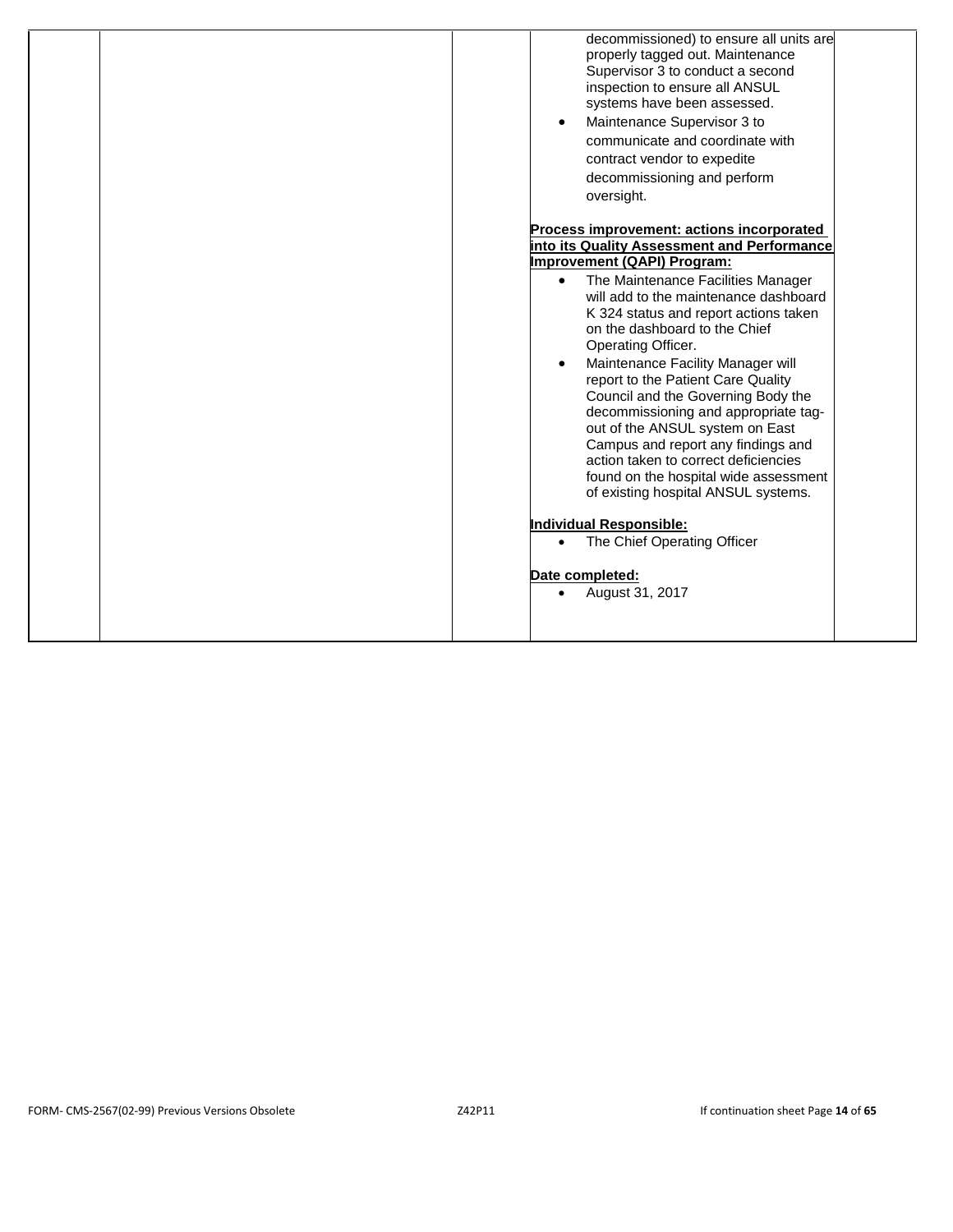|                                                               | DEPARTMENT OF HEALTH AND HUMAN SERVICES<br><b>CENTERS FOR MEDICARE &amp; MEDICAID SERVICES</b>                                                                                                                                                                                                                                                                                                                                                                                                                                                                                                                                                                                                                                                                                                                                                                                                                                                                                                                                   |                                                                                                                                                                                                                                                        |  |                                                                                                                                                                                                                                                                                                                                                                                                                                                                                                                                                                                                                                                                                                                                                                                                                                                                                                                                                                                                                                                     |                                                                                                                          | Printed:                             | 06/21/2017<br><b>FORM APPROVED</b><br>OMB NO. 0938-0391 |
|---------------------------------------------------------------|----------------------------------------------------------------------------------------------------------------------------------------------------------------------------------------------------------------------------------------------------------------------------------------------------------------------------------------------------------------------------------------------------------------------------------------------------------------------------------------------------------------------------------------------------------------------------------------------------------------------------------------------------------------------------------------------------------------------------------------------------------------------------------------------------------------------------------------------------------------------------------------------------------------------------------------------------------------------------------------------------------------------------------|--------------------------------------------------------------------------------------------------------------------------------------------------------------------------------------------------------------------------------------------------------|--|-----------------------------------------------------------------------------------------------------------------------------------------------------------------------------------------------------------------------------------------------------------------------------------------------------------------------------------------------------------------------------------------------------------------------------------------------------------------------------------------------------------------------------------------------------------------------------------------------------------------------------------------------------------------------------------------------------------------------------------------------------------------------------------------------------------------------------------------------------------------------------------------------------------------------------------------------------------------------------------------------------------------------------------------------------|--------------------------------------------------------------------------------------------------------------------------|--------------------------------------|---------------------------------------------------------|
|                                                               | STATEMENT OF DEFICIENCIES<br>AND PLAN OF CORRECTION                                                                                                                                                                                                                                                                                                                                                                                                                                                                                                                                                                                                                                                                                                                                                                                                                                                                                                                                                                              | (X1) PROVIDER/SUPPLIER/CLIA<br><b>IDENTIFICATION NUMBER:</b>                                                                                                                                                                                           |  |                                                                                                                                                                                                                                                                                                                                                                                                                                                                                                                                                                                                                                                                                                                                                                                                                                                                                                                                                                                                                                                     | (X2) MULTIPLE CONSTRUCTION<br>A. BUILDING 01 - WESTERN STATE HOSPITAL                                                    | (X3) DATE SURVEY<br><b>COMPLETED</b> |                                                         |
|                                                               |                                                                                                                                                                                                                                                                                                                                                                                                                                                                                                                                                                                                                                                                                                                                                                                                                                                                                                                                                                                                                                  | 504003                                                                                                                                                                                                                                                 |  | B. WING                                                                                                                                                                                                                                                                                                                                                                                                                                                                                                                                                                                                                                                                                                                                                                                                                                                                                                                                                                                                                                             |                                                                                                                          | 06/01/2017                           |                                                         |
| NAME OF PROVIDER OR SUPPLIER<br><b>WESTERN STATE HOSPITAL</b> |                                                                                                                                                                                                                                                                                                                                                                                                                                                                                                                                                                                                                                                                                                                                                                                                                                                                                                                                                                                                                                  |                                                                                                                                                                                                                                                        |  | STREET ADDRESS, CITY, STATE, ZIP CODE<br>9601 STEILACOOM BLVD SW<br>TACOMA, WA 98498                                                                                                                                                                                                                                                                                                                                                                                                                                                                                                                                                                                                                                                                                                                                                                                                                                                                                                                                                                |                                                                                                                          |                                      |                                                         |
| $(X4)$ ID<br><b>PREFIX</b><br>TAG                             |                                                                                                                                                                                                                                                                                                                                                                                                                                                                                                                                                                                                                                                                                                                                                                                                                                                                                                                                                                                                                                  | SUMMARY STATEMENT OF DEFICIENCIES<br>(EACH DEFICIENCY MUST BE PRECEDED BY FULL REGULATORY<br>OR LSC IDENTIFYING INFORMATION)                                                                                                                           |  | ID<br><b>PREFIX</b><br><b>TAG</b>                                                                                                                                                                                                                                                                                                                                                                                                                                                                                                                                                                                                                                                                                                                                                                                                                                                                                                                                                                                                                   | PROVIDER'S PLAN OF CORRECTION<br>(EACH CORRECTIVE ACTION SHOULD BE<br>CROSS-REFERENCED TO THE APPROPRIATE<br>DEFICIENCY) |                                      | (X5)<br><b>COMPLETION</b><br>DATE                       |
| K 324                                                         | Continued From page 8<br>within the facility.<br>The findings include, but are not limited to:<br><b>ANSUL</b><br>mall was last serviced in 2002.<br>suppression system inspections.<br>the facility staff.                                                                                                                                                                                                                                                                                                                                                                                                                                                                                                                                                                                                                                                                                                                                                                                                                      | failure of the system to operate properly which<br>would endanger the residents, staff and/or visitors<br>The ANSUL system in Central Forensic treatment<br>There is no documentation of the range hood<br>The above was discussed and acknowledged by |  | K 324                                                                                                                                                                                                                                                                                                                                                                                                                                                                                                                                                                                                                                                                                                                                                                                                                                                                                                                                                                                                                                               |                                                                                                                          |                                      |                                                         |
| K 325                                                         | NFPA 101 Alcohol Based Hand Rub Dispenser<br>(ABHR)<br>Alcohol Based Hand Rub Dispenser (ABHR)<br>ABHRs are protected in accordance with 8.7.3.1,<br>unless all conditions are met:<br>* Corridor is at least 6 feet wide<br>* Maximum individual dispenser capacity is 0.32<br>gallons (0.53 gallons in suites) of fluid and 18<br>ounces of Level 1 aerosols<br>* Dispensers shall have a minimum of 4-foot<br>horizontal spacing<br>* Not more than an aggregate of 10 gallons of<br>fluid or 135 ounces aerosol are used in a single<br>smoke compartment outside a storage cabinet,<br>excluding one individual dispenser per room<br>* Storage in a single smoke compartment greater<br>than 5 gallons complies with NFPA 30<br>* Dispensers are not installed within 1 inch of an<br>ignition source<br>* Dispensers over carpeted floors are in<br>sprinklered smoke compartments<br>* ABHR does not exceed 95 percent alcohol<br>* Operation of the dispenser shall comply with<br>Section 18.3.2.6(11) or 19.3.2.6(11) |                                                                                                                                                                                                                                                        |  | K 325 Plan of Correction for each specific<br>deficiency cited:<br>(K 325) The hospital failed to properly install<br>alcohol based hand rub dispensers. To ensure<br>the NFPA 101 Alcohol Based Hand Rub<br>Dispenser (ABHR) standard is met the following<br>corrections were made:<br>The Alcohol Based Hand Rub<br>Dispensers (ABHR) listed below were<br>moved to locations which met all code<br>requirements:<br>-S5- 512 hand sanitizer over the light<br>switch<br>-E7 medication room hand sanitizer<br>mounted over the light switch<br>-E5 exam room ABHR directly above<br>the power outlet<br>-C5 medication room over the light<br>switch<br>Staff was informed via Electronic<br>Bulletin Board (EBB) and an all staff<br>email was sent to all staff directing the<br>reasons Alcohol Based Hand Rub<br>Dispensers (ABHR) were relocated.<br>Procedure/process for implementing the plan<br>of correction:<br>Work orders were generated and<br>completed to relocate the hand sanitizer<br>dispensers to an appropriate location. |                                                                                                                          |                                      |                                                         |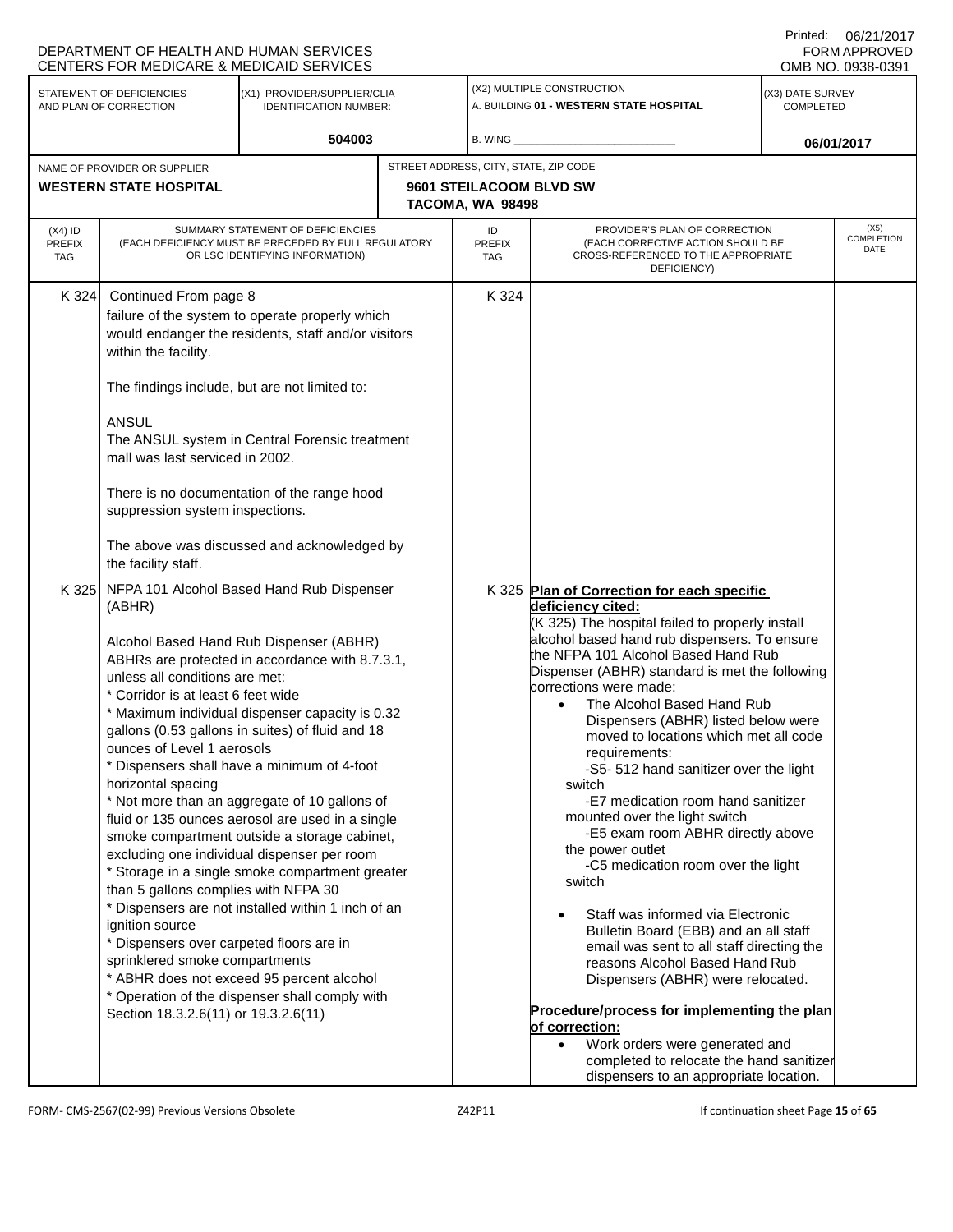| The relocation of the hand sanitizer<br>dispensers will be physically inspected<br>to ensure work was completed.<br>Installation staff will be trained on the<br>code requirements for future requests<br>to install or relocate of the ABHR<br>dispensers.<br>Custodial staff will be trained to<br>recognize and report improperly<br>installed AHBR dispensers. |
|--------------------------------------------------------------------------------------------------------------------------------------------------------------------------------------------------------------------------------------------------------------------------------------------------------------------------------------------------------------------|
|                                                                                                                                                                                                                                                                                                                                                                    |
| Monitoring and tracking procedures to                                                                                                                                                                                                                                                                                                                              |
| ensure the plan of correction is effective:                                                                                                                                                                                                                                                                                                                        |
| Monitoring and tracking of future ABHR<br>installations will be performed by                                                                                                                                                                                                                                                                                       |
| physical inspection to ensure code                                                                                                                                                                                                                                                                                                                                 |
| requirements are followed.                                                                                                                                                                                                                                                                                                                                         |
| Any improperly installed ABHR                                                                                                                                                                                                                                                                                                                                      |
| dispensers will be reported upon                                                                                                                                                                                                                                                                                                                                   |
| discovery and work orders will be                                                                                                                                                                                                                                                                                                                                  |
| completed to move dispenser(s) to a<br>proper location.                                                                                                                                                                                                                                                                                                            |
| Process improvement: actions incorporated                                                                                                                                                                                                                                                                                                                          |
| into its Quality Assessment and Performance                                                                                                                                                                                                                                                                                                                        |
| Improvement (QAPI) Program:                                                                                                                                                                                                                                                                                                                                        |
| The monitoring of proper installations of<br>$\bullet$                                                                                                                                                                                                                                                                                                             |
| the ABHR dispensers and actions taken                                                                                                                                                                                                                                                                                                                              |
| will be reported Patient Care Quality                                                                                                                                                                                                                                                                                                                              |
| Council and Governing Body.                                                                                                                                                                                                                                                                                                                                        |
| Individual responsible:                                                                                                                                                                                                                                                                                                                                            |
| The Chief of Safety and Security<br>$\bullet$                                                                                                                                                                                                                                                                                                                      |
| Date Completed:                                                                                                                                                                                                                                                                                                                                                    |
| August 1, 2017                                                                                                                                                                                                                                                                                                                                                     |
|                                                                                                                                                                                                                                                                                                                                                                    |
|                                                                                                                                                                                                                                                                                                                                                                    |
|                                                                                                                                                                                                                                                                                                                                                                    |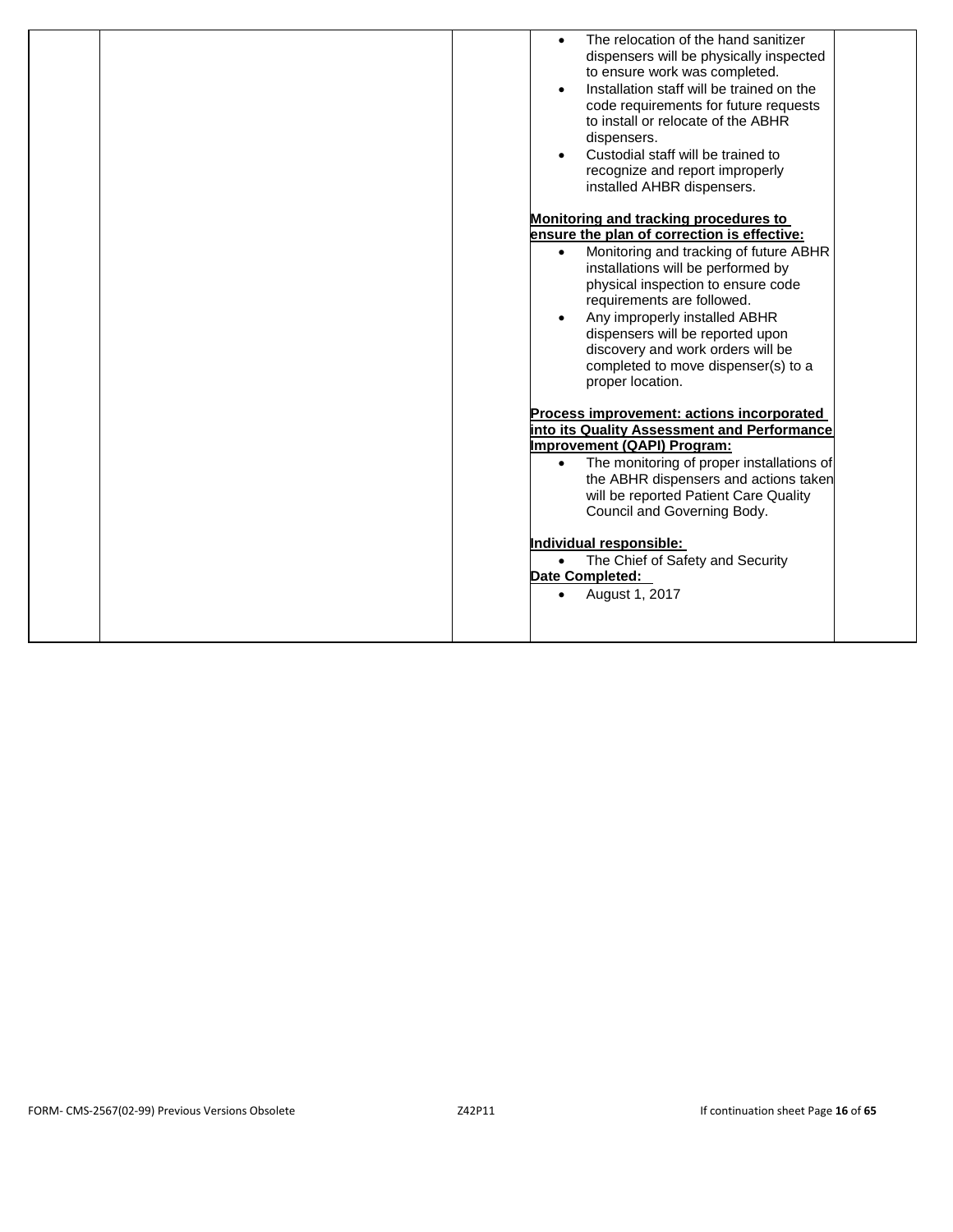| (X2) MULTIPLE CONSTRUCTION<br>STATEMENT OF DEFICIENCIES<br>(X1) PROVIDER/SUPPLIER/CLIA<br>(X3) DATE SURVEY<br>A. BUILDING 01 - WESTERN STATE HOSPITAL<br><b>IDENTIFICATION NUMBER:</b><br><b>COMPLETED</b><br>AND PLAN OF CORRECTION<br>504003<br>$B.$ WING $\_\_$<br>06/01/2017<br>STREET ADDRESS, CITY, STATE, ZIP CODE<br>NAME OF PROVIDER OR SUPPLIER<br><b>WESTERN STATE HOSPITAL</b><br>9601 STEILACOOM BLVD SW<br>TACOMA, WA 98498<br>PROVIDER'S PLAN OF CORRECTION<br>SUMMARY STATEMENT OF DEFICIENCIES<br>ID<br>$(X4)$ ID<br>(EACH DEFICIENCY MUST BE PRECEDED BY FULL REGULATORY<br>(EACH CORRECTIVE ACTION SHOULD BE<br>PREFIX<br><b>PREFIX</b><br>OR LSC IDENTIFYING INFORMATION)<br>CROSS-REFERENCED TO THE APPROPRIATE<br><b>TAG</b><br><b>TAG</b><br>DEFICIENCY)                                                                                                                                                                                                                                                                                                                                                                                                                                                                                                                                                                                                                                                                                                                                                                                                                                                                                                                                                                                                                                                                                                                                                                                                                     | DEPARTMENT OF HEALTH AND HUMAN SERVICES<br>CENTERS FOR MEDICARE & MEDICAID SERVICES |                       |  |  | <b>FORM APPROVED</b><br>OMB NO. 0938-0391 |  |                                   |  |  |
|-----------------------------------------------------------------------------------------------------------------------------------------------------------------------------------------------------------------------------------------------------------------------------------------------------------------------------------------------------------------------------------------------------------------------------------------------------------------------------------------------------------------------------------------------------------------------------------------------------------------------------------------------------------------------------------------------------------------------------------------------------------------------------------------------------------------------------------------------------------------------------------------------------------------------------------------------------------------------------------------------------------------------------------------------------------------------------------------------------------------------------------------------------------------------------------------------------------------------------------------------------------------------------------------------------------------------------------------------------------------------------------------------------------------------------------------------------------------------------------------------------------------------------------------------------------------------------------------------------------------------------------------------------------------------------------------------------------------------------------------------------------------------------------------------------------------------------------------------------------------------------------------------------------------------------------------------------------------------------------------------------|-------------------------------------------------------------------------------------|-----------------------|--|--|-------------------------------------------|--|-----------------------------------|--|--|
|                                                                                                                                                                                                                                                                                                                                                                                                                                                                                                                                                                                                                                                                                                                                                                                                                                                                                                                                                                                                                                                                                                                                                                                                                                                                                                                                                                                                                                                                                                                                                                                                                                                                                                                                                                                                                                                                                                                                                                                                     |                                                                                     |                       |  |  |                                           |  |                                   |  |  |
|                                                                                                                                                                                                                                                                                                                                                                                                                                                                                                                                                                                                                                                                                                                                                                                                                                                                                                                                                                                                                                                                                                                                                                                                                                                                                                                                                                                                                                                                                                                                                                                                                                                                                                                                                                                                                                                                                                                                                                                                     |                                                                                     |                       |  |  |                                           |  |                                   |  |  |
|                                                                                                                                                                                                                                                                                                                                                                                                                                                                                                                                                                                                                                                                                                                                                                                                                                                                                                                                                                                                                                                                                                                                                                                                                                                                                                                                                                                                                                                                                                                                                                                                                                                                                                                                                                                                                                                                                                                                                                                                     |                                                                                     |                       |  |  |                                           |  |                                   |  |  |
|                                                                                                                                                                                                                                                                                                                                                                                                                                                                                                                                                                                                                                                                                                                                                                                                                                                                                                                                                                                                                                                                                                                                                                                                                                                                                                                                                                                                                                                                                                                                                                                                                                                                                                                                                                                                                                                                                                                                                                                                     |                                                                                     |                       |  |  |                                           |  | (X5)<br><b>COMPLETION</b><br>DATE |  |  |
| * ABHR is protected against inappropriate access<br>18.3.2.6, 19.3.2.6, 42 CFR Parts 403, 418, 460,<br>482, 483, and 485<br>This Standard is not met as evidenced by:<br>Based upon observations and staff interviews on<br>May 8-15, 2017 between approximately 0800<br>and 1700 hours the facility has failed to properly<br>install alcohol based hand rub dispensers.<br>Dispensers installed improperly could result in<br>hand rub coming in contact with an electrical<br>source resulting in a fire causing potential<br>endanger to residents, staff and/or visitors within<br>the facility.<br>The findings include, but are not limited to:<br>S5-512 - Hand sanitizer over the light switch<br>E7 medication room hand sanitizer mounted over<br>light switch<br>Exam room in E5 ABHR is directly above a power<br>outlet.<br>C5-med room over light switch<br>The above was discussed and acknowledged by<br>the facility staff.<br>NFPA 101 Fire Alarm System - Testing and<br>K 345<br>K 345 Plan of Correction for each specific<br>deficiency cited:<br>Maintenance<br>(K 345) The hospital failed to have appropriate<br>Fire Alarm System - Testing and Maintenance<br>testing of the fire alarm system. To ensure NFPA<br>A fire alarm system is tested and maintained in<br>101 Fire Alarm system- Testing and<br>accordance with an approved program complying<br>Maintenance is met the following corrections will<br>with the requirements of NFPA 70, National<br>be made:<br>Electric Code, and NFPA 72, National Fire Alarm<br>and Signaling Code. Records of system<br>Note: The buildings depicted in the<br>acceptance, maintenance and testing are readily<br>Statement of Deficiencies report were<br>available.<br>buildings 27, 28. Corrections needed<br>9.7.5, 9.7.7, 9.7.8, and NFPA 25<br>were made to buildings 28 & 29.<br>Note: Building 09 is not a health care<br>occupancy; this is a staff only building<br>in its entirety. Building 09 does not have | K 325                                                                               | Continued From page 9 |  |  | K 325                                     |  |                                   |  |  |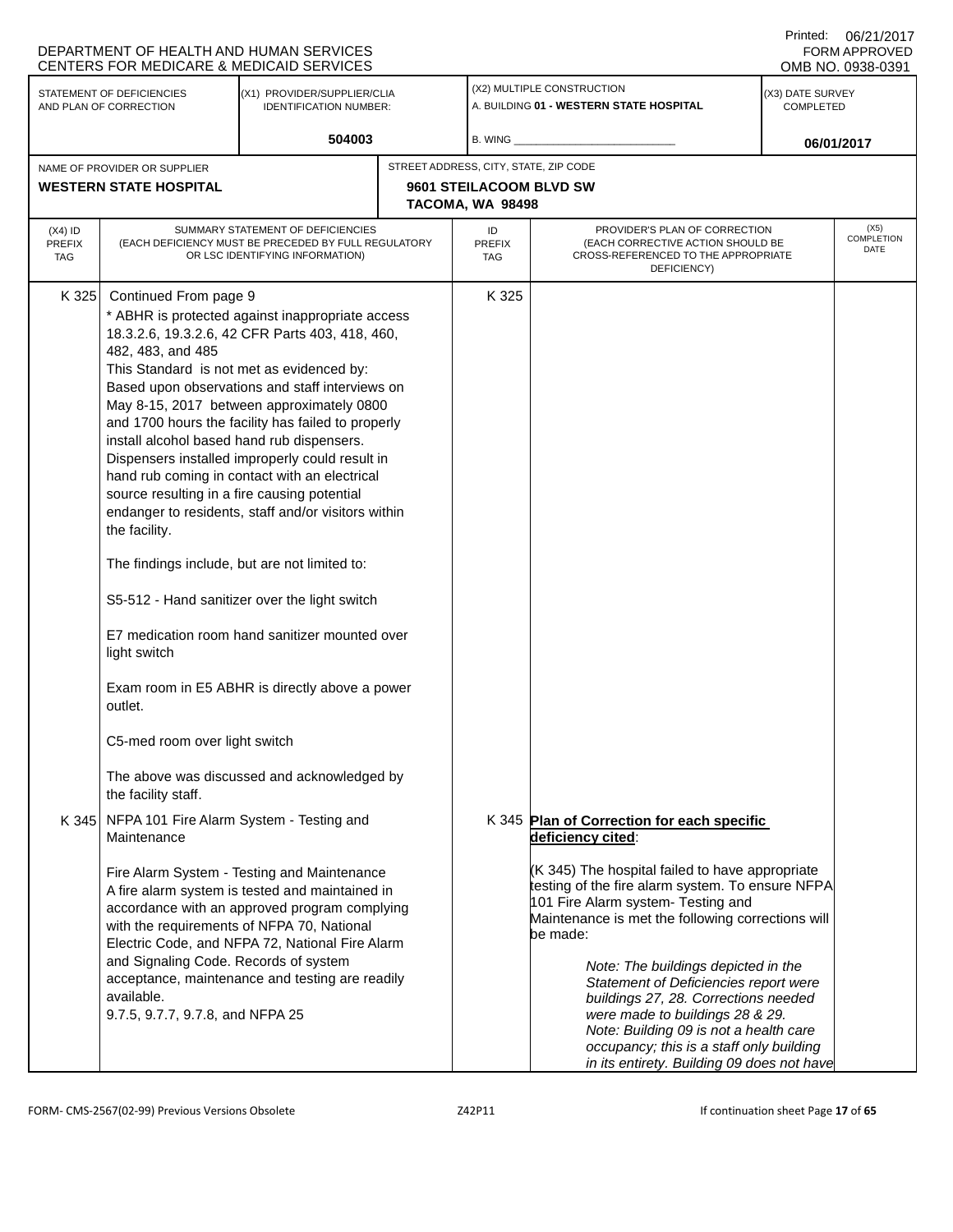| an "S" wing; additional clarification is                          |
|-------------------------------------------------------------------|
| needed from the surveyors to                                      |
| accurately respond to this deficiency.                            |
|                                                                   |
| No Plan of Correction has been                                    |
| submitted for Building 09.                                        |
|                                                                   |
| Maintenance Supervisor 3 will<br>$\bullet$                        |
|                                                                   |
| coordinate with 3rd party contractors to                          |
| perform sensitivity testing showing                               |
| pass/fail for buildings 28, 29.                                   |
| A 3rd party vendor to perform system                              |
|                                                                   |
| wide inspections and make repairs                                 |
| throughout buildings 28 and 29. Fire                              |
| alarm devices to be inspected, tested                             |
| and / or replaced as needed.                                      |
|                                                                   |
| A state project is underway to replace<br>$\bullet$               |
| the existing fire alarm system in                                 |
| building 09. Construction and                                     |
| installation of the new fire alarm system                         |
| was 90% complete at the time of                                   |
|                                                                   |
| survey. There are no troubles on the                              |
| existing system to date.                                          |
| Maintenance had a team member<br>$\bullet$                        |
| challenge the NICET Level 2 test and                              |
|                                                                   |
| passed to ensure understanding and                                |
| articulation of the standards from NFPA                           |
| 72 and NFPA 25 for which to test                                  |
| systems.                                                          |
| Policy 12.06 "Interim Life Safety<br>$\bullet$                    |
|                                                                   |
| Measures" was updated to reflect the                              |
| process for conducting fire watches that                          |
| meet the Life Safety Code                                         |
| requirements.                                                     |
|                                                                   |
| An Immediate Clinical Safety Measures<br>$\bullet$                |
| Management bulletin was issued                                    |
| regarding fire safety through the use of                          |
| increased frequency in fire watch.                                |
|                                                                   |
|                                                                   |
| Procedure/process for implementing the plan                       |
| of correction:                                                    |
| The updated policy 12.06 "Interim Life                            |
| Safety Measures" was approved                                     |
| through Executive Leadership and the                              |
|                                                                   |
| Governing Body Designee (CEO).                                    |
| The hospital to establish a contract with                         |
| a licensed and bonded 3rd party vendor                            |
| to perform the fire alarm testing.                                |
| A 3 <sup>rd</sup> party contractor to a set timeline<br>$\bullet$ |
|                                                                   |
| for sensitivity testing in health care                            |
| occupancies and perform the sensitivity                           |
| testing.                                                          |
| Sensitivity testing to be added to the<br>$\bullet$               |
| Life Safety Binders for future surveyors.                         |
|                                                                   |
| Maintenance to maintain NICET<br>٠                                |
| certified personnel.                                              |
| Maintenance hired a qualified NICET<br>٠                          |
| Level 2 Supervisor and now has two,                               |
| NICET Level 2 certified personnel.                                |
|                                                                   |
|                                                                   |
| Monitoring and tracking procedures to                             |
| ensure the plan of correction is effective:                       |
| The Maintenance Supervisor 3 to<br>$\bullet$                      |
| review and ensure testing                                         |
|                                                                   |
| documentation is accurate and has                                 |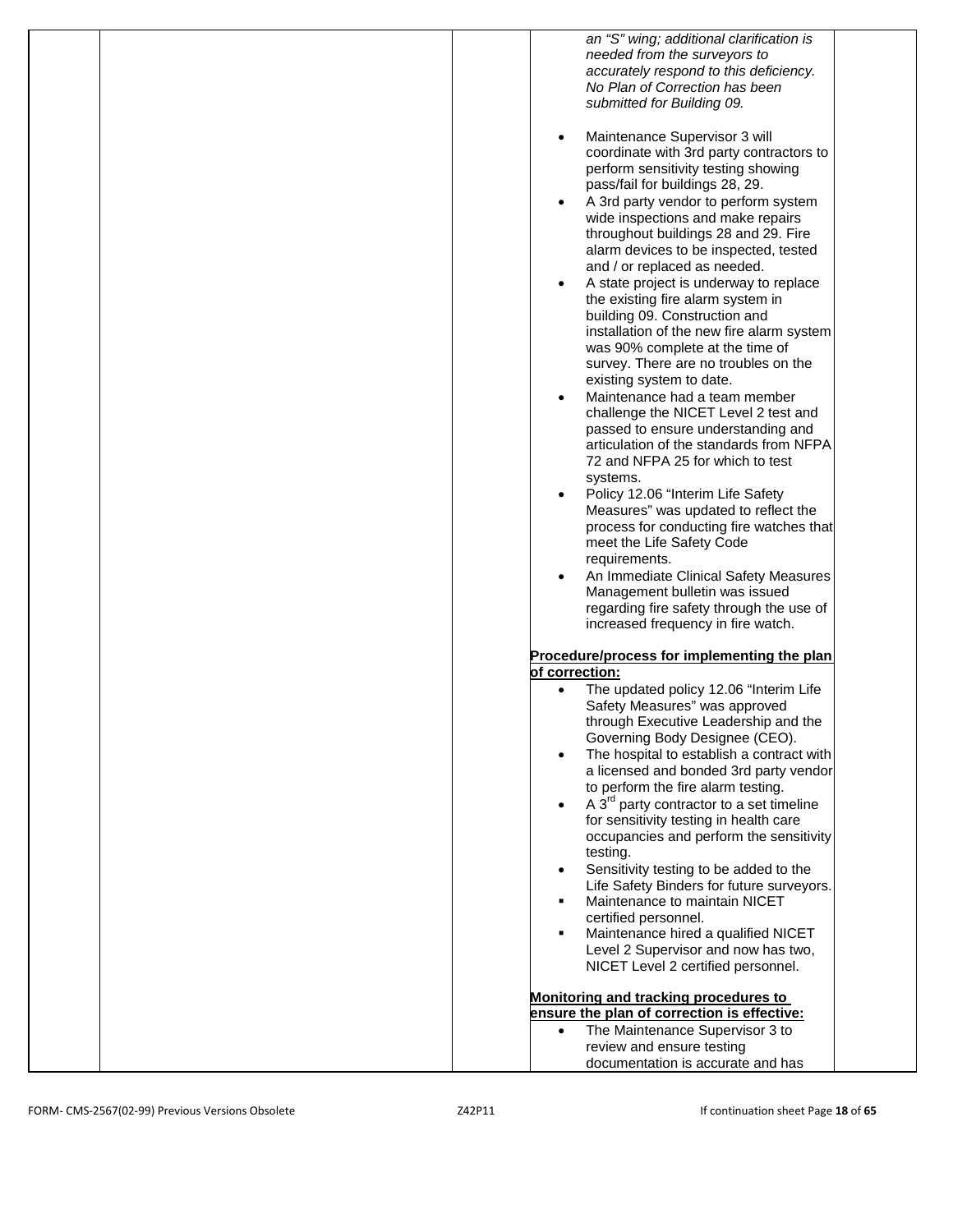| been provided to the hospital's Facility<br>Coordination Office.<br>Facility Coordinator Office will maintain<br>the Sensitivity and fire alarm system<br>testing documentation.<br>WSH Facility Coordination Office to<br>assure documentation is available for<br>future survey review.<br>Process improvement: actions incorporated                                                                                                                        |
|---------------------------------------------------------------------------------------------------------------------------------------------------------------------------------------------------------------------------------------------------------------------------------------------------------------------------------------------------------------------------------------------------------------------------------------------------------------|
|                                                                                                                                                                                                                                                                                                                                                                                                                                                               |
| into its Quality Assessment and Performance                                                                                                                                                                                                                                                                                                                                                                                                                   |
| Improvement (QAPI) Program:                                                                                                                                                                                                                                                                                                                                                                                                                                   |
| The Maintenance Facilities Manager<br>$\bullet$<br>will add to the maintenance dashboard<br>K 345 status and report actions taken<br>on the dashboard to the Chief<br>Operating Officer monthly until<br>compliance has been met for two<br>consecutive months.<br>Maintenance Facility Manager will<br>report to the Patient Care Quality<br>Council and the Governing Body the<br>status of sensitivity and fire alarm<br>system testing on a yearly basis. |
| Individual Responsible:                                                                                                                                                                                                                                                                                                                                                                                                                                       |
|                                                                                                                                                                                                                                                                                                                                                                                                                                                               |
| The Chief Operating Officer                                                                                                                                                                                                                                                                                                                                                                                                                                   |
|                                                                                                                                                                                                                                                                                                                                                                                                                                                               |
| Date completed:                                                                                                                                                                                                                                                                                                                                                                                                                                               |
| August 31, 2017<br>$\bullet$                                                                                                                                                                                                                                                                                                                                                                                                                                  |
|                                                                                                                                                                                                                                                                                                                                                                                                                                                               |
|                                                                                                                                                                                                                                                                                                                                                                                                                                                               |
|                                                                                                                                                                                                                                                                                                                                                                                                                                                               |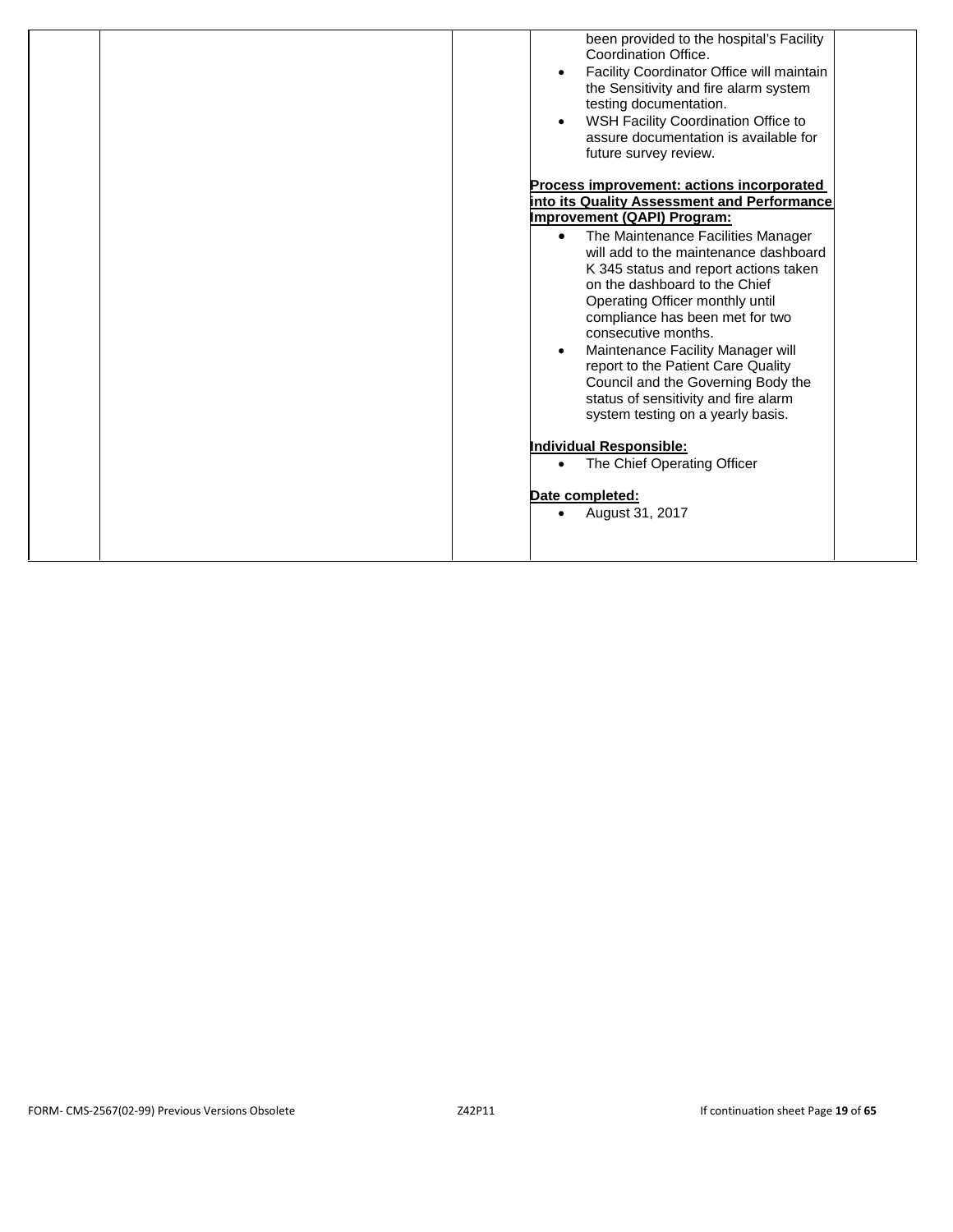|                                          | UU/Z UUU<br>DEPARTMENT OF HEALTH AND HUMAN SERVICES<br><b>FORM APPROVED</b><br>CENTERS FOR MEDICARE & MEDICAID SERVICES<br>OMB NO. 0938-0391                                                                                                        |                                                                                                                                                                                                                                                                                                                                                                                                                                                                                                                                                                                                                                                                                                                                               |  |                            |                                                                                                                                                                                                                                                                                                                                                                                                                                        |                               |                            |  |
|------------------------------------------|-----------------------------------------------------------------------------------------------------------------------------------------------------------------------------------------------------------------------------------------------------|-----------------------------------------------------------------------------------------------------------------------------------------------------------------------------------------------------------------------------------------------------------------------------------------------------------------------------------------------------------------------------------------------------------------------------------------------------------------------------------------------------------------------------------------------------------------------------------------------------------------------------------------------------------------------------------------------------------------------------------------------|--|----------------------------|----------------------------------------------------------------------------------------------------------------------------------------------------------------------------------------------------------------------------------------------------------------------------------------------------------------------------------------------------------------------------------------------------------------------------------------|-------------------------------|----------------------------|--|
|                                          | STATEMENT OF DEFICIENCIES<br>AND PLAN OF CORRECTION                                                                                                                                                                                                 | (X1) PROVIDER/SUPPLIER/CLIA<br><b>IDENTIFICATION NUMBER:</b>                                                                                                                                                                                                                                                                                                                                                                                                                                                                                                                                                                                                                                                                                  |  |                            | (X2) MULTIPLE CONSTRUCTION<br>A. BUILDING 01 - WESTERN STATE HOSPITAL                                                                                                                                                                                                                                                                                                                                                                  | (X3) DATE SURVEY<br>COMPLETED |                            |  |
|                                          |                                                                                                                                                                                                                                                     | 504003                                                                                                                                                                                                                                                                                                                                                                                                                                                                                                                                                                                                                                                                                                                                        |  | <b>B. WING</b>             |                                                                                                                                                                                                                                                                                                                                                                                                                                        | 06/01/2017                    |                            |  |
|                                          | NAME OF PROVIDER OR SUPPLIER                                                                                                                                                                                                                        |                                                                                                                                                                                                                                                                                                                                                                                                                                                                                                                                                                                                                                                                                                                                               |  |                            | STREET ADDRESS, CITY, STATE, ZIP CODE                                                                                                                                                                                                                                                                                                                                                                                                  |                               |                            |  |
|                                          | <b>WESTERN STATE HOSPITAL</b>                                                                                                                                                                                                                       |                                                                                                                                                                                                                                                                                                                                                                                                                                                                                                                                                                                                                                                                                                                                               |  | TACOMA, WA 98498           | 9601 STEILACOOM BLVD SW                                                                                                                                                                                                                                                                                                                                                                                                                |                               |                            |  |
| $(X4)$ ID<br><b>PREFIX</b><br><b>TAG</b> | SUMMARY STATEMENT OF DEFICIENCIES<br>(EACH DEFICIENCY MUST BE PRECEDED BY FULL REGULATORY<br>OR LSC IDENTIFYING INFORMATION)                                                                                                                        |                                                                                                                                                                                                                                                                                                                                                                                                                                                                                                                                                                                                                                                                                                                                               |  | ID<br><b>PREFIX</b><br>TAG | PROVIDER'S PLAN OF CORRECTION<br>(EACH CORRECTIVE ACTION SHOULD BE<br>CROSS-REFERENCED TO THE APPROPRIATE<br>DEFICIENCY)                                                                                                                                                                                                                                                                                                               |                               | (X5)<br>COMPLETION<br>DATE |  |
| K 345                                    | Continued From page 10                                                                                                                                                                                                                              |                                                                                                                                                                                                                                                                                                                                                                                                                                                                                                                                                                                                                                                                                                                                               |  | K 345                      |                                                                                                                                                                                                                                                                                                                                                                                                                                        |                               |                            |  |
|                                          | This Standard is not met as evidenced by:<br>and/or visitors within the facility.<br>The findings include, but are not limited to:<br>showing pass/fail for building 21, 29<br>systems.<br>THE ABOVE CITATION RESULTED IN AN<br>IMMEDIATE JEOPARDY. | Based upon record review and staff interviews on<br>May 8-15, 2017 between approximately 0800<br>and 1700 hours the facility has failed to have<br>appropriate testing of the fire alarm system which<br>result in the failure of notification to staff of a<br>problem to the fire sprinkler system or fire alarm<br>system and could endanger the residents, staff<br>The facility is unable to provide sensitivity testing<br>The fire alarm in building 27/28 was showing that<br>it was in trouble since $4/29/17$ on $5/15/2017$<br>Building 9 third floor S wing showing in trouble.<br>The person's responsible for conducting the tests<br>were unable to articulate the standards from<br>NFPA 72 and NFPA 25 for which to test the |  |                            |                                                                                                                                                                                                                                                                                                                                                                                                                                        |                               |                            |  |
|                                          | the facility staff.                                                                                                                                                                                                                                 | The above was discussed and acknowledged by                                                                                                                                                                                                                                                                                                                                                                                                                                                                                                                                                                                                                                                                                                   |  |                            |                                                                                                                                                                                                                                                                                                                                                                                                                                        |                               |                            |  |
|                                          | Fire Alarm - Out of Service<br>Where required fire alarm system is out of                                                                                                                                                                           | K 346 NFPA 101 Fire Alarm System - Out of Service<br>services for more than 4 hours in a 24-hour                                                                                                                                                                                                                                                                                                                                                                                                                                                                                                                                                                                                                                              |  |                            | Plan of Correction for each specific<br>K 346 deficiency cited:<br>(K 346) The hospital failed to provide an<br>approved written policy for instituting a fire watch<br>in the event of a failure of the fire alarm system,<br>notify the Office of the State Fire Marshal and<br>taking the fire alarm system off line for 8+ hours<br>and not doing a fire watch. To ensure NFPA 101<br>Fire Alarm System- Out of Service is met the |                               |                            |  |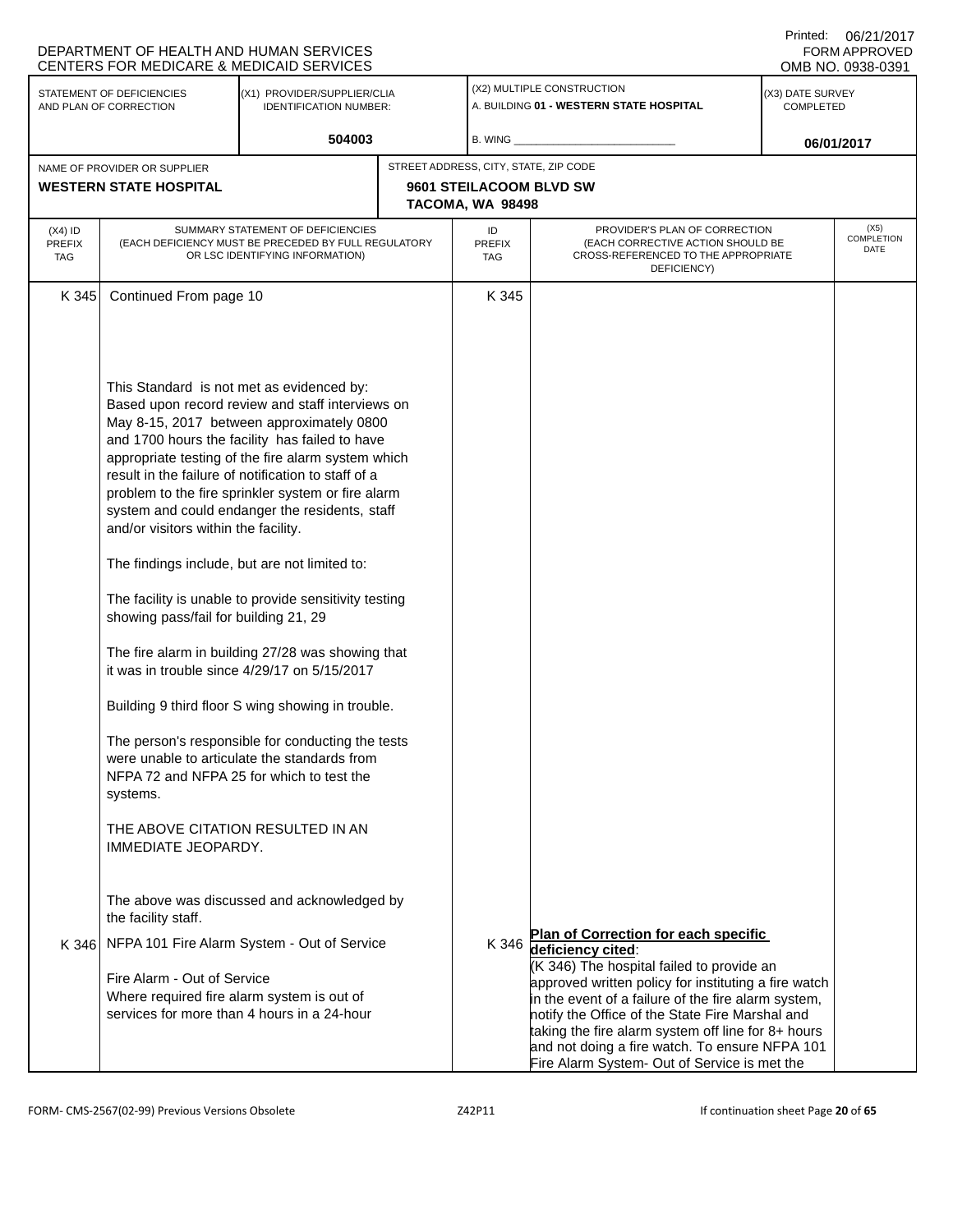| following corrections will be made:              |
|--------------------------------------------------|
|                                                  |
| Policy 12.06 "Interim Life Safety                |
| Measures" was updated to reflect the             |
| process for conducting fire watches that         |
| meet the Life Safety Code                        |
| requirements:                                    |
| -When a fire alarm system, smoke                 |
| alarm or sprinkler system is or will be          |
|                                                  |
| out of service for more than 4 hours in a        |
| 24 hour period, evacuation of the area           |
| or an approved fire watch must be                |
| implemented.                                     |
| - Notifying the Office of State Fire             |
| Marshal within twenty-four hours of the          |
| Life Safety Code deficiency/impairment           |
|                                                  |
| and the approved fire watch for all              |
| parties left unprotected by the shutdown         |
| until the fire alarm, smoke alarm, or            |
| sprinkler system has been returned to            |
| service.                                         |
| An Immediate Clinical Safety Measures            |
| Management bulletin was issued                   |
|                                                  |
| regarding fire safety through the use of         |
| increased frequency in fire watch and            |
| the immediate changes to the Fire                |
| Watch and Patient Census while fire              |
| alarms and sprinkler system testing was          |
| in place.                                        |
| A "Just in Time Training" and                    |
| competency test was developed on the             |
|                                                  |
| new procedure for implementing and               |
| conducting a fire watch.                         |
|                                                  |
| Procedure/process for implementing the plan      |
| of correction:                                   |
| The updated policy 12.06 "Interim Life           |
| Safety Measures" was approved                    |
| through Executive Leadership and the             |
| Governing Body Designee (CEO).                   |
|                                                  |
| The Immediate Clinical Safety                    |
| Measures Management bulletin was                 |
| sent to all staff via email, Electronic          |
| Bulletin Board (EBB) and posted to the           |
| electronic policy manual site.                   |
| Staff completing the fire watch received         |
| the "Just in Time Training" and                  |
| competency on the new process.                   |
|                                                  |
| The fire watch training and competency           |
| test will be given on a quarterly basis to       |
| staff that are responsible for conducting        |
| the fire watch.                                  |
| A Fire watch initiation checklist has            |
| been developed for implementation to             |
| ensure that all pertinent staff follows the      |
|                                                  |
| WSH fire watch procedure to include              |
| contacting appropriate outside                   |
| agencies.                                        |
|                                                  |
| Monitoring and tracking procedures to            |
| ensure the plan of correction is effective:      |
| The Safety Manager will monitor and<br>$\bullet$ |
| track the need for implementing a fire           |
|                                                  |
| watch at the hospital and ensure a fire          |
| watch is implemented if necessary.               |
| The Safety Manager will monitor and<br>$\bullet$ |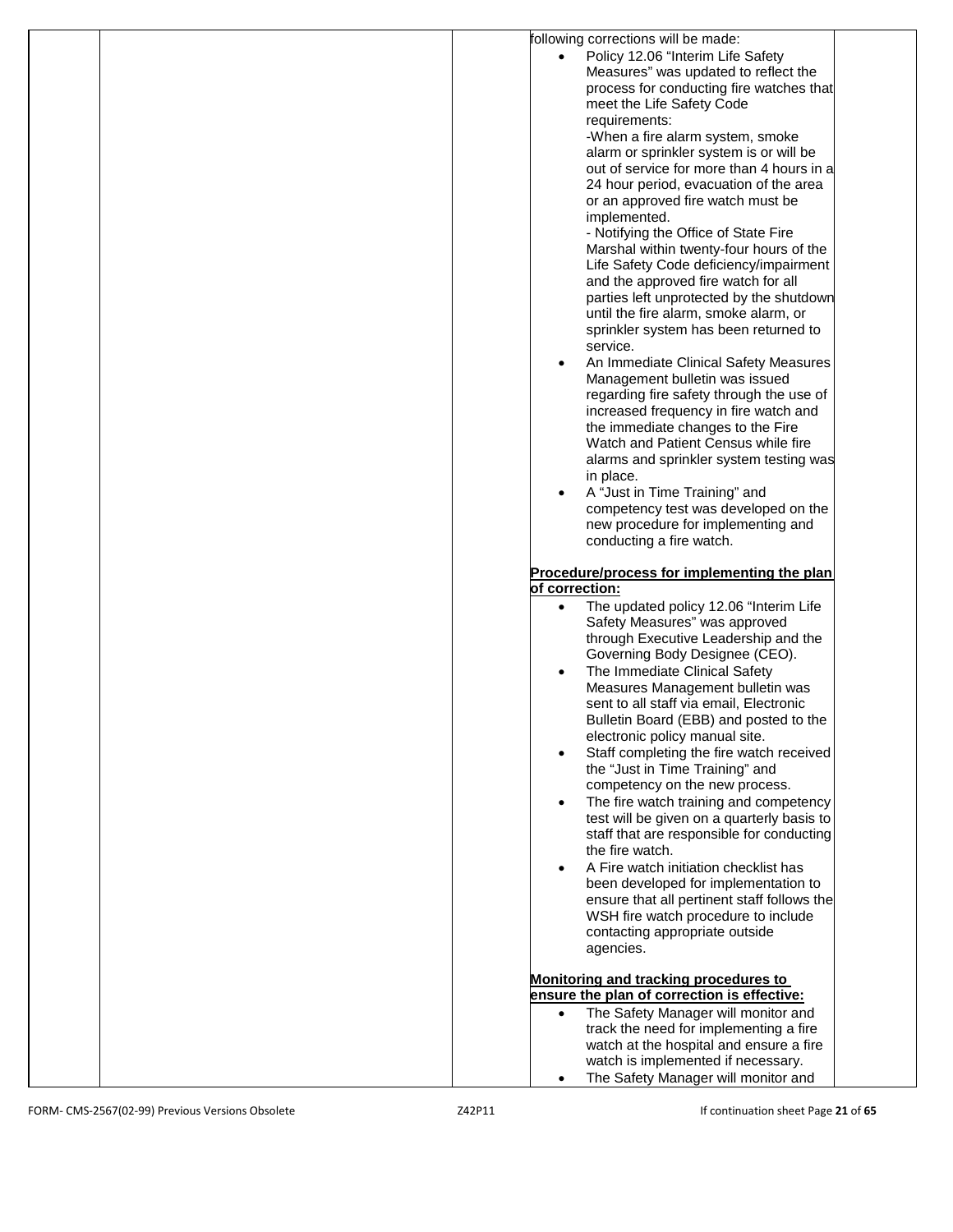| track that the Office of the State Fire<br>Marshal has been notified when the<br>hospital implements a fire watch per<br>policy 12.06 "Interim Life Safety<br>Measures".<br>The Safety Manager will monitor and<br>$\bullet$<br>track that staff conducting the fire watch<br>have received the appropriate training<br>and competency testing regarding<br>conducting fire watches.<br>The Fire Watch initiation checklist will<br>$\bullet$<br>be completed for all Fire Alarm and<br>Suppression deficiencies and forwarded<br>to the Safety Office for tracking and<br>monitoring quality control.<br>All Fire Watch Report forms will be<br>$\bullet$<br>forwarded to the Safety Office for<br>tracking and monitoring quality control.<br>The Safety Office will track all Fire<br>Watches to include Fire Watch<br>paperwork and address any<br>deficiencies. |
|----------------------------------------------------------------------------------------------------------------------------------------------------------------------------------------------------------------------------------------------------------------------------------------------------------------------------------------------------------------------------------------------------------------------------------------------------------------------------------------------------------------------------------------------------------------------------------------------------------------------------------------------------------------------------------------------------------------------------------------------------------------------------------------------------------------------------------------------------------------------|
| Process improvement: actions incorporated<br>into its Quality Assessment and Performance<br>Improvement (QAPI) Program:<br>The Safety Manager will report<br>$\bullet$<br>compliance implementing a fire watch<br>when needed including notification of<br>the Office of the State Fire Marshal to<br>the Patient Care Quality Council & the<br>Governing Body on a quarterly basis<br>until 100% compliance has been met<br>for two consecutive quarters.<br>The Safety Manager will report to the<br>$\bullet$<br>Fire Watch data and deficiencies<br>quarterly in the Life Safety report to the<br>Patient Care Quality Council and<br>Governing Body.<br><b>Individual Responsible:</b>                                                                                                                                                                          |
| The Chief of Safety and Security<br>$\bullet$<br>Date completed:<br>August 31, 2017<br>$\bullet$                                                                                                                                                                                                                                                                                                                                                                                                                                                                                                                                                                                                                                                                                                                                                                     |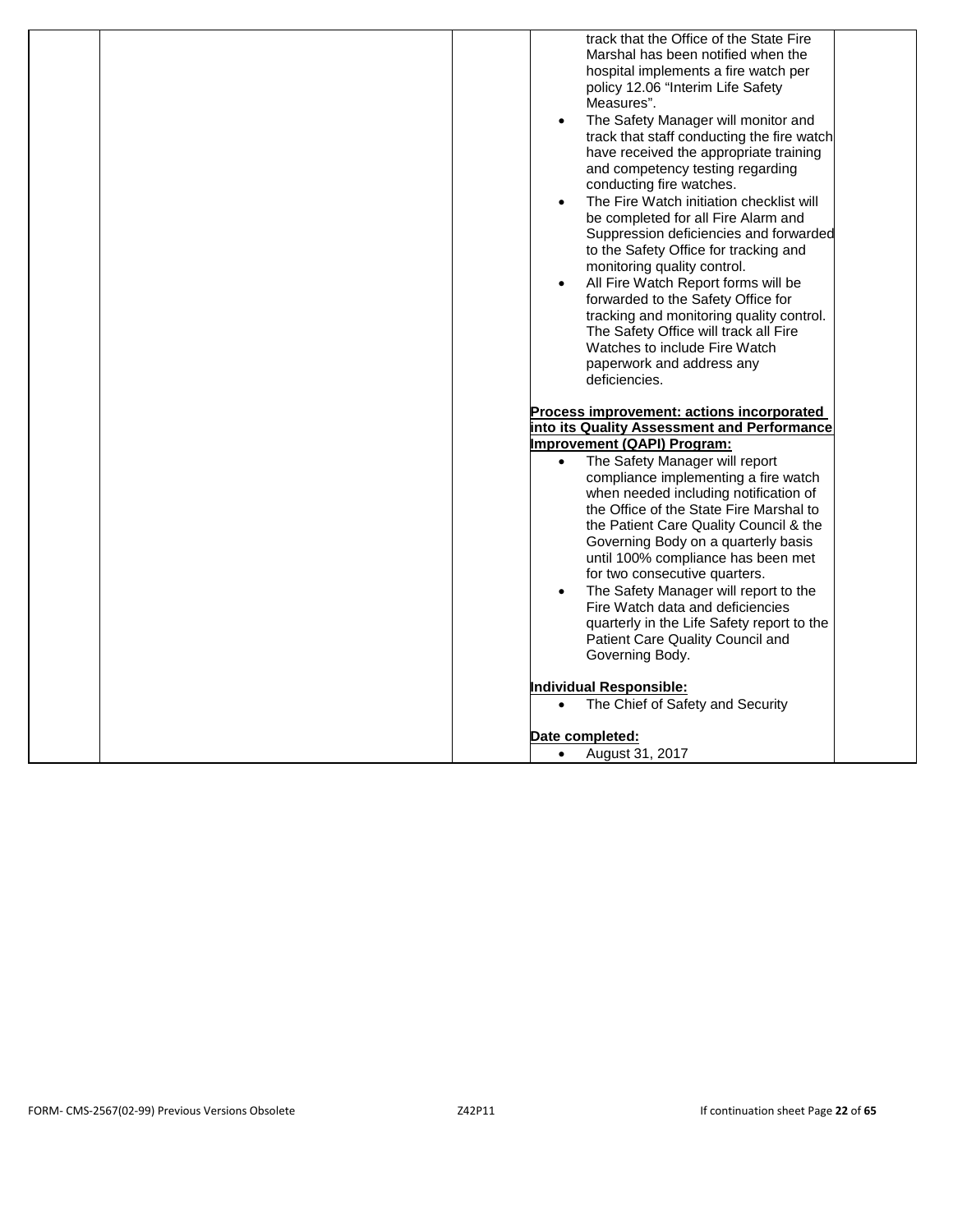| DEPARTMENT OF HEALTH AND HUMAN SERVICES<br>CENTERS FOR MEDICARE & MEDICAID SERVICES                                                                                      |  |  |                                       |                                                                       |                                                                                                                          |                                      | 06/21/2017<br>FORM APPROVED<br>OMB NO. 0938-0391 |
|--------------------------------------------------------------------------------------------------------------------------------------------------------------------------|--|--|---------------------------------------|-----------------------------------------------------------------------|--------------------------------------------------------------------------------------------------------------------------|--------------------------------------|--------------------------------------------------|
| STATEMENT OF DEFICIENCIES<br>(X1) PROVIDER/SUPPLIER/CLIA<br>AND PLAN OF CORRECTION<br><b>IDENTIFICATION NUMBER:</b>                                                      |  |  |                                       | (X2) MULTIPLE CONSTRUCTION<br>A. BUILDING 01 - WESTERN STATE HOSPITAL |                                                                                                                          | (X3) DATE SURVEY<br><b>COMPLETED</b> |                                                  |
| 504003                                                                                                                                                                   |  |  |                                       | B. WING                                                               |                                                                                                                          | 06/01/2017                           |                                                  |
| NAME OF PROVIDER OR SUPPLIER<br><b>WESTERN STATE HOSPITAL</b>                                                                                                            |  |  | STREET ADDRESS, CITY, STATE, ZIP CODE | 9601 STEILACOOM BLVD SW<br>TACOMA, WA 98498                           |                                                                                                                          |                                      |                                                  |
| SUMMARY STATEMENT OF DEFICIENCIES<br>$(X4)$ ID<br>(EACH DEFICIENCY MUST BE PRECEDED BY FULL REGULATORY<br><b>PREFIX</b><br>OR LSC IDENTIFYING INFORMATION)<br><b>TAG</b> |  |  |                                       | ID<br>PREFIX<br><b>TAG</b>                                            | PROVIDER'S PLAN OF CORRECTION<br>(EACH CORRECTIVE ACTION SHOULD BE<br>CROSS-REFERENCED TO THE APPROPRIATE<br>DEFICIENCY) |                                      | (X5)<br>COMPLETION<br><b>DATE</b>                |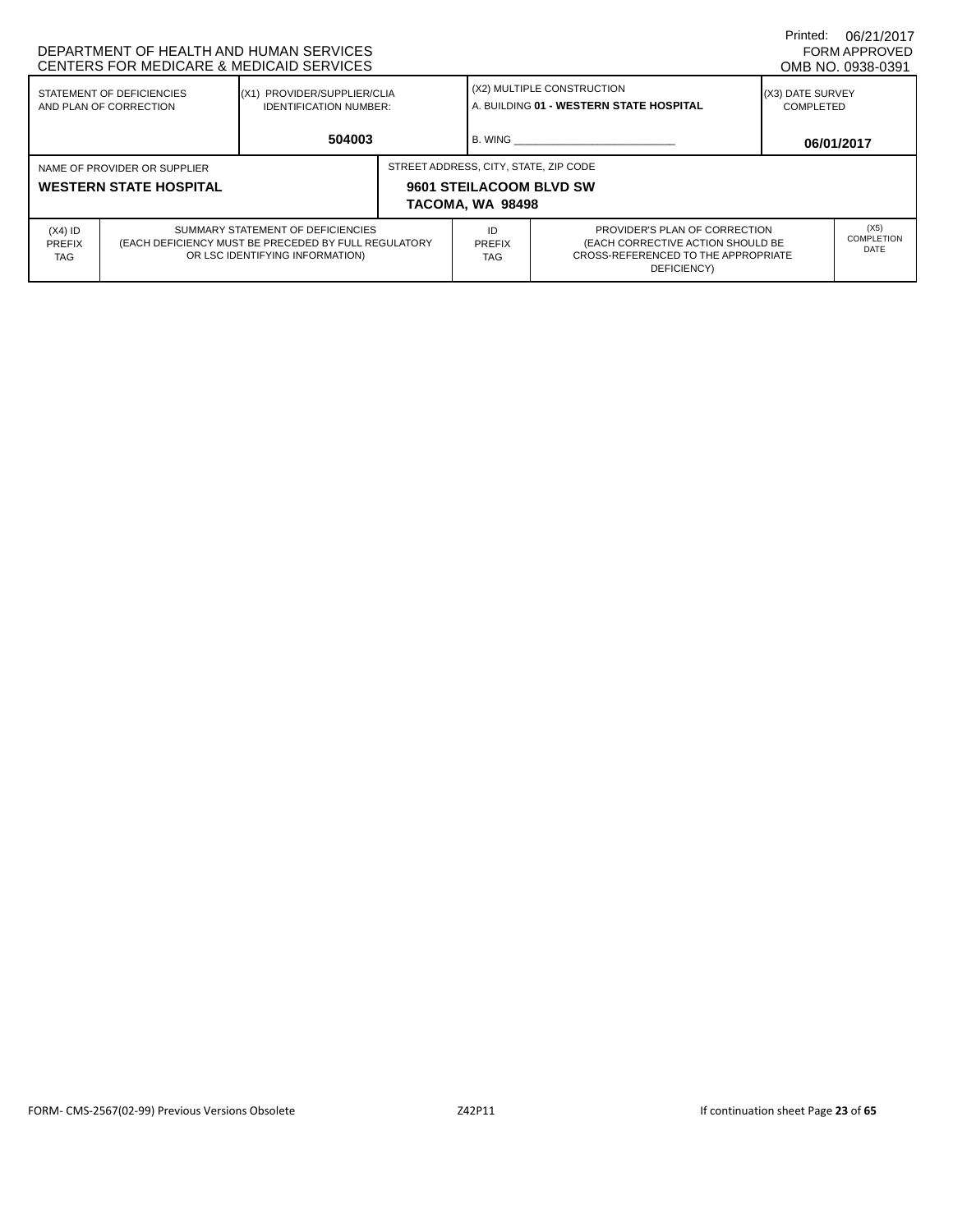| K 346 | Continued From page 11<br>period, the authority having jurisdiction shall be                                                                                    | K 346 |                                                                                                                                           |  |
|-------|-----------------------------------------------------------------------------------------------------------------------------------------------------------------|-------|-------------------------------------------------------------------------------------------------------------------------------------------|--|
|       | notified, and the building shall be evacuated or an<br>approved fire watch shall be provided for all                                                            |       |                                                                                                                                           |  |
|       | parties left unprotected by the shutdown until the<br>fire alarm system has been returned to service.                                                           |       |                                                                                                                                           |  |
|       | 9.6.1.6<br>This Standard is not met as evidenced by:                                                                                                            |       |                                                                                                                                           |  |
|       | Based upon record review and staff interviews on<br>May 8-15, 2017 between approximately 0800 and                                                               |       |                                                                                                                                           |  |
|       | 1700 hours the facility has failed to provide an<br>approved written policy for instituting a fire watch<br>in the event of a failure of the fire alarm system. |       |                                                                                                                                           |  |
|       | This could result in an inadequate fire watch<br>which may result in a delay of fire detection and                                                              |       |                                                                                                                                           |  |
|       | suppression, potentially endangering residents,<br>staff and/or visitors within the facility.                                                                   |       |                                                                                                                                           |  |
|       | The facility is not following their fire watch<br>policies. Per interview with the lead project                                                                 |       |                                                                                                                                           |  |
|       | manager they agreed that one of the steps (3B) is<br>to notify the Office of the State Fire Marshal. They                                                       |       |                                                                                                                                           |  |
|       | agreed that they have not been doing this.                                                                                                                      |       |                                                                                                                                           |  |
|       | Per interview, the facility is taking the fire alarm<br>system off line for 8+ hours and not doing a fire<br>watch.                                             |       |                                                                                                                                           |  |
|       | The above was discussed and acknowledged by<br>the facility staff.                                                                                              |       |                                                                                                                                           |  |
| K 351 | NFPA 101 Sprinkler System - Installation                                                                                                                        |       | Plan of Correction for each specific<br>K 351 deficiency cited:<br>(K 351) The hospital failed to install the fire                        |  |
|       | Sprinkler System -<br>Installation 2012 EXISTING                                                                                                                |       | sprinkler system as required. To ensure the<br>NFPA 101 Sprinkler System- Installation                                                    |  |
|       | Nursing homes and hospitals where required by<br>construction type, are protected throughout by an                                                              |       | standard is met the following corrections will be<br>made:                                                                                |  |
|       | approved automatic sprinkler system in<br>accordance with NFPA 13, Standard for the                                                                             |       | The hospital will request for 3rd party<br>engineer(s) to review and provide an<br>official report of the building 29, East               |  |
|       | Installation of Sprinkler Systems.<br>In Type I and II construction, alternative protection<br>measures are permitted to be substituted for                     |       | Campus loading dock sprinkler<br>coverage. Any deficiencies identified by                                                                 |  |
|       |                                                                                                                                                                 |       | the 3 <sup>rd</sup> party engineering report will be<br>corrected or coverage expanded.<br>Maintenance Supervisor will contact            |  |
|       |                                                                                                                                                                 |       | 3rd party sprinkler vendor to review the<br>ward E5 sprinkler heads and correct                                                           |  |
|       |                                                                                                                                                                 |       | the cold soldering effect situation of<br>being within two feet of each other.                                                            |  |
|       |                                                                                                                                                                 |       | Line Item: Central Forensic Services Dining<br>services pantry room has no sprinkler heads                                                |  |
|       |                                                                                                                                                                 |       | <b>Note:</b> Clarification requested by Clinical Services<br>Management from CMS on 7/05/17. All sprinkler                                |  |
|       |                                                                                                                                                                 |       | heads were assessed by state contract vendor<br>and repaired as needed. Plan of Correction has<br>not been submitted for the pantry room. |  |
|       |                                                                                                                                                                 |       | Procedure/process for implementing the plan<br>of correction:                                                                             |  |
|       |                                                                                                                                                                 |       | The $3^{rd}$ party engineer consultant(s) to<br>$\bullet$                                                                                 |  |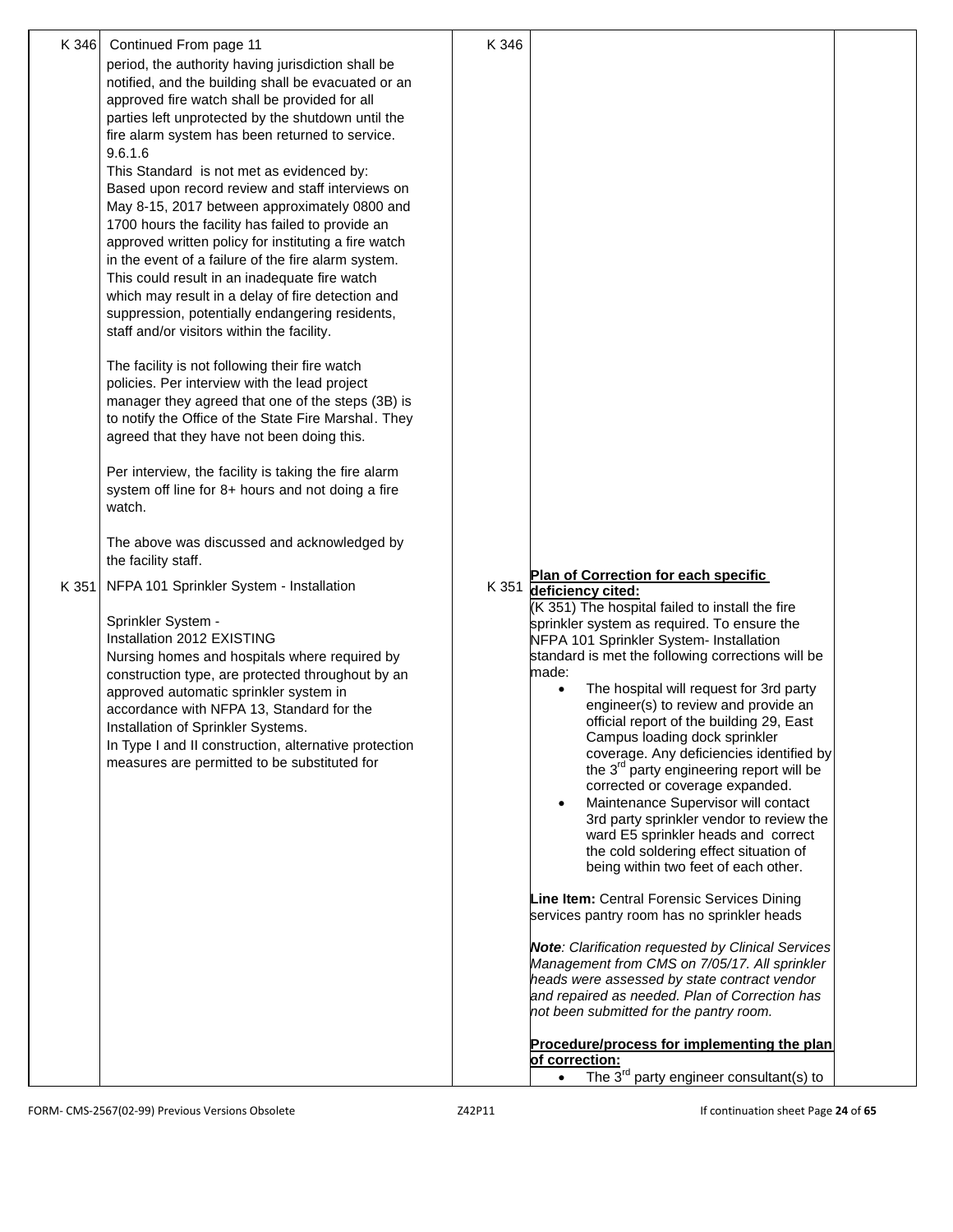| review and provide report of coverage<br>and any necessary modifications    |
|-----------------------------------------------------------------------------|
| needed to ensure adequate coverage.                                         |
| WSH and Maintenance to review<br>$\bullet$                                  |
| engineer consultant(s) report.                                              |
| Establish 3 <sup>rd</sup> party contractor to make<br>$\bullet$             |
| repairs, modifications or alterations as                                    |
| necessary to deficiencies listed below:                                     |
| - The installation of the sprinkler system                                  |
| in the daylight basement loading dock<br>- Correction of the spacing of the |
| sprinkler heads in the E5 dining room                                       |
|                                                                             |
| Monitoring and tracking procedures to                                       |
| ensure the plan of correction is effective:                                 |
| Maintenance Supervisor 3's will monitor<br>$\bullet$                        |
| and track the completion of engineering<br>consult report.                  |
| Areas resulting in the need for contract<br>$\bullet$                       |
| vendor modifications or expansion will                                      |
| be monitored and work verified as                                           |
| completed on site by Maintenance                                            |
| Supervisor 3's.                                                             |
| Process improvement: actions incorporated                                   |
| into its Quality Assessment and Performance                                 |
| Improvement (QAPI) Program:                                                 |
| The Maintenance Facilities Manager                                          |
| will add to the maintenance dashboard                                       |
| K 351 status and report actions taken<br>on the dashboard to the Chief      |
| Operating Officer monthly until                                             |
| compliance has been met for two                                             |
| consecutive months.                                                         |
| The Maintenance Facilities Manager                                          |
| will report findings on the engineering                                     |
| compliance report to the Patient Care<br>Quality Council when received.     |
| The Maintenance Facilities Manager                                          |
| will report corrective actions taken as a                                   |
| result of the 3 <sup>rd</sup> party engineering report                      |
| and completion of those actions to the                                      |
| Patient Care Quality Council and the                                        |
| Governing Body.                                                             |
| <b>Individual Responsible:</b>                                              |
| The Chief Operating Officer                                                 |
|                                                                             |
| Date completed:                                                             |
| September 30, 2017                                                          |
|                                                                             |
|                                                                             |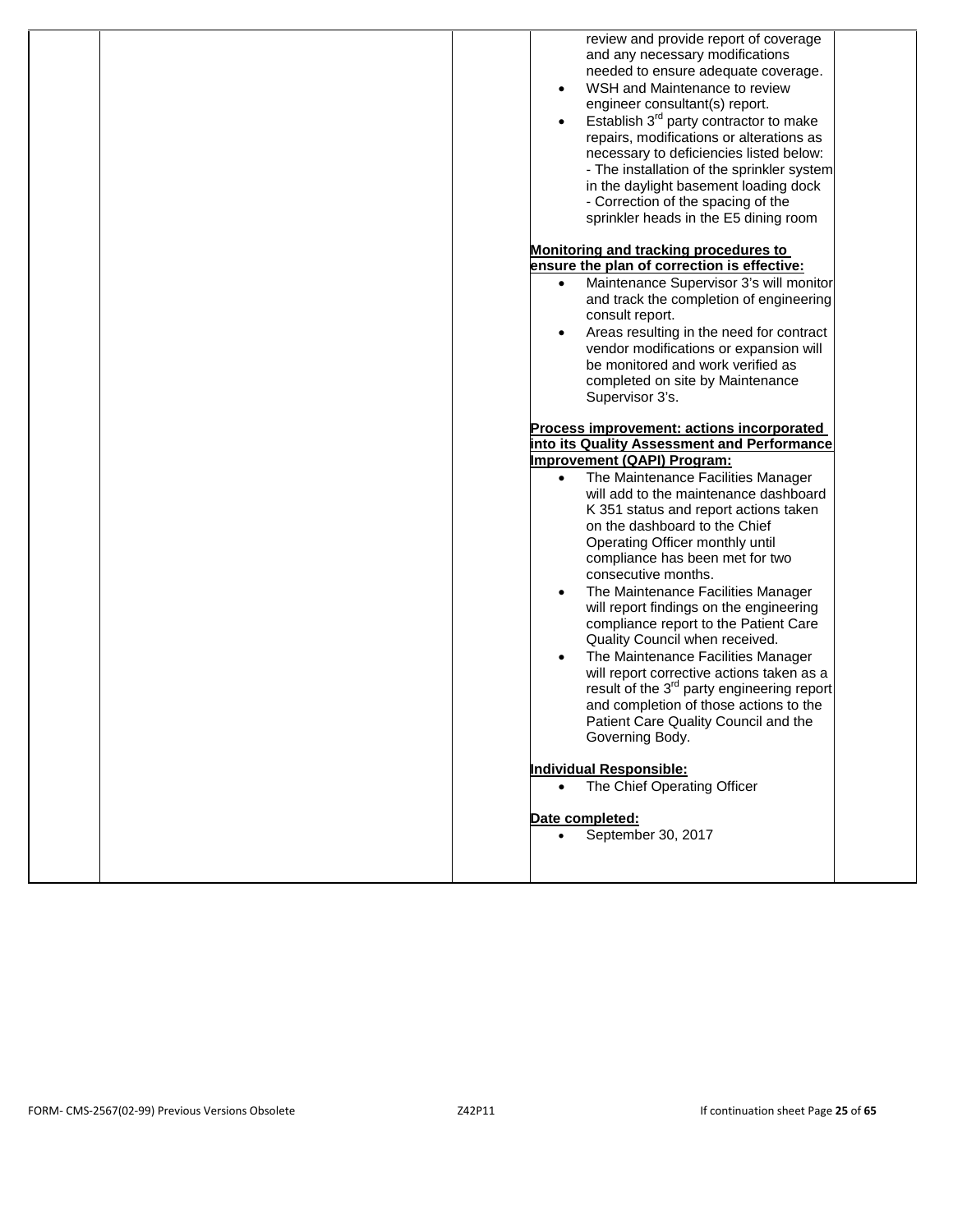|                                          | DEPARTMENT OF HEALTH AND HUMAN SERVICES<br>CENTERS FOR MEDICARE & MEDICAID SERVICES                                                                                                                                                                                                                                                                                                                                        |                                                                                                                                                                                                                                                                                                                                                                                                                                                                                                                                                                                                                                                                                                                                                                                                                                                                                                                                                                                                                                                                                            |                                             |                                                                                                                                                                                                                                   |                               | Printed: 06/21/2017<br>FORM APPROVED<br>OMB NO. 0938-0391 |
|------------------------------------------|----------------------------------------------------------------------------------------------------------------------------------------------------------------------------------------------------------------------------------------------------------------------------------------------------------------------------------------------------------------------------------------------------------------------------|--------------------------------------------------------------------------------------------------------------------------------------------------------------------------------------------------------------------------------------------------------------------------------------------------------------------------------------------------------------------------------------------------------------------------------------------------------------------------------------------------------------------------------------------------------------------------------------------------------------------------------------------------------------------------------------------------------------------------------------------------------------------------------------------------------------------------------------------------------------------------------------------------------------------------------------------------------------------------------------------------------------------------------------------------------------------------------------------|---------------------------------------------|-----------------------------------------------------------------------------------------------------------------------------------------------------------------------------------------------------------------------------------|-------------------------------|-----------------------------------------------------------|
|                                          | STATEMENT OF DEFICIENCIES<br>AND PLAN OF CORRECTION                                                                                                                                                                                                                                                                                                                                                                        | (X1) PROVIDER/SUPPLIER/CLIA<br><b>IDENTIFICATION NUMBER:</b>                                                                                                                                                                                                                                                                                                                                                                                                                                                                                                                                                                                                                                                                                                                                                                                                                                                                                                                                                                                                                               |                                             | (X2) MULTIPLE CONSTRUCTION<br>A. BUILDING 01 - WESTERN STATE HOSPITAL                                                                                                                                                             | (X3) DATE SURVEY<br>COMPLETED |                                                           |
|                                          |                                                                                                                                                                                                                                                                                                                                                                                                                            | 504003                                                                                                                                                                                                                                                                                                                                                                                                                                                                                                                                                                                                                                                                                                                                                                                                                                                                                                                                                                                                                                                                                     | B. WING                                     |                                                                                                                                                                                                                                   |                               | 06/01/2017                                                |
| NAME OF PROVIDER OR SUPPLIER             |                                                                                                                                                                                                                                                                                                                                                                                                                            |                                                                                                                                                                                                                                                                                                                                                                                                                                                                                                                                                                                                                                                                                                                                                                                                                                                                                                                                                                                                                                                                                            | STREET ADDRESS, CITY, STATE, ZIP CODE       |                                                                                                                                                                                                                                   |                               |                                                           |
| <b>WESTERN STATE HOSPITAL</b>            |                                                                                                                                                                                                                                                                                                                                                                                                                            |                                                                                                                                                                                                                                                                                                                                                                                                                                                                                                                                                                                                                                                                                                                                                                                                                                                                                                                                                                                                                                                                                            | 9601 STEILACOOM BLVD SW<br>TACOMA, WA 98498 |                                                                                                                                                                                                                                   |                               |                                                           |
| $(X4)$ ID<br><b>PREFIX</b><br><b>TAG</b> |                                                                                                                                                                                                                                                                                                                                                                                                                            | SUMMARY STATEMENT OF DEFICIENCIES<br>(EACH DEFICIENCY MUST BE PRECEDED BY FULL REGULATORY<br>OR LSC IDENTIFYING INFORMATION)                                                                                                                                                                                                                                                                                                                                                                                                                                                                                                                                                                                                                                                                                                                                                                                                                                                                                                                                                               | ID<br><b>PREFIX</b><br><b>TAG</b>           | PROVIDER'S PLAN OF CORRECTION<br>(EACH CORRECTIVE ACTION SHOULD BE<br>CROSS-REFERENCED TO THE APPROPRIATE<br>DEFICIENCY)                                                                                                          |                               | (X5)<br><b>COMPLETION</b><br>DATE                         |
| K 351<br>K 353                           | Continued From page 12<br>or local regulations prohibit sprinklers.<br>Sprinkler Systems.<br>19.4.2, 19.3.5.10, 9.7, 9.7.1.1(1)<br>This Standard is not met as evidenced by:<br>increase in size and intensity which would<br>the facility.<br>The findings include, but are not limited to:<br>basement loading dock.<br>possible cold solder situation.<br>room has no sprinkler heads<br>the facility staff.<br>Testing | sprinkler protection in specific areas where state<br>In hospitals, sprinklers are not required in clothes<br>closets of patient sleeping rooms where the area<br>of the closet does not exceed 6 square feet and<br>sprinkler coverage covers the closet footprint as<br>required by NFPA 13, Standard for Installation of<br>19.3.5.1, 19.3.5.2, 19.3.5.3, 19.3.5.4, 19.3.5.5,<br>Based upon observations and staff interviews on<br>May 8-15, 2017 between approximately 0800 and<br>1700 hours the facility has failed to install the fire<br>sprinkler system as required. This could result in<br>the failure of the fire sprinkler system to operate<br>properly in the event of a fire and allow the fire to<br>endanger the residents, staff and/or visitors within<br>There was no sprinkler coverage in the daylight<br>In building E-5 the sprinkler heads in the dining<br>room are within two feet of each other causing a<br>Central Forensic Services Dining services pantry<br>The above was discussed and acknowledged by<br>NFPA 101 Sprinkler System - Maintenance and | K 351<br>K 353                              | Plan of Correction for each specific                                                                                                                                                                                              |                               |                                                           |
|                                          |                                                                                                                                                                                                                                                                                                                                                                                                                            | Sprinkler System - Maintenance and Testing<br>Automatic sprinkler and standpipe systems are                                                                                                                                                                                                                                                                                                                                                                                                                                                                                                                                                                                                                                                                                                                                                                                                                                                                                                                                                                                                |                                             | deficiency cited:<br>(K 353) The hospital failed to maintain the fire<br>sprinkler system as required. To ensure that<br>NFPA 101 Sprinkler System - Maintenance and<br>Testing is met the following corrections will be<br>made: |                               |                                                           |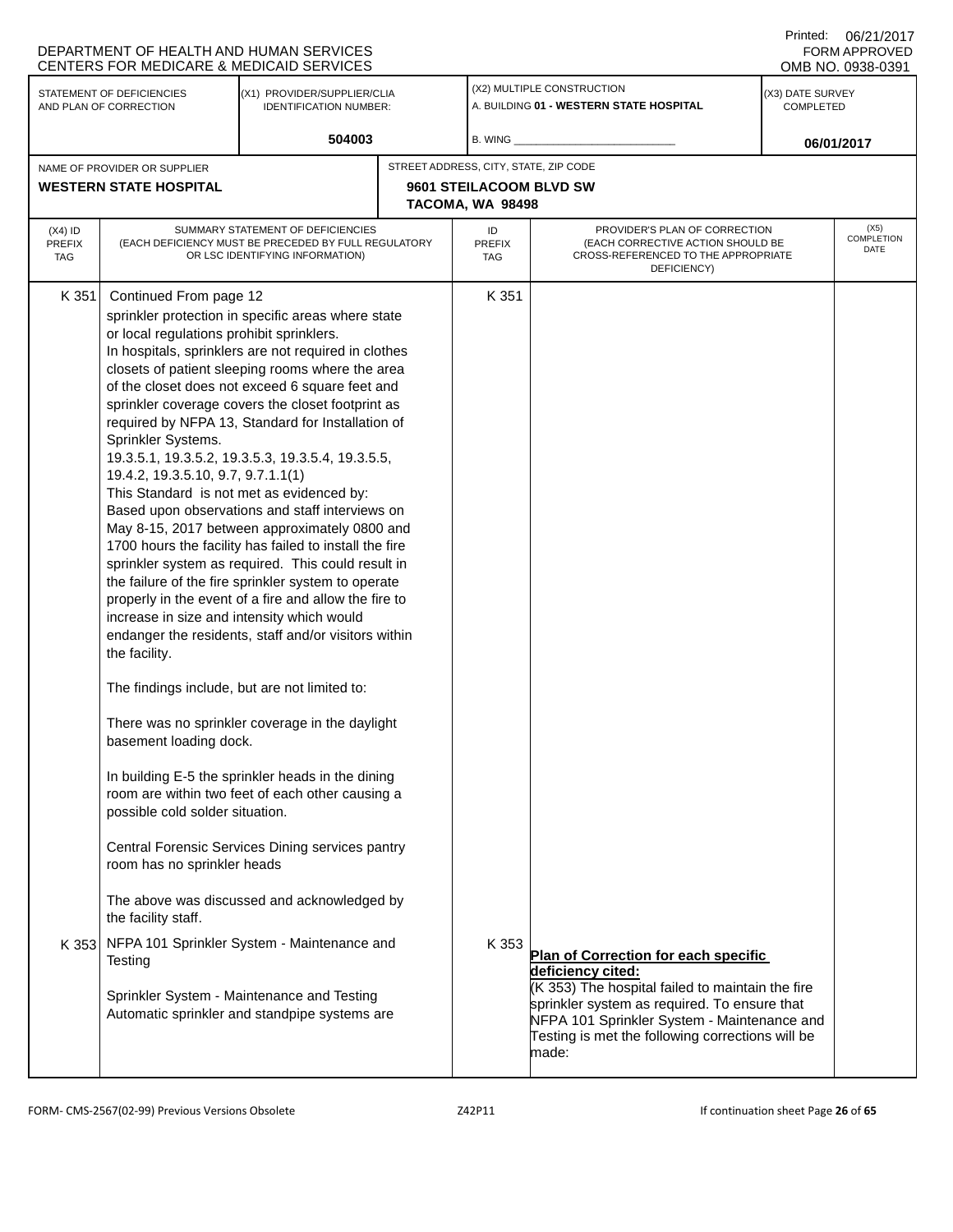| SPRINKLER HEAD DAMAGED/PAINTED                       |
|------------------------------------------------------|
| Maintenance Supervisor 3 will contact a<br>$\bullet$ |
| 3rd party sprinkler system vendor to                 |
| establish a date the vendor can be on                |
| site to review noted deficiencies and                |
| begin making repairs/replacements to                 |
|                                                      |
| the following:                                       |
| -E5 room 151 sprinkler head needs                    |
| replaced pushed up in the ceiling                    |
| -E2 Sally-Port head painted                          |
| -E2 A233, A234 heads damaged                         |
| -E2 A232, A230 heads painted                         |
| -E4 233 head missing fins                            |
| -E4 240 fins bent                                    |
| -E4 250 head bent and pushed into wall               |
|                                                      |
| -E4 shower room (possible recalled                   |
| heads, the facility shall verify.)                   |
| -E4 by room 224 sprinkler head painted               |
| -E4 by room 258 head pushed into                     |
| ceiling                                              |
| -Sprinkler head in staff cleaning supply             |
| room C3-338 missing fins.                            |
|                                                      |
| SPARE SPRINKLER HEADS MISSING                        |
|                                                      |
| Maintenance Supervisor 3 will contact a              |
| 3rd party sprinkler system vendor to                 |
| order materials and replace missing                  |
| sprinkler heads in the following                     |
| locations:                                           |
| -Building 28 sprinkler head box missing              |
| heads                                                |
| -Building 29 sprinkler head box missing              |
| heads                                                |
|                                                      |
| -E4 263 sprinkler valve room, no spare               |
| heads                                                |
| -Sprinkler heads missing from boxes in               |
| buildings 27, 28.                                    |
|                                                      |
| <b>OBSTRUCTIONS</b>                                  |
| Maintenance Supervisor 3 will contact a<br>$\bullet$ |
| 3rd party sprinkler system vendor to                 |
| review noted deficiencies and begin                  |
|                                                      |
| making repairs as needed to the                      |
| following:                                           |
| -Sprinkler obstructed by wardrobe in                 |
| room C-3 329.                                        |
| -Sprinkler head obstructed by wardrobe               |
| in room C-2 227.                                     |
|                                                      |
| <b>ESCUTCHEON RINGS</b>                              |
| Maintenance Supervisor 3 will generate               |
| a work order to assess and make                      |
| repairs as listed below:                             |
|                                                      |
| -E5 116 falling down                                 |
| -E7 111 falling down                                 |
| -E7 146 missing                                      |
| -E4 nurses station missing escutcheon                |
| rings                                                |
| -E4 by room 258 missing escutcheon                   |
| ring                                                 |
| -E4 by room 248 has hole around                      |
|                                                      |
| escutcheon ring                                      |
|                                                      |
| <b>INTERNAL PIPE INSPECTIONS</b>                     |
| Stand pipe inspection reports<br>$\bullet$           |
|                                                      |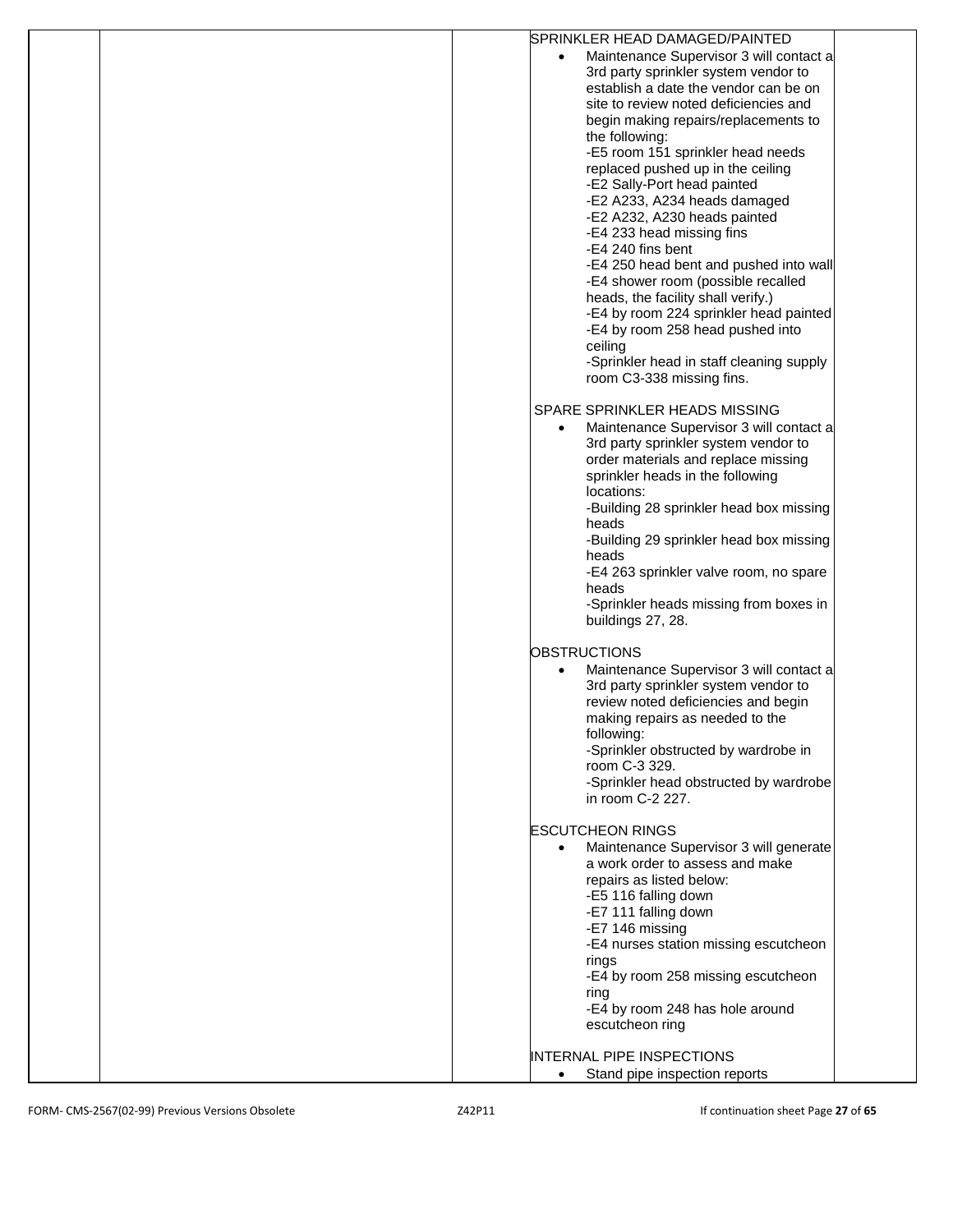| (documentation) for buildings requiring<br>standpipe inspection has been located<br>and placed in the Environment of Care<br>binders for the following buildings: 15,<br>10, 16, 17, 18, 19, 20, 28, 29, 9, 26, 21<br>for future survey inspection.<br>Maintenance Supervisor 3 will contact a<br>3rd party sprinkler system vendor to<br>review noted deficiencies and begin<br>making repairs as needed to the<br>following:<br>- Building 28 dry system into E6 and E8<br>has a lot of corrosion per the report.                                                        |
|----------------------------------------------------------------------------------------------------------------------------------------------------------------------------------------------------------------------------------------------------------------------------------------------------------------------------------------------------------------------------------------------------------------------------------------------------------------------------------------------------------------------------------------------------------------------------|
| Note: Wards E6 and E8 are in building 29.                                                                                                                                                                                                                                                                                                                                                                                                                                                                                                                                  |
| <b>ANNUAL INSPECTIONS</b><br>Sprinkler inspection and reports were<br>$\bullet$<br>completed in healthcare occupancy<br>buildings 16-20, 21, 27-29.<br>A schedule for the remaining building<br>inspection of the sprinkler systems of<br>the hospital is in place with the $3^{rd}$ party<br>vendor now conducting inspection,<br>testing and replacement or repair as<br>necessary.                                                                                                                                                                                      |
| <b>BACKFLOW INSPECTIONS.</b><br>The backflow inspection reports have<br>been located and will be placed in the<br>Environment of Care binders.                                                                                                                                                                                                                                                                                                                                                                                                                             |
| Procedure/process for implementing the plan                                                                                                                                                                                                                                                                                                                                                                                                                                                                                                                                |
| of correction:<br>Work orders were created to assess<br>$\bullet$<br>and repair the deficiencies noted above<br>to the damaged or painted sprinkler<br>heads.<br>Spare sprinkler heads that are missing<br>will be ordered and replaced when<br>received.<br>Obstructed sprinkler heads and<br>escutcheon rings deficiencies will be<br>corrected.<br>Internal standpipe inspections added to<br>the Environment of Care documentation<br>binders.<br>The 3 <sup>rd</sup> party contract vendor will make<br>sprinkler system repairs for the<br>deficiencies noted above. |
| Monitoring and tracking procedures to<br>ensure the plan of correction is effective:<br>Completion of the repairs made to the<br>damaged or painted sprinkler heads,<br>spare sprinkler heads missing,<br>obstructions and escutcheon rings by<br>the 3 <sup>rd</sup> party contract vendor will be<br>monitored by the Maintenance<br>Supervisor 3's and verified in field for<br>completion.<br>The Maintenance Facility Manager will<br>monitor and track completion of the<br>required annual backflow and sprinkler                                                   |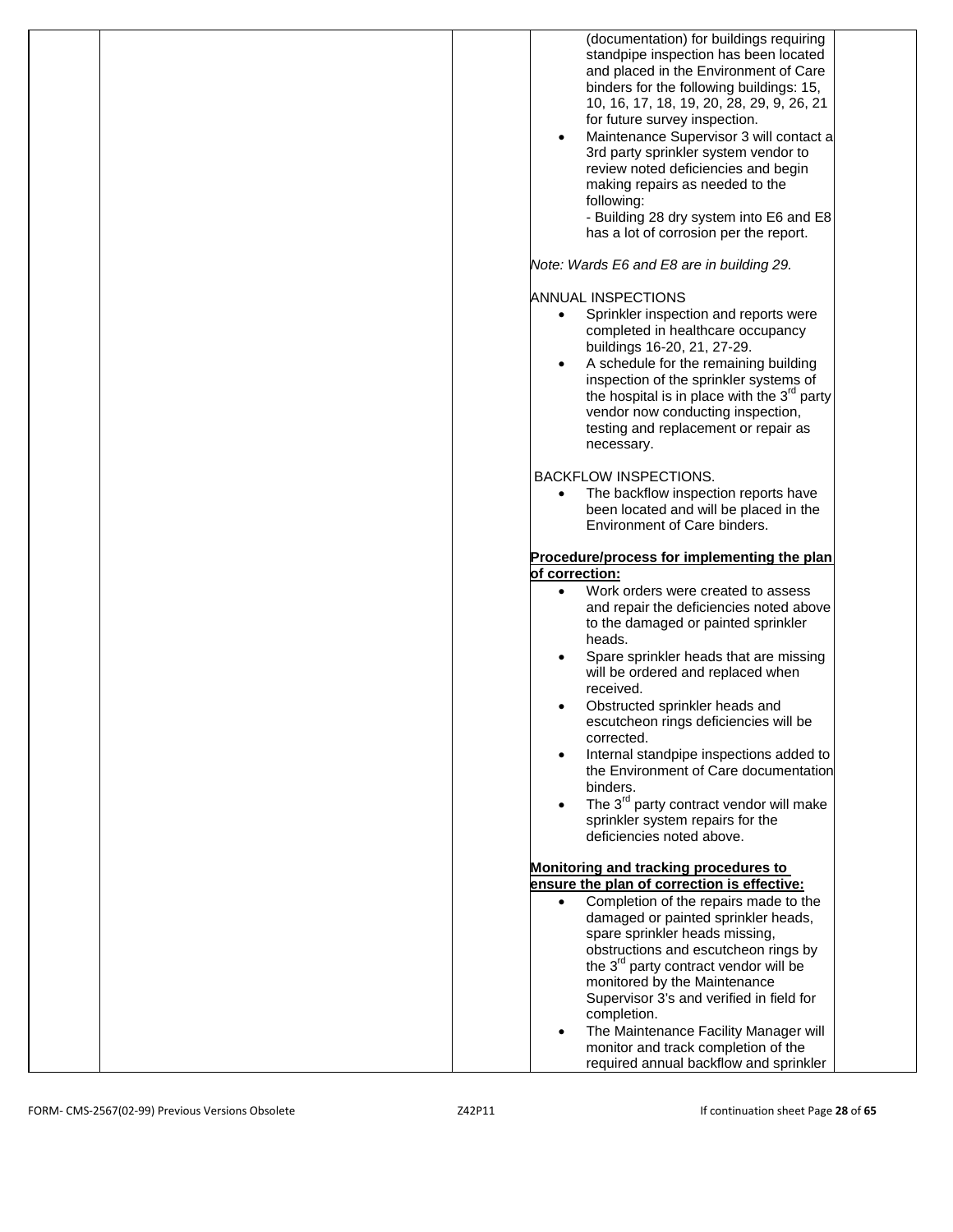| systems inspections and ensure the              |
|-------------------------------------------------|
| documentation of the inspections is             |
| placed in the Environment of Care               |
| binders.                                        |
|                                                 |
| Process improvement: actions incorporated       |
| into its Quality Assessment and Performance     |
| Improvement (QAPI) Program:                     |
| The Maintenance Facilities Manager<br>$\bullet$ |
| will add to the maintenance dashboard           |
| K 353 status and report actions taken           |
| on the dashboard to the Chief                   |
| Operating Officer monthly.                      |
| The Maintenance Facility Manager will           |
|                                                 |
| report completion of repair or                  |
| replacement of the deficiencies noted           |
| above to the Patient Care Quality               |
| Council.                                        |
| The Maintenance Facility Manager will           |
| report completion of the annual                 |
| backflow and sprinkler system testing           |
| on a rolling basis as completed to              |
| Patient Care Quality Council and the            |
|                                                 |
| Governing Body.                                 |
| Individual Responsible:                         |
|                                                 |
| The Chief Operating Officer<br>$\bullet$        |
| Date completed:                                 |
|                                                 |
| August 31, 2017<br>$\bullet$                    |
|                                                 |
|                                                 |
|                                                 |
|                                                 |
|                                                 |
|                                                 |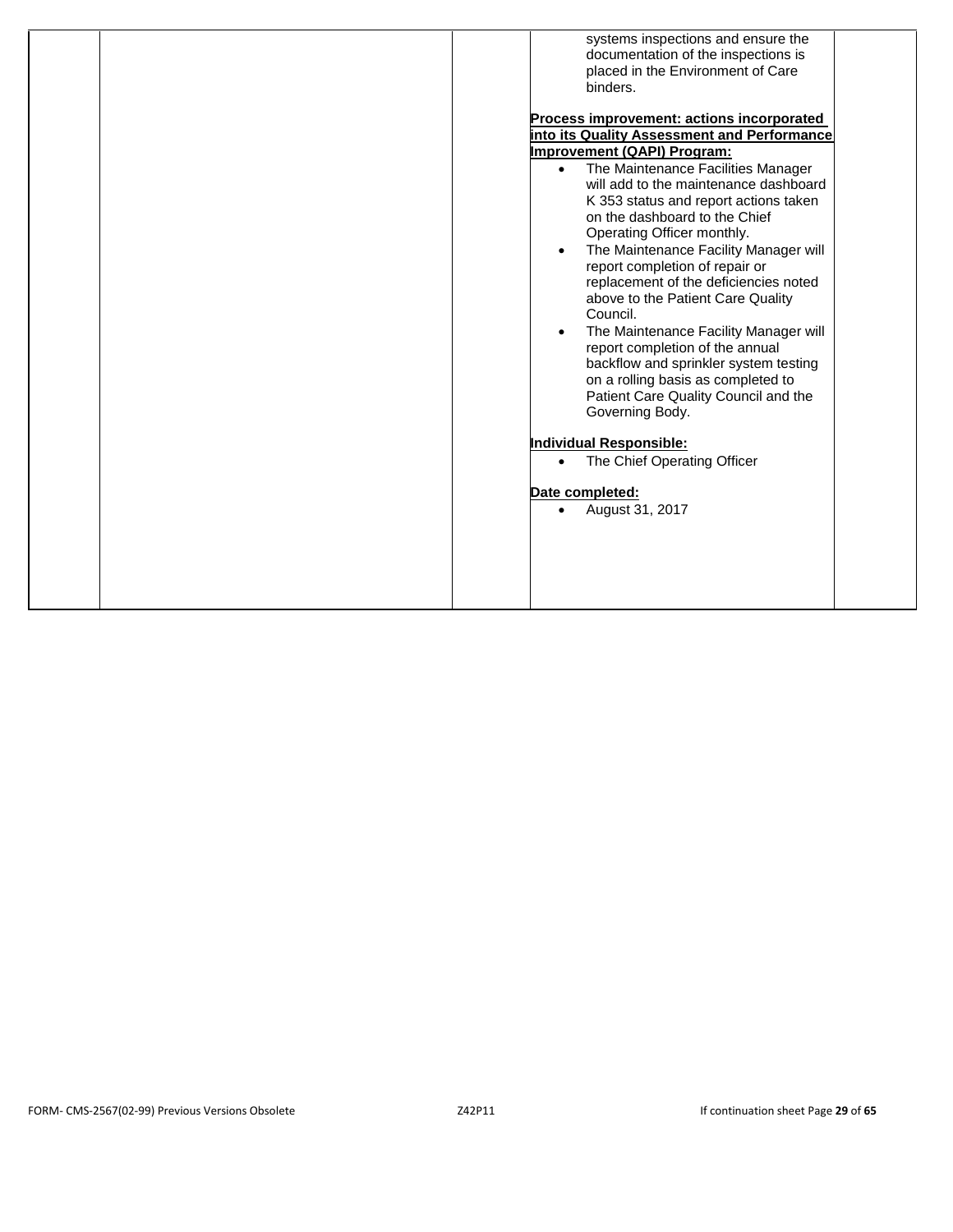|                                 | DEPARTMENT OF HEALTH AND HUMAN SERVICES<br><b>CENTERS FOR MEDICARE &amp; MEDICAID SERVICES</b>                                                                                                                                                                                                                                                                                                                                                                                                                                                                                                                                                                                                                                                      |                                                                                                                                                                                                                                                                                                                                                                                                                                                                                                                                                                                                                                                                                             |                                             |                                                                                                                          | Printed:                      | 06/21/2017<br><b>FORM APPROVED</b><br>OMB NO. 0938-0391 |
|---------------------------------|-----------------------------------------------------------------------------------------------------------------------------------------------------------------------------------------------------------------------------------------------------------------------------------------------------------------------------------------------------------------------------------------------------------------------------------------------------------------------------------------------------------------------------------------------------------------------------------------------------------------------------------------------------------------------------------------------------------------------------------------------------|---------------------------------------------------------------------------------------------------------------------------------------------------------------------------------------------------------------------------------------------------------------------------------------------------------------------------------------------------------------------------------------------------------------------------------------------------------------------------------------------------------------------------------------------------------------------------------------------------------------------------------------------------------------------------------------------|---------------------------------------------|--------------------------------------------------------------------------------------------------------------------------|-------------------------------|---------------------------------------------------------|
|                                 | STATEMENT OF DEFICIENCIES<br>AND PLAN OF CORRECTION                                                                                                                                                                                                                                                                                                                                                                                                                                                                                                                                                                                                                                                                                                 | (X1) PROVIDER/SUPPLIER/CLIA<br><b>IDENTIFICATION NUMBER:</b>                                                                                                                                                                                                                                                                                                                                                                                                                                                                                                                                                                                                                                |                                             | (X2) MULTIPLE CONSTRUCTION<br>A. BUILDING 01 - WESTERN STATE HOSPITAL                                                    | (X3) DATE SURVEY<br>COMPLETED |                                                         |
|                                 |                                                                                                                                                                                                                                                                                                                                                                                                                                                                                                                                                                                                                                                                                                                                                     | 504003                                                                                                                                                                                                                                                                                                                                                                                                                                                                                                                                                                                                                                                                                      | B. WING                                     |                                                                                                                          |                               | 06/01/2017                                              |
|                                 | NAME OF PROVIDER OR SUPPLIER                                                                                                                                                                                                                                                                                                                                                                                                                                                                                                                                                                                                                                                                                                                        |                                                                                                                                                                                                                                                                                                                                                                                                                                                                                                                                                                                                                                                                                             | STREET ADDRESS, CITY, STATE, ZIP CODE       |                                                                                                                          |                               |                                                         |
|                                 | <b>WESTERN STATE HOSPITAL</b>                                                                                                                                                                                                                                                                                                                                                                                                                                                                                                                                                                                                                                                                                                                       |                                                                                                                                                                                                                                                                                                                                                                                                                                                                                                                                                                                                                                                                                             | 9601 STEILACOOM BLVD SW<br>TACOMA, WA 98498 |                                                                                                                          |                               |                                                         |
| (X4) ID<br><b>PREFIX</b><br>TAG |                                                                                                                                                                                                                                                                                                                                                                                                                                                                                                                                                                                                                                                                                                                                                     | SUMMARY STATEMENT OF DEFICIENCIES<br>(EACH DEFICIENCY MUST BE PRECEDED BY FULL REGULATORY<br>OR LSC IDENTIFYING INFORMATION)                                                                                                                                                                                                                                                                                                                                                                                                                                                                                                                                                                | ID<br><b>PREFIX</b><br>TAG                  | PROVIDER'S PLAN OF CORRECTION<br>(EACH CORRECTIVE ACTION SHOULD BE<br>CROSS-REFERENCED TO THE APPROPRIATE<br>DEFICIENCY) |                               | (X5)<br>COMPLETION<br>DATE                              |
| K 353                           | Continued From page 13<br>with NFPA 25, Standard for the Inspection,<br>maintenance, inspection and testing are<br>maintained in a secure location and readily<br>available.<br>a) Date sprinkler system last checked<br>b) Who provided system test<br>c) Water system supply source<br>system.<br>9.7.5, 9.7.7, 9.7.8, and NFPA 25<br>This Standard is not met as evidenced by:<br>increase in size and intensity which would<br>the facility.<br>The findings include, but are not limited to:<br>SPRINKLER HEAD DAMAGE/PAINTED<br>pushed up in the ceiling<br>E2 Sally-Port head painted<br>E2 A233, A234 heads damaged<br>E2 A232, A230 heads painted<br>E4 233 head missing fins<br>E4 240 fins bent<br>E4 250 head bent and pushed into wall | inspected, tested, and maintained in accordance<br>Testing, and Maintaining of Water-based Fire<br>Protection Systems. Records of system design,<br>Provide in REMARKS information on coverage<br>for any non-required or partial automatic sprinkler<br>Based upon observations and staff interviews on<br>May 8-15, 2017 between approximately 0800 and<br>1700 hours the facility failed to maintain the fire<br>sprinkler system as required. This could result in<br>the failure of the fire sprinkler system to operate<br>properly in the event of a fire and allow the fire to<br>endanger the residents, staff and/or visitors within<br>E5 room 151 sprinkler head needs replaced | K 353                                       |                                                                                                                          |                               |                                                         |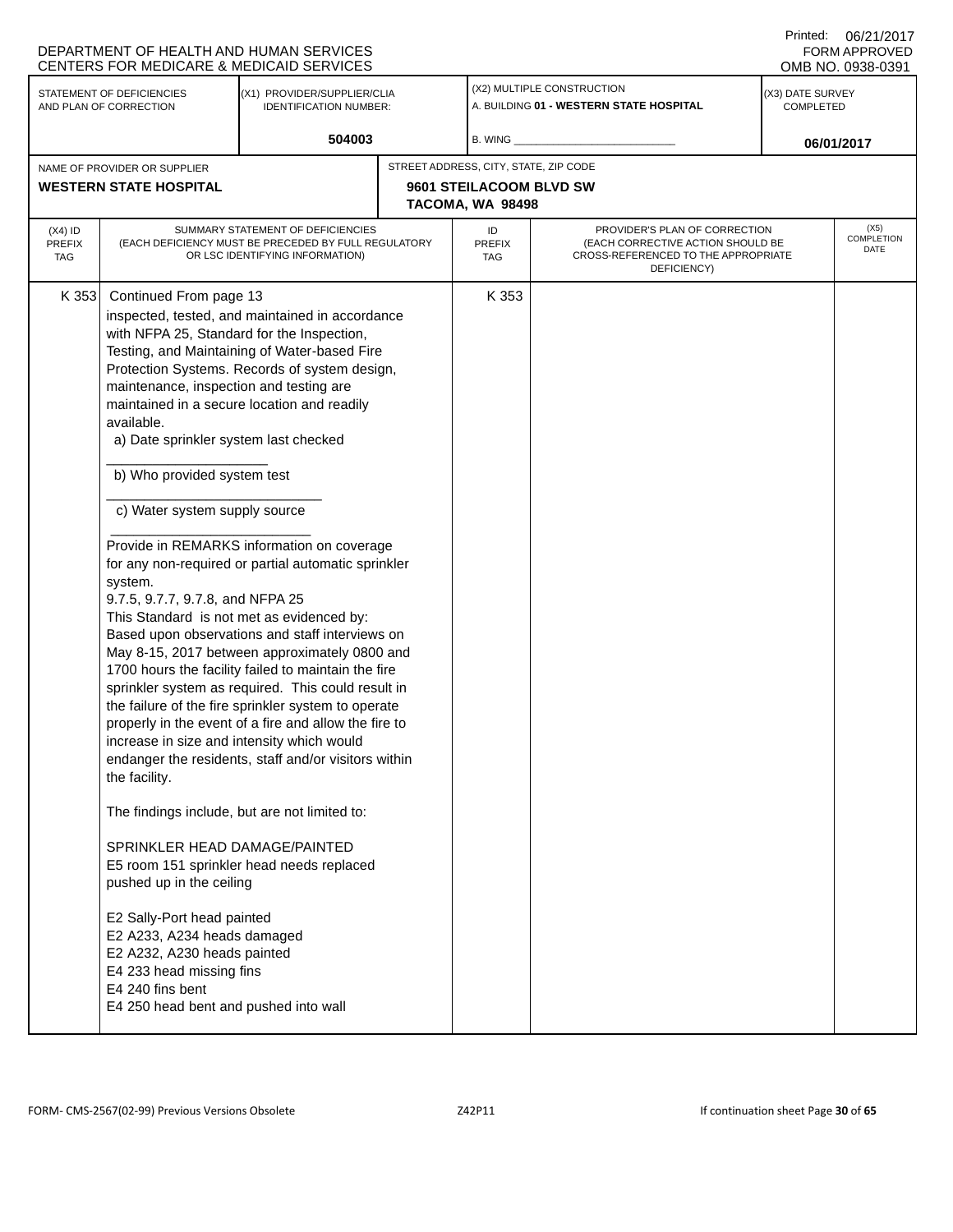|                                                                                                                     | DEPARTMENT OF HEALTH AND HUMAN SERVICES<br><b>CENTERS FOR MEDICARE &amp; MEDICAID SERVICES</b>                                                                                                                                                                                                                                                                                                                                                                                                                        |                                                                                                                                                                                                                                                                                                                                                                                                                                                                                                                                                                                                                                                               |                                                                       |                                                                                                                          |  | 0.411111<br><b>FORM APPROVED</b><br>OMB NO. 0938-0391 |
|---------------------------------------------------------------------------------------------------------------------|-----------------------------------------------------------------------------------------------------------------------------------------------------------------------------------------------------------------------------------------------------------------------------------------------------------------------------------------------------------------------------------------------------------------------------------------------------------------------------------------------------------------------|---------------------------------------------------------------------------------------------------------------------------------------------------------------------------------------------------------------------------------------------------------------------------------------------------------------------------------------------------------------------------------------------------------------------------------------------------------------------------------------------------------------------------------------------------------------------------------------------------------------------------------------------------------------|-----------------------------------------------------------------------|--------------------------------------------------------------------------------------------------------------------------|--|-------------------------------------------------------|
| STATEMENT OF DEFICIENCIES<br>(X1) PROVIDER/SUPPLIER/CLIA<br>AND PLAN OF CORRECTION<br><b>IDENTIFICATION NUMBER:</b> |                                                                                                                                                                                                                                                                                                                                                                                                                                                                                                                       |                                                                                                                                                                                                                                                                                                                                                                                                                                                                                                                                                                                                                                                               | (X2) MULTIPLE CONSTRUCTION<br>A. BUILDING 01 - WESTERN STATE HOSPITAL | (X3) DATE SURVEY<br><b>COMPLETED</b>                                                                                     |  |                                                       |
|                                                                                                                     |                                                                                                                                                                                                                                                                                                                                                                                                                                                                                                                       | 504003                                                                                                                                                                                                                                                                                                                                                                                                                                                                                                                                                                                                                                                        | B. WING _                                                             |                                                                                                                          |  | 06/01/2017                                            |
|                                                                                                                     | NAME OF PROVIDER OR SUPPLIER                                                                                                                                                                                                                                                                                                                                                                                                                                                                                          |                                                                                                                                                                                                                                                                                                                                                                                                                                                                                                                                                                                                                                                               | STREET ADDRESS, CITY, STATE, ZIP CODE                                 |                                                                                                                          |  |                                                       |
|                                                                                                                     | <b>WESTERN STATE HOSPITAL</b>                                                                                                                                                                                                                                                                                                                                                                                                                                                                                         |                                                                                                                                                                                                                                                                                                                                                                                                                                                                                                                                                                                                                                                               | 9601 STEILACOOM BLVD SW<br>TACOMA, WA 98498                           |                                                                                                                          |  |                                                       |
| $(X4)$ ID<br><b>PREFIX</b><br><b>TAG</b>                                                                            |                                                                                                                                                                                                                                                                                                                                                                                                                                                                                                                       | SUMMARY STATEMENT OF DEFICIENCIES<br>(EACH DEFICIENCY MUST BE PRECEDED BY FULL REGULATORY<br>OR LSC IDENTIFYING INFORMATION)                                                                                                                                                                                                                                                                                                                                                                                                                                                                                                                                  | ID<br>PREFIX<br><b>TAG</b>                                            | PROVIDER'S PLAN OF CORRECTION<br>(EACH CORRECTIVE ACTION SHOULD BE<br>CROSS-REFERENCED TO THE APPROPRIATE<br>DEFICIENCY) |  | (X5)<br>COMPLETION<br>DATE                            |
| K 353                                                                                                               | Continued From page 14<br>facility shall verify.)<br>E4 by room 224 sprinkler head painted<br>E4 by room 258 head pushed into ceiling<br>C3-338 missing fins.<br>SPARE SPRINKLER HEADS MISSING<br>heads in boxes for buildings 27 and 28.<br><b>OBSTRUCTIONS</b><br>329.<br>C-2 227.<br><b>ESCUTCHEON RINGS</b><br>E5 116 falling down<br>E7 111 falling down<br>E7 146 missing<br>E4 by room 258 missing escutcheon ring<br><b>INTERNAL PIPE INSPECTIONS</b><br>20, 28, 29, 9, 26, 21<br>of corrosion per the report | E4 shower room (possible recalled heads, the<br>Sprinkler head in staff cleaning supply room<br>Building 28 sprinkler head box missing heads<br>Building 29 sprinkler head box missing heads<br>E4 263 sprinkler valve room, no spare heads<br>The facility was only able to show 4 sprinkler<br>Sprinkler obstructed by wardrobe in room C-3<br>Sprinkler head obstructed by wardrobe in room<br>E4 nurses station missing escutcheon rings<br>E4 by room 248 has hole around escutcheon ring<br>The facility was unable to provide documentation<br>for the following buildings: 15, 10, 16, 17, 18, 19,<br>Building 28 dry system into E6 and E8 has a lot | K 353                                                                 |                                                                                                                          |  |                                                       |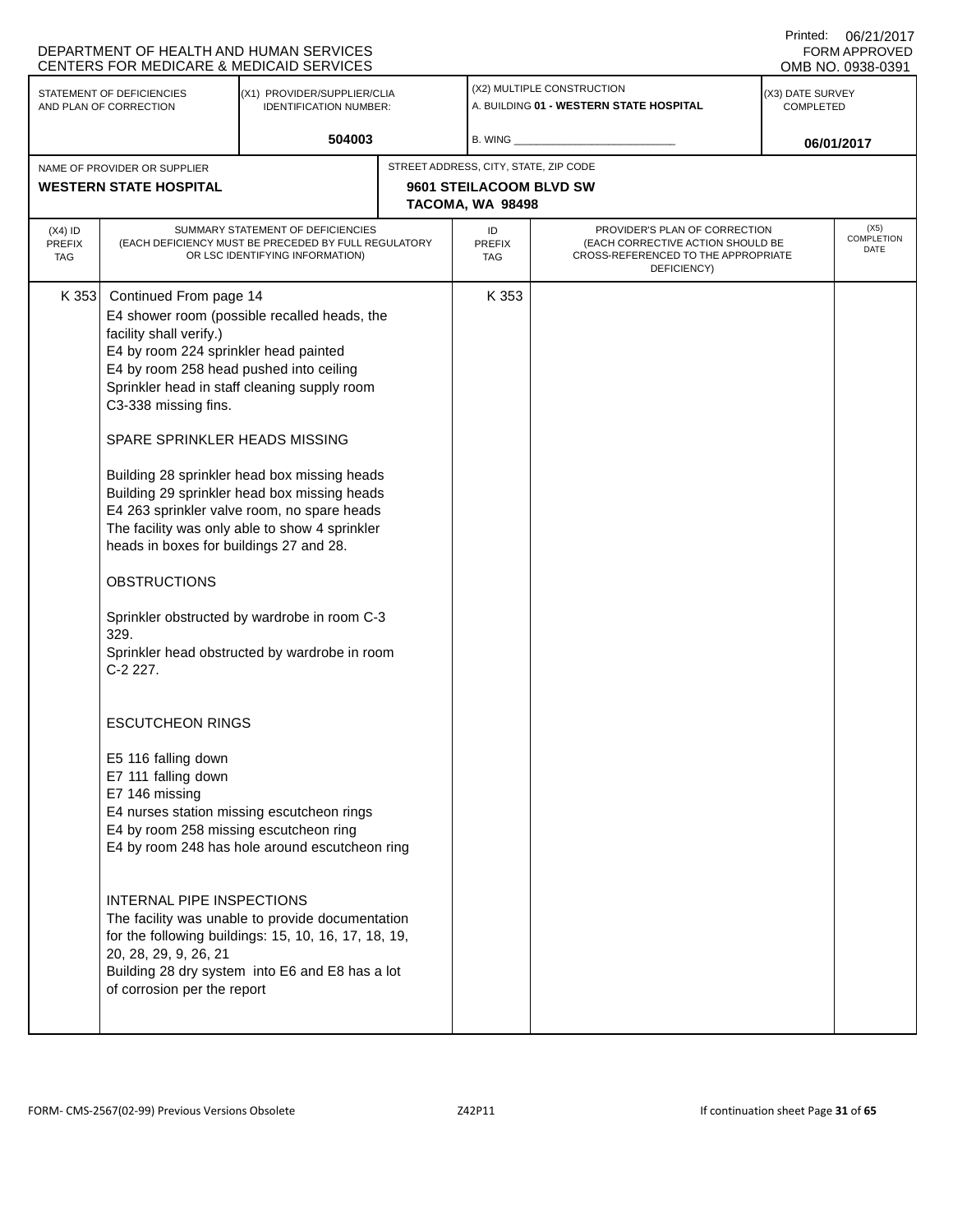|                                                               | DEPARTMENT OF HEALTH AND HUMAN SERVICES<br>CENTERS FOR MEDICARE & MEDICAID SERVICES                                                                                                                                                                                                                                                                                                                                                                                                                                                                                                                          |                                                                                                                                                                                                                                                                                                                                                                                                                                                                                                                                                                                                                                                                                                                                                                                                                       |                                                                                      |                                                                                                                           | Printed:                             | 06/21/2017<br>FORM APPROVED<br>OMB NO. 0938-0391 |
|---------------------------------------------------------------|--------------------------------------------------------------------------------------------------------------------------------------------------------------------------------------------------------------------------------------------------------------------------------------------------------------------------------------------------------------------------------------------------------------------------------------------------------------------------------------------------------------------------------------------------------------------------------------------------------------|-----------------------------------------------------------------------------------------------------------------------------------------------------------------------------------------------------------------------------------------------------------------------------------------------------------------------------------------------------------------------------------------------------------------------------------------------------------------------------------------------------------------------------------------------------------------------------------------------------------------------------------------------------------------------------------------------------------------------------------------------------------------------------------------------------------------------|--------------------------------------------------------------------------------------|---------------------------------------------------------------------------------------------------------------------------|--------------------------------------|--------------------------------------------------|
| STATEMENT OF DEFICIENCIES<br>AND PLAN OF CORRECTION           |                                                                                                                                                                                                                                                                                                                                                                                                                                                                                                                                                                                                              | (X1) PROVIDER/SUPPLIER/CLIA<br><b>IDENTIFICATION NUMBER:</b>                                                                                                                                                                                                                                                                                                                                                                                                                                                                                                                                                                                                                                                                                                                                                          |                                                                                      | (X2) MULTIPLE CONSTRUCTION<br>A. BUILDING 01 - WESTERN STATE HOSPITAL                                                     | (X3) DATE SURVEY<br><b>COMPLETED</b> |                                                  |
|                                                               |                                                                                                                                                                                                                                                                                                                                                                                                                                                                                                                                                                                                              | 504003                                                                                                                                                                                                                                                                                                                                                                                                                                                                                                                                                                                                                                                                                                                                                                                                                | B. WING _                                                                            |                                                                                                                           |                                      | 06/01/2017                                       |
| NAME OF PROVIDER OR SUPPLIER<br><b>WESTERN STATE HOSPITAL</b> |                                                                                                                                                                                                                                                                                                                                                                                                                                                                                                                                                                                                              |                                                                                                                                                                                                                                                                                                                                                                                                                                                                                                                                                                                                                                                                                                                                                                                                                       | STREET ADDRESS, CITY, STATE, ZIP CODE<br>9601 STEILACOOM BLVD SW<br>TACOMA, WA 98498 |                                                                                                                           |                                      |                                                  |
| $(X4)$ ID<br><b>PREFIX</b><br>TAG                             |                                                                                                                                                                                                                                                                                                                                                                                                                                                                                                                                                                                                              | SUMMARY STATEMENT OF DEFICIENCIES<br>(EACH DEFICIENCY MUST BE PRECEDED BY FULL REGULATORY<br>OR LSC IDENTIFYING INFORMATION)                                                                                                                                                                                                                                                                                                                                                                                                                                                                                                                                                                                                                                                                                          | ID<br><b>PREFIX</b><br><b>TAG</b>                                                    | PROVIDER'S PLAN OF CORRECTION<br>(EACH CORRECTIVE ACTION SHOULD BE<br>CROSS-REFERENCED TO THE APPROPRIATE<br>DEFICIENCY)  |                                      | (X5)<br>COMPLETION<br>DATE                       |
| K 353<br>K 354                                                | Continued From page 15<br>ANNUAL INSPECTIONS<br>sprinkler inspection for any buildings.<br>THE ABOVE CITATION RESULTED IN AN<br><b>IMMEDIATE JEOPARDY</b><br><b>BACKFLOW INSPECTIONS</b><br>reports for any buildings.<br>the facility staff.<br>Sprinkler System - Out of Service<br>inspected and risks are determined,<br>or designated representative, and the fire<br>department and other authorities having<br>jurisdiction have been notified. Where the<br>an approved fire watch is provided until the<br>18.3.5.1, 19.3.5.1, 9.7.5, 15.5.2 (NFPA 25)<br>This Standard is not met as evidenced by: | The facility was unable to provide any annual<br>The facility was unable to provide any backflow<br>The above was discussed and acknowledged by<br>NFPA 101 Sprinkler System - Out of Service<br>Where the sprinkler system is impaired, the<br>extent and duration of the impairment has been<br>determined, areas or buildings involved are<br>recommendations are submitted to management<br>sprinkler system is out of service for more than<br>10 hours in a 24-hour period, the building or<br>portion of the building affected are evacuated or<br>sprinkler system has been returned to service.<br>Based upon record review and staff interviews on<br>May 8-15, 2017 between approximately 0800 and<br>1700 hours the facility has failed to have an<br>approved written policy for instituting as approved | K 353<br>K 354                                                                       | See Plan of Correction for K 346 for K 354<br>(cross reference K 346 NFPA101 Sprinkler<br><b>System - Out of Service)</b> |                                      |                                                  |
|                                                               |                                                                                                                                                                                                                                                                                                                                                                                                                                                                                                                                                                                                              | fire watch in the event of a failure of the sprinkler<br>system. This could result in an inadequate fire<br>watch which may result in a delay of fire detection                                                                                                                                                                                                                                                                                                                                                                                                                                                                                                                                                                                                                                                       |                                                                                      |                                                                                                                           |                                      |                                                  |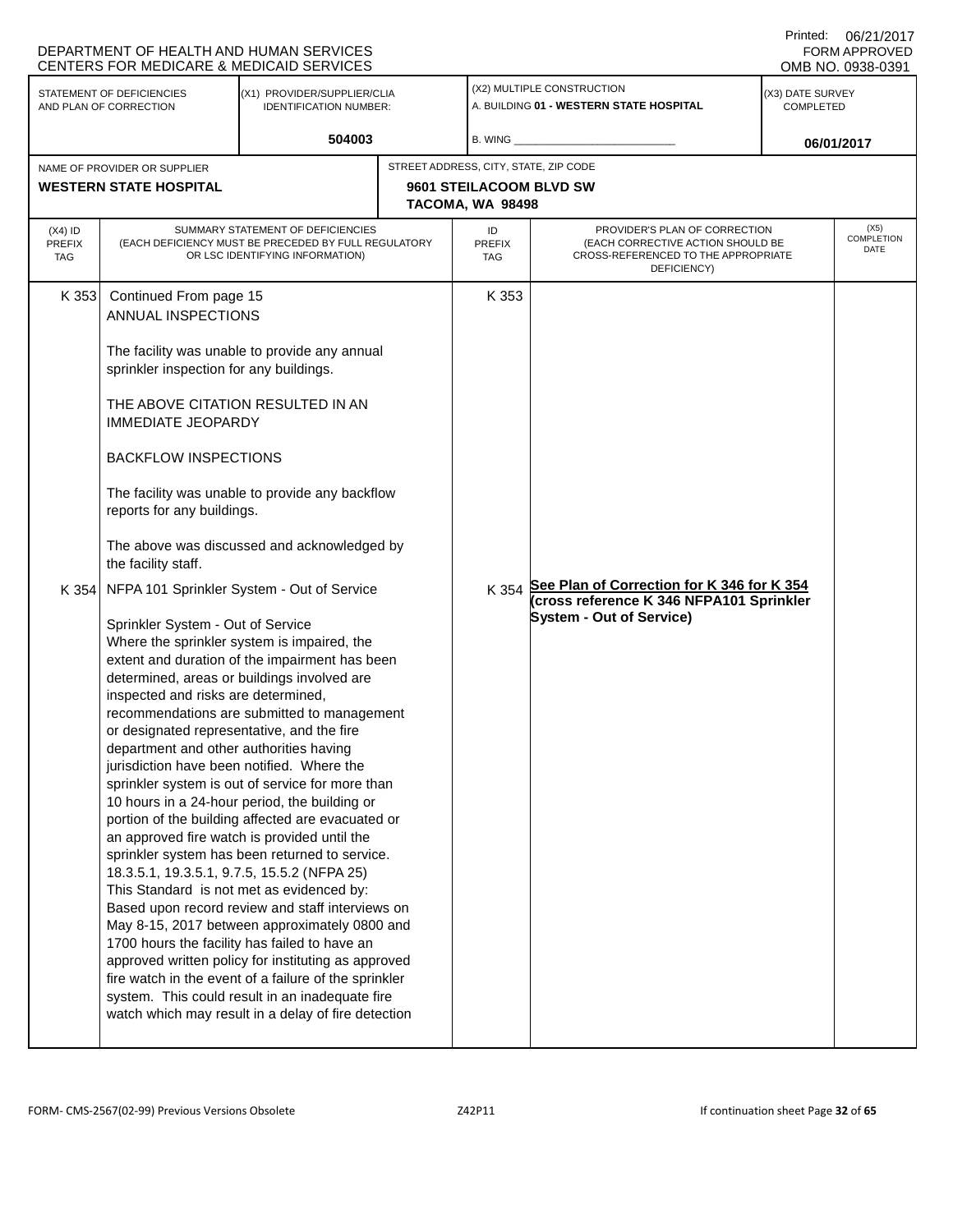|                                   | DEPARTMENT OF HEALTH AND HUMAN SERVICES<br>CENTERS FOR MEDICARE & MEDICAID SERVICES                                                                                                                                                                                                                                                             |                                                                                                                                                                                                                                                                                                                                                                                                                                                                                                                                                                                                                                 |                                             |                                                                                                                                                                                                                                                                                                                                                                                                                                                                                                                                                                                                                                                                                                                                                                                                                                                                                                                                                                                                                                                                                                                                                                                                                                                                                                  | Printed:                             | 06/21/2017<br>FORM APPROVED<br>OMB NO. 0938-0391 |
|-----------------------------------|-------------------------------------------------------------------------------------------------------------------------------------------------------------------------------------------------------------------------------------------------------------------------------------------------------------------------------------------------|---------------------------------------------------------------------------------------------------------------------------------------------------------------------------------------------------------------------------------------------------------------------------------------------------------------------------------------------------------------------------------------------------------------------------------------------------------------------------------------------------------------------------------------------------------------------------------------------------------------------------------|---------------------------------------------|--------------------------------------------------------------------------------------------------------------------------------------------------------------------------------------------------------------------------------------------------------------------------------------------------------------------------------------------------------------------------------------------------------------------------------------------------------------------------------------------------------------------------------------------------------------------------------------------------------------------------------------------------------------------------------------------------------------------------------------------------------------------------------------------------------------------------------------------------------------------------------------------------------------------------------------------------------------------------------------------------------------------------------------------------------------------------------------------------------------------------------------------------------------------------------------------------------------------------------------------------------------------------------------------------|--------------------------------------|--------------------------------------------------|
|                                   | STATEMENT OF DEFICIENCIES<br>AND PLAN OF CORRECTION                                                                                                                                                                                                                                                                                             | (X1) PROVIDER/SUPPLIER/CLIA<br><b>IDENTIFICATION NUMBER:</b>                                                                                                                                                                                                                                                                                                                                                                                                                                                                                                                                                                    |                                             | (X2) MULTIPLE CONSTRUCTION<br>A. BUILDING 01 - WESTERN STATE HOSPITAL                                                                                                                                                                                                                                                                                                                                                                                                                                                                                                                                                                                                                                                                                                                                                                                                                                                                                                                                                                                                                                                                                                                                                                                                                            | (X3) DATE SURVEY<br><b>COMPLETED</b> |                                                  |
|                                   |                                                                                                                                                                                                                                                                                                                                                 | 504003                                                                                                                                                                                                                                                                                                                                                                                                                                                                                                                                                                                                                          | B. WING $_{-}$                              |                                                                                                                                                                                                                                                                                                                                                                                                                                                                                                                                                                                                                                                                                                                                                                                                                                                                                                                                                                                                                                                                                                                                                                                                                                                                                                  |                                      | 06/01/2017                                       |
|                                   | NAME OF PROVIDER OR SUPPLIER                                                                                                                                                                                                                                                                                                                    |                                                                                                                                                                                                                                                                                                                                                                                                                                                                                                                                                                                                                                 | STREET ADDRESS, CITY, STATE, ZIP CODE       |                                                                                                                                                                                                                                                                                                                                                                                                                                                                                                                                                                                                                                                                                                                                                                                                                                                                                                                                                                                                                                                                                                                                                                                                                                                                                                  |                                      |                                                  |
|                                   | <b>WESTERN STATE HOSPITAL</b>                                                                                                                                                                                                                                                                                                                   |                                                                                                                                                                                                                                                                                                                                                                                                                                                                                                                                                                                                                                 | 9601 STEILACOOM BLVD SW<br>TACOMA, WA 98498 |                                                                                                                                                                                                                                                                                                                                                                                                                                                                                                                                                                                                                                                                                                                                                                                                                                                                                                                                                                                                                                                                                                                                                                                                                                                                                                  |                                      |                                                  |
| $(X4)$ ID<br><b>PREFIX</b><br>TAG |                                                                                                                                                                                                                                                                                                                                                 | SUMMARY STATEMENT OF DEFICIENCIES<br>(EACH DEFICIENCY MUST BE PRECEDED BY FULL REGULATORY<br>OR LSC IDENTIFYING INFORMATION)                                                                                                                                                                                                                                                                                                                                                                                                                                                                                                    | ID<br><b>PREFIX</b><br><b>TAG</b>           | PROVIDER'S PLAN OF CORRECTION<br>(EACH CORRECTIVE ACTION SHOULD BE<br>CROSS-REFERENCED TO THE APPROPRIATE<br>DEFICIENCY)                                                                                                                                                                                                                                                                                                                                                                                                                                                                                                                                                                                                                                                                                                                                                                                                                                                                                                                                                                                                                                                                                                                                                                         |                                      | (X5)<br>COMPLETION<br>DATE                       |
| K 354                             | Continued From page 16<br>and suppression, potentially endangering<br>The facility is not following their fire watch<br>agreed that they have not been doing this.                                                                                                                                                                              | residents, staff and/or visitors within the facility.<br>policies. Per interviews with the lead project<br>manager they agreed that one of the steps (3B) is<br>to notify the Office of the State Fire Marshal. They<br>The above was discussed and acknowledged by                                                                                                                                                                                                                                                                                                                                                             | K 354                                       |                                                                                                                                                                                                                                                                                                                                                                                                                                                                                                                                                                                                                                                                                                                                                                                                                                                                                                                                                                                                                                                                                                                                                                                                                                                                                                  |                                      |                                                  |
| K 355                             | the facility staff.<br>NFPA 101 Portable Fire Extinguishers                                                                                                                                                                                                                                                                                     |                                                                                                                                                                                                                                                                                                                                                                                                                                                                                                                                                                                                                                 |                                             | Plan of Correction for each specific<br>K 355 deficiency cited:                                                                                                                                                                                                                                                                                                                                                                                                                                                                                                                                                                                                                                                                                                                                                                                                                                                                                                                                                                                                                                                                                                                                                                                                                                  |                                      |                                                  |
|                                   | Portable Fire Extinguishers<br>NFPA 10, Standard for Portable Fire<br>Extinguishers.<br>18.3.5.12, 19.3.5.12, NFPA 10<br>This Standard is not met as evidenced by:<br>maintenance of the facilities portable fire<br>and/or visitors within the facility.<br>The findings include, but are not limited to:<br>located in the corridor.<br>open. | Portable fire extinguishers are selected, installed,<br>inspected, and maintained in accordance with<br>Based upon record review and observation on<br>May 8-15, 2017 between approximately 0800 and<br>1700 hours the facility has failed to assure proper<br>extinguishers. This potentially delays a quick<br>response to contain a fire from spreading which<br>could expose and endanger residents, staff<br>In building F, the fire extinguishers have over 75<br>feet in travel distance between each extinguisher<br>At nurses station in F4, the extinguisher box won't<br>Staff members were asked to unlock the fire |                                             | (K 355) The hospital failed to ensure proper<br>maintenance of the facilities portable fire<br>extinguishers. To ensure the NFPA 101 Portable<br>Fire Extinguishers standard is met the following<br>corrections will be made:<br>Note: Clarification requested by Clinical Services<br>Management from CMS on 7/07/17 related to<br>travel distance. No Plan of Correction has been<br>submitted related to travel distance.<br>The fire extinguisher box at the nurse's<br>$\bullet$<br>station on F4 has been repaired.<br>All staff was issued a fire extinguisher<br>box key and has been trained on the<br>appropriate use of the key.<br>Staff in building C5 were trained on<br>$\bullet$<br>how to open the fire extinguisher<br>cabinet in room C5-220.<br>Staff will be issued key identifiers for<br>$\bullet$<br>the fire box key so they can readily<br>recognize the key on their ring.<br>All Fire Inspection tags will be properly<br>initialed, dated and completed in the<br>following areas:<br>-the fire extinguisher #2951 located in<br>room 105 in building E7<br>-the fire extinguisher in the smoking<br>area in the courtyard of building 28/29<br>dated 8/2015<br>-the fire extinguisher located by dietary<br>services in Central Forensic Services<br>dated 8/2015 |                                      |                                                  |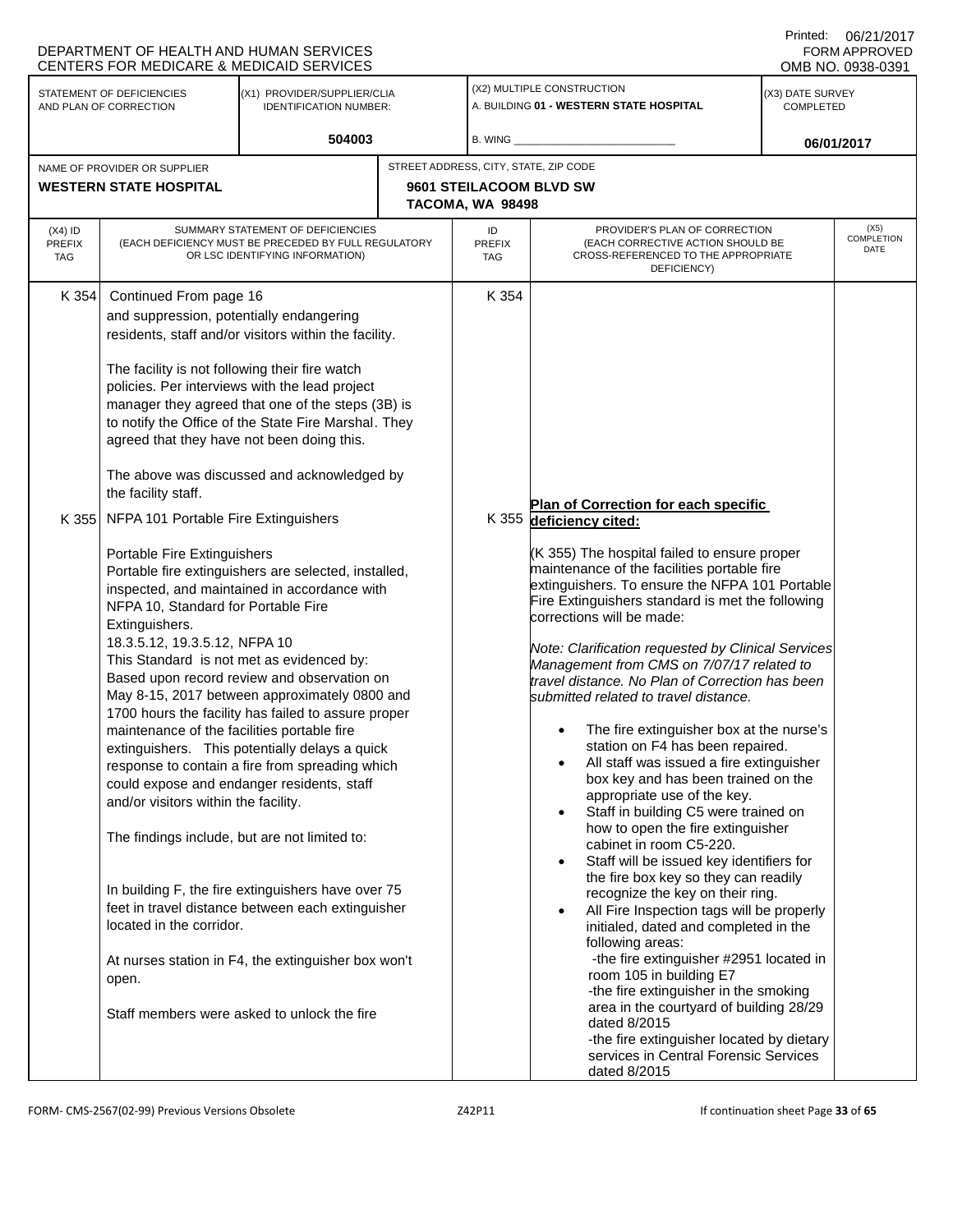| -the fire extinguishers in building 28/29<br>-the fire extinguisher in room M-198 in<br>building F5<br>The fire extinguisher box placed at 6.5<br>feet in Central Forensic Services<br>treatment mall by the motor control<br>room will be moved and mounted to an<br>appropriate level.                                                                                                                                                                                                                                                                                                                                                                                                                                                                                                                                                                                                                                                                                   |
|----------------------------------------------------------------------------------------------------------------------------------------------------------------------------------------------------------------------------------------------------------------------------------------------------------------------------------------------------------------------------------------------------------------------------------------------------------------------------------------------------------------------------------------------------------------------------------------------------------------------------------------------------------------------------------------------------------------------------------------------------------------------------------------------------------------------------------------------------------------------------------------------------------------------------------------------------------------------------|
|                                                                                                                                                                                                                                                                                                                                                                                                                                                                                                                                                                                                                                                                                                                                                                                                                                                                                                                                                                            |
| Procedure/process for implementing the plan                                                                                                                                                                                                                                                                                                                                                                                                                                                                                                                                                                                                                                                                                                                                                                                                                                                                                                                                |
| of correction:                                                                                                                                                                                                                                                                                                                                                                                                                                                                                                                                                                                                                                                                                                                                                                                                                                                                                                                                                             |
| Maintenance has measured the area<br>$\bullet$<br>and ordered additional fire boxes to be<br>installed.<br>Once the work order is closed, safety<br>staff will validate completion.<br>All fire keys will be marked with a red<br>key sleeve for quick identification of the<br>accurate fire extinguisher box key.<br>A "Just in Time" training has been given<br>to all staff in patient care areas on how<br>to use the fire keys and fire<br>extinguishers. If the key does not work,<br>the staff will request a new key. If the<br>lock does not work, a lock replacement<br>will be ordered. If keys need to be<br>replaced the trainer will replace their<br>key for them.<br>The Safety Manager will ensure all<br>hospital Fire Marshals and Fire Marshal<br>Supervisors are re-trained regarding<br>how to properly complete the fire<br>extinguisher tags.<br>Organizational Development and<br>Safety Staff will provide the training to<br>all Fire Marshals |
| Hospital personnel will ensure that<br>month and year on the annual check<br>are accurate for the fire extinguisher<br>inspection tags. If a deficient lock is<br>found it will be reported and repaired or<br>replaced.<br>The Safety Officers and Maintenance<br>will review all fire extinguishers<br>inspection cards throughout the<br>hospital to ensure they are all correct.<br>A Work Order will be generated to<br>remove and lower fire extinguisher box<br>to the CFS Main Corridor to ensure<br>compliance to NFPA 101 appropriate<br>height.                                                                                                                                                                                                                                                                                                                                                                                                                 |
| Monitoring and tracking procedures to                                                                                                                                                                                                                                                                                                                                                                                                                                                                                                                                                                                                                                                                                                                                                                                                                                                                                                                                      |
| ensure the plan of correction is effective:                                                                                                                                                                                                                                                                                                                                                                                                                                                                                                                                                                                                                                                                                                                                                                                                                                                                                                                                |
| The Safety Office staff will visually<br>$\bullet$                                                                                                                                                                                                                                                                                                                                                                                                                                                                                                                                                                                                                                                                                                                                                                                                                                                                                                                         |
| confirm that boxes have been installed<br>that meets NFPA 101/10 requirements                                                                                                                                                                                                                                                                                                                                                                                                                                                                                                                                                                                                                                                                                                                                                                                                                                                                                              |
| for portable fire extinguisher.                                                                                                                                                                                                                                                                                                                                                                                                                                                                                                                                                                                                                                                                                                                                                                                                                                                                                                                                            |
| Hospital Fire Marshal Supervisors will                                                                                                                                                                                                                                                                                                                                                                                                                                                                                                                                                                                                                                                                                                                                                                                                                                                                                                                                     |
| verify on a monthly basis that fire<br>extinguisher inspection tags are being                                                                                                                                                                                                                                                                                                                                                                                                                                                                                                                                                                                                                                                                                                                                                                                                                                                                                              |
| properly completed.                                                                                                                                                                                                                                                                                                                                                                                                                                                                                                                                                                                                                                                                                                                                                                                                                                                                                                                                                        |
| Once the work order is completed for                                                                                                                                                                                                                                                                                                                                                                                                                                                                                                                                                                                                                                                                                                                                                                                                                                                                                                                                       |
| removing the fire extinguisher box that                                                                                                                                                                                                                                                                                                                                                                                                                                                                                                                                                                                                                                                                                                                                                                                                                                                                                                                                    |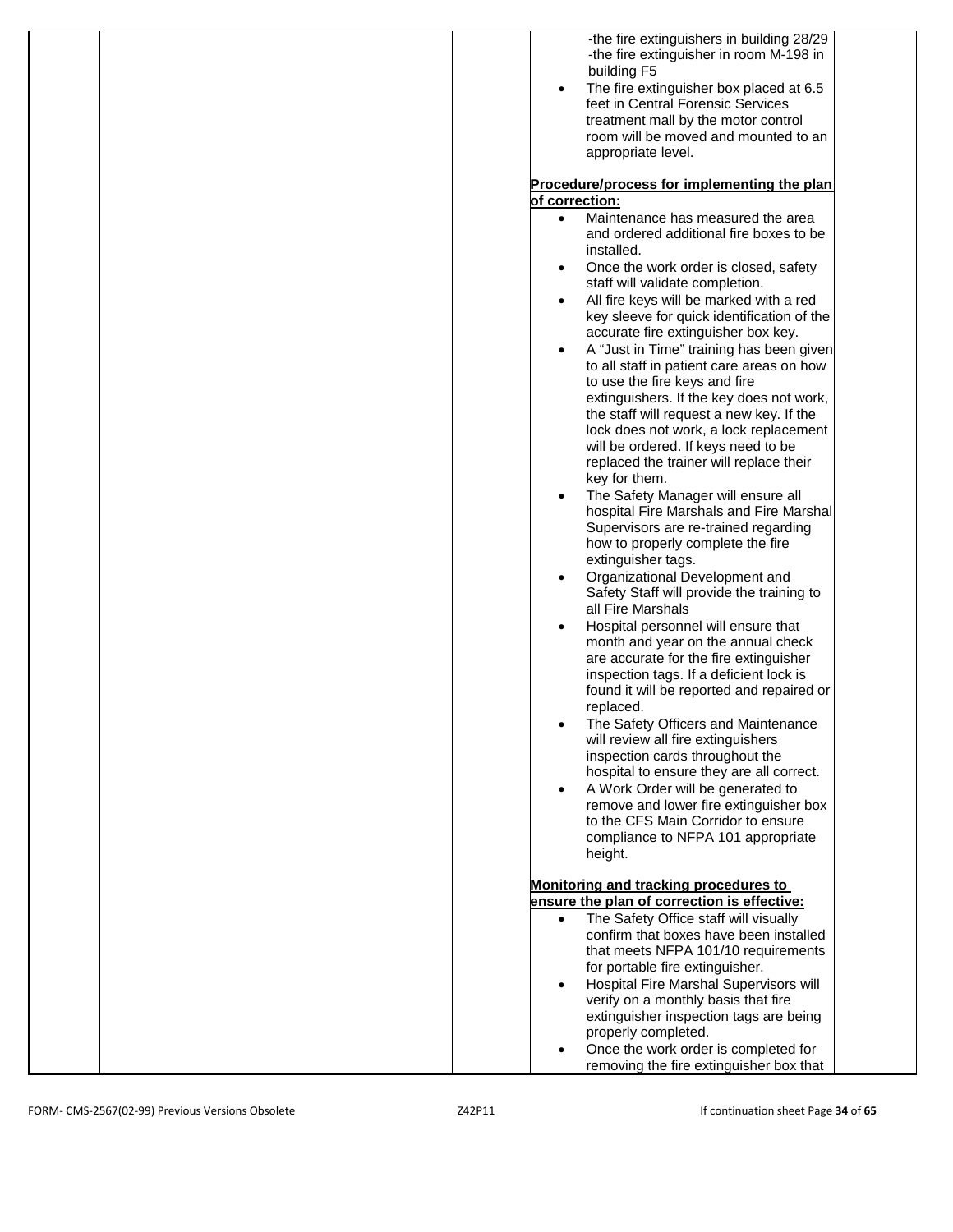| is 6.5 feet from the floor to an<br>appropriate height, the Safety Manager<br>will visually confirm that boxes have<br>been installed that meets NFPA 101.                                                                                                                                                                                                                                                                                    |
|-----------------------------------------------------------------------------------------------------------------------------------------------------------------------------------------------------------------------------------------------------------------------------------------------------------------------------------------------------------------------------------------------------------------------------------------------|
| Process improvement: actions incorporated<br>into its Quality Assessment and Performance<br><b>Improvement (QAPI) Program:</b><br>The proper completion of the fire<br>extinguisher inspection tags, and<br>completion of the removal and<br>installation of the fire boxes to the<br>appropriate height will be reported to<br>the Patient Care Quality Council and<br>Governing Body in the Life Safety<br>report as the item is completed. |
| Individual Responsible:<br>The Chief Safety and Security Officer                                                                                                                                                                                                                                                                                                                                                                              |
| Date completed:<br>August 16, 2017                                                                                                                                                                                                                                                                                                                                                                                                            |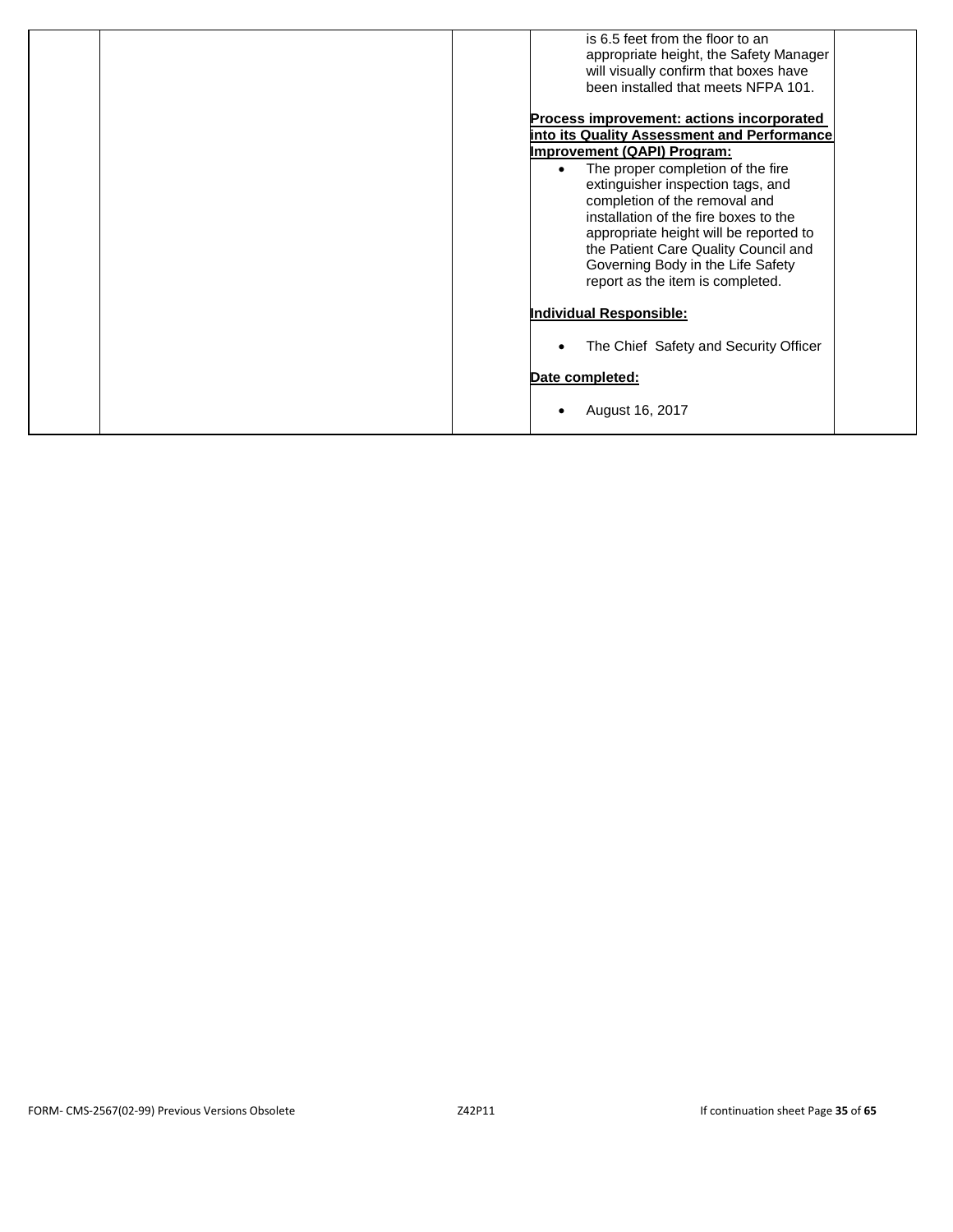|                                                                                                                     | DEPARTMENT OF HEALTH AND HUMAN SERVICES<br><b>CENTERS FOR MEDICARE &amp; MEDICAID SERVICES</b>                                                                                                                                                                                                                                                                                                                                                                                                                                                                        |                                                                                                                                                                                                                                                                                                                                                                                                                                                                                                                                                                                                                          |                                                                                      |                                                                                                                                                                                                                         |  | Printed: 06/21/2017<br>FORM APPROVED<br>OMB NO. 0938-0391 |
|---------------------------------------------------------------------------------------------------------------------|-----------------------------------------------------------------------------------------------------------------------------------------------------------------------------------------------------------------------------------------------------------------------------------------------------------------------------------------------------------------------------------------------------------------------------------------------------------------------------------------------------------------------------------------------------------------------|--------------------------------------------------------------------------------------------------------------------------------------------------------------------------------------------------------------------------------------------------------------------------------------------------------------------------------------------------------------------------------------------------------------------------------------------------------------------------------------------------------------------------------------------------------------------------------------------------------------------------|--------------------------------------------------------------------------------------|-------------------------------------------------------------------------------------------------------------------------------------------------------------------------------------------------------------------------|--|-----------------------------------------------------------|
| STATEMENT OF DEFICIENCIES<br>(X1) PROVIDER/SUPPLIER/CLIA<br>AND PLAN OF CORRECTION<br><b>IDENTIFICATION NUMBER:</b> |                                                                                                                                                                                                                                                                                                                                                                                                                                                                                                                                                                       |                                                                                                                                                                                                                                                                                                                                                                                                                                                                                                                                                                                                                          | (X2) MULTIPLE CONSTRUCTION<br>A. BUILDING 01 - WESTERN STATE HOSPITAL                | (X3) DATE SURVEY<br><b>COMPLETED</b>                                                                                                                                                                                    |  |                                                           |
|                                                                                                                     |                                                                                                                                                                                                                                                                                                                                                                                                                                                                                                                                                                       | 504003                                                                                                                                                                                                                                                                                                                                                                                                                                                                                                                                                                                                                   | $B.$ WING $\_$                                                                       |                                                                                                                                                                                                                         |  | 06/01/2017                                                |
| NAME OF PROVIDER OR SUPPLIER<br><b>WESTERN STATE HOSPITAL</b>                                                       |                                                                                                                                                                                                                                                                                                                                                                                                                                                                                                                                                                       |                                                                                                                                                                                                                                                                                                                                                                                                                                                                                                                                                                                                                          | STREET ADDRESS, CITY, STATE, ZIP CODE<br>9601 STEILACOOM BLVD SW<br>TACOMA, WA 98498 |                                                                                                                                                                                                                         |  |                                                           |
| $(X4)$ ID<br><b>PREFIX</b><br>TAG                                                                                   |                                                                                                                                                                                                                                                                                                                                                                                                                                                                                                                                                                       | SUMMARY STATEMENT OF DEFICIENCIES<br>(EACH DEFICIENCY MUST BE PRECEDED BY FULL REGULATORY<br>OR LSC IDENTIFYING INFORMATION)                                                                                                                                                                                                                                                                                                                                                                                                                                                                                             | ID<br><b>PREFIX</b><br><b>TAG</b>                                                    | PROVIDER'S PLAN OF CORRECTION<br>(EACH CORRECTIVE ACTION SHOULD BE<br>CROSS-REFERENCED TO THE APPROPRIATE<br>DEFICIENCY)                                                                                                |  | (X5)<br><b>COMPLETION</b><br>DATE                         |
| K 355                                                                                                               | Continued From page 17<br>due to not having the appropriate key.<br>In building E-7 the fire extinguisher #2951<br>initialed, and dated on a monthly basis.<br>28/29, the fire extinguisher has an expired<br>inspection tag dated 8/2015.<br>located by dietary services has an expired<br>inspection tag dated 8/2015.<br>The Fire Extinguisher in Central Forensic<br>the floor.<br>initials and dates for the required monthly<br>inspections.<br>inspection.<br>extinguisher cabinet in room C5-220.<br>THE ABOVE CITATION RESULTED IN AN<br>IMMEDIATE JEOPARDY. | extinguisher cabinets at the time of the survey<br>and were unable to unlock any of the cabinets<br>located in room 105 has not been inspected,<br>The smoking area in the courtyard of building<br>In Central Forensic Services the fire extinguisher<br>Services treatment mall by the motor control<br>room is mounted approximately 6.5 feet above<br>The fire extinguishers in building 28/29 have no<br>The fire extinguisher in building F-5 Room M-198<br>is missing the initials and dates for the monthly<br>In building C-5 staff were unable to open the fire<br>The above was discussed and acknowledged by | K 355                                                                                |                                                                                                                                                                                                                         |  |                                                           |
|                                                                                                                     | the facility staff.<br>K 363 NFPA 101 Corridor - Doors                                                                                                                                                                                                                                                                                                                                                                                                                                                                                                                |                                                                                                                                                                                                                                                                                                                                                                                                                                                                                                                                                                                                                          |                                                                                      | K 363 Plan of Correction for each specific<br>deficiency cited:<br>(K 363) The hospital failed to maintain doors on<br>the corridor capable of resisting the passage of<br>smoke. The hospital failed to maintain doors |  |                                                           |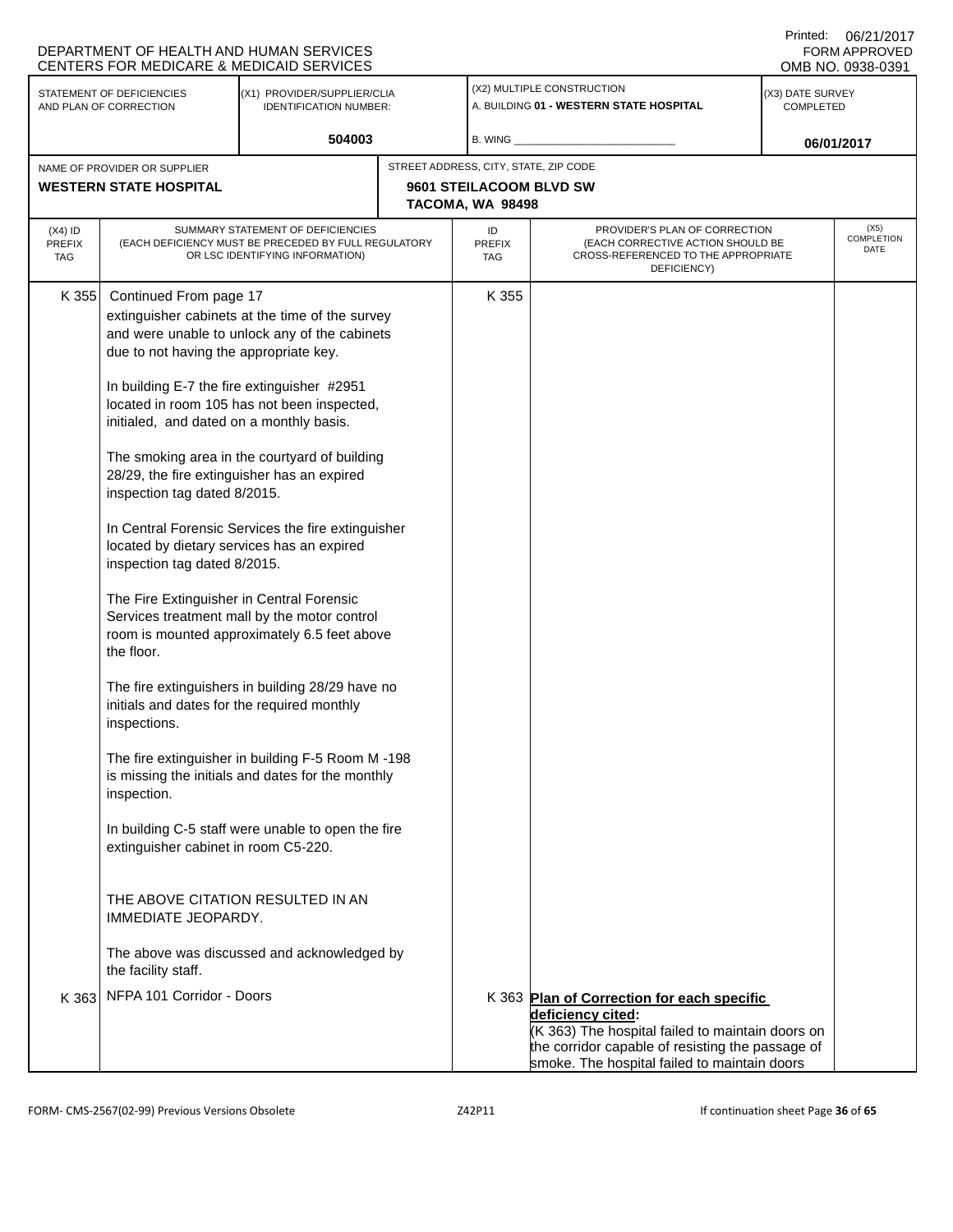| without impediments to their closing and         |
|--------------------------------------------------|
| latching. To ensure that NFPA 101 Corridor-      |
| Doors standard is met the following corrections  |
| will be made:                                    |
|                                                  |
| <b>Door Penetrations</b>                         |
| The penetrations in the door of the<br>$\bullet$ |
| shower room door that opens to the               |
| corridor in F-1 will be repaired or              |
|                                                  |
| replaced to maintain the capability of           |
| resisting the passage of smoke.                  |
| Work order created to assess and                 |
| either replace the door or repair as             |
|                                                  |
| required.                                        |
|                                                  |
| Positive Door Latching / Impediments             |
| Work orders created to assess and<br>$\bullet$   |
| either replace door hardware or repair           |
|                                                  |
| as necessary to ensure positive                  |
| latching and free movement without               |
| impediments:                                     |
| -S8-dayroom - door to the corridor not           |
| closing and latching                             |
|                                                  |
| -S8-365 - door to the corridor not               |
| closing and latching                             |
| -S9-dayroom - door to the corridor not           |
| closing and latching                             |
| -Corridor door B139b not latching                |
|                                                  |
| -Building 28 sprinkler riser room fire           |
| door not closing                                 |
| -The fire door to the dishwasher room in         |
| <b>Central Forensic Treatment Mall was</b>       |
| wedged open.                                     |
|                                                  |
| -The fire doors between F-3 and F-7 do           |
| not close when released from the open            |
| position due to dragging on the carpet.          |
| <b>Central Forensic Treatment Mall</b>           |
| Supervisors will round weekly to ensure          |
|                                                  |
| no doors are wedged open in the                  |
| Treatment Mall and make on spot                  |
| corrections until 100% compliance is             |
| achieved for two consecutive months.             |
|                                                  |
| ROLLDOWN FIRE CURTAINS                           |
|                                                  |
| Fusible links will be ordered and                |
| replaced:                                        |
| -Buildings 13, 16, 17, 18, 20, 21, 27, 28,       |
| 29 will have material ordered and the            |
| fusible links replaced per NFPA 80.              |
|                                                  |
| The doors listed below will be<br>$\bullet$      |
| corrected, replaced or repaired to close         |
| and positively latch to ensure proper            |
| operation:                                       |
|                                                  |
| -Door to C9-364                                  |
| -Door to laundry C9-346                          |
| -Door to dirty utility C9-341                    |
|                                                  |
| Procedure/process for implementing the plan      |
| of correction:                                   |
|                                                  |
| Work orders were generated for<br>$\bullet$      |
| assessment, replacement and/or repair            |
| of penetrations of the shower room               |
| door on F1, doors to the corridor on             |
|                                                  |
| South, Central, and Forensic Centers to          |
| ensure closing and positive latching             |
| doors, and replacement of fusible links.         |
|                                                  |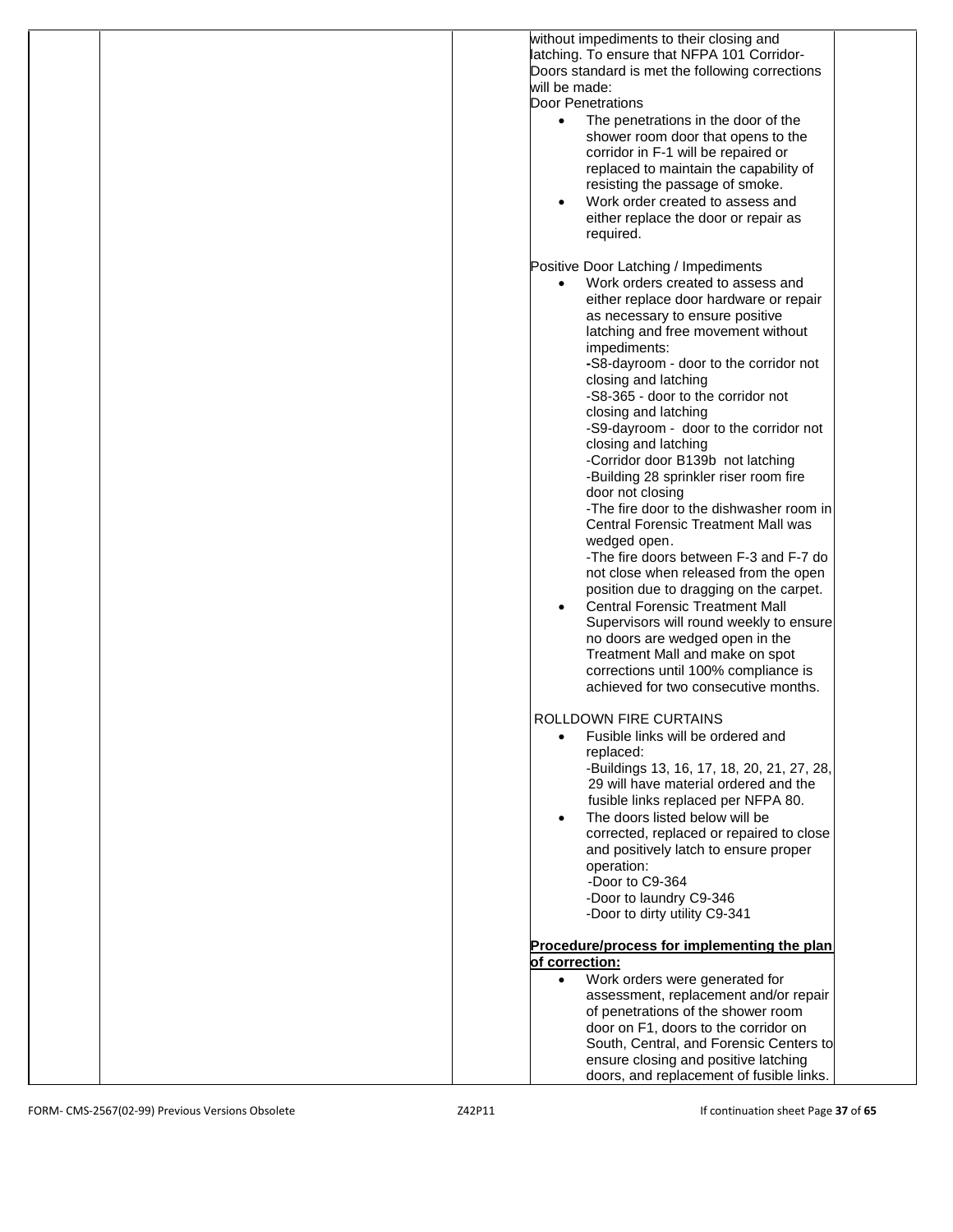| Maintenance to complete repair work<br>$\bullet$<br>for penetrations, door closing and<br>latching deficiencies and replacement<br>of the fusible links.<br>Maintenance teams will expedite<br>$\bullet$<br>materials orders where permissible by<br>vendors, make repairs, and ensure<br>positive latching, fusible link<br>replacement and removal of<br>impediments in a timely manner.<br>Fire door inspections will be tracked via<br>$\bullet$<br>the automated maintenance system;<br>the system will generate a work order<br>automatically when the yearly<br>inspection cycle is due.<br>Fire door locations with hold open<br>$\bullet$<br>devices tied into the fire alarm system<br>will now be inspected and tested twice<br>a year; once by onsite maintenance<br>staff and once by a contracted vendor.<br>Monitoring and tracking procedures to<br>ensure the plan of correction is effective:<br>Maintenance Supervisor 3s to verify<br>$\bullet$<br>completion of work on site.<br>Monitor and tracking of actions related<br>$\bullet$<br>to door deficiencies will be captured<br>through automated preventive<br>maintenance cycles. Reports will be<br>placed in Environment of Care binders |
|---------------------------------------------------------------------------------------------------------------------------------------------------------------------------------------------------------------------------------------------------------------------------------------------------------------------------------------------------------------------------------------------------------------------------------------------------------------------------------------------------------------------------------------------------------------------------------------------------------------------------------------------------------------------------------------------------------------------------------------------------------------------------------------------------------------------------------------------------------------------------------------------------------------------------------------------------------------------------------------------------------------------------------------------------------------------------------------------------------------------------------------------------------------------------------------------------------------------|
| as completed.<br>Process improvement: actions incorporated<br>into its Quality Assessment and Performance<br><b>Improvement (QAPI) Program:</b><br>The Maintenance Facilities Manager<br>$\bullet$<br>will add to the maintenance dashboard<br>K 363 status and report actions taken<br>on the dashboard to the Chief<br>Operating Officer monthly until all<br>deficient items are corrected.<br>The Maintenance Facility Manager will<br>$\bullet$<br>report to the Patient Care Quality<br>Council and the Governing Body the<br>completion of the repair and or<br>replacements of the doors with<br>penetrations, closing and latching<br>deficiencies and fusible link<br>replacements. (See K 311; cross<br>references)<br><b>Individual Responsible:</b><br>The Chief Operating Officer<br>$\bullet$<br>Date completed:<br>November 30, 2017<br>$\bullet$                                                                                                                                                                                                                                                                                                                                                   |
|                                                                                                                                                                                                                                                                                                                                                                                                                                                                                                                                                                                                                                                                                                                                                                                                                                                                                                                                                                                                                                                                                                                                                                                                                     |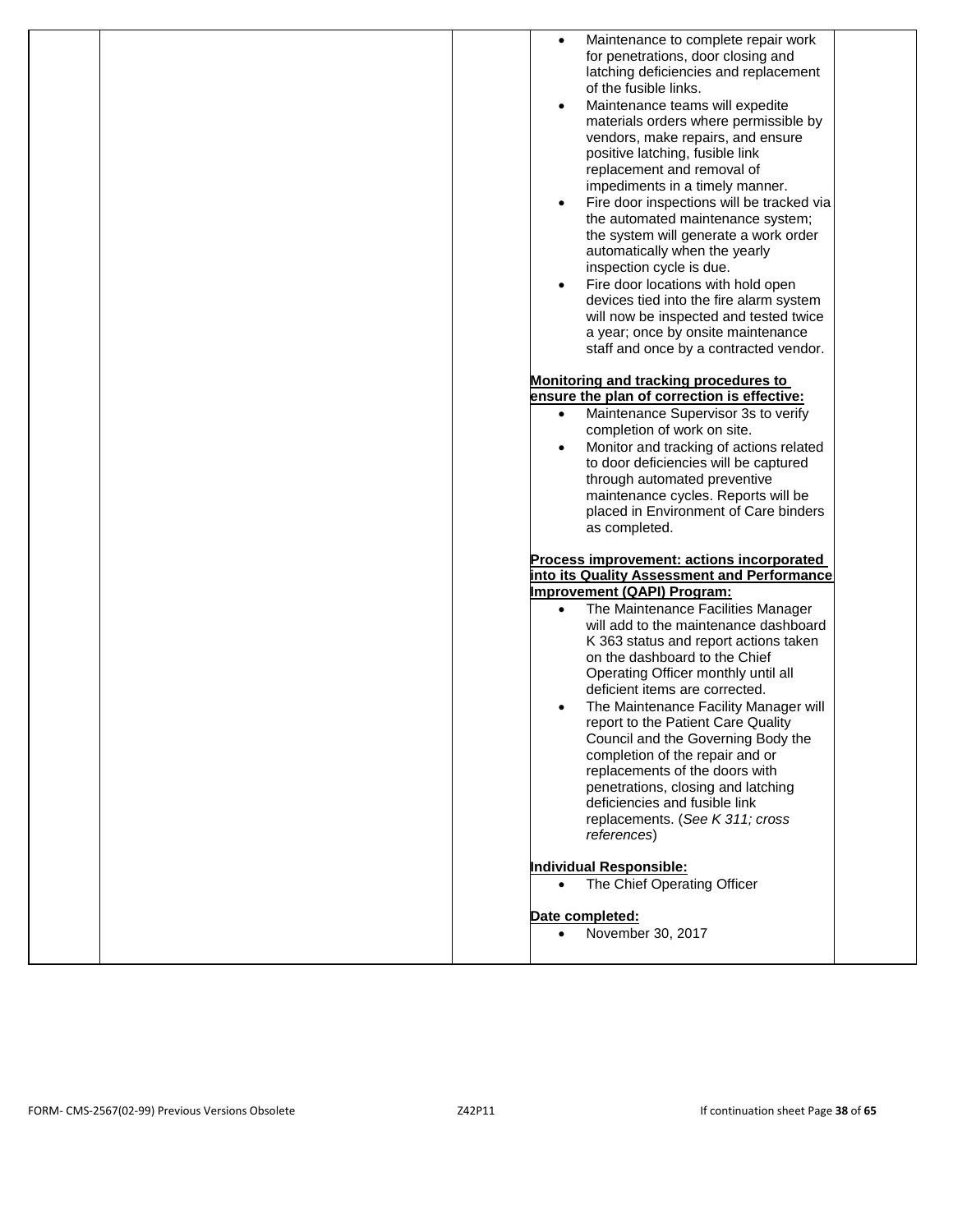|                                                     | DEPARTMENT OF HEALTH AND HUMAN SERVICES<br><b>CENTERS FOR MEDICARE &amp; MEDICAID SERVICES</b>                                                                                                                                                                                                                                    |                                                                                                                                                                                                                                                                                                                                                                                                                                                                                                                                                                                                                                                                                                                                                                                                                                                                                                                                                                                                                                                                                                                                                                                                                                                                                                                                                                                                                                                                                                                                                                                  |  |                                             |                                                                                                                          |                               | 0012112011<br><b>FORM APPROVED</b><br>OMB NO. 0938-0391 |
|-----------------------------------------------------|-----------------------------------------------------------------------------------------------------------------------------------------------------------------------------------------------------------------------------------------------------------------------------------------------------------------------------------|----------------------------------------------------------------------------------------------------------------------------------------------------------------------------------------------------------------------------------------------------------------------------------------------------------------------------------------------------------------------------------------------------------------------------------------------------------------------------------------------------------------------------------------------------------------------------------------------------------------------------------------------------------------------------------------------------------------------------------------------------------------------------------------------------------------------------------------------------------------------------------------------------------------------------------------------------------------------------------------------------------------------------------------------------------------------------------------------------------------------------------------------------------------------------------------------------------------------------------------------------------------------------------------------------------------------------------------------------------------------------------------------------------------------------------------------------------------------------------------------------------------------------------------------------------------------------------|--|---------------------------------------------|--------------------------------------------------------------------------------------------------------------------------|-------------------------------|---------------------------------------------------------|
| STATEMENT OF DEFICIENCIES<br>AND PLAN OF CORRECTION |                                                                                                                                                                                                                                                                                                                                   | (X1) PROVIDER/SUPPLIER/CLIA<br><b>IDENTIFICATION NUMBER:</b>                                                                                                                                                                                                                                                                                                                                                                                                                                                                                                                                                                                                                                                                                                                                                                                                                                                                                                                                                                                                                                                                                                                                                                                                                                                                                                                                                                                                                                                                                                                     |  |                                             | (X2) MULTIPLE CONSTRUCTION<br>A. BUILDING 01 - WESTERN STATE HOSPITAL                                                    | (X3) DATE SURVEY<br>COMPLETED |                                                         |
| 504003                                              |                                                                                                                                                                                                                                                                                                                                   |                                                                                                                                                                                                                                                                                                                                                                                                                                                                                                                                                                                                                                                                                                                                                                                                                                                                                                                                                                                                                                                                                                                                                                                                                                                                                                                                                                                                                                                                                                                                                                                  |  | B. WING _                                   |                                                                                                                          |                               | 06/01/2017                                              |
|                                                     | NAME OF PROVIDER OR SUPPLIER                                                                                                                                                                                                                                                                                                      |                                                                                                                                                                                                                                                                                                                                                                                                                                                                                                                                                                                                                                                                                                                                                                                                                                                                                                                                                                                                                                                                                                                                                                                                                                                                                                                                                                                                                                                                                                                                                                                  |  | STREET ADDRESS, CITY, STATE, ZIP CODE       |                                                                                                                          |                               |                                                         |
|                                                     | <b>WESTERN STATE HOSPITAL</b>                                                                                                                                                                                                                                                                                                     |                                                                                                                                                                                                                                                                                                                                                                                                                                                                                                                                                                                                                                                                                                                                                                                                                                                                                                                                                                                                                                                                                                                                                                                                                                                                                                                                                                                                                                                                                                                                                                                  |  | 9601 STEILACOOM BLVD SW<br>TACOMA, WA 98498 |                                                                                                                          |                               |                                                         |
| $(X4)$ ID<br><b>PREFIX</b><br><b>TAG</b>            |                                                                                                                                                                                                                                                                                                                                   | SUMMARY STATEMENT OF DEFICIENCIES<br>(EACH DEFICIENCY MUST BE PRECEDED BY FULL REGULATORY<br>OR LSC IDENTIFYING INFORMATION)                                                                                                                                                                                                                                                                                                                                                                                                                                                                                                                                                                                                                                                                                                                                                                                                                                                                                                                                                                                                                                                                                                                                                                                                                                                                                                                                                                                                                                                     |  | ID<br><b>PREFIX</b><br>TAG                  | PROVIDER'S PLAN OF CORRECTION<br>(EACH CORRECTIVE ACTION SHOULD BE<br>CROSS-REFERENCED TO THE APPROPRIATE<br>DEFICIENCY) |                               | (X5)<br><b>COMPLETION</b><br>DATE                       |
| K 363                                               | Continued From page 18<br>Corridor - Doors<br>2012 EXISTING<br>or combustible materials. Powered doors<br>meeting 19.3.6.3.6 are permitted.<br>window assemblies are allowed per 8.3. In<br>sprinklered compartments there are no<br>frames in window assemblies.<br>and 485<br>etc.<br>This Standard is not met as evidenced by: | Doors protecting corridor openings in other than<br>required enclosures of vertical openings, exits, or<br>hazardous areas shall be substantial doors, such<br>as those constructed of 1-3/4 inch solid-bonded<br>core wood, or capable of resisting fire for at least<br>20 minutes. Doors in fully sprinklered smoke<br>compartments are only required to resist the<br>passage of smoke. Doors shall be provided with a<br>means suitable for keeping the door closed.<br>There is no impediment to the closing of the<br>doors. Clearance between bottom of door and<br>floor covering is not exceeding 1 inch. Roller<br>latches are prohibited by CMS regulations on<br>corridor doors and rooms containing flammable<br>complying with 7.2.1.9 are permissible. Hold open<br>devices that release when the door is pushed or<br>pulled are permitted. Nonrated protective plates<br>of unlimited height are permitted. Dutch doors<br>Door frames shall be labeled and made of steel<br>or other materials in compliance with 8.3, unless<br>the smoke compartment is sprinklered. Fixed fire<br>restrictions in area or fire resistance of glass or<br>19.3.6.3, 42 CFR Parts 403, 418, 460, 482, 483,<br>Show in REMARKS details of doors such as fire<br>protection ratings, automatics closing devices,<br>Based upon observations and staff interviews on<br>May 8-15 between approximately 0800 and 1700<br>hours the facility has failed to maintain doors on<br>the corridor capable of resisting the passage of<br>smoke. This could result in toxic products of |  | K 363                                       |                                                                                                                          |                               |                                                         |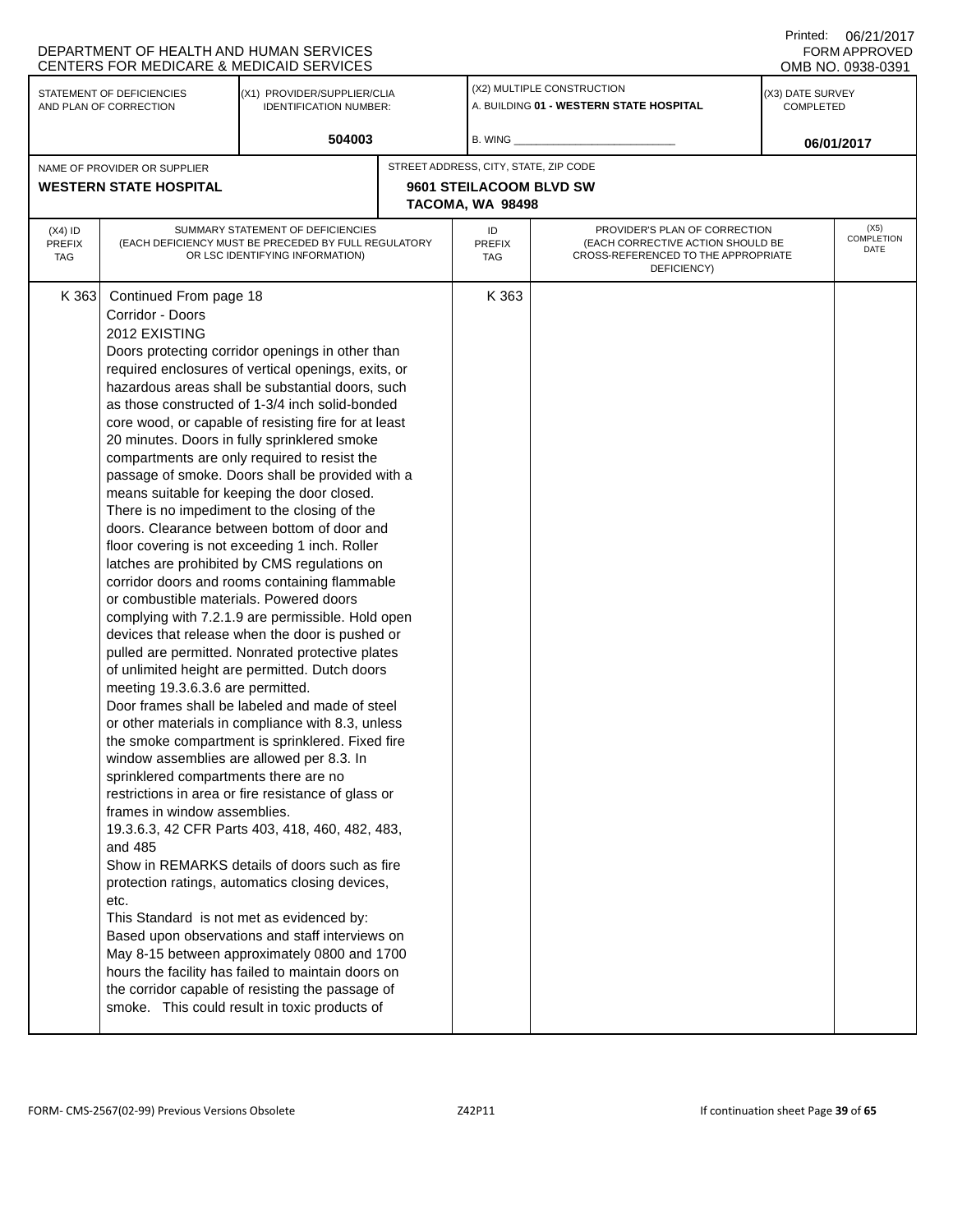|                                          | DEPARTMENT OF HEALTH AND HUMAN SERVICES<br>CENTERS FOR MEDICARE & MEDICAID SERVICES                                                                                                                                                                                                      |                                                                                                                                                                                                                                                                                                                                                                                                                                                                                                                                                                                                                                                                                                                                                                                                                                                                                                                                                                                                                                                              |  |                                             |                                                                                                                          | UU/Z UU U<br>FORM APPROVED<br>OMB NO. 0938-0391 |  |
|------------------------------------------|------------------------------------------------------------------------------------------------------------------------------------------------------------------------------------------------------------------------------------------------------------------------------------------|--------------------------------------------------------------------------------------------------------------------------------------------------------------------------------------------------------------------------------------------------------------------------------------------------------------------------------------------------------------------------------------------------------------------------------------------------------------------------------------------------------------------------------------------------------------------------------------------------------------------------------------------------------------------------------------------------------------------------------------------------------------------------------------------------------------------------------------------------------------------------------------------------------------------------------------------------------------------------------------------------------------------------------------------------------------|--|---------------------------------------------|--------------------------------------------------------------------------------------------------------------------------|-------------------------------------------------|--|
|                                          | STATEMENT OF DEFICIENCIES<br>AND PLAN OF CORRECTION                                                                                                                                                                                                                                      | (X1) PROVIDER/SUPPLIER/CLIA<br><b>IDENTIFICATION NUMBER:</b>                                                                                                                                                                                                                                                                                                                                                                                                                                                                                                                                                                                                                                                                                                                                                                                                                                                                                                                                                                                                 |  |                                             | (X2) MULTIPLE CONSTRUCTION<br>A. BUILDING 01 - WESTERN STATE HOSPITAL                                                    | (X3) DATE SURVEY<br><b>COMPLETED</b>            |  |
|                                          |                                                                                                                                                                                                                                                                                          | 504003                                                                                                                                                                                                                                                                                                                                                                                                                                                                                                                                                                                                                                                                                                                                                                                                                                                                                                                                                                                                                                                       |  | B. WING                                     |                                                                                                                          | 06/01/2017                                      |  |
|                                          | NAME OF PROVIDER OR SUPPLIER                                                                                                                                                                                                                                                             |                                                                                                                                                                                                                                                                                                                                                                                                                                                                                                                                                                                                                                                                                                                                                                                                                                                                                                                                                                                                                                                              |  | STREET ADDRESS, CITY, STATE, ZIP CODE       |                                                                                                                          |                                                 |  |
|                                          | <b>WESTERN STATE HOSPITAL</b>                                                                                                                                                                                                                                                            |                                                                                                                                                                                                                                                                                                                                                                                                                                                                                                                                                                                                                                                                                                                                                                                                                                                                                                                                                                                                                                                              |  | 9601 STEILACOOM BLVD SW<br>TACOMA, WA 98498 |                                                                                                                          |                                                 |  |
| $(X4)$ ID<br><b>PREFIX</b><br><b>TAG</b> |                                                                                                                                                                                                                                                                                          | SUMMARY STATEMENT OF DEFICIENCIES<br>(EACH DEFICIENCY MUST BE PRECEDED BY FULL REGULATORY<br>OR LSC IDENTIFYING INFORMATION)                                                                                                                                                                                                                                                                                                                                                                                                                                                                                                                                                                                                                                                                                                                                                                                                                                                                                                                                 |  | ID<br><b>PREFIX</b><br><b>TAG</b>           | PROVIDER'S PLAN OF CORRECTION<br>(EACH CORRECTIVE ACTION SHOULD BE<br>CROSS-REFERENCED TO THE APPROPRIATE<br>DEFICIENCY) | (X5)<br><b>COMPLETION</b><br>DATE               |  |
| K 363                                    | Continued From page 19<br>The findings include, but are not limited to:<br>the facility maintenance staff.<br>visitors within the smoke compartment.<br>The findings include, but are not limited to:<br>latching<br>latching<br>latching<br>Corridor door B139b not latching<br>closing | combustion getting into the room and into the exit<br>corridor which would endanger the residents, staff<br>and/or visitors within the smoke compartment.<br>The shower room door that opens to the corridor<br>in F-1 has through penetrations in the door.<br>The above was discussed and acknowledged by<br>Based upon observations and staff interviews on<br>May 8-15, 2017 between approximately 0800<br>and 1700 hours the facility has failed to maintain<br>doors without impediments to their closing and<br>latching. This could result in a delay in getting the<br>door to the room closed in the event of a fire.<br>This could result in toxic products of combustion<br>getting into the room and into the exit corridor<br>which would endanger the residents, staff and/or<br>S8-dayroom - door to the corridor not closing and<br>S8-365 - door to the corridor not closing and<br>S9-dayroom - door to the corridor not closing and<br>Building 28 sprinkler riser room fire door not<br>The fire door to the dishwasher room in Central |  | K 363                                       |                                                                                                                          |                                                 |  |
|                                          |                                                                                                                                                                                                                                                                                          | Forensic Treatment Mall was wedged open.                                                                                                                                                                                                                                                                                                                                                                                                                                                                                                                                                                                                                                                                                                                                                                                                                                                                                                                                                                                                                     |  |                                             |                                                                                                                          |                                                 |  |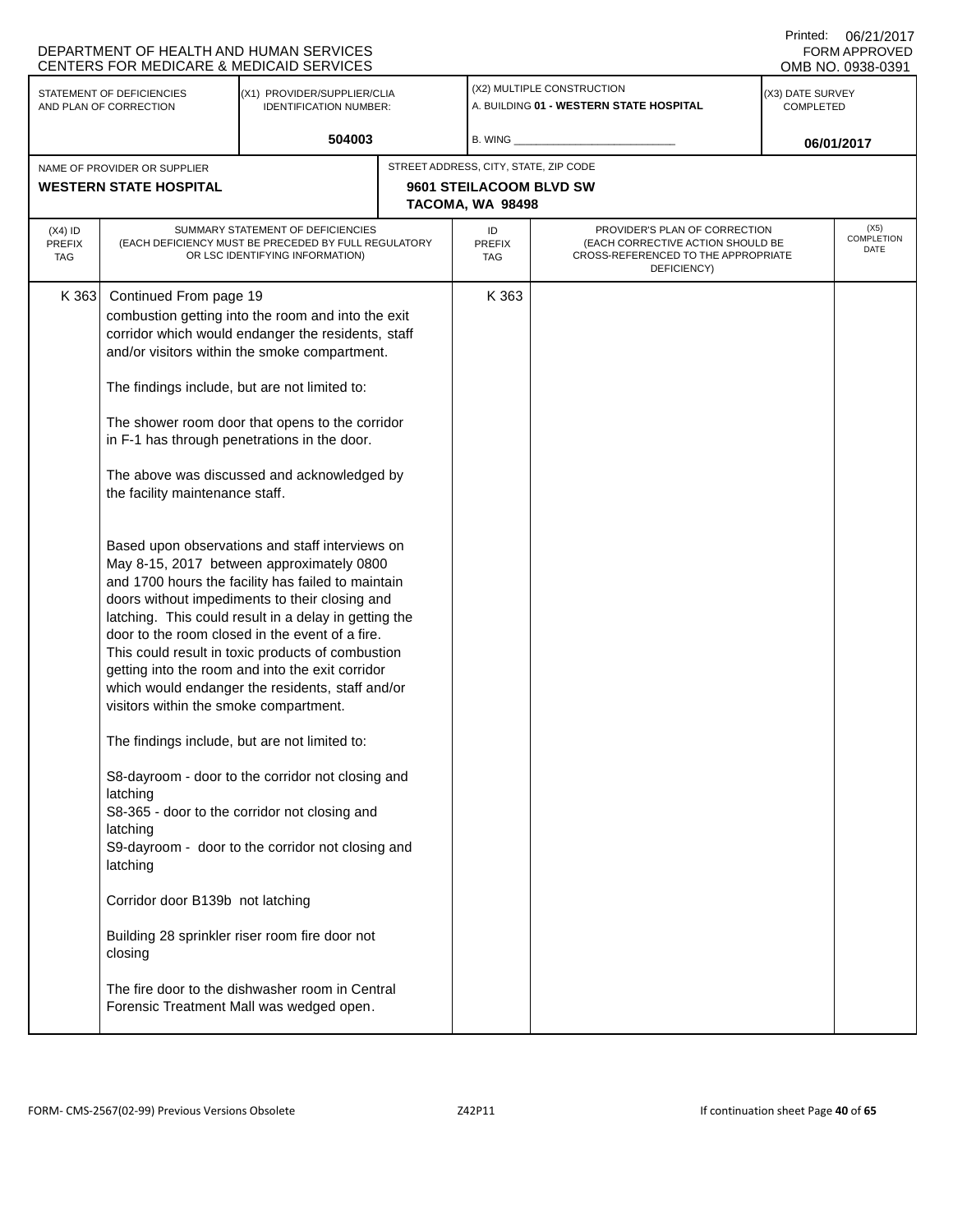|                                          | DEPARTMENT OF HEALTH AND HUMAN SERVICES<br><b>CENTERS FOR MEDICARE &amp; MEDICAID SERVICES</b>                                                                                                                        |                                                                                                                                                                                                                                                                                                                                                                                                                                                                                                                                                                                                                |                                                                                             |                                                                                                                                                                                                                                                                                                                                                                                                                                                                                                                                                                                                                                                                                                                                                                                                                                                                                                                                                                |                                      | <b>FORM APPROVED</b><br>OMB NO. 0938-0391 |
|------------------------------------------|-----------------------------------------------------------------------------------------------------------------------------------------------------------------------------------------------------------------------|----------------------------------------------------------------------------------------------------------------------------------------------------------------------------------------------------------------------------------------------------------------------------------------------------------------------------------------------------------------------------------------------------------------------------------------------------------------------------------------------------------------------------------------------------------------------------------------------------------------|---------------------------------------------------------------------------------------------|----------------------------------------------------------------------------------------------------------------------------------------------------------------------------------------------------------------------------------------------------------------------------------------------------------------------------------------------------------------------------------------------------------------------------------------------------------------------------------------------------------------------------------------------------------------------------------------------------------------------------------------------------------------------------------------------------------------------------------------------------------------------------------------------------------------------------------------------------------------------------------------------------------------------------------------------------------------|--------------------------------------|-------------------------------------------|
|                                          | STATEMENT OF DEFICIENCIES<br>AND PLAN OF CORRECTION                                                                                                                                                                   | (X1) PROVIDER/SUPPLIER/CLIA<br><b>IDENTIFICATION NUMBER:</b>                                                                                                                                                                                                                                                                                                                                                                                                                                                                                                                                                   |                                                                                             | (X2) MULTIPLE CONSTRUCTION<br>A. BUILDING 01 - WESTERN STATE HOSPITAL                                                                                                                                                                                                                                                                                                                                                                                                                                                                                                                                                                                                                                                                                                                                                                                                                                                                                          | (X3) DATE SURVEY<br><b>COMPLETED</b> |                                           |
|                                          |                                                                                                                                                                                                                       | 504003                                                                                                                                                                                                                                                                                                                                                                                                                                                                                                                                                                                                         | B. WING                                                                                     |                                                                                                                                                                                                                                                                                                                                                                                                                                                                                                                                                                                                                                                                                                                                                                                                                                                                                                                                                                |                                      | 06/01/2017                                |
|                                          | NAME OF PROVIDER OR SUPPLIER<br><b>WESTERN STATE HOSPITAL</b>                                                                                                                                                         |                                                                                                                                                                                                                                                                                                                                                                                                                                                                                                                                                                                                                | STREET ADDRESS, CITY, STATE, ZIP CODE<br><b>9601 STEILACOOM BLVD SW</b><br>TACOMA, WA 98498 |                                                                                                                                                                                                                                                                                                                                                                                                                                                                                                                                                                                                                                                                                                                                                                                                                                                                                                                                                                |                                      |                                           |
| $(X4)$ ID<br><b>PREFIX</b><br><b>TAG</b> |                                                                                                                                                                                                                       | SUMMARY STATEMENT OF DEFICIENCIES<br>(EACH DEFICIENCY MUST BE PRECEDED BY FULL REGULATORY<br>OR LSC IDENTIFYING INFORMATION)                                                                                                                                                                                                                                                                                                                                                                                                                                                                                   | ID<br><b>PREFIX</b><br><b>TAG</b>                                                           | PROVIDER'S PLAN OF CORRECTION<br>(EACH CORRECTIVE ACTION SHOULD BE<br>CROSS-REFERENCED TO THE APPROPRIATE<br>DEFICIENCY)                                                                                                                                                                                                                                                                                                                                                                                                                                                                                                                                                                                                                                                                                                                                                                                                                                       |                                      | (X5)<br><b>COMPLETION</b><br>DATE         |
| K 363                                    | Continued From page 20<br>dragging on the carpet.<br>ROLLDOWN FIRE CURTAINS<br>have not been replaced per NFPA 80.<br>Door to C9-364<br>Door to laundry C9-346<br>Door to dirty utility C9-341<br>the facility staff. | The fire doors between F-3 and F-7 do not close<br>when released from the open position due to<br>Buildings 13, 16, 17, 18, 20, 21, 27, 28, 29 have<br>only had visual inspections of fusible links and<br>The following doors are not closing and latching:<br>The above was discussed and acknowledged by                                                                                                                                                                                                                                                                                                    | K 363                                                                                       |                                                                                                                                                                                                                                                                                                                                                                                                                                                                                                                                                                                                                                                                                                                                                                                                                                                                                                                                                                |                                      |                                           |
|                                          | K 372 NFPA 101 Subdivision of Building Spaces -<br>Smoke Barrie<br>Construction<br>2012 EXISTING<br>Smoke dampers are not required in duct<br>barrier.<br>19.3.7.3, 8.6.7.1(1)<br>in REMARKS.                         | Subdivision of Building Spaces - Smoke Barrier<br>Smoke barriers shall be constructed to a 1/2-hour<br>fire resistance rating per 8.5. Smoke barriers<br>shall be permitted to terminate at an atrium wall.<br>penetrations in fully ducted HVAC systems where<br>an approved sprinkler system is installed for<br>smoke compartments adjacent to the smoke<br>Describe any mechanical smoke control system<br>This Standard is not met as evidenced by:<br>Based upon observations and staff interviews on<br>May 8-15, 2017 between approximately 0800 and<br>1700 hours the facility has failed to maintain |                                                                                             | K 372 372 Plan of Correction for each specific<br>deficiency cited:<br>(K 372) The hospital failed to maintain smoke<br>barrier walls to the required one hour fire<br>resistive rating. To ensure that NFPA 101<br>Subdivision of Building Spaces - Smoke Barrier is<br>met the following correction will be made:<br>Work order was generated to seal the<br>$\bullet$<br>smoke barrier wall penetration in the<br>below location:<br>-In S7-230 there is a penetration to the<br>smoke barrier wall above the cross<br>corridor smoke doors.<br>Procedure/process for implementing the plan<br>of correction:<br>A work order was generated for the<br>$\bullet$<br>assessment and repair of the S7-230<br>smoke barrier penetration.<br>Maintenance to seal the smoke barrier<br>penetration.<br>Monitoring and tracking procedures to<br>ensure the plan of correction is effective:<br>Maintenance Supervisor 3 to verify<br>completion of work on site. |                                      |                                           |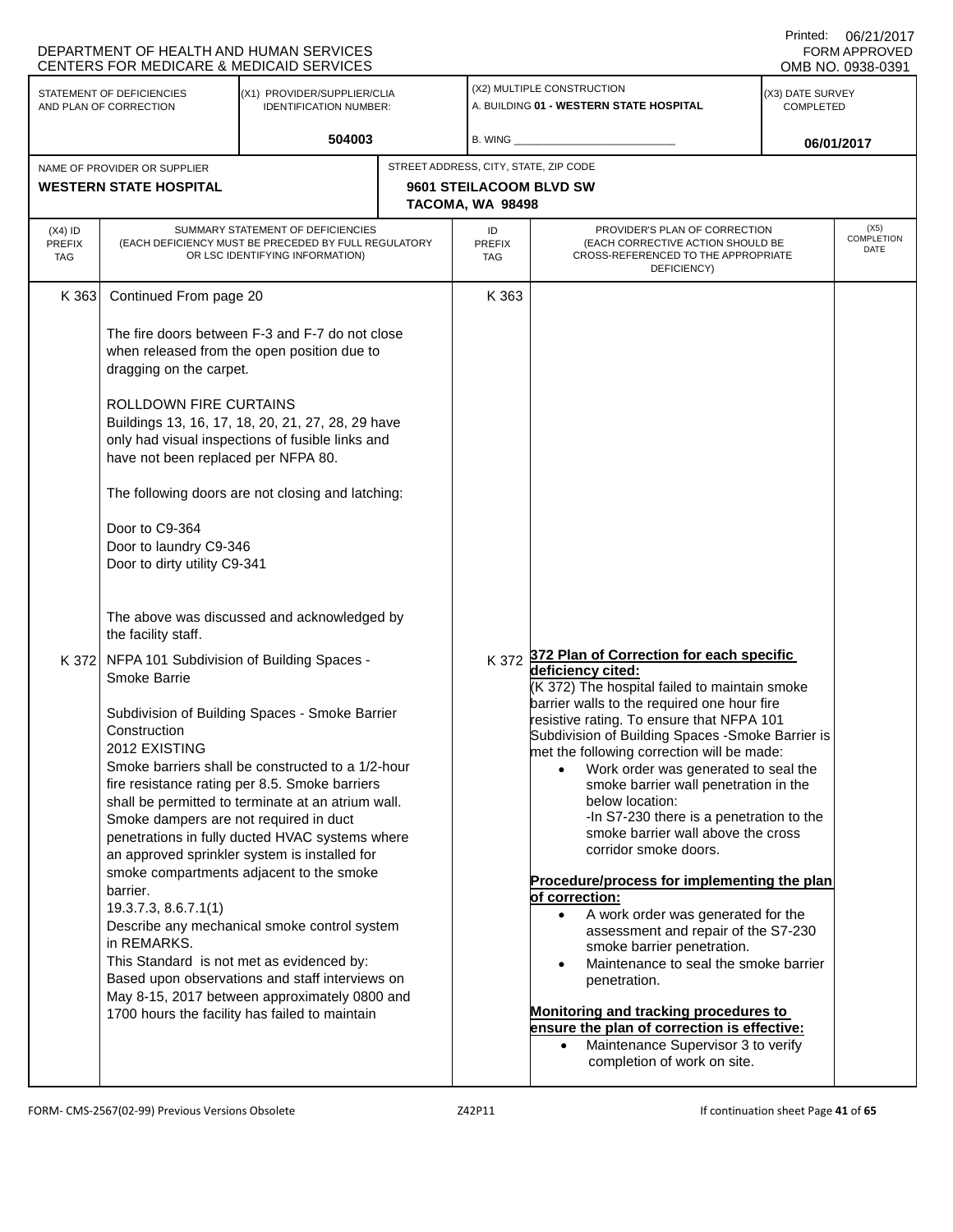| Process improvement: actions incorporated<br>into its Quality Assessment and Performance<br><b>Improvement (QAPI) Program:</b><br>The Maintenance Facilities Manager<br>$\bullet$<br>will add to the maintenance dashboard<br>K 372 status and report actions taken<br>on the dashboard to the Chief<br>Operating Officer monthly until this<br>deficient penetration is corrected.<br>The Maintenance Facility Manager will<br>$\bullet$<br>report to the Patient Care Quality<br><b>Council and Governing Body</b><br>completion of sealing the smoke barrier<br>penetration. |
|---------------------------------------------------------------------------------------------------------------------------------------------------------------------------------------------------------------------------------------------------------------------------------------------------------------------------------------------------------------------------------------------------------------------------------------------------------------------------------------------------------------------------------------------------------------------------------|
| <b>Individual Responsible:</b><br>The Chief Operating Officer<br>Date completed:<br>July 15, 2017                                                                                                                                                                                                                                                                                                                                                                                                                                                                               |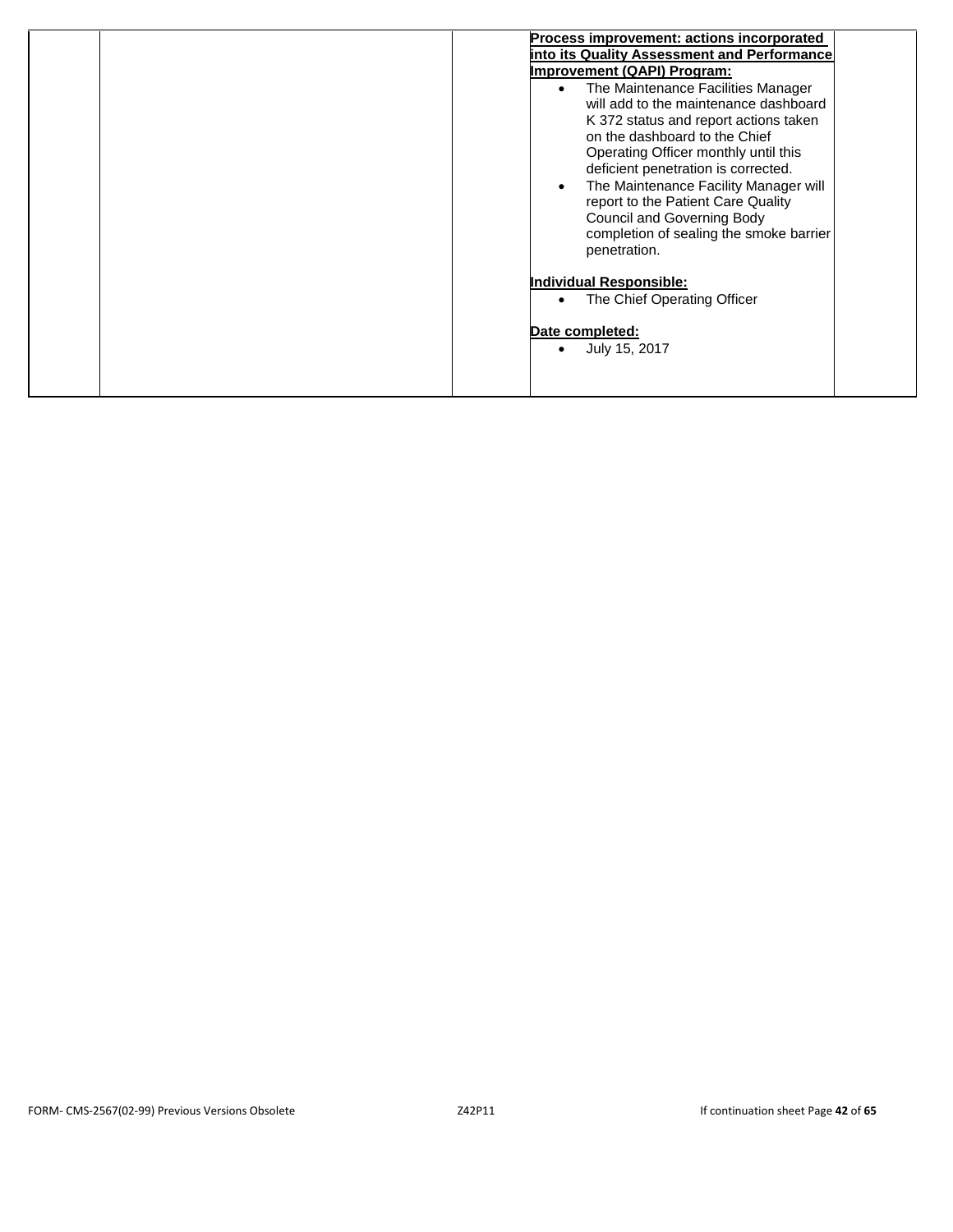|                                                                                                                     | DEPARTMENT OF HEALTH AND HUMAN SERVICES<br>CENTERS FOR MEDICARE & MEDICAID SERVICES                                                                                                                                                                                                                                                                                                                                                                                                                                                                                                                                                                                                                                                                                                                                                                                                                                                               |                                                                                                                                                                                                                                                                                                                                                  |  |                                                                                                                                                                                                                                                                                                                                                                                                                                                                                                                                                                                                                                                                                                                                                                                                                                                                                                                                |                                                                                                                                                                         | Printed: | 06/21/2017<br><b>FORM APPROVED</b><br>OMB NO. 0938-0391 |
|---------------------------------------------------------------------------------------------------------------------|---------------------------------------------------------------------------------------------------------------------------------------------------------------------------------------------------------------------------------------------------------------------------------------------------------------------------------------------------------------------------------------------------------------------------------------------------------------------------------------------------------------------------------------------------------------------------------------------------------------------------------------------------------------------------------------------------------------------------------------------------------------------------------------------------------------------------------------------------------------------------------------------------------------------------------------------------|--------------------------------------------------------------------------------------------------------------------------------------------------------------------------------------------------------------------------------------------------------------------------------------------------------------------------------------------------|--|--------------------------------------------------------------------------------------------------------------------------------------------------------------------------------------------------------------------------------------------------------------------------------------------------------------------------------------------------------------------------------------------------------------------------------------------------------------------------------------------------------------------------------------------------------------------------------------------------------------------------------------------------------------------------------------------------------------------------------------------------------------------------------------------------------------------------------------------------------------------------------------------------------------------------------|-------------------------------------------------------------------------------------------------------------------------------------------------------------------------|----------|---------------------------------------------------------|
| STATEMENT OF DEFICIENCIES<br>(X1) PROVIDER/SUPPLIER/CLIA<br>AND PLAN OF CORRECTION<br><b>IDENTIFICATION NUMBER:</b> |                                                                                                                                                                                                                                                                                                                                                                                                                                                                                                                                                                                                                                                                                                                                                                                                                                                                                                                                                   |                                                                                                                                                                                                                                                                                                                                                  |  | (X2) MULTIPLE CONSTRUCTION<br>A. BUILDING 01 - WESTERN STATE HOSPITAL                                                                                                                                                                                                                                                                                                                                                                                                                                                                                                                                                                                                                                                                                                                                                                                                                                                          | (X3) DATE SURVEY<br>COMPLETED                                                                                                                                           |          |                                                         |
|                                                                                                                     |                                                                                                                                                                                                                                                                                                                                                                                                                                                                                                                                                                                                                                                                                                                                                                                                                                                                                                                                                   | 504003                                                                                                                                                                                                                                                                                                                                           |  | B. WING                                                                                                                                                                                                                                                                                                                                                                                                                                                                                                                                                                                                                                                                                                                                                                                                                                                                                                                        |                                                                                                                                                                         |          | 06/01/2017                                              |
| NAME OF PROVIDER OR SUPPLIER<br><b>WESTERN STATE HOSPITAL</b>                                                       |                                                                                                                                                                                                                                                                                                                                                                                                                                                                                                                                                                                                                                                                                                                                                                                                                                                                                                                                                   |                                                                                                                                                                                                                                                                                                                                                  |  | STREET ADDRESS, CITY, STATE, ZIP CODE<br>9601 STEILACOOM BLVD SW<br>TACOMA, WA 98498                                                                                                                                                                                                                                                                                                                                                                                                                                                                                                                                                                                                                                                                                                                                                                                                                                           |                                                                                                                                                                         |          |                                                         |
| $(X4)$ ID<br><b>PREFIX</b><br>TAG                                                                                   |                                                                                                                                                                                                                                                                                                                                                                                                                                                                                                                                                                                                                                                                                                                                                                                                                                                                                                                                                   | SUMMARY STATEMENT OF DEFICIENCIES<br>(EACH DEFICIENCY MUST BE PRECEDED BY FULL REGULATORY<br>OR LSC IDENTIFYING INFORMATION)                                                                                                                                                                                                                     |  | ID<br><b>PREFIX</b><br><b>TAG</b>                                                                                                                                                                                                                                                                                                                                                                                                                                                                                                                                                                                                                                                                                                                                                                                                                                                                                              | PROVIDER'S PLAN OF CORRECTION<br>(EACH CORRECTIVE ACTION SHOULD BE<br>CROSS-REFERENCED TO THE APPROPRIATE<br>DEFICIENCY)                                                |          | (X5)<br>COMPLETION<br>DATE                              |
| K 372<br>K 374                                                                                                      | Continued From page 21<br>residents, staff and/or visitors to the toxic<br>products of combustion.<br>The findings include, but are not limited to:<br>doors.<br>the facility maintenance staff.<br>NFPA 101 Subdivision of Building Spaces -<br>Smoke Barrie                                                                                                                                                                                                                                                                                                                                                                                                                                                                                                                                                                                                                                                                                     | smoke barrier walls to the required one hour fire<br>resistive rating. This could result in the passage<br>of smoke from one smoke compartment into<br>another smoke compartment thereby exposing<br>In S7-230 there is a penetration to the smoke<br>barrier wall above the cross corridor smoke<br>The above was discussed and acknowledged by |  | K 372                                                                                                                                                                                                                                                                                                                                                                                                                                                                                                                                                                                                                                                                                                                                                                                                                                                                                                                          | Plan of Correction for each specific<br>K 374 deficiency cited:<br>(K 374) The hospital failed to maintain the fire<br>separation doors in the building. To ensure that |          |                                                         |
|                                                                                                                     | Subdivision of Building Spaces - Smoke Barrier<br>Doors<br>2012 EXISTING<br>Doors in smoke barriers are 1-3/4-inch thick solid<br>bonded wood-core doors or of construction that<br>resists fire for 20 minutes. Nonrated protective<br>plates of unlimited height are permitted. Doors<br>are permitted to have fixed fire window<br>assemblies per 8.5. Doors are self-closing or<br>automatic-closing, do not require latching, and<br>are not required to swing in the direction of<br>egress travel. Door opening provides a minimum<br>clear width of 32 inches for swinging or horizontal<br>doors.<br>19.3.7.6, 19.3.7.8, 19.3.7.9<br>This Standard is not met as evidenced by:<br>Based upon observations and staff interviews on<br>May 8-15, 2017 between approximately 0800<br>and 1700 hours the facility has failed to maintain<br>the fire separation doors in the building. This<br>could result in the passage of smoke from one |                                                                                                                                                                                                                                                                                                                                                  |  | NFPA 101 Subdivision of Building Spaces -<br>Smoke Barrier standard is met the following<br>corrections have been made:<br>Note: There are three cross corridor separation<br>doors separating buildings 28 & 29. Below is a<br>bulleted list of these locations with explanatory<br>material to better identify cross corridor door<br>locations as depicted on the WSH Life Safety<br>Drawings separating building 28 & 29.<br>Bld. 29, Ground Floor - Level<br>0, Corridor # 0A00 -<br>Separating - Bld. 28,<br>Ground Floor - Level 0,<br>Corridor # 0A00<br>WSH Life Safety Sheet Set<br>٠<br>$LS 4 -2$<br>No.<br>Bld. 29, $1st$ Floor - Level 1,<br>$\blacksquare$<br>Corridor #1A00 - Separating<br>Bld. 28, $1st$ Floor – Level 1,<br>Corridor #1A09<br>WSH Life Safety Sheet Set<br>٠<br>LS 4 -4<br>No.<br>Bld. 29, $2^{nd}$ Floor – Level 2,<br>Corridor # A200 - Separating<br>- Bld. 28, $2^{nd}$ Floor – Level 2, |                                                                                                                                                                         |          |                                                         |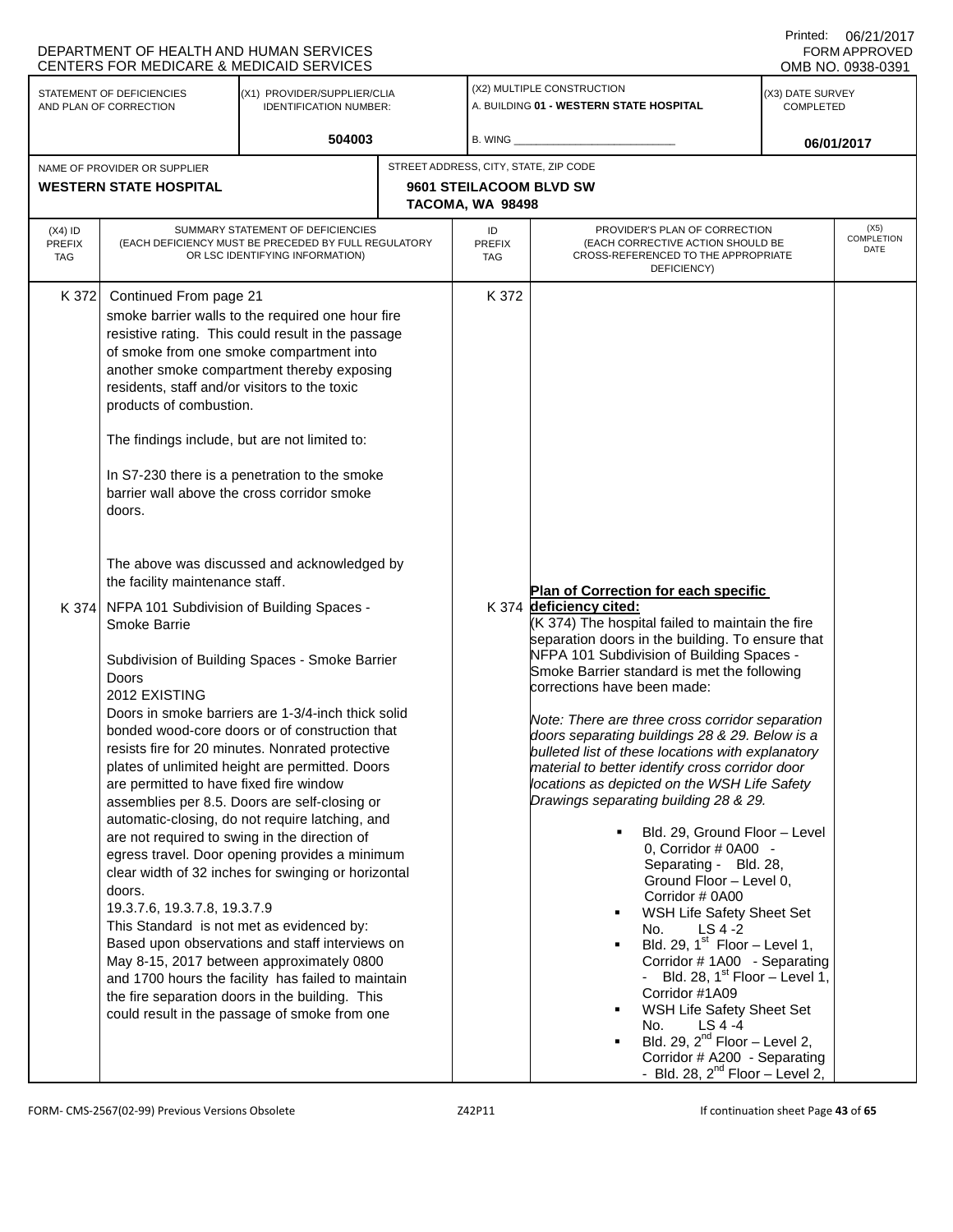| Corridor #2A00<br>-WSH Life Safety Sheet Set<br>$LS 4 -6$<br>No.                                                                                                                                                                                                                                                                                                                                                                                                                                                                                                                                                                                                                                                                                                                                                                                                                                                                                       |
|--------------------------------------------------------------------------------------------------------------------------------------------------------------------------------------------------------------------------------------------------------------------------------------------------------------------------------------------------------------------------------------------------------------------------------------------------------------------------------------------------------------------------------------------------------------------------------------------------------------------------------------------------------------------------------------------------------------------------------------------------------------------------------------------------------------------------------------------------------------------------------------------------------------------------------------------------------|
| Maintenance Carpenter Shop will<br>$\bullet$<br>perform 13 point inspection of identified<br>doors.<br>The cross corridor fire doors between<br>$\bullet$<br>building 28-29 that have holes in doors,<br>are missing hinge plates, and have<br>holes in frame will be repaired and/or<br>replaced to be maintained as fire<br>separation doors via state project 2017-<br>404.<br>The 1.5 hour fire door to the generator<br>$\bullet$<br>room that was missing the locking<br>hardware causing a through<br>penetration in the door has been<br>replaced. (see K 321; cross reference)<br>Note: Correction made for building location<br>noted on statement of deficiency report for<br>building 29, Ward E7. Explanatory material to<br>assist in depicting the location is noted below:<br>Bld. 29, 1st Floor, Ward E7<br>٠<br>Corridor No. D135 -<br>Separating - Bld. 29, 1st<br>Floor, Clinic Corridor No.<br>E110<br>-WSH Life Safety Sheet Set |
| No. LS $5 - 1$<br>Under state project 2017-418, the<br>cross corridor fire separation doors next<br>to Clinic (in building 29 Ward E7) which<br>had one half of the assembly removed<br>and replaced with a wood frame wall<br>with sheetrock, will be replaced.                                                                                                                                                                                                                                                                                                                                                                                                                                                                                                                                                                                                                                                                                       |
| Procedure/process for implementing the plan                                                                                                                                                                                                                                                                                                                                                                                                                                                                                                                                                                                                                                                                                                                                                                                                                                                                                                            |
| of correction:                                                                                                                                                                                                                                                                                                                                                                                                                                                                                                                                                                                                                                                                                                                                                                                                                                                                                                                                         |
| Maintenance teams will perform 13<br>$\bullet$<br>point door inspections on the three<br>bulleted buildings 28 / 29 locations<br>above in accordance with NFPA 80,<br>2012 edition. (See K 311; cross<br>reference).<br>Doors separating building 28 and 29<br>$\bullet$<br>failing inspection and requiring<br>replacement will be added to state<br>project number 2017-404 and work to<br>be completed.<br>Doors identified in this deficiency will be<br>$\bullet$<br>prioritized over all other doors under<br>state projects numbers 2017-404 and<br>2016-418.<br>Building 27 Ward E7 cross corridor fire<br>separation doors will have the<br>assembly replaced and/or repaired via                                                                                                                                                                                                                                                             |
| state project 2017-418.                                                                                                                                                                                                                                                                                                                                                                                                                                                                                                                                                                                                                                                                                                                                                                                                                                                                                                                                |
| Monitoring and tracking procedures to<br>ensure the plan of correction is effective:<br>• Facilities Planner 2 will coordinate with                                                                                                                                                                                                                                                                                                                                                                                                                                                                                                                                                                                                                                                                                                                                                                                                                    |
| The Office of Capital Projects                                                                                                                                                                                                                                                                                                                                                                                                                                                                                                                                                                                                                                                                                                                                                                                                                                                                                                                         |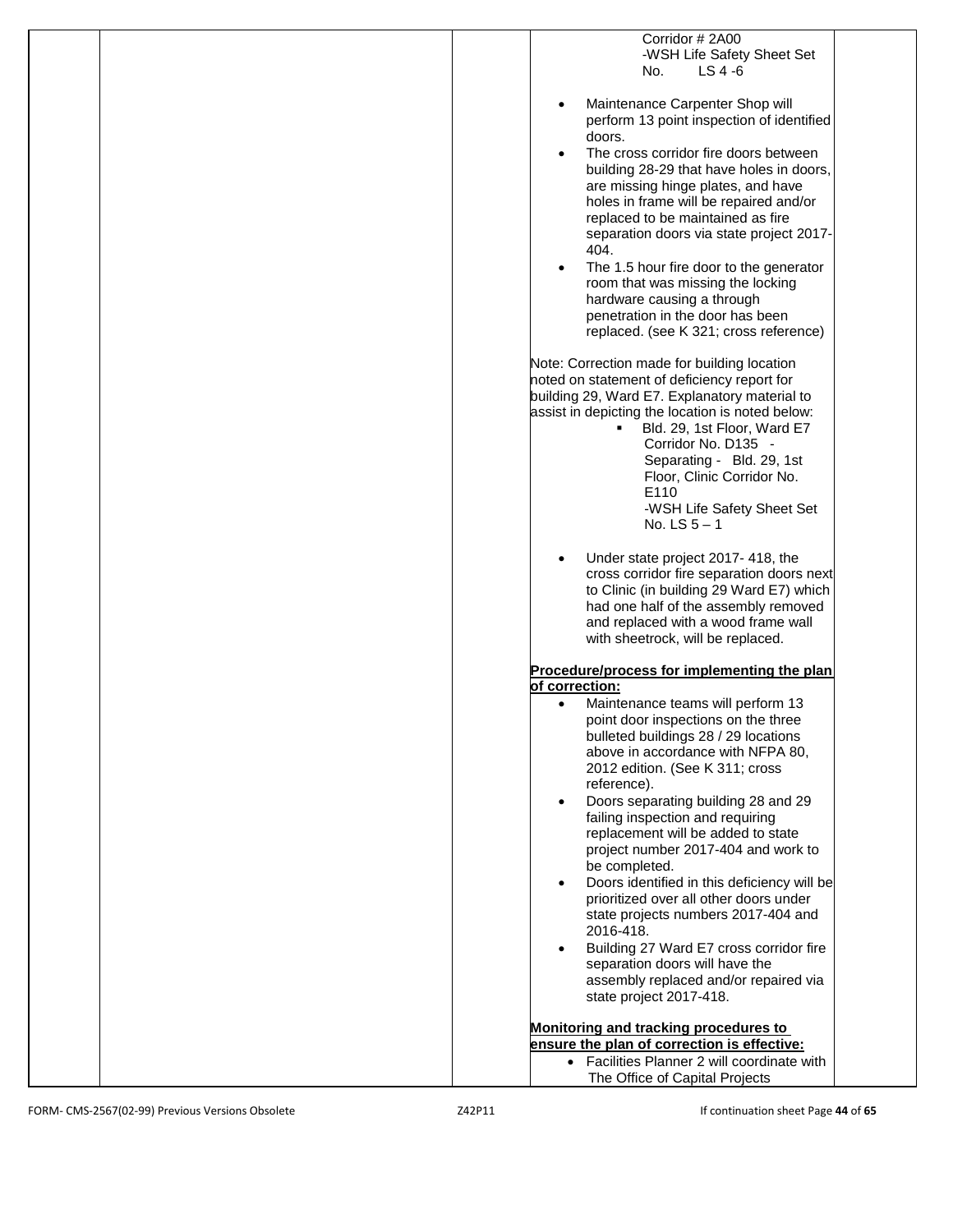|  | Managers to ensure door replacement<br>for Deficiencies 1-3 are completed<br>under state project numbers 2017-404<br>and 2016-418.<br>• Yearly fire door inspections in all<br>Western State Hospital healthcare<br>occupancies will be added to the<br>automated maintenance system as an<br>annual preventative maintenance cycle<br>for inspection and repair. (See K 311;<br>cross reference)<br>Maintenance Supervisor 3 will ensure<br>annual fire door preventative<br>maintenance inspections are<br>completed and documentation placed<br>in the Environment of Care binders.                                                                                    |
|--|---------------------------------------------------------------------------------------------------------------------------------------------------------------------------------------------------------------------------------------------------------------------------------------------------------------------------------------------------------------------------------------------------------------------------------------------------------------------------------------------------------------------------------------------------------------------------------------------------------------------------------------------------------------------------|
|  |                                                                                                                                                                                                                                                                                                                                                                                                                                                                                                                                                                                                                                                                           |
|  | Process improvement: actions incorporated                                                                                                                                                                                                                                                                                                                                                                                                                                                                                                                                                                                                                                 |
|  | into its Quality Assessment and Performance                                                                                                                                                                                                                                                                                                                                                                                                                                                                                                                                                                                                                               |
|  | Improvement (QAPI) Program:                                                                                                                                                                                                                                                                                                                                                                                                                                                                                                                                                                                                                                               |
|  | The Maintenance Facilities Manager<br>$\bullet$<br>will add to the maintenance dashboard<br>K 374 status and report actions taken<br>on the dashboard to the Chief<br>Operating Officer.<br>The Maintenance Facilities Manager<br>will report the completion of the state<br>projects 2017-404 and 2017-418 to the<br>Patient Care Quality Council and<br>Governing Body.<br>The Maintenance Facilities Manager<br>will report on the compliance of any<br>improperly functioning fire doors from<br>the testing and actions taken for<br>correction to the Patient Care Quality<br>Council and the Governing Body on a<br>yearly basis. (See K 311; cross<br>reference). |
|  | <b>Individual Responsible:</b><br>The Chief Operating Officer<br>$\bullet$                                                                                                                                                                                                                                                                                                                                                                                                                                                                                                                                                                                                |
|  | Date completed:<br>October 31, 2017<br>$\bullet$                                                                                                                                                                                                                                                                                                                                                                                                                                                                                                                                                                                                                          |
|  |                                                                                                                                                                                                                                                                                                                                                                                                                                                                                                                                                                                                                                                                           |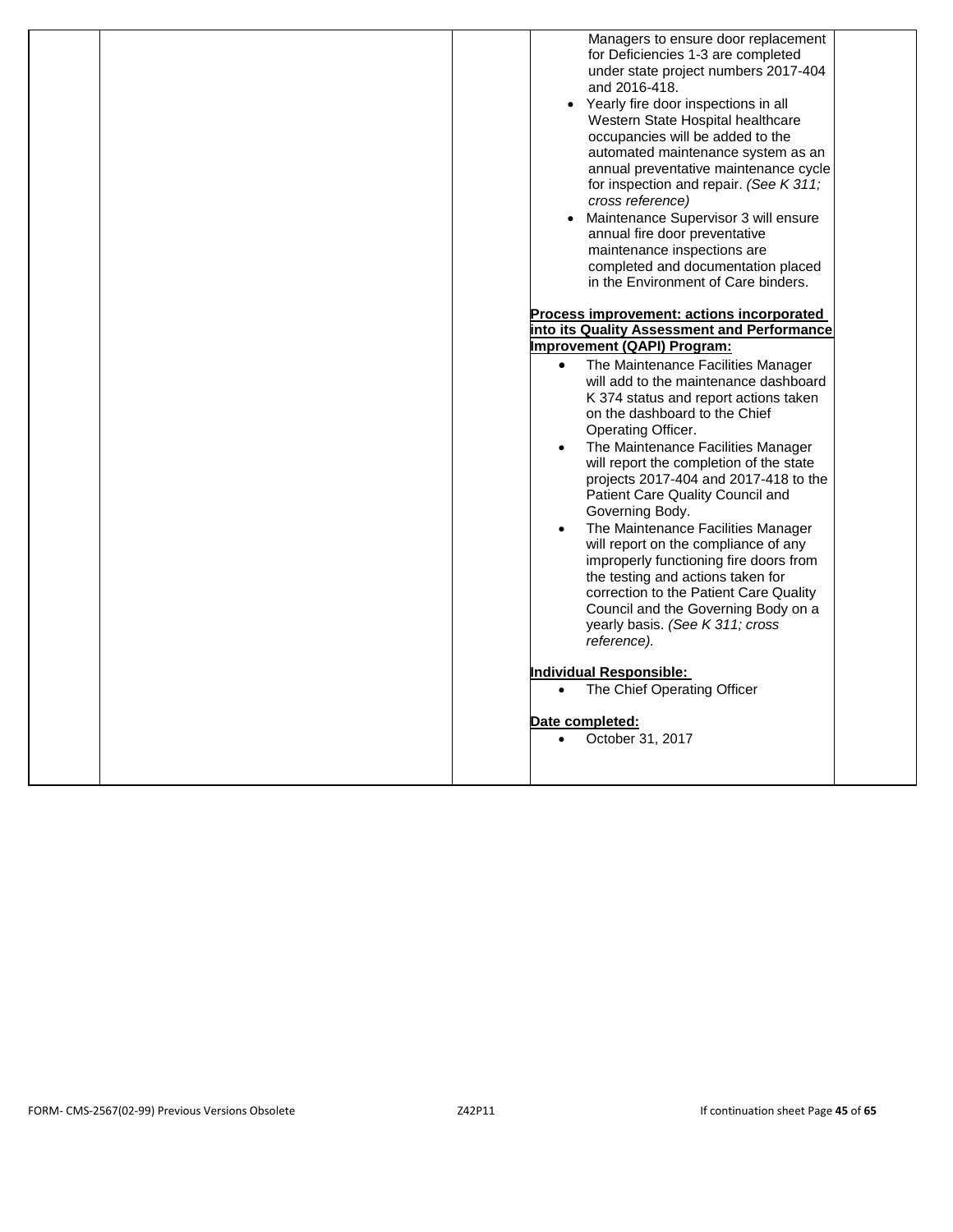|                                                                                                                     | DEPARTMENT OF HEALTH AND HUMAN SERVICES<br>CENTERS FOR MEDICARE & MEDICAID SERVICES                                                                                                                                                                                                                                                           |                                                                                                                                                                                                                                                                                                                                                                                                                                                                       |                  |                                                                       |                                                                                                                                                                                                                                                                                                                                                                                                                                                                                                                                                                                                                                                                                                                                                                   |  | <b>FORM APPROVED</b><br>OMB NO. 0938-0391 |
|---------------------------------------------------------------------------------------------------------------------|-----------------------------------------------------------------------------------------------------------------------------------------------------------------------------------------------------------------------------------------------------------------------------------------------------------------------------------------------|-----------------------------------------------------------------------------------------------------------------------------------------------------------------------------------------------------------------------------------------------------------------------------------------------------------------------------------------------------------------------------------------------------------------------------------------------------------------------|------------------|-----------------------------------------------------------------------|-------------------------------------------------------------------------------------------------------------------------------------------------------------------------------------------------------------------------------------------------------------------------------------------------------------------------------------------------------------------------------------------------------------------------------------------------------------------------------------------------------------------------------------------------------------------------------------------------------------------------------------------------------------------------------------------------------------------------------------------------------------------|--|-------------------------------------------|
| STATEMENT OF DEFICIENCIES<br>(X1) PROVIDER/SUPPLIER/CLIA<br><b>IDENTIFICATION NUMBER:</b><br>AND PLAN OF CORRECTION |                                                                                                                                                                                                                                                                                                                                               |                                                                                                                                                                                                                                                                                                                                                                                                                                                                       |                  | (X2) MULTIPLE CONSTRUCTION<br>A. BUILDING 01 - WESTERN STATE HOSPITAL | (X3) DATE SURVEY<br><b>COMPLETED</b>                                                                                                                                                                                                                                                                                                                                                                                                                                                                                                                                                                                                                                                                                                                              |  |                                           |
|                                                                                                                     |                                                                                                                                                                                                                                                                                                                                               | 504003                                                                                                                                                                                                                                                                                                                                                                                                                                                                |                  | B. WING                                                               |                                                                                                                                                                                                                                                                                                                                                                                                                                                                                                                                                                                                                                                                                                                                                                   |  | 06/01/2017                                |
| NAME OF PROVIDER OR SUPPLIER<br><b>WESTERN STATE HOSPITAL</b>                                                       |                                                                                                                                                                                                                                                                                                                                               | STREET ADDRESS, CITY, STATE, ZIP CODE                                                                                                                                                                                                                                                                                                                                                                                                                                 | TACOMA, WA 98498 | 9601 STEILACOOM BLVD SW                                               |                                                                                                                                                                                                                                                                                                                                                                                                                                                                                                                                                                                                                                                                                                                                                                   |  |                                           |
| $(X4)$ ID<br><b>PREFIX</b><br><b>TAG</b>                                                                            |                                                                                                                                                                                                                                                                                                                                               | SUMMARY STATEMENT OF DEFICIENCIES<br>(EACH DEFICIENCY MUST BE PRECEDED BY FULL REGULATORY<br>OR LSC IDENTIFYING INFORMATION)                                                                                                                                                                                                                                                                                                                                          |                  | ID<br>PREFIX<br>TAG                                                   | PROVIDER'S PLAN OF CORRECTION<br>(EACH CORRECTIVE ACTION SHOULD BE<br>CROSS-REFERENCED TO THE APPROPRIATE<br>DEFICIENCY)                                                                                                                                                                                                                                                                                                                                                                                                                                                                                                                                                                                                                                          |  | (X5)<br><b>COMPLETION</b><br>DATE         |
| K 374                                                                                                               | Continued From page 22<br>smoke compartment into another smoke<br>and/or visitors to the toxic products of<br>combustion.<br>The findings include, but are not limited to:<br>plates, and have holes in frame.<br>penetration in the door.<br>In building 27 Ward E7 cross corridor fire<br>frame wall with sheetrock.<br>the facility staff. | compartment thereby exposing residents, staff<br>The cross corridor fire doors between building<br>28-29 have holes in doors, are missing hinge<br>The 1.5 hour fire door to the generator room is<br>missing the locking hardware causing a through<br>separation doors next to Clinic had one half of the<br>assembly removed and replaced with a wood<br>The above was discussed and acknowledged by                                                               |                  | K 374                                                                 | Plan of Correction for each specific                                                                                                                                                                                                                                                                                                                                                                                                                                                                                                                                                                                                                                                                                                                              |  |                                           |
| K 531                                                                                                               | NFPA 101 Elevators<br>Elevators<br>2012 EXISTING<br>Elevators comply with the provision of 9.4.<br>monthly with a written record.<br>Safety Code for Existing Elevators and<br>Firefighter's Service Requirements of                                                                                                                          | Elevators are inspected and tested as specified in<br>ASME A17.1, Safety Code for Elevators and<br>Escalators. Firefighter's Service is operated<br>Existing elevators conform to ASME/ANSI A17.3,<br>Escalators. All existing elevators, having a travel<br>distance of 25 feet or more above or below the<br>level that best serves the needs of emergency<br>personnel for firefighting purposes, conform with<br>ASME/ANSI A17.3. (Includes firefighter's service |                  |                                                                       | K 531 deficiency cited:<br>(K 531) The hospital failed to properly maintain<br>their elevators. To ensure that NFPA 101<br>Elevators is met the following corrections will be<br>made:<br>The elevators will be checked for fire<br>$\bullet$<br>recalls.<br>The elevator fire recall checks will be<br>$\bullet$<br>completed by a state contracted<br>vendor.<br>Procedure/process for implementing the plan<br>of correction:<br>Maintenance to perform code analysis/<br>$\bullet$<br>research and discuss options with the<br>state contracted elevator vendor.<br>State contract addendum creation and<br>contract vendor sign offs for monthly<br>elevator fire recall testing (as<br>applicable) for elevators.<br>Monthly log of elevator testing and or |  |                                           |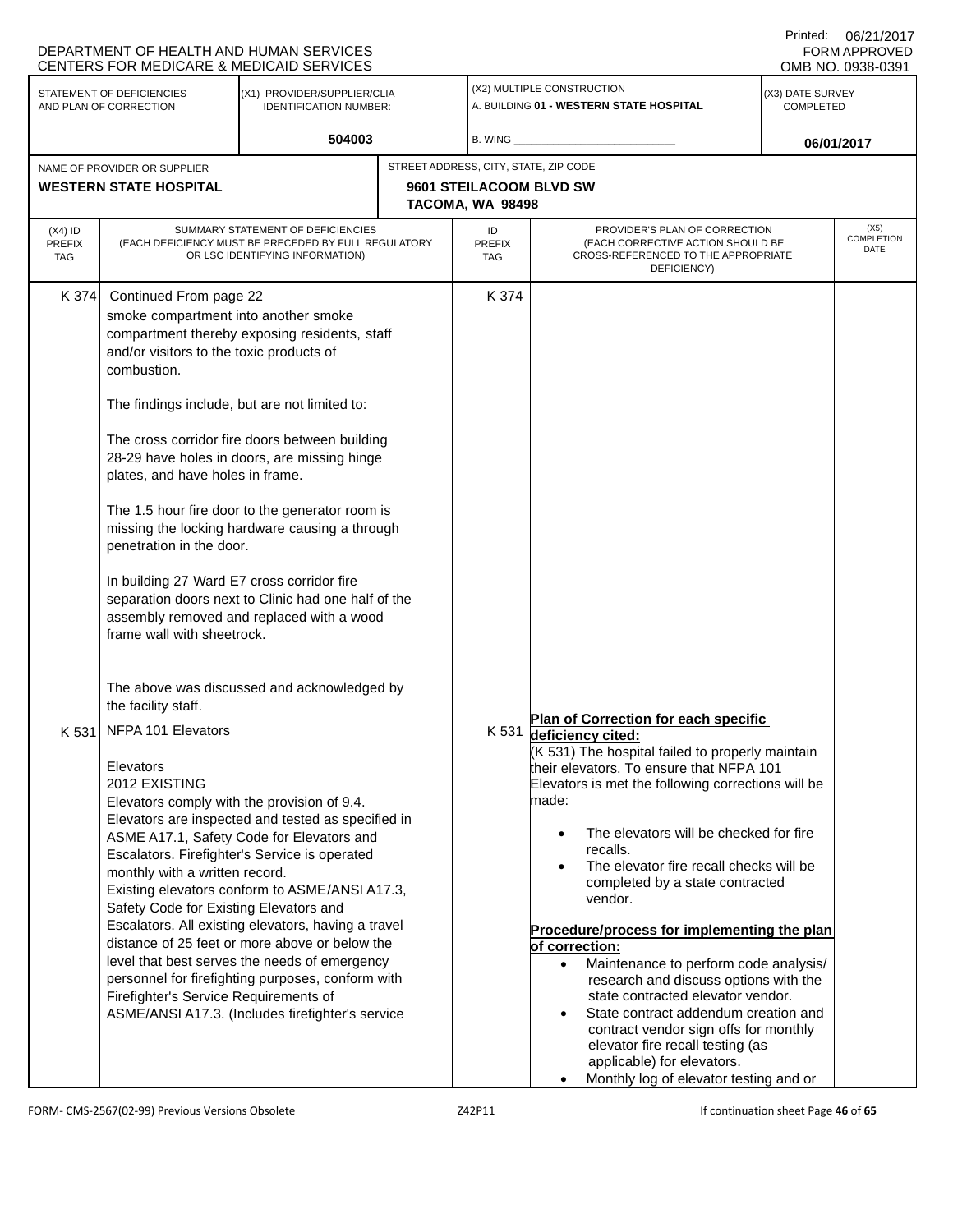| maintenance book to be maintained.<br>State contracted elevator vendor to                                                                                                                                                                                                                                                                                                                                                 |
|---------------------------------------------------------------------------------------------------------------------------------------------------------------------------------------------------------------------------------------------------------------------------------------------------------------------------------------------------------------------------------------------------------------------------|
| complete elevator fire recall testing.                                                                                                                                                                                                                                                                                                                                                                                    |
| Monitoring and tracking procedures to<br>ensure the plan of correction is effective:                                                                                                                                                                                                                                                                                                                                      |
| Maintenance Supervisor 3 to provide<br>$\bullet$<br>oversight of the elevator contract,<br>coordinate repairs and monitor monthly<br>elevator fire recall testing.<br>Maintenance Supervisor 3 to review                                                                                                                                                                                                                  |
| and ensure documentation is accurate<br>for the fire recall testing.                                                                                                                                                                                                                                                                                                                                                      |
| Maintenance to inspect state contract<br>elevator company's log book monthly<br>and record findings on preventative<br>maintenance work order.                                                                                                                                                                                                                                                                            |
| Process improvement: actions incorporated                                                                                                                                                                                                                                                                                                                                                                                 |
| into its Quality Assessment and Performance                                                                                                                                                                                                                                                                                                                                                                               |
| Improvement (QAPI) Program:                                                                                                                                                                                                                                                                                                                                                                                               |
| The Maintenance Facilities Manager<br>$\bullet$<br>will add to the maintenance dashboard<br>K 531 status and report actions taken<br>on the dashboard to the Chief<br>Operating Officer monthly until<br>compliance has been met for two<br>consecutive months.<br>The Maintenance Facilities Manager<br>will report the compliance with<br>completion of the elevator fire recall<br>testing to the Patient Care Quality |
| Council and the Governing Body.                                                                                                                                                                                                                                                                                                                                                                                           |
| Individual Responsible:<br>The Chief Operating Officer<br>$\bullet$                                                                                                                                                                                                                                                                                                                                                       |
| Date completed:<br>September 30, 2017.<br>$\bullet$                                                                                                                                                                                                                                                                                                                                                                       |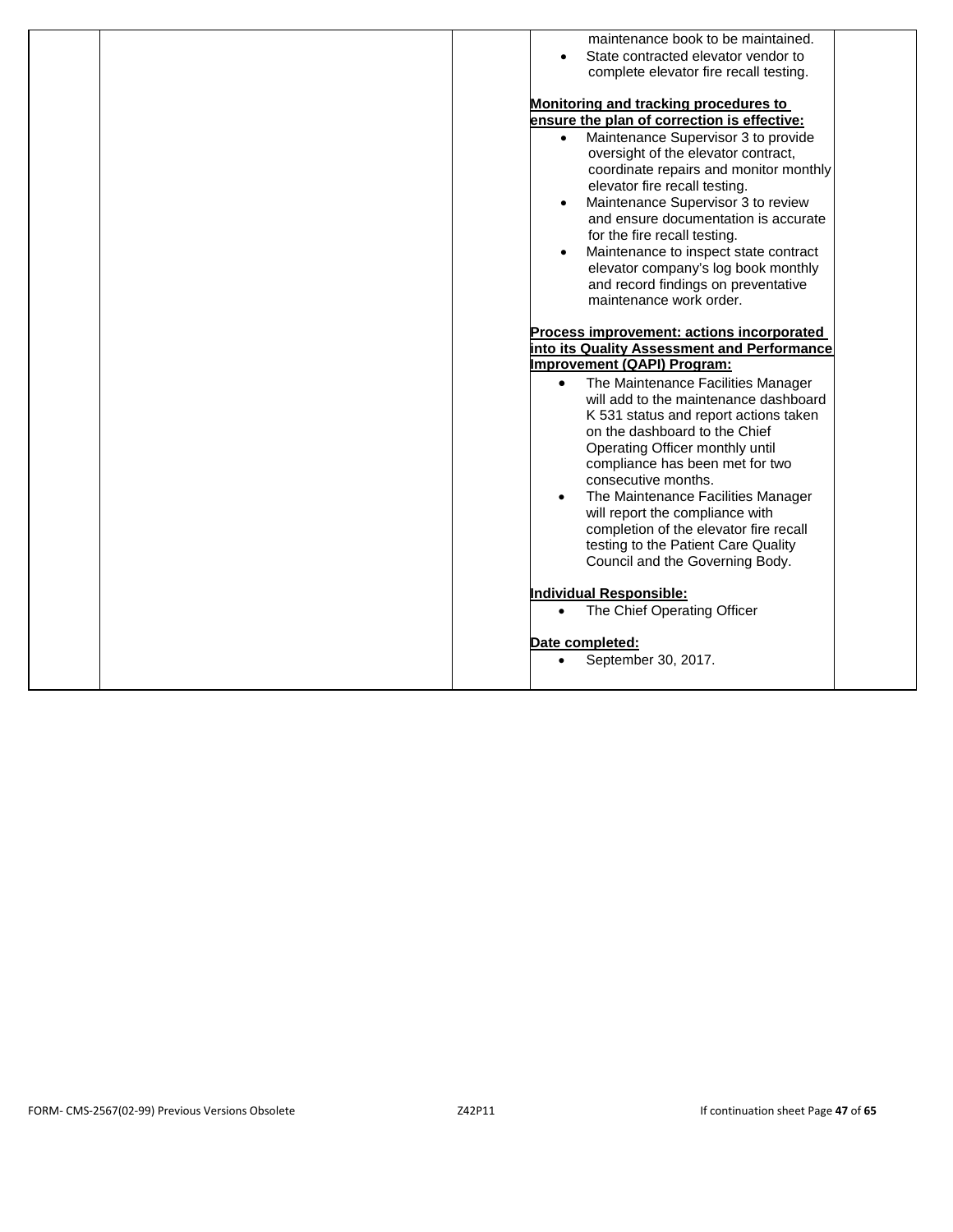|                                   | DEPARTMENT OF HEALTH AND HUMAN SERVICES<br><b>CENTERS FOR MEDICARE &amp; MEDICAID SERVICES</b>                                                                                                                    |                                                                                                                                                                                                                                                                                                                                                                                                                                                                                                                                                                                                                                                                                                                                                                                              |                                       |                            |                                                                                                                                                                                                                                                                                                                                                                                                                                                                                                                                                                                                                                                                                                                                                                                                                                                                                                                                                                                                                            |                                      | UU/Z UZU H<br><b>FORM APPROVED</b><br>OMB NO. 0938-0391 |
|-----------------------------------|-------------------------------------------------------------------------------------------------------------------------------------------------------------------------------------------------------------------|----------------------------------------------------------------------------------------------------------------------------------------------------------------------------------------------------------------------------------------------------------------------------------------------------------------------------------------------------------------------------------------------------------------------------------------------------------------------------------------------------------------------------------------------------------------------------------------------------------------------------------------------------------------------------------------------------------------------------------------------------------------------------------------------|---------------------------------------|----------------------------|----------------------------------------------------------------------------------------------------------------------------------------------------------------------------------------------------------------------------------------------------------------------------------------------------------------------------------------------------------------------------------------------------------------------------------------------------------------------------------------------------------------------------------------------------------------------------------------------------------------------------------------------------------------------------------------------------------------------------------------------------------------------------------------------------------------------------------------------------------------------------------------------------------------------------------------------------------------------------------------------------------------------------|--------------------------------------|---------------------------------------------------------|
|                                   | STATEMENT OF DEFICIENCIES<br>AND PLAN OF CORRECTION                                                                                                                                                               | (X1) PROVIDER/SUPPLIER/CLIA<br><b>IDENTIFICATION NUMBER:</b>                                                                                                                                                                                                                                                                                                                                                                                                                                                                                                                                                                                                                                                                                                                                 |                                       |                            | (X2) MULTIPLE CONSTRUCTION<br>A. BUILDING 01 - WESTERN STATE HOSPITAL                                                                                                                                                                                                                                                                                                                                                                                                                                                                                                                                                                                                                                                                                                                                                                                                                                                                                                                                                      | (X3) DATE SURVEY<br><b>COMPLETED</b> |                                                         |
|                                   |                                                                                                                                                                                                                   | 504003                                                                                                                                                                                                                                                                                                                                                                                                                                                                                                                                                                                                                                                                                                                                                                                       |                                       | B. WING                    |                                                                                                                                                                                                                                                                                                                                                                                                                                                                                                                                                                                                                                                                                                                                                                                                                                                                                                                                                                                                                            |                                      | 06/01/2017                                              |
|                                   | NAME OF PROVIDER OR SUPPLIER<br><b>WESTERN STATE HOSPITAL</b>                                                                                                                                                     |                                                                                                                                                                                                                                                                                                                                                                                                                                                                                                                                                                                                                                                                                                                                                                                              | STREET ADDRESS, CITY, STATE, ZIP CODE | TACOMA, WA 98498           | 9601 STEILACOOM BLVD SW                                                                                                                                                                                                                                                                                                                                                                                                                                                                                                                                                                                                                                                                                                                                                                                                                                                                                                                                                                                                    |                                      |                                                         |
| $(X4)$ ID<br><b>PREFIX</b><br>TAG |                                                                                                                                                                                                                   | SUMMARY STATEMENT OF DEFICIENCIES<br>(EACH DEFICIENCY MUST BE PRECEDED BY FULL REGULATORY<br>OR LSC IDENTIFYING INFORMATION)                                                                                                                                                                                                                                                                                                                                                                                                                                                                                                                                                                                                                                                                 |                                       | ID<br><b>PREFIX</b><br>TAG | PROVIDER'S PLAN OF CORRECTION<br>(EACH CORRECTIVE ACTION SHOULD BE<br>CROSS-REFERENCED TO THE APPROPRIATE<br>DEFICIENCY)                                                                                                                                                                                                                                                                                                                                                                                                                                                                                                                                                                                                                                                                                                                                                                                                                                                                                                   |                                      | (X5)<br>COMPLETION<br>DATE                              |
| K 531<br>K 712                    | Continued From page 23<br>19.5.3, 9.4.2, 9.4.3<br>maintain their elevators.<br>The findings include, but are not limited to:<br>fire recalls<br>the facility staff.<br>NFPA 101 Fire Drills<br><b>Fire Drills</b> | Phase I key recall and smoke detector automatic<br>recall, firefighter's service Phase II emergency<br>in-car key operation, machine room smoke<br>detectors, and elevator lobby smoke detectors.)<br>This Standard is not met as evidenced by:<br>Based upon observations and staff interviews on<br>May 8-15, 2017 between approximately 0800<br>and 1700 hours the facility has failed to properly<br>The elevators are not checked for their monthly<br>The above was discussed and acknowledged by                                                                                                                                                                                                                                                                                      |                                       | K 531<br>K712              | Plan of Correction for each specific<br>deficiency cited:<br>(K 712) The hospital failed to provide fire drill                                                                                                                                                                                                                                                                                                                                                                                                                                                                                                                                                                                                                                                                                                                                                                                                                                                                                                             |                                      |                                                         |
|                                   | signal and simulation of emergency fire<br>routine. Responsibility for planning and<br>instead of audible alarms.<br>19.7.1.7                                                                                     | Fire drills include the transmission of a fire alarm<br>conditions. Fire drills are held at unexpected<br>times under varying conditions, at least quarterly<br>on each shift. The staff is familiar with procedures<br>and is aware that drills are part of established<br>conducting drills is assigned only to competent<br>persons who are qualified to exercise leadership.<br>Where drills are conducted between 9:00 PM and<br>6:00 AM, a coded announcement may be used<br>18.7.1.4 through 18.7.1.7, 19.7.1.4 through<br>This Standard is not met as evidenced by:<br>Based upon record review and staff interviews on<br>May 8-15, 2017 between approximately 0800 and<br>1700 hours the facility has failed to provide fire<br>drill records reflecting drills being conducted on |                                       |                            | records reflecting drills being conducted on all<br>shifts for the past 12 months. To ensure that<br>NFPA 101 Fire Drills standard is met the<br>following corrections will be made:<br>Policy 12.03 Fire Safety and Evaluation<br>Drills will be updated to specify training<br>will be provided to staff delegated to be<br>the Hospital Fire Marshall and back up<br>Hospital Fire Marshall.<br>The facility will not pre-announce fire<br>$\bullet$<br>drills.<br>The fire drill form will be updated to no<br>$\bullet$<br>longer have an option to announce the<br>fire drill.<br>The fire drill form will be updated to<br>$\bullet$<br>ensure it is accurate and timeframes<br>are documented appropriately.<br>Train all Hospital Fire Marshals and<br>$\bullet$<br>back-ups on the updated fire drill forms<br>and the importance of responding to<br>the fire alarm, closing doors and<br>expediting the evacuation and<br>accountability during the fire drill.<br>Procedure/process for Implementing the Plan |                                      |                                                         |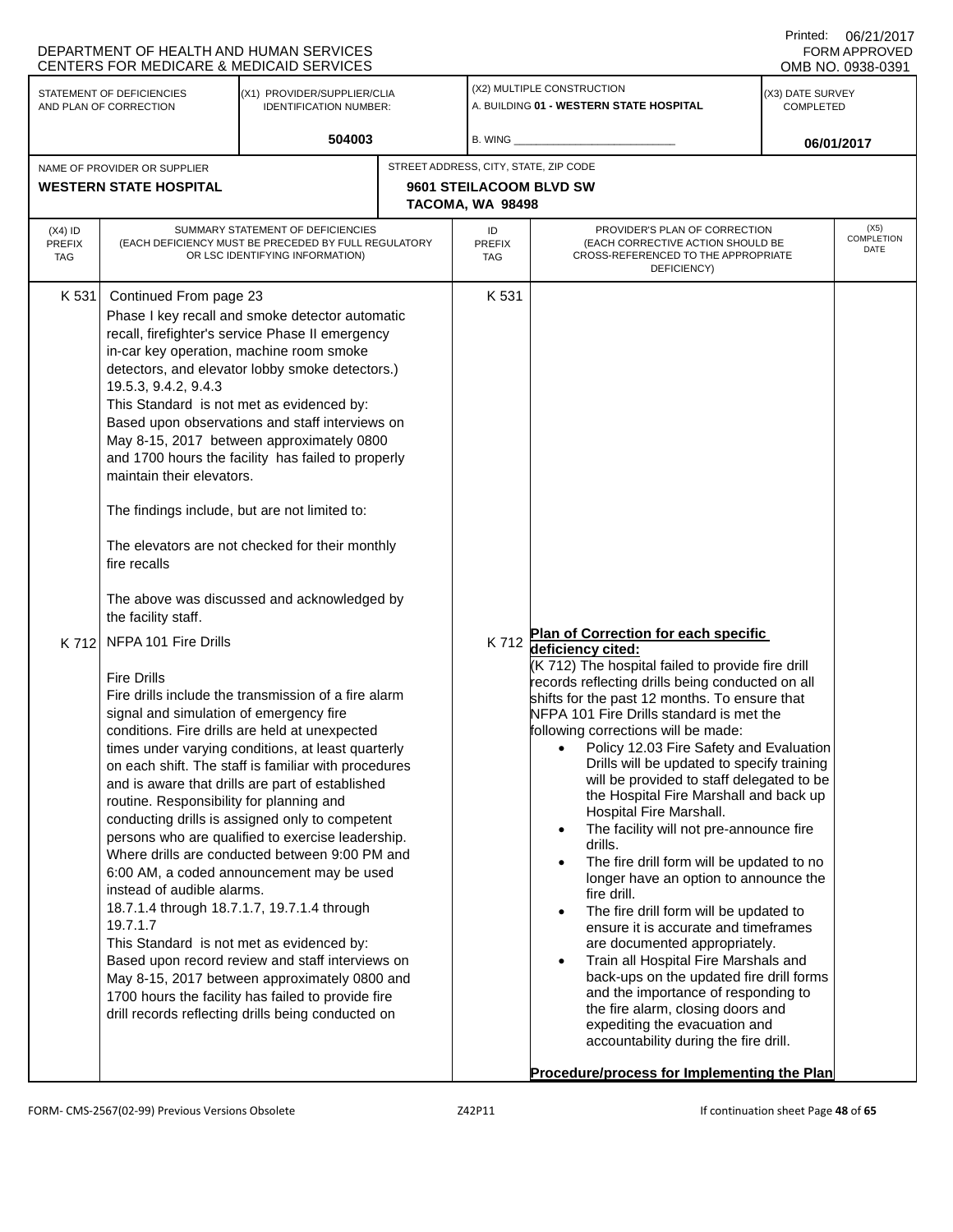| of Correction:<br>Updated policy 12.03 Fire Safety and<br>Evaluation Drills will be approved by<br>Executive Leadership and the<br>Governing Body Designee (CEO).<br>Update the fire drill form to provide new<br>$\bullet$<br>language that fire drills must be<br>unannounced and conducted within<br>appropriate timeframes.<br>Train Hospital Fire Marshal staff and<br>$\bullet$<br>back-ups on the updates made to the<br>fire drill form, importance of responding<br>to the fire alarm, closing doors and<br>expediting the evacuation and<br>accountability process during the fire<br>drill.<br>Educate the communication<br>$\bullet$<br>department on the new process<br>regarding announcements of testing of<br>the hospital fire systems.<br>Educate all staff through the electronic<br>$\bullet$<br>bulletin board and all hospital email<br>regarding new announcement for<br>testing on the fire system.<br>Implement the updated form.<br>$\bullet$<br>Monitoring and tracking procedures to<br>ensure the plan of correction is effective:<br>Audits will be performed quarterly to<br>$\bullet$<br>monitor and track the fire drill process<br>to ensure fire drills are not pre-<br>announced, drills occur within the<br>appropriate timeframes and staff<br>adequately respond to the fire alarms.<br>Maintenance staff will inform the Safety<br>$\bullet$<br>Office when fire system testing will be<br>done.<br>The Safety Office will randomly audit<br>the announcement of fire drill testing for<br>compliance on a quarterly basis.<br>Process improvement: actions incorporated<br>into its Quality Assessment and Performance<br><b>Improvement (QAPI) Program:</b><br>The Safety Manager will report the audit<br>$\bullet$<br>results and actions taken for pre-<br>announcement testing of the system<br>and timeframes of fire drills to the<br>Patient Care Quality Council and the<br>Governing Body on a quarterly basis<br>until 95% compliance has been<br>achieved for two consecutive quarters.<br><b>Individual Responsible:</b><br>Chief of Safety and Security<br>$\bullet$<br>Date completed:<br>$\bullet$ |
|-------------------------------------------------------------------------------------------------------------------------------------------------------------------------------------------------------------------------------------------------------------------------------------------------------------------------------------------------------------------------------------------------------------------------------------------------------------------------------------------------------------------------------------------------------------------------------------------------------------------------------------------------------------------------------------------------------------------------------------------------------------------------------------------------------------------------------------------------------------------------------------------------------------------------------------------------------------------------------------------------------------------------------------------------------------------------------------------------------------------------------------------------------------------------------------------------------------------------------------------------------------------------------------------------------------------------------------------------------------------------------------------------------------------------------------------------------------------------------------------------------------------------------------------------------------------------------------------------------------------------------------------------------------------------------------------------------------------------------------------------------------------------------------------------------------------------------------------------------------------------------------------------------------------------------------------------------------------------------------------------------------------------------------------------------------------------------------------------------------------------------------------------------------|
| August 31, 2017                                                                                                                                                                                                                                                                                                                                                                                                                                                                                                                                                                                                                                                                                                                                                                                                                                                                                                                                                                                                                                                                                                                                                                                                                                                                                                                                                                                                                                                                                                                                                                                                                                                                                                                                                                                                                                                                                                                                                                                                                                                                                                                                             |
|                                                                                                                                                                                                                                                                                                                                                                                                                                                                                                                                                                                                                                                                                                                                                                                                                                                                                                                                                                                                                                                                                                                                                                                                                                                                                                                                                                                                                                                                                                                                                                                                                                                                                                                                                                                                                                                                                                                                                                                                                                                                                                                                                             |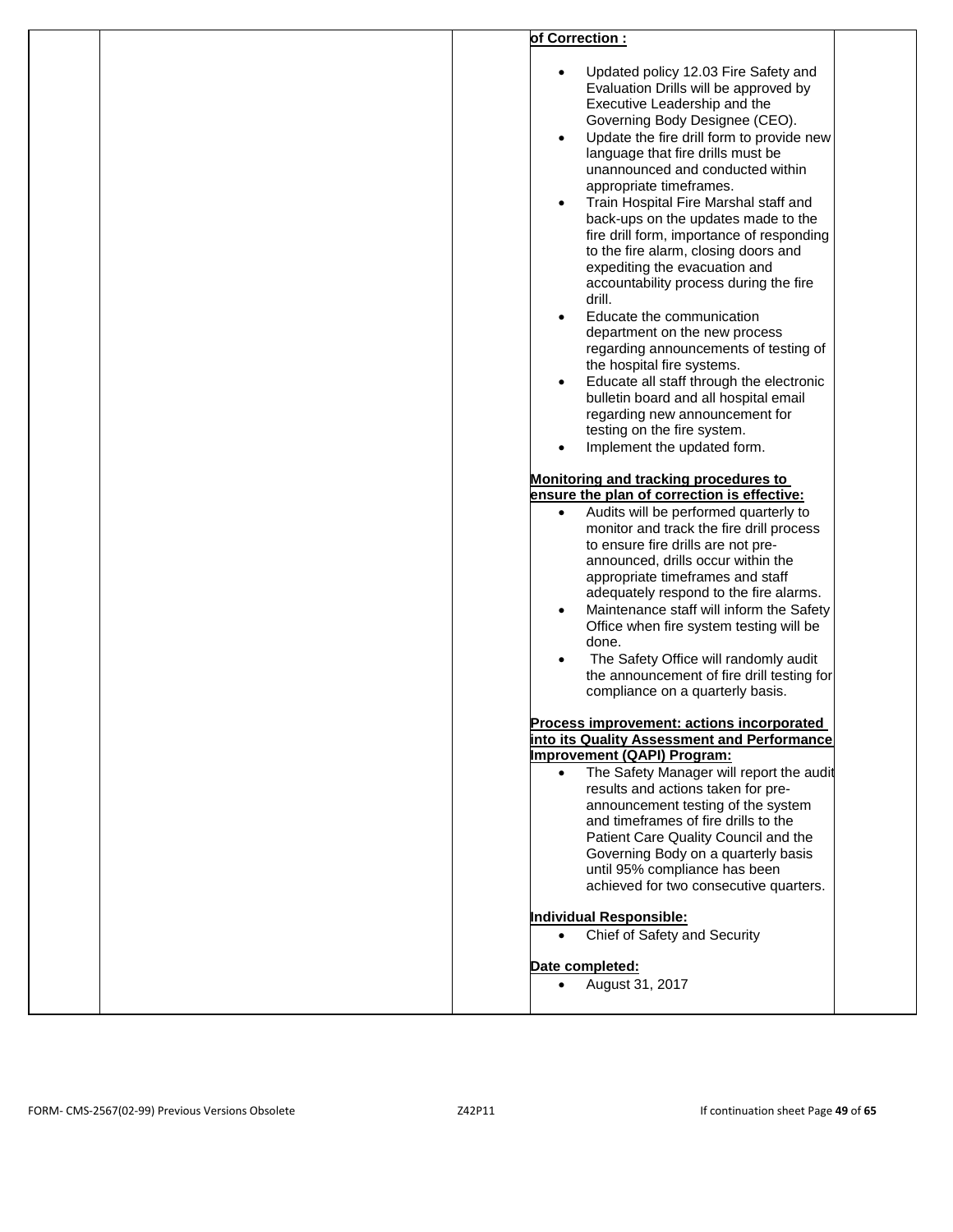|                                   | DEPARTMENT OF HEALTH AND HUMAN SERVICES<br><b>CENTERS FOR MEDICARE &amp; MEDICAID SERVICES</b>                                                                                   |                                                                                                                                                                                                                                                                                                                                                                                                                                                                                                                                                                                                                                                                                                                                                                               |  |                                                                       |                                                                                                                                                                                                                                                                                                                                                                                                                                                                                                                                                                                                                                                                                                                                                                                                                                                                    |  | <b>FORM APPROVED</b><br>OMB NO. 0938-0391 |
|-----------------------------------|----------------------------------------------------------------------------------------------------------------------------------------------------------------------------------|-------------------------------------------------------------------------------------------------------------------------------------------------------------------------------------------------------------------------------------------------------------------------------------------------------------------------------------------------------------------------------------------------------------------------------------------------------------------------------------------------------------------------------------------------------------------------------------------------------------------------------------------------------------------------------------------------------------------------------------------------------------------------------|--|-----------------------------------------------------------------------|--------------------------------------------------------------------------------------------------------------------------------------------------------------------------------------------------------------------------------------------------------------------------------------------------------------------------------------------------------------------------------------------------------------------------------------------------------------------------------------------------------------------------------------------------------------------------------------------------------------------------------------------------------------------------------------------------------------------------------------------------------------------------------------------------------------------------------------------------------------------|--|-------------------------------------------|
|                                   | STATEMENT OF DEFICIENCIES<br>(X1) PROVIDER/SUPPLIER/CLIA<br>AND PLAN OF CORRECTION<br><b>IDENTIFICATION NUMBER:</b>                                                              |                                                                                                                                                                                                                                                                                                                                                                                                                                                                                                                                                                                                                                                                                                                                                                               |  | (X2) MULTIPLE CONSTRUCTION<br>A. BUILDING 01 - WESTERN STATE HOSPITAL | (X3) DATE SURVEY<br>COMPLETED                                                                                                                                                                                                                                                                                                                                                                                                                                                                                                                                                                                                                                                                                                                                                                                                                                      |  |                                           |
|                                   |                                                                                                                                                                                  | 504003                                                                                                                                                                                                                                                                                                                                                                                                                                                                                                                                                                                                                                                                                                                                                                        |  | $B.$ WING $_{-}$                                                      |                                                                                                                                                                                                                                                                                                                                                                                                                                                                                                                                                                                                                                                                                                                                                                                                                                                                    |  | 06/01/2017                                |
|                                   | NAME OF PROVIDER OR SUPPLIER<br><b>WESTERN STATE HOSPITAL</b>                                                                                                                    |                                                                                                                                                                                                                                                                                                                                                                                                                                                                                                                                                                                                                                                                                                                                                                               |  | STREET ADDRESS, CITY, STATE, ZIP CODE<br>9601 STEILACOOM BLVD SW      |                                                                                                                                                                                                                                                                                                                                                                                                                                                                                                                                                                                                                                                                                                                                                                                                                                                                    |  |                                           |
|                                   |                                                                                                                                                                                  |                                                                                                                                                                                                                                                                                                                                                                                                                                                                                                                                                                                                                                                                                                                                                                               |  | TACOMA, WA 98498                                                      |                                                                                                                                                                                                                                                                                                                                                                                                                                                                                                                                                                                                                                                                                                                                                                                                                                                                    |  |                                           |
| $(X4)$ ID<br>PREFIX<br><b>TAG</b> |                                                                                                                                                                                  | SUMMARY STATEMENT OF DEFICIENCIES<br>(EACH DEFICIENCY MUST BE PRECEDED BY FULL REGULATORY<br>OR LSC IDENTIFYING INFORMATION)                                                                                                                                                                                                                                                                                                                                                                                                                                                                                                                                                                                                                                                  |  | ID<br>PREFIX<br><b>TAG</b>                                            | PROVIDER'S PLAN OF CORRECTION<br>(EACH CORRECTIVE ACTION SHOULD BE<br>CROSS-REFERENCED TO THE APPROPRIATE<br>DEFICIENCY)                                                                                                                                                                                                                                                                                                                                                                                                                                                                                                                                                                                                                                                                                                                                           |  | (X5)<br>COMPLETION<br>DATE                |
| K 712                             | Continued From page 24<br>and/or visitors.<br><b>FIRE DRILLS</b><br>documentation.<br>were closed.<br>IMMEDIATE JEOPARDY.<br>the facility staff.<br>NFPA 101 Smoking Regulations | all shifts for the past 12 months. This could<br>potentially result in the staff not responding in a<br>coordinated manner in the event of a fire or other<br>emergency and endangering residents, staff<br>The findings include, but are not limited to:<br>The facility is pre-announcing fire drills per<br>The fire drills took anywhere from 20 minutes to<br>5.5 hours which is not prompt and effective,<br>placing the staff and residents in possible harm.<br>The inspectors walked into building 28/29 and the<br>fire alarm activated due to construction taking<br>place in the building, the inspectors observed that<br>staff failed to respond to the alarm, and no doors<br>THE ABOVE CITATION RESULTED IN AN<br>The above was discussed and acknowledged by |  | K712                                                                  | Plan of Correction for each specific                                                                                                                                                                                                                                                                                                                                                                                                                                                                                                                                                                                                                                                                                                                                                                                                                               |  |                                           |
| K 741                             | <b>Smoking Regulations</b><br>SMOKING or shall be posted with the<br>international symbol for no smoking.<br>(3) Smoking by patients classified as not                           | Smoking regulations shall be adopted and shall<br>include not less than the following provisions:<br>(1) Smoking shall be prohibited in any room,<br>ward, or compartment where flammable liquids,<br>combustible gases, or oxygen is used or stored<br>and in any other hazardous location, and such<br>area shall be posted with signs that read NO<br>(2) In health care occupancies where smoking is<br>prohibited and signs are prominently placed at all<br>major entrances, secondary signs with language<br>that prohibits smoking shall not be required.                                                                                                                                                                                                             |  | K 741                                                                 | deficiency cited:<br>(K 741) The hospital failed to provide the<br>required equipment at the designated smoking<br>area(s). To ensure that NFPA 101 Smoking<br>Regulations is met the following corrections will<br>be made:<br>Policy 13.06 "Searches" will be updated<br>$\bullet$<br>to include that any time a patient leaves<br>the ward and goes to a designated<br>smoking area, a staff member must<br>complete a Wand Search on the patient<br>to ensure that he/she does not bring<br>any unauthorized items to the ward<br>upon return.<br>Policy 4.05 "Tobacco Use" will be<br>updated to include that all ward staff will<br>be trained on the use of Electronic hand<br>held Scanners.<br>Develop a new policy for specialty<br>purpose detectors that includes<br>instructions for use, operability testing,<br>inspection, and maintenance of hand |  |                                           |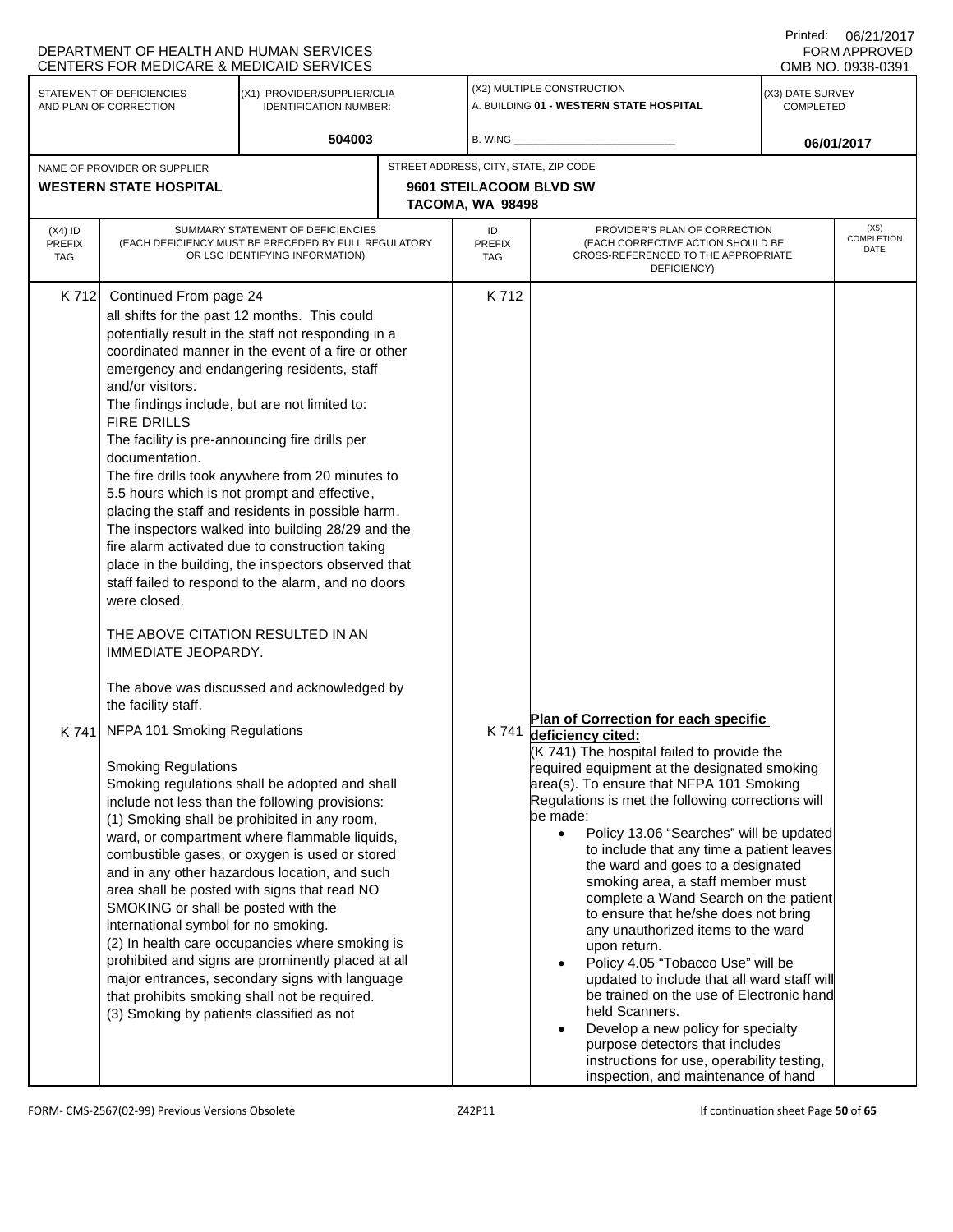| held metal scanning equipment used.<br><b>Security Standard Operating Procedure</b><br>(SOP) #32 Searches conducted by<br>security officers will be updated to<br>identify when Electronic Handheld<br>Scanner Searches will be completed.<br>Ward staff will be trained on security<br>$\bullet$<br>wanding policies and procedures.<br>Procedure/process for Implementing the Plan<br>of Correction:<br>• The updated policies 13.06 "Searches",<br>4.05 "Tobacco Use", and the new policy<br>for "Specialty Purpose Detectors" will<br>be approved by Executive Leadership<br>and the Governing Body Designee<br>(CEO).<br>All Ward Administrators will ensure that<br>each ward has a functional hand held<br>scanner and ensure that their staff has<br>been properly trained on how and when<br>they should use the scanner.<br>Monitoring and tracking procedures to<br>ensure the plan of correction is effective:<br>Ward Administrators and Security<br>$\bullet$<br>Management will ensure that all wards |
|----------------------------------------------------------------------------------------------------------------------------------------------------------------------------------------------------------------------------------------------------------------------------------------------------------------------------------------------------------------------------------------------------------------------------------------------------------------------------------------------------------------------------------------------------------------------------------------------------------------------------------------------------------------------------------------------------------------------------------------------------------------------------------------------------------------------------------------------------------------------------------------------------------------------------------------------------------------------------------------------------------------------|
| are equipped with the appropriate<br>number of working hand held scanners.<br>The Director of Security will ensure that<br>$\bullet$<br>all Security SOP's are updated<br>accordingly.<br>The Director of Security will ensure that<br>staff inspects all smoking areas<br>monthly.<br>Ward Administrators and/or Security will<br>$\bullet$<br>perform monthly audits to ensure that<br>ward staff are performing security<br>wanding per hospital policy and track<br>compliance with the process.<br>Process improvement: actions incorporated<br>into its Quality Assessment and Performance<br><b>Improvement (QAPI) Program:</b><br>The Director of Security will report<br>$\bullet$<br>compliance with security wanding on<br>the wards to the Patient Care Quality<br>Council and Governing Body on a<br>quarterly basis until 95% compliance                                                                                                                                                               |
| has been achieved for two consecutive<br>quarters.<br><b>Individual Responsible:</b><br>The Chief of Safety and Security<br>$\bullet$<br>Date completed:<br>August 31, 2017<br>$\bullet$                                                                                                                                                                                                                                                                                                                                                                                                                                                                                                                                                                                                                                                                                                                                                                                                                             |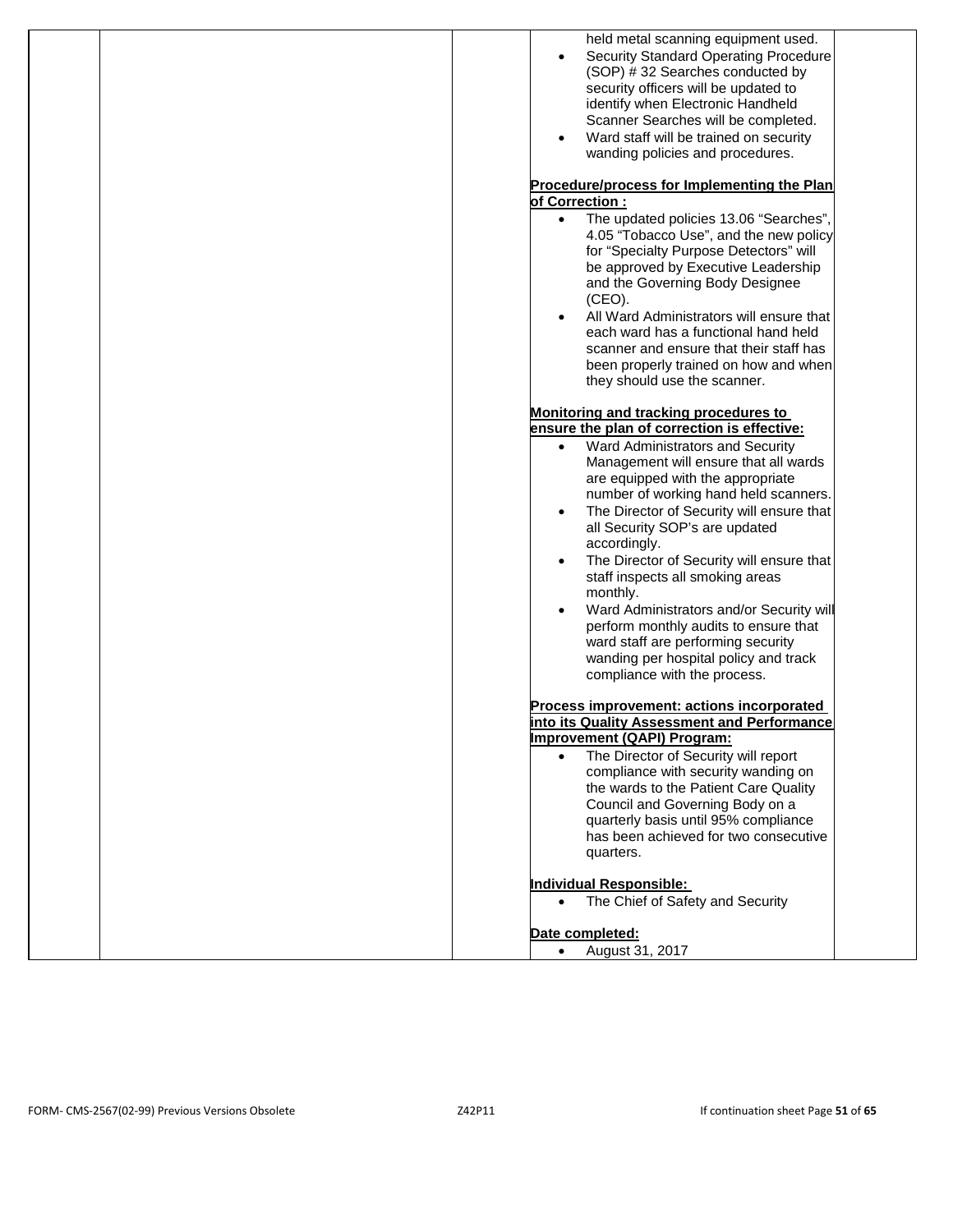|                                                                                                                     | DEPARTMENT OF HEALTH AND HUMAN SERVICES<br>CENTERS FOR MEDICARE & MEDICAID SERVICES                                                                                                                                                                                                                                                                                                                                                                                                                          |                                                                                                                                                                                                                                                                                                                                                                                                                                                                                                                                                                                                                                                                                                                                                                                                                                                                                                                                                           |                                                                       |                                                                                                                                                                                                                                                                                                                                                                                                       | Printed: | 06/21/2017<br>FORM APPROVED<br>OMB NO. 0938-0391 |
|---------------------------------------------------------------------------------------------------------------------|--------------------------------------------------------------------------------------------------------------------------------------------------------------------------------------------------------------------------------------------------------------------------------------------------------------------------------------------------------------------------------------------------------------------------------------------------------------------------------------------------------------|-----------------------------------------------------------------------------------------------------------------------------------------------------------------------------------------------------------------------------------------------------------------------------------------------------------------------------------------------------------------------------------------------------------------------------------------------------------------------------------------------------------------------------------------------------------------------------------------------------------------------------------------------------------------------------------------------------------------------------------------------------------------------------------------------------------------------------------------------------------------------------------------------------------------------------------------------------------|-----------------------------------------------------------------------|-------------------------------------------------------------------------------------------------------------------------------------------------------------------------------------------------------------------------------------------------------------------------------------------------------------------------------------------------------------------------------------------------------|----------|--------------------------------------------------|
| STATEMENT OF DEFICIENCIES<br>(X1) PROVIDER/SUPPLIER/CLIA<br>AND PLAN OF CORRECTION<br><b>IDENTIFICATION NUMBER:</b> |                                                                                                                                                                                                                                                                                                                                                                                                                                                                                                              |                                                                                                                                                                                                                                                                                                                                                                                                                                                                                                                                                                                                                                                                                                                                                                                                                                                                                                                                                           | (X2) MULTIPLE CONSTRUCTION<br>A. BUILDING 01 - WESTERN STATE HOSPITAL | (X3) DATE SURVEY<br><b>COMPLETED</b>                                                                                                                                                                                                                                                                                                                                                                  |          |                                                  |
|                                                                                                                     |                                                                                                                                                                                                                                                                                                                                                                                                                                                                                                              | 504003                                                                                                                                                                                                                                                                                                                                                                                                                                                                                                                                                                                                                                                                                                                                                                                                                                                                                                                                                    | B. WING                                                               |                                                                                                                                                                                                                                                                                                                                                                                                       |          | 06/01/2017                                       |
|                                                                                                                     | NAME OF PROVIDER OR SUPPLIER                                                                                                                                                                                                                                                                                                                                                                                                                                                                                 |                                                                                                                                                                                                                                                                                                                                                                                                                                                                                                                                                                                                                                                                                                                                                                                                                                                                                                                                                           | STREET ADDRESS, CITY, STATE, ZIP CODE                                 |                                                                                                                                                                                                                                                                                                                                                                                                       |          |                                                  |
|                                                                                                                     | <b>WESTERN STATE HOSPITAL</b>                                                                                                                                                                                                                                                                                                                                                                                                                                                                                |                                                                                                                                                                                                                                                                                                                                                                                                                                                                                                                                                                                                                                                                                                                                                                                                                                                                                                                                                           | 9601 STEILACOOM BLVD SW<br>TACOMA, WA 98498                           |                                                                                                                                                                                                                                                                                                                                                                                                       |          |                                                  |
| $(X4)$ ID<br><b>PREFIX</b><br><b>TAG</b>                                                                            |                                                                                                                                                                                                                                                                                                                                                                                                                                                                                                              | SUMMARY STATEMENT OF DEFICIENCIES<br>(EACH DEFICIENCY MUST BE PRECEDED BY FULL REGULATORY<br>OR LSC IDENTIFYING INFORMATION)                                                                                                                                                                                                                                                                                                                                                                                                                                                                                                                                                                                                                                                                                                                                                                                                                              | ID<br><b>PREFIX</b><br><b>TAG</b>                                     | PROVIDER'S PLAN OF CORRECTION<br>(EACH CORRECTIVE ACTION SHOULD BE<br>CROSS-REFERENCED TO THE APPROPRIATE<br>DEFICIENCY)                                                                                                                                                                                                                                                                              |          | (X5)<br>COMPLETION<br>DATE                       |
| K 741                                                                                                               | Continued From page 25<br>responsible shall be prohibited.<br>design shall be provided in all areas where<br>smoking is permitted.<br>(6) Metal containers with self-closing cover<br>permitted.<br>18.7.4, 19.7.4<br>This Standard is not met as evidenced by:<br>the required equipment at the designated<br>smoking area which would endanger the<br>The findings include, but are not limited to:<br>from smoking in building 27/28. This was<br>they smuggled into the facility.<br>the facility staff. | (4) The requirement of 18.7.4(3) shall not apply<br>where the patient is under direct supervision.<br>(5) Ashtrays of noncombustible material and safe<br>devices into which ashtrays can be emptied shall<br>be readily available to all areas where smoking is<br>Based upon record review and staff interviews on<br>May 8-15, 2017 between approximately 0800<br>and 1700 hours the facility has failed to provide<br>smoking area(s). This could result in the ignition<br>of the combustible materials adjacent to the staff<br>residents, staff and/or visitors within the facility.<br>The patients are not being security wanded as<br>per facility policy and implemented into their<br>smoking policies and procedures after returning<br>observed on 5/15/2017. The facility stated in a<br>previous POC that they would do this after a<br>patient started a room on fire with a lighter that<br>The above was discussed and acknowledged by | K 741                                                                 |                                                                                                                                                                                                                                                                                                                                                                                                       |          |                                                  |
| K 781                                                                                                               | NFPA 101 Portable Space Heaters<br>Portable Space Heaters<br>Portable space heating devices shall be                                                                                                                                                                                                                                                                                                                                                                                                         | prohibited in all health care occupancies, except,                                                                                                                                                                                                                                                                                                                                                                                                                                                                                                                                                                                                                                                                                                                                                                                                                                                                                                        |                                                                       | Plan of Correction for each specific<br>K 781 deficiency cited:<br>(K 781) The hospital failed to prohibit the use of<br>portable electric heaters within the facility. To<br>ensure that NFPA 101 Portable Space Heaters<br>is met the following corrections will be made:<br>The heater that was plugged into the<br>extension cord in room F270 has been<br>removed. (fixed at time of inspection) |          |                                                  |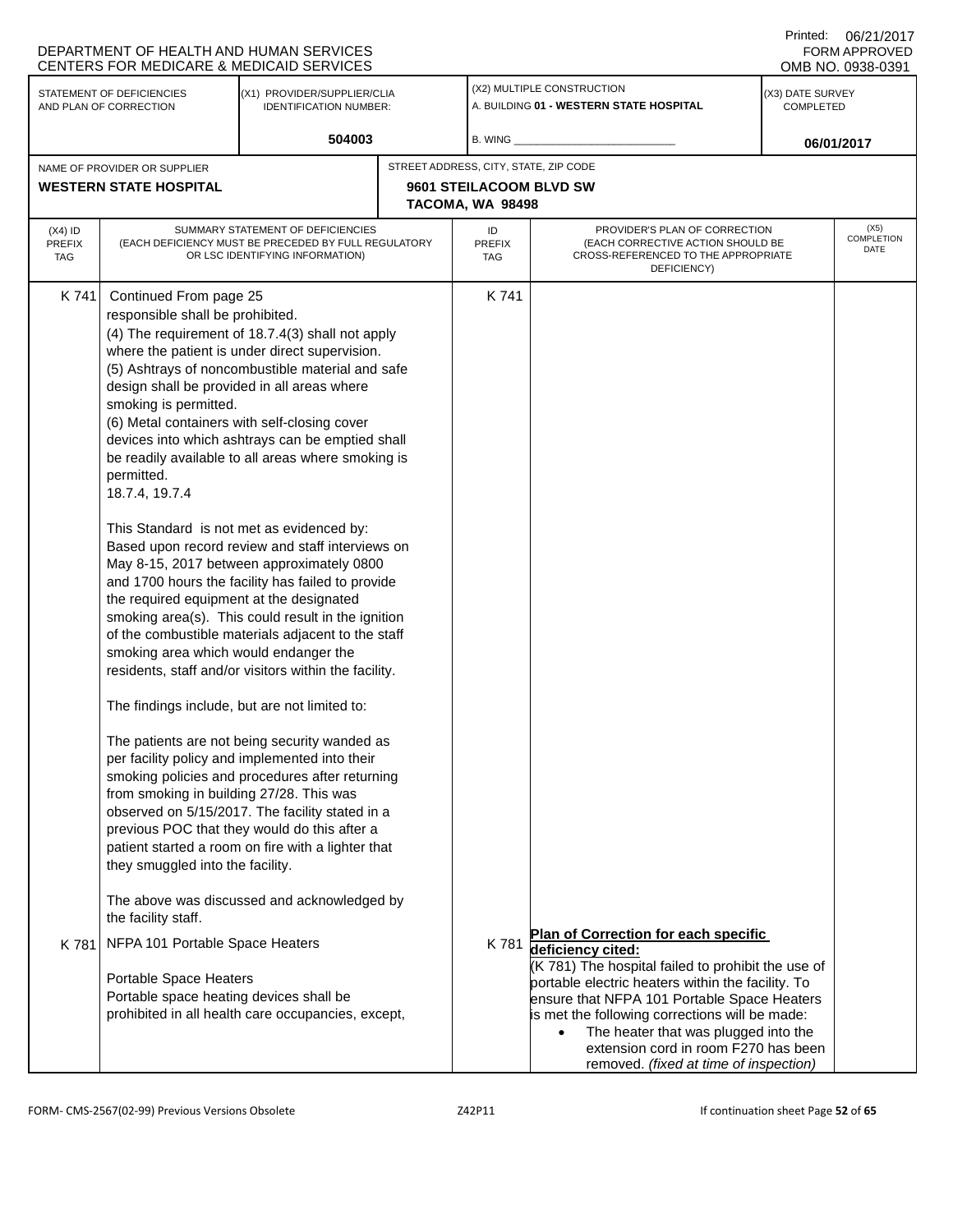| Communicate the expectations of<br>$\bullet$                                             |
|------------------------------------------------------------------------------------------|
| standards related to space heaters to                                                    |
| all staff.                                                                               |
| Enforce WSH policy 4.17 on prohibition<br>$\bullet$                                      |
| of space heaters.                                                                        |
| Procedure/process for implementing the plan                                              |
| of correction:                                                                           |
| Educate on WSH policy 4.17 on<br>$\bullet$<br>prohibition of space heaters.              |
| Include space heater information in the<br>$\bullet$                                     |
| Safety and Emergency section during                                                      |
| New Employee Orientation (NEO).                                                          |
| Facility Coordination Office will provide<br>$\bullet$                                   |
| an annual inspection and a random<br>quarterly audit of staff offices to ensure          |
| compliance with policy.                                                                  |
| All space heaters detected will be<br>$\bullet$                                          |
| removed immediately and an eAROI                                                         |
| will be submitted for the safety violation.                                              |
|                                                                                          |
| Monitoring and tracking procedures to                                                    |
| ensure the plan of correction is effective:                                              |
| Facilities Coordination Office will round<br>$\bullet$                                   |
| and review a sample of areas quarterly<br>to determine compliance with the               |
| prohibition of space heaters.                                                            |
| Safety will randomly check the area of<br>$\bullet$                                      |
| the space heater removal to ensure the                                                   |
| employee has not returned the item to                                                    |
| the workplace.                                                                           |
|                                                                                          |
| Process improvement: actions incorporated<br>into its Quality Assessment and Performance |
| Improvement (QAPI) Program:                                                              |
| The Safety Manager will report<br>$\bullet$                                              |
| compliance with the prohibition of space                                                 |
| heaters in the facility and actions taken                                                |
| to the Patient Care Quality Council and                                                  |
| the Governing Body on a quarterly                                                        |
| basis until 95% compliance has been                                                      |
| achieved for two consecutive quarters.                                                   |
| Individual responsible:                                                                  |
| The Chief Safety and Security Officer<br>$\bullet$                                       |
|                                                                                          |
| Date completed                                                                           |
| November 30, 2017<br>$\bullet$                                                           |
|                                                                                          |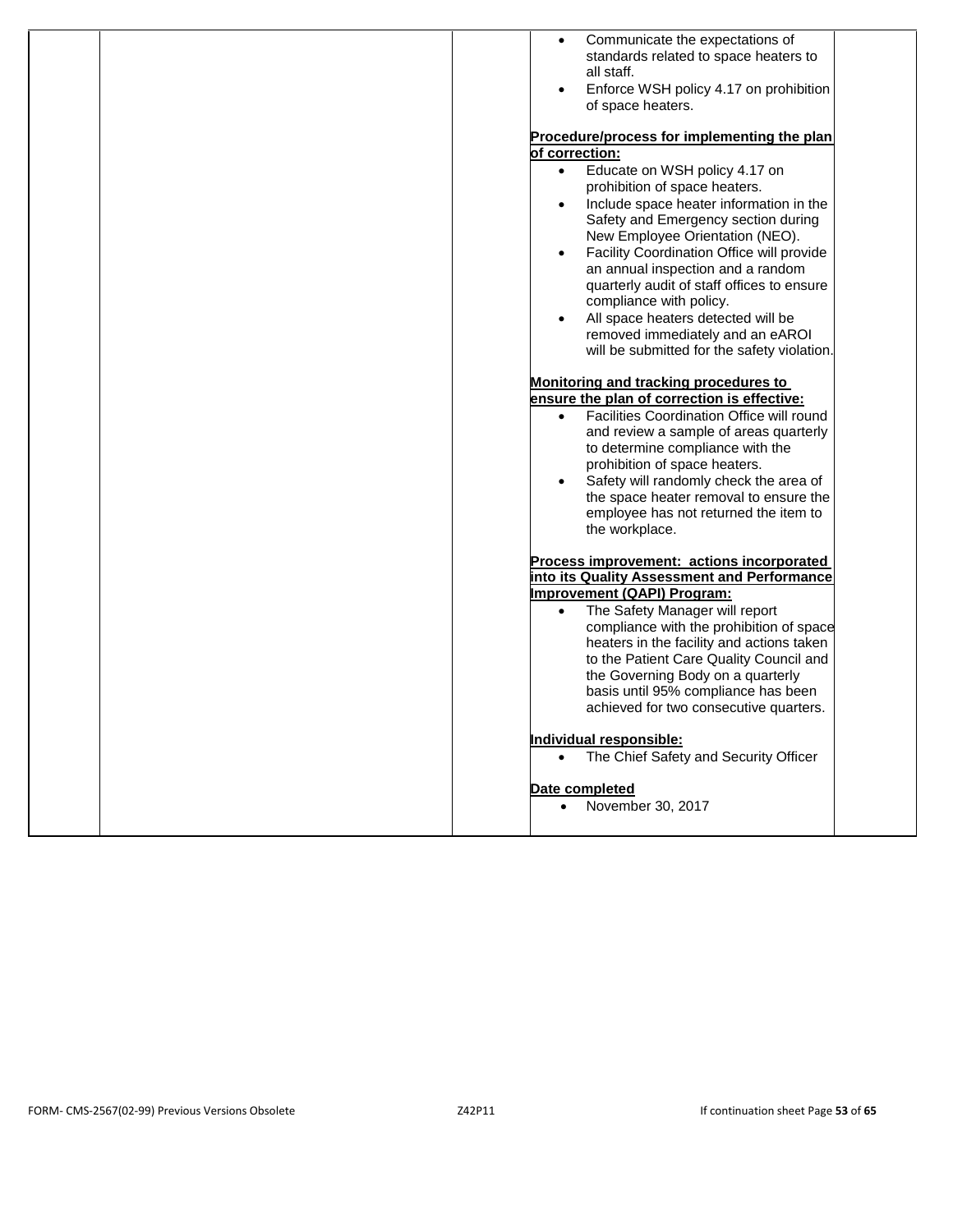| DEPARTMENT OF HEALTH AND HUMAN SERVICES<br><b>FORM APPROVED</b><br>CENTERS FOR MEDICARE & MEDICAID SERVICES<br>OMB NO. 0938-0391 |                                                                                                                                                                                                                                                                           |                                                                                                                                                                                                                                                                                                                                                                                                                                                                  |                                       |                                             |                                                                                                                                                                                                                                                                                                                                                                                                                                                            | <b>UULLE 174017</b> |                                                                       |                                      |  |
|----------------------------------------------------------------------------------------------------------------------------------|---------------------------------------------------------------------------------------------------------------------------------------------------------------------------------------------------------------------------------------------------------------------------|------------------------------------------------------------------------------------------------------------------------------------------------------------------------------------------------------------------------------------------------------------------------------------------------------------------------------------------------------------------------------------------------------------------------------------------------------------------|---------------------------------------|---------------------------------------------|------------------------------------------------------------------------------------------------------------------------------------------------------------------------------------------------------------------------------------------------------------------------------------------------------------------------------------------------------------------------------------------------------------------------------------------------------------|---------------------|-----------------------------------------------------------------------|--------------------------------------|--|
|                                                                                                                                  | STATEMENT OF DEFICIENCIES<br>(X1) PROVIDER/SUPPLIER/CLIA<br>AND PLAN OF CORRECTION<br><b>IDENTIFICATION NUMBER:</b>                                                                                                                                                       |                                                                                                                                                                                                                                                                                                                                                                                                                                                                  |                                       |                                             |                                                                                                                                                                                                                                                                                                                                                                                                                                                            |                     | (X2) MULTIPLE CONSTRUCTION<br>A. BUILDING 01 - WESTERN STATE HOSPITAL | (X3) DATE SURVEY<br><b>COMPLETED</b> |  |
|                                                                                                                                  | 504003                                                                                                                                                                                                                                                                    |                                                                                                                                                                                                                                                                                                                                                                                                                                                                  |                                       | B. WING                                     |                                                                                                                                                                                                                                                                                                                                                                                                                                                            |                     | 06/01/2017                                                            |                                      |  |
|                                                                                                                                  | NAME OF PROVIDER OR SUPPLIER                                                                                                                                                                                                                                              |                                                                                                                                                                                                                                                                                                                                                                                                                                                                  | STREET ADDRESS, CITY, STATE, ZIP CODE |                                             |                                                                                                                                                                                                                                                                                                                                                                                                                                                            |                     |                                                                       |                                      |  |
|                                                                                                                                  | <b>WESTERN STATE HOSPITAL</b>                                                                                                                                                                                                                                             |                                                                                                                                                                                                                                                                                                                                                                                                                                                                  |                                       | 9601 STEILACOOM BLVD SW<br>TACOMA, WA 98498 |                                                                                                                                                                                                                                                                                                                                                                                                                                                            |                     |                                                                       |                                      |  |
| $(X4)$ ID<br><b>PREFIX</b><br>TAG                                                                                                | SUMMARY STATEMENT OF DEFICIENCIES<br>(EACH DEFICIENCY MUST BE PRECEDED BY FULL REGULATORY<br>OR LSC IDENTIFYING INFORMATION)                                                                                                                                              |                                                                                                                                                                                                                                                                                                                                                                                                                                                                  |                                       | ID<br><b>PREFIX</b><br>TAG                  | PROVIDER'S PLAN OF CORRECTION<br>(EACH CORRECTIVE ACTION SHOULD BE<br>CROSS-REFERENCED TO THE APPROPRIATE<br>DEFICIENCY)                                                                                                                                                                                                                                                                                                                                   |                     | (X5)<br><b>COMPLETION</b><br>DATE                                     |                                      |  |
| K 781                                                                                                                            | Continued From page 26<br>18.7.8, 19.7.8<br>This Standard is not met as evidenced by:<br>facility. This could result in a fire due to the<br>residents, staff and/or visitors in danger.<br>The findings include, but are not limited to:<br>(fixed the time inspection.) | unless used in nonsleeping staff and employee<br>areas where the heating elements do not exceed<br>212 degrees Fahrenheit (100 degrees Celsius).<br>Based upon record review and staff interviews on<br>May 8-15, 2017 between approximately 0800<br>and 1700 hours the facility has failed to prohibit<br>the use of portable electric heaters within the<br>ignition of combustible materials that would place<br>Room F270 heater plugged into extension cord |                                       | K 781                                       |                                                                                                                                                                                                                                                                                                                                                                                                                                                            |                     |                                                                       |                                      |  |
| K 901                                                                                                                            | the facility staff.<br>NFPA 101 Fundamentals - Building System<br>Categories<br>Categories are determined by a formal and<br>documented risk assessment procedure<br>performed by qualified personnel.<br>Chapter 4 (NFPA 99)                                             | The above was discussed and acknowledged by<br>Fundamentals - Building System Categories<br>Building systems are designed to meet Category<br>1 through 4 requirements as detailed in NFPA 99.                                                                                                                                                                                                                                                                   |                                       | K 901                                       | Plan of Correction for each specific<br>deficiency cited:<br>(K 901) The hospital failed to have a written risk<br>lassessment. To ensure that NFPA 101<br>Fundamentals - Building System Categories is<br>met the following corrections will be made:<br>• Identify building systems, categorize<br>and identify qualified personnel in<br>accordance with NFPA 99 Chapter 4.<br>• Qualified personnel will conduct a<br>building system risk assessment. |                     |                                                                       |                                      |  |
|                                                                                                                                  | This Standard is not met as evidenced by:<br>written risk assessment.                                                                                                                                                                                                     | Based upon record review and staff interviews on<br>May 8-15, 2017 between approximately 0800<br>and 1700 hours the facility has failed to have a                                                                                                                                                                                                                                                                                                                |                                       |                                             | Procedure/process for implementing the plan<br>of correction:<br>Identify the systems that require risk<br>$\bullet$<br>assessments in health care<br>occupancies.<br>Identify qualified personnel for each<br>$\bullet$<br>system.<br>Conduct a risk assessment through<br>$\bullet$<br>qualified personnel.<br>Establish health care occupancy<br>$\bullet$<br>systems categories in accordance with<br>NFPA 99 Chapter 4.                               |                     |                                                                       |                                      |  |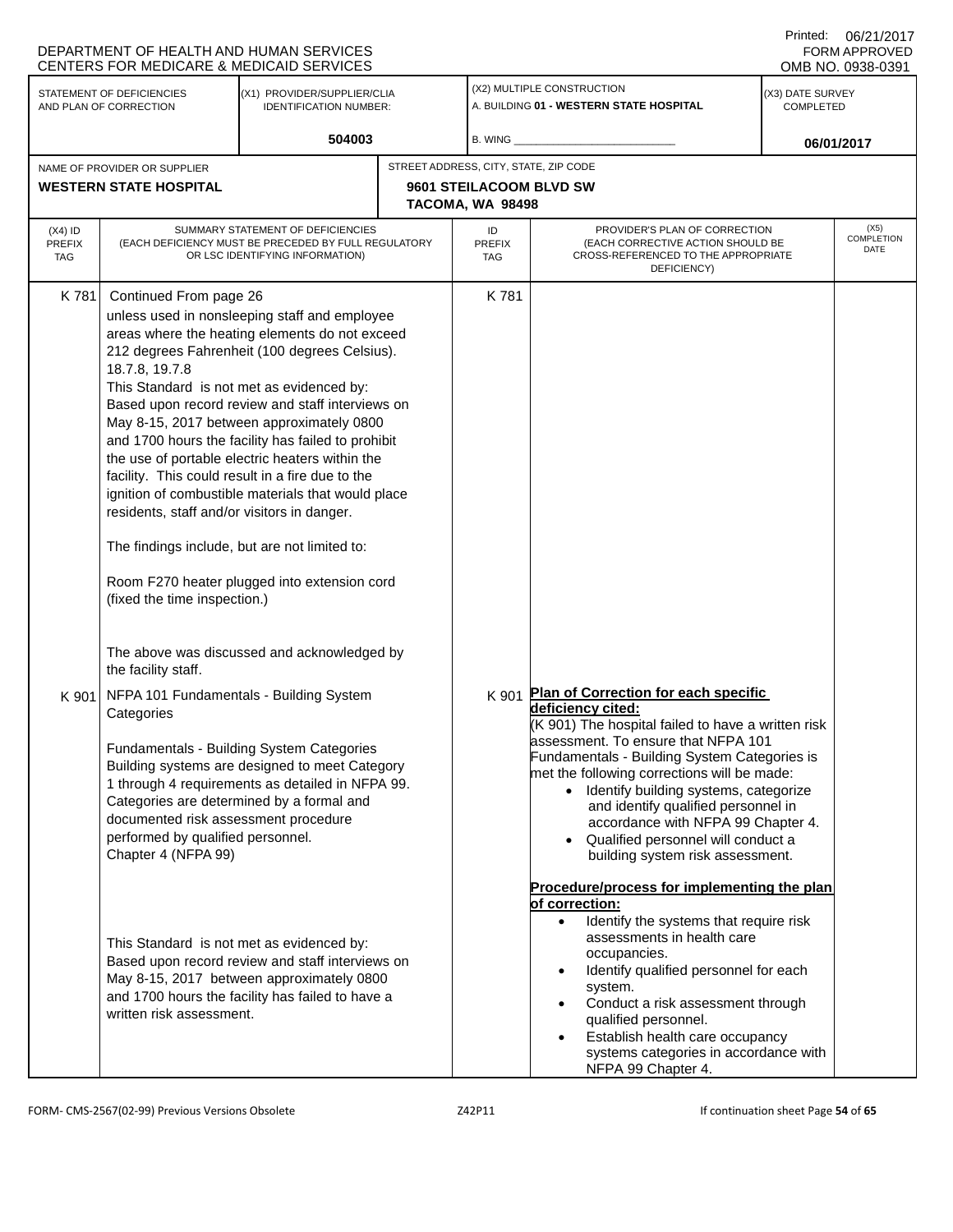|  | Conduct a risk assessment by qualified<br>$\bullet$<br>personnel a resent risk assessment to<br>the Environment of Care Committee.<br><b>Monitoring and tracking procedures to</b><br>ensure the plan of correction is effective:<br>The Facility Planner 2 will monitor that<br>a building system category risk<br>assessment is conducted by qualified<br>personnel annually.<br>The Facility Planner 2 will monitor and<br>$\bullet$<br>facilitate completion of the risk<br>assessment, documentation to be<br>placed in the Environment of Care<br>binder.<br>The Environment of Care Committee<br>$\bullet$<br>will review building system category<br>risk assessment annually to address<br>any changes to or addition thereof new<br>systems.<br>Process improvement: actions incorporated<br>into its Quality Assessment and Performance<br><b>Improvement (QAPI) Program:</b><br>The Environment of Care Committee<br>$\bullet$<br>Chair will report completion of the risk<br>assessment and building categorization<br>to the Patient Care Quality Council<br>annually.<br>The Chief Operating Officer will include<br>the completion of the annual risk<br>assessment and building categorization<br>to the Governing Body annually.<br><b>Individual Responsible:</b><br>The Chief Operating Officer<br>$\bullet$<br>Date completed:<br>October 31, 2017 |
|--|-------------------------------------------------------------------------------------------------------------------------------------------------------------------------------------------------------------------------------------------------------------------------------------------------------------------------------------------------------------------------------------------------------------------------------------------------------------------------------------------------------------------------------------------------------------------------------------------------------------------------------------------------------------------------------------------------------------------------------------------------------------------------------------------------------------------------------------------------------------------------------------------------------------------------------------------------------------------------------------------------------------------------------------------------------------------------------------------------------------------------------------------------------------------------------------------------------------------------------------------------------------------------------------------------------------------------------------------------------------------------|
|  |                                                                                                                                                                                                                                                                                                                                                                                                                                                                                                                                                                                                                                                                                                                                                                                                                                                                                                                                                                                                                                                                                                                                                                                                                                                                                                                                                                         |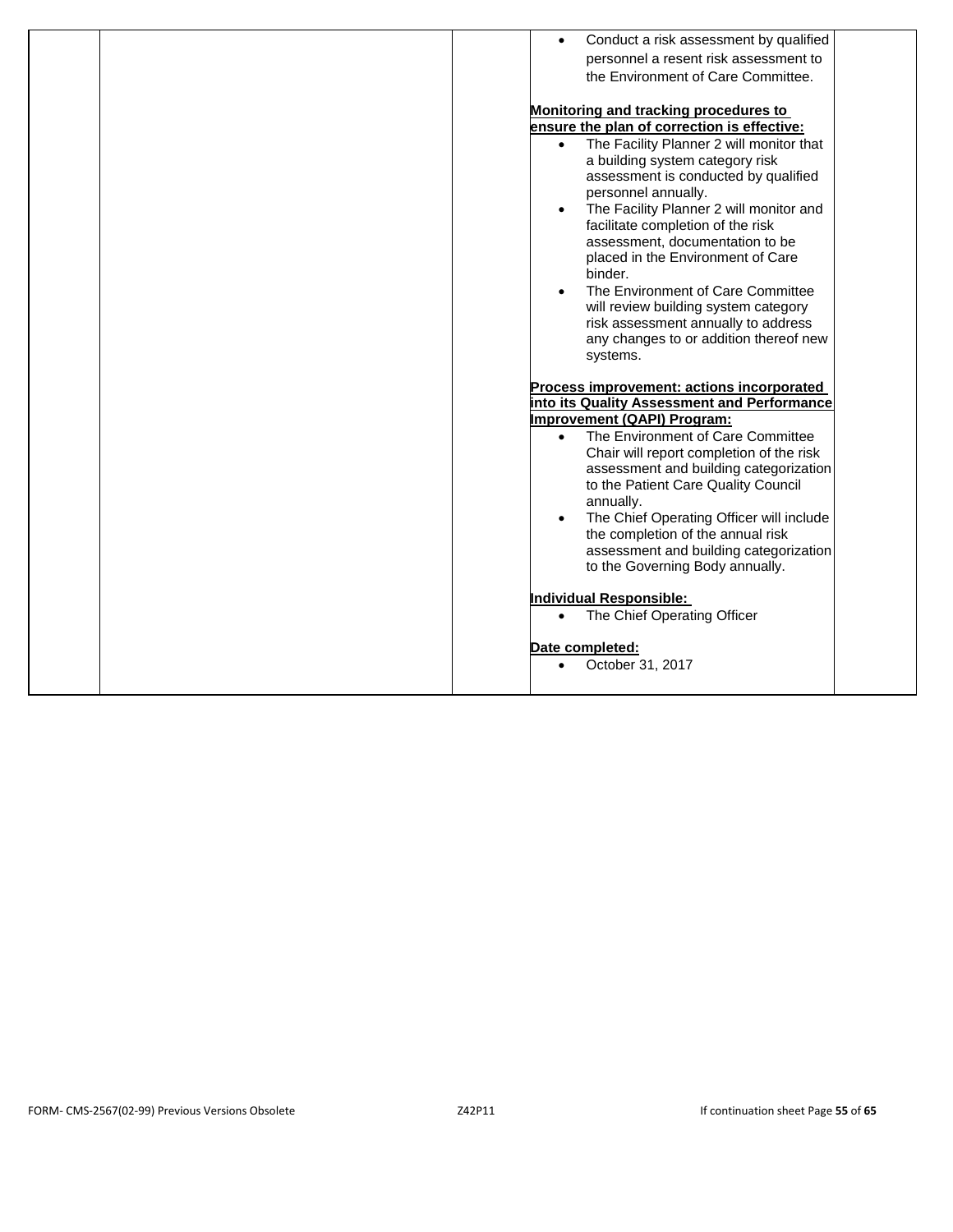|                                   | DEPARTMENT OF HEALTH AND HUMAN SERVICES<br><b>CENTERS FOR MEDICARE &amp; MEDICAID SERVICES</b>                                                                                                                                                                                    |                                                                                                                                                                                                                                                                                                                                                                                                                                                                                                                                                                                                                                                                                                                                                                                                                                                                                                                                                                                                                                                                                                                                                                                              |                            |                                                                                                                          |                                                                                                                                                                                                                                                                                                                                                                                                                                                                                                                                                                                                                                                                                                                                                                                                                                                                                                                                                                                                                                                                                                                                                                                                                                                                                                                                                                                                                                                 |                               | UU/Z UZ UU<br><b>FORM APPROVED</b><br>OMB NO. 0938-0391 |
|-----------------------------------|-----------------------------------------------------------------------------------------------------------------------------------------------------------------------------------------------------------------------------------------------------------------------------------|----------------------------------------------------------------------------------------------------------------------------------------------------------------------------------------------------------------------------------------------------------------------------------------------------------------------------------------------------------------------------------------------------------------------------------------------------------------------------------------------------------------------------------------------------------------------------------------------------------------------------------------------------------------------------------------------------------------------------------------------------------------------------------------------------------------------------------------------------------------------------------------------------------------------------------------------------------------------------------------------------------------------------------------------------------------------------------------------------------------------------------------------------------------------------------------------|----------------------------|--------------------------------------------------------------------------------------------------------------------------|-------------------------------------------------------------------------------------------------------------------------------------------------------------------------------------------------------------------------------------------------------------------------------------------------------------------------------------------------------------------------------------------------------------------------------------------------------------------------------------------------------------------------------------------------------------------------------------------------------------------------------------------------------------------------------------------------------------------------------------------------------------------------------------------------------------------------------------------------------------------------------------------------------------------------------------------------------------------------------------------------------------------------------------------------------------------------------------------------------------------------------------------------------------------------------------------------------------------------------------------------------------------------------------------------------------------------------------------------------------------------------------------------------------------------------------------------|-------------------------------|---------------------------------------------------------|
|                                   | STATEMENT OF DEFICIENCIES<br>(X1) PROVIDER/SUPPLIER/CLIA<br><b>IDENTIFICATION NUMBER:</b><br>AND PLAN OF CORRECTION                                                                                                                                                               |                                                                                                                                                                                                                                                                                                                                                                                                                                                                                                                                                                                                                                                                                                                                                                                                                                                                                                                                                                                                                                                                                                                                                                                              |                            |                                                                                                                          | (X2) MULTIPLE CONSTRUCTION<br>A. BUILDING 01 - WESTERN STATE HOSPITAL                                                                                                                                                                                                                                                                                                                                                                                                                                                                                                                                                                                                                                                                                                                                                                                                                                                                                                                                                                                                                                                                                                                                                                                                                                                                                                                                                                           | (X3) DATE SURVEY<br>COMPLETED |                                                         |
|                                   | NAME OF PROVIDER OR SUPPLIER<br><b>WESTERN STATE HOSPITAL</b>                                                                                                                                                                                                                     | 504003                                                                                                                                                                                                                                                                                                                                                                                                                                                                                                                                                                                                                                                                                                                                                                                                                                                                                                                                                                                                                                                                                                                                                                                       |                            | B. WING<br>STREET ADDRESS, CITY, STATE, ZIP CODE<br>9601 STEILACOOM BLVD SW<br>TACOMA, WA 98498                          |                                                                                                                                                                                                                                                                                                                                                                                                                                                                                                                                                                                                                                                                                                                                                                                                                                                                                                                                                                                                                                                                                                                                                                                                                                                                                                                                                                                                                                                 |                               | 06/01/2017                                              |
| $(X4)$ ID<br><b>PREFIX</b><br>TAG | SUMMARY STATEMENT OF DEFICIENCIES<br>(EACH DEFICIENCY MUST BE PRECEDED BY FULL REGULATORY<br>OR LSC IDENTIFYING INFORMATION)                                                                                                                                                      |                                                                                                                                                                                                                                                                                                                                                                                                                                                                                                                                                                                                                                                                                                                                                                                                                                                                                                                                                                                                                                                                                                                                                                                              | ID<br><b>PREFIX</b><br>TAG | PROVIDER'S PLAN OF CORRECTION<br>(EACH CORRECTIVE ACTION SHOULD BE<br>CROSS-REFERENCED TO THE APPROPRIATE<br>DEFICIENCY) |                                                                                                                                                                                                                                                                                                                                                                                                                                                                                                                                                                                                                                                                                                                                                                                                                                                                                                                                                                                                                                                                                                                                                                                                                                                                                                                                                                                                                                                 | (X5)<br>COMPLETION<br>DATE    |                                                         |
| K 901                             | Continued From page 27<br>The findings include, but are not limited to:<br>The facility was unable to provide a risk<br>assessment.<br>the facility staff.                                                                                                                        | The above was discussed and acknowledged by                                                                                                                                                                                                                                                                                                                                                                                                                                                                                                                                                                                                                                                                                                                                                                                                                                                                                                                                                                                                                                                                                                                                                  |                            | K 901                                                                                                                    |                                                                                                                                                                                                                                                                                                                                                                                                                                                                                                                                                                                                                                                                                                                                                                                                                                                                                                                                                                                                                                                                                                                                                                                                                                                                                                                                                                                                                                                 |                               |                                                         |
|                                   | System<br>Maintenance and Testing<br>with NFPA 110.<br>day intervals, and exercised once every 36<br>under load conditions include a complete<br>program for periodically exercising the<br>components is established according to<br>Minimizing the possibility of damage of the | K 918 NFPA 101 Electrical Systems - Essential Electric<br>Electrical Systems - Essential Electric System<br>The generator or other alternate power source<br>and associated equipment is capable of supplying<br>service within 10 seconds. If the 10-second<br>criterion is not met during the monthly test, a<br>process shall be provided to annually confirm this<br>capability for the life safety and critical branches.<br>Maintenance and testing of the generator and<br>transfer switches are performed in accordance<br>Generator sets are inspected weekly, exercised<br>under load 30 minutes 12 times a year in 20-40<br>months for 4 continuous hours. Scheduled test<br>simulated cold start and automatic or manual<br>transfer of all EES loads, and are conducted by<br>competent personnel. Maintenance and testing of<br>stored energy power sources (Type 3 EES) are in<br>accordance with NFPA 111. Main and feeder<br>circuit breakers are inspected annually, and a<br>manufacturer requirements. Written records of<br>maintenance and testing are maintained and<br>readily available. EES electrical panels and<br>circuits are marked and readily identifiable. |                            | K 918                                                                                                                    | Plan of Correction for each specific<br>deficiency cited:<br>(K 918) The hospital failed to have annual<br>testing and maintenance conducted on the<br>emergency generator. To ensure that NFPA 101<br>NFPA 101 Electrical Systems - Essential<br>Electrical System is met the following corrections<br>will be made:<br>All missing weekly generator inspection<br>$\bullet$<br>sheets for Gen 1 (9/16), 2 (5/16-9/16), 4<br>(5/16 & 7/16-9/16), and 5 (5/16) have<br>been located and placed into<br>Environment of Care binders.<br>The following assessments and repairs<br>and/or maintenance for the generators<br>will be made:<br>-Gen 1 block heater lacking coolant.<br>-Gen 2 radiator needs coolant.<br>-Gen 4 Engine has an oil leak on the<br>right side and a coolant leak on the left<br>side.<br>-Gen 5 Oil leak right side, coolant leak<br>right side and manifold lead left side<br>Procedure/process for implementing the plan<br>of correction:<br>Work orders will be generated for<br>$\bullet$<br>assessment, replacement/maintenance<br>and/or repair for the above generator<br>deficiencies.<br>Maintenance will make repairs to<br>$\bullet$<br>deficiencies or schedule for a $3^{rd}$ party<br>vendor to make repairs.<br>Maintenance Supervisor 3 to perform<br>on site survey to validate completion of<br>trade work.<br>Monitoring and tracking procedures to<br>ensure the plan of correction is effective: |                               |                                                         |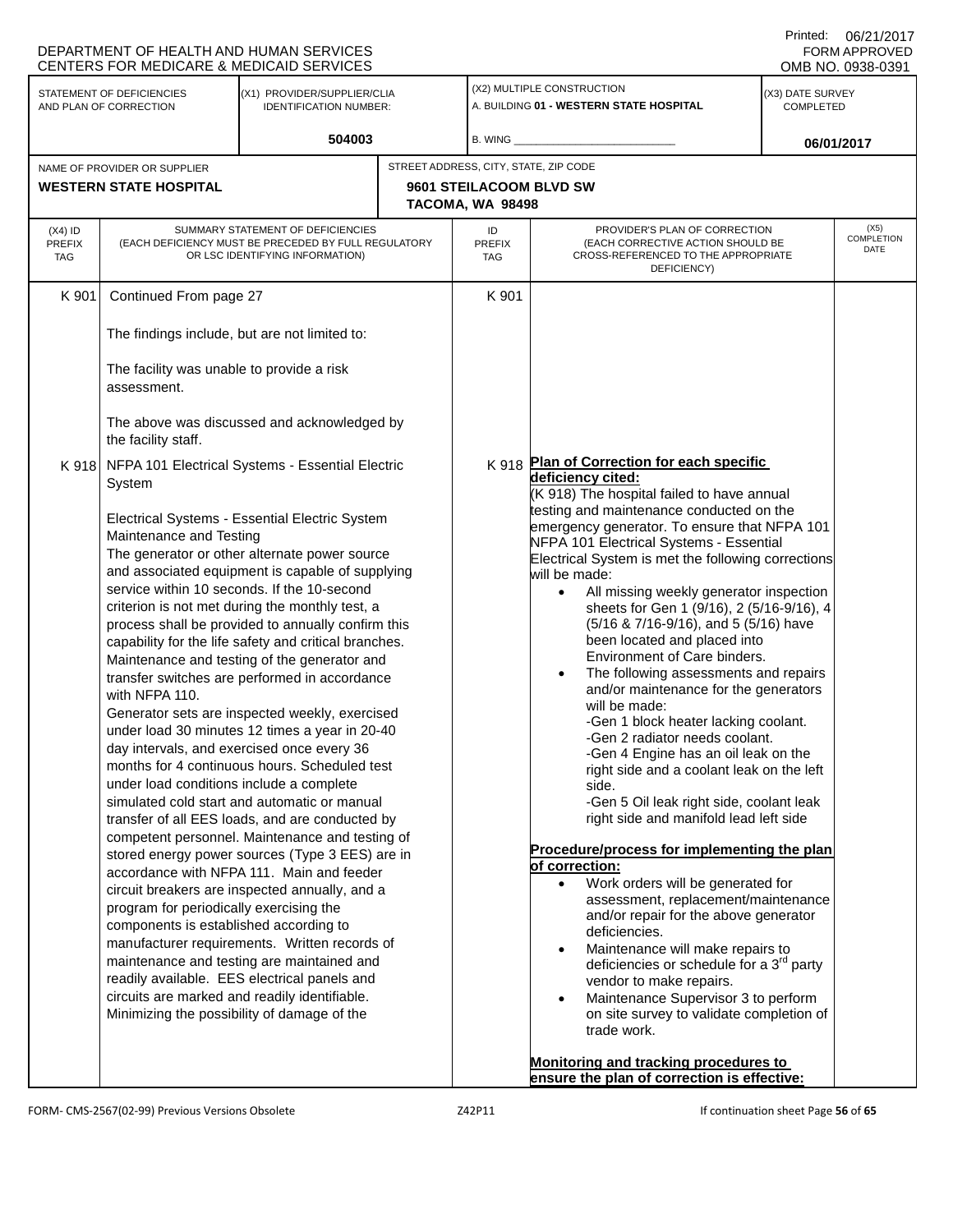| The Maintenance Supervisor 3 will<br>$\bullet$<br>monitor and track the completion of<br>work.<br>Generator inspection forms will be<br>$\bullet$<br>reviewed by the Maintenance<br>Supervisor 3 on a monthly basis to<br>ensure weekly generator inspections<br>occur per NFPA 101 and 110 standard,<br>quality of documentation is accurate<br>and follow-up work orders for repair are<br>generated and placed in the<br>Environment of Care binders.                                                                                                                                                               |
|------------------------------------------------------------------------------------------------------------------------------------------------------------------------------------------------------------------------------------------------------------------------------------------------------------------------------------------------------------------------------------------------------------------------------------------------------------------------------------------------------------------------------------------------------------------------------------------------------------------------|
| Process improvement: actions incorporated<br>into its Quality Assessment and Performance<br>Improvement (QAPI) Program:<br>The Maintenance Facilities Manager<br>$\bullet$<br>will add to the maintenance dashboard<br>K 918 status and report actions taken<br>on the dashboard to the Chief<br>Operating Officer monthly until the<br>aforementioned deficiencies are<br>corrected.<br>The Maintenance Facility Manager will<br>report completion of weekly and<br>monthly inspections and any<br>outstanding generator deficiencies on a<br>yearly basis to the Patient Care Quality<br>Council and Governing Body. |
| Individual Responsible:<br>The Chief Operating Officer<br>$\bullet$                                                                                                                                                                                                                                                                                                                                                                                                                                                                                                                                                    |
| Date completed:<br>September 30, 2017<br>$\bullet$                                                                                                                                                                                                                                                                                                                                                                                                                                                                                                                                                                     |
|                                                                                                                                                                                                                                                                                                                                                                                                                                                                                                                                                                                                                        |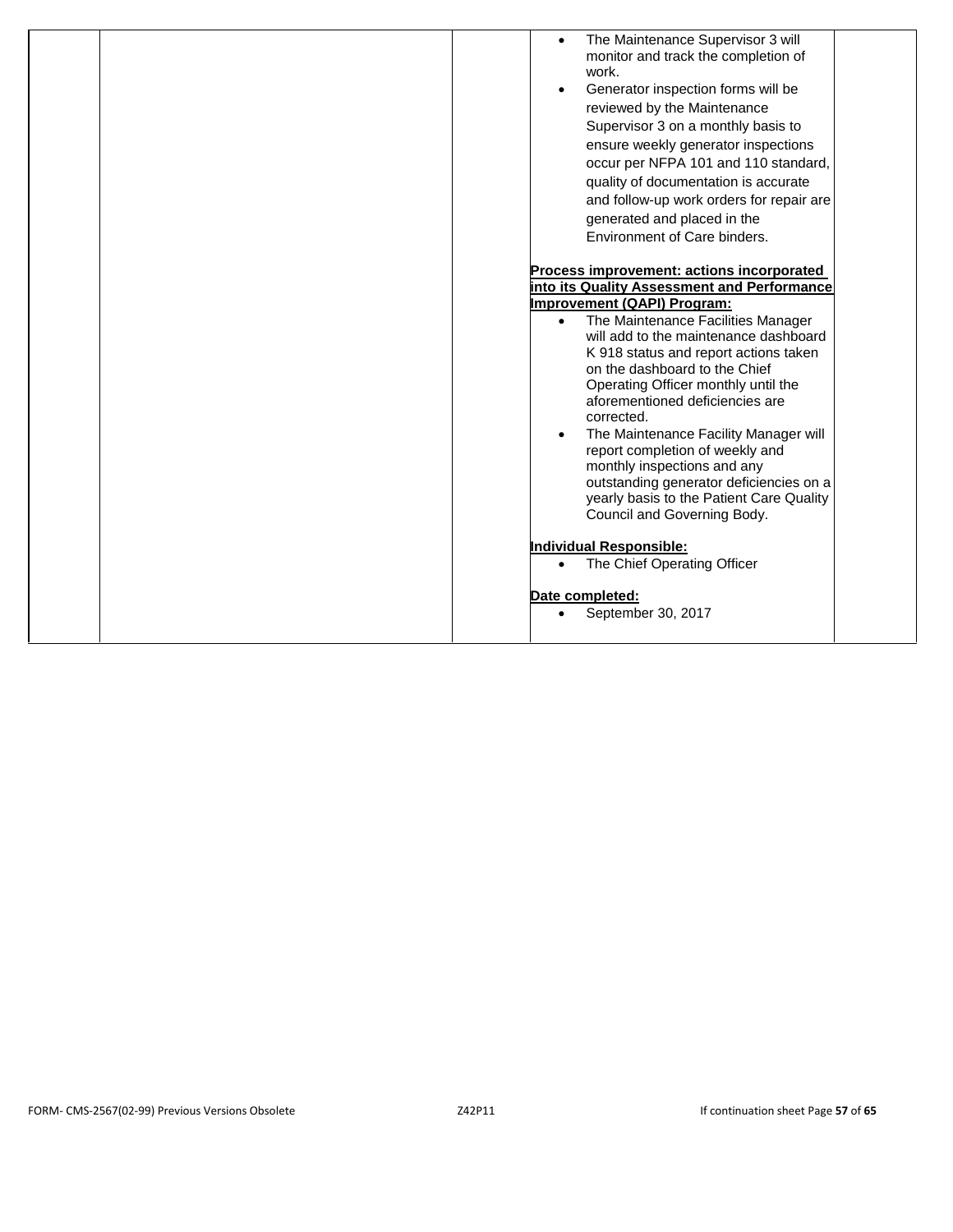| STATEMENT OF DEFICIENCIES<br>AND PLAN OF CORRECTION<br>NAME OF PROVIDER OR SUPPLIER<br><b>WESTERN STATE HOSPITAL</b><br>Continued From page 28<br>emergency power source is a design                                                   | (X1) PROVIDER/SUPPLIER/CLIA<br><b>IDENTIFICATION NUMBER:</b><br>504003<br>SUMMARY STATEMENT OF DEFICIENCIES<br>(EACH DEFICIENCY MUST BE PRECEDED BY FULL REGULATORY<br>OR LSC IDENTIFYING INFORMATION)  | STREET ADDRESS, CITY, STATE, ZIP CODE                                                                                                                                                                   | B. WING _<br>9601 STEILACOOM BLVD SW<br>TACOMA, WA 98498                                                                                                                                                                                                                                                                                                                                                                                                                                                                                                                             | (X2) MULTIPLE CONSTRUCTION<br>A. BUILDING 01 - WESTERN STATE HOSPITAL                                                    | (X3) DATE SURVEY<br><b>COMPLETED</b> | 06/01/2017                                                                                                                                    |
|----------------------------------------------------------------------------------------------------------------------------------------------------------------------------------------------------------------------------------------|---------------------------------------------------------------------------------------------------------------------------------------------------------------------------------------------------------|---------------------------------------------------------------------------------------------------------------------------------------------------------------------------------------------------------|--------------------------------------------------------------------------------------------------------------------------------------------------------------------------------------------------------------------------------------------------------------------------------------------------------------------------------------------------------------------------------------------------------------------------------------------------------------------------------------------------------------------------------------------------------------------------------------|--------------------------------------------------------------------------------------------------------------------------|--------------------------------------|-----------------------------------------------------------------------------------------------------------------------------------------------|
|                                                                                                                                                                                                                                        |                                                                                                                                                                                                         |                                                                                                                                                                                                         |                                                                                                                                                                                                                                                                                                                                                                                                                                                                                                                                                                                      |                                                                                                                          |                                      |                                                                                                                                               |
|                                                                                                                                                                                                                                        |                                                                                                                                                                                                         |                                                                                                                                                                                                         |                                                                                                                                                                                                                                                                                                                                                                                                                                                                                                                                                                                      |                                                                                                                          |                                      |                                                                                                                                               |
|                                                                                                                                                                                                                                        |                                                                                                                                                                                                         |                                                                                                                                                                                                         |                                                                                                                                                                                                                                                                                                                                                                                                                                                                                                                                                                                      |                                                                                                                          |                                      |                                                                                                                                               |
|                                                                                                                                                                                                                                        |                                                                                                                                                                                                         |                                                                                                                                                                                                         |                                                                                                                                                                                                                                                                                                                                                                                                                                                                                                                                                                                      |                                                                                                                          |                                      |                                                                                                                                               |
|                                                                                                                                                                                                                                        |                                                                                                                                                                                                         |                                                                                                                                                                                                         | ID<br><b>PREFIX</b><br>TAG                                                                                                                                                                                                                                                                                                                                                                                                                                                                                                                                                           | PROVIDER'S PLAN OF CORRECTION<br>(EACH CORRECTIVE ACTION SHOULD BE<br>CROSS-REFERENCED TO THE APPROPRIATE<br>DEFICIENCY) |                                      | (X5)<br>COMPLETION<br>DATE                                                                                                                    |
| consideration for new installations.<br>111, 700.10 (NFPA 70)<br>This Standard is not met as evidenced by:<br>testing and maintenance conducted on the<br>within the facility.<br><b>GENERATOR</b><br>not been fixed:<br>for May 2016. | 6.4.4, 6.5.4, 6.6.4 (NFPA 99), NFPA 110, NFPA<br>Based upon record review and staff interviews on<br>May 8-15, 2017 between approximately 0800 and<br>1700 hours the facility has failed to have annual |                                                                                                                                                                                                         | K 918                                                                                                                                                                                                                                                                                                                                                                                                                                                                                                                                                                                |                                                                                                                          |                                      |                                                                                                                                               |
| The above was discussed and acknowledged by<br>the facility staff.<br>NFPA 101 Electrical Equipment - Power Cords<br>and Extens<br>Electrical Equipment - Power Cords and<br><b>Extension Cords</b>                                    |                                                                                                                                                                                                         |                                                                                                                                                                                                         |                                                                                                                                                                                                                                                                                                                                                                                                                                                                                                                                                                                      |                                                                                                                          |                                      |                                                                                                                                               |
|                                                                                                                                                                                                                                        |                                                                                                                                                                                                         | emergency generator. This could result in a<br>The findings include, but are not limited to:<br>Gen 1 3/9/17 block heater lacking coolant.<br>weekly May-September.<br>inspections May, July-September. | failure of the emergency power system which<br>would leave the facility without egress and work<br>lighting in the event of a power failure which<br>would endanger the residents, staff and/or visitors<br>Per the generator inspections the following have<br>Missing weekly inspections for September 2016.<br>Gen 2 4/4/17 radiator needs coolant. Missing<br>Gen4 4/4/17 Engine has an oil leak on the right<br>side, coolant leak on the left side. Missing weekly<br>Gen5 Oil leak right side, coolant leak right side.<br>Manifold lead left side missing weekly inspections |                                                                                                                          | K 920 deficiency cited:              | Plan of Correction for each specific<br>(K 920) The hospital failed to restrict the use of<br>multi-plug outlets (power strips) and extension |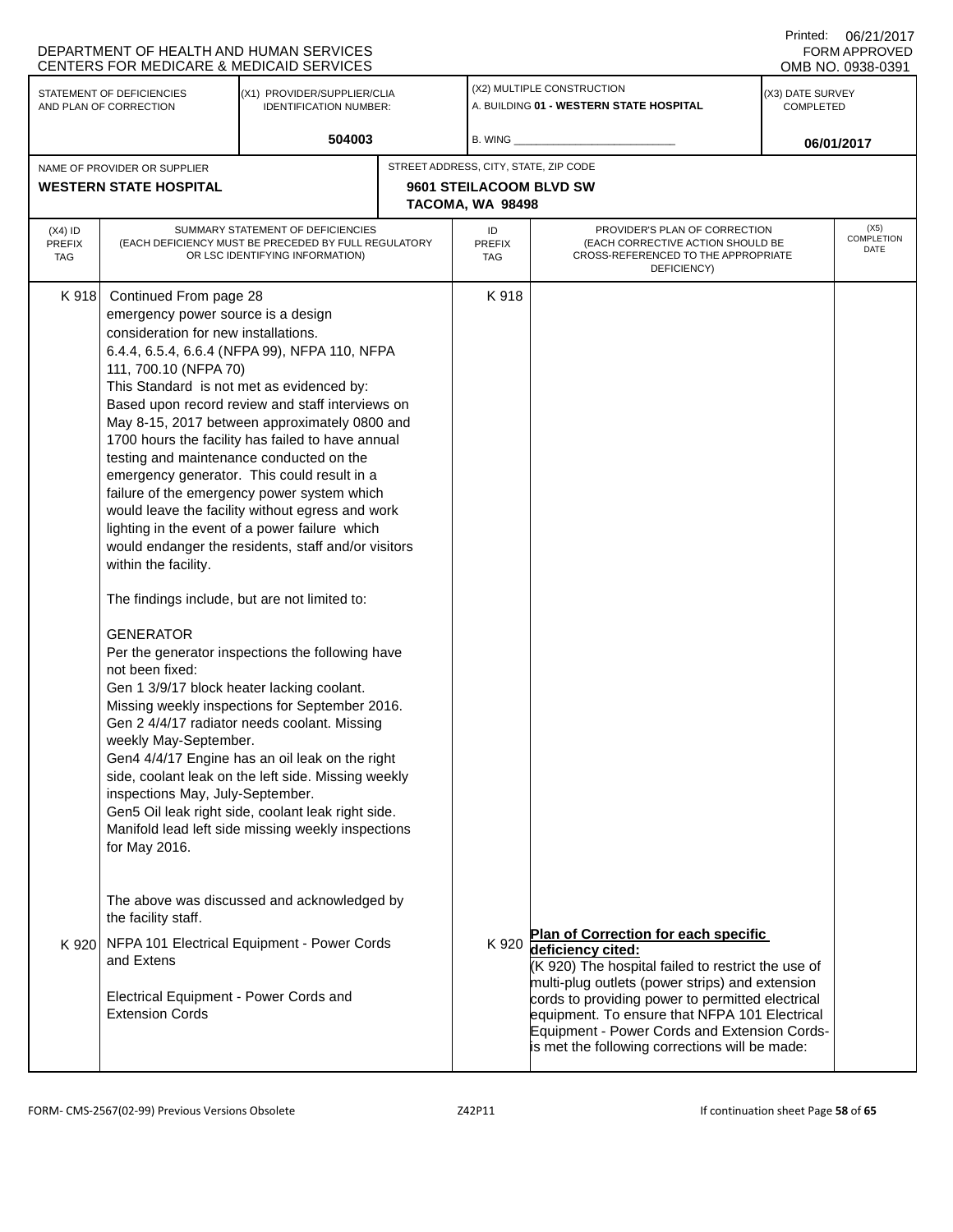| Validate that the item listed below                                 |
|---------------------------------------------------------------------|
| meets the policy standard and has been                              |
| removed:                                                            |
| <b>EXTENSION CORDS</b>                                              |
| -extension cord and its use in building<br>F6 room E-272            |
| -extension cord and its use in building                             |
| F2 room F211 (fixed at time of                                      |
| inspection)                                                         |
| -extension cord and the refrigerator                                |
| plugged into a power strip in room F260                             |
| (fixed at time of inspection)                                       |
| -heater plugged into extension cord                                 |
| room F270; nurses station building at                               |
| five power strips daisy chained (fixed at                           |
| time of inspection)                                                 |
| -extension cord and its use in room                                 |
| E101 and IT room plugging into a                                    |
| microwave                                                           |
| -extension cord plugged into the power                              |
| strip with coffee maker plugged in room                             |
| C167 (fixed at time of inspection)                                  |
| -extension cord and its use in room C9-                             |
| 306 (fixed at time of inspection)                                   |
| <b>POWERSTRIPS</b>                                                  |
| -S3 throughout; multiple power strips in                            |
| multiple patient rooms                                              |
| -S-060 coffee pot plugged into power                                |
| strip<br>-coffee maker plugged into a power                         |
| strip in room F256 (fixed at time of                                |
| <i>inspection</i> )                                                 |
| -microwave, refrigerator, coffee maker,                             |
| and medical equipment plugged into a                                |
| power strip in room E168 and E2 exam                                |
| room has medical equipment plugged                                  |
| into a power strip that is not 1363A                                |
| -E7 power strip in the exam room needs                              |
| to be hospital grade                                                |
| -daisy chained power strips in D001                                 |
| (fixed at time of inspection)                                       |
| -daisy chained power strips in D067                                 |
| (fixed at time of inspection)                                       |
| -refrigerator plugged into a power strip                            |
| in D011                                                             |
| Update policy 4.17 "Personal Electronic                             |
| Equipment" on proper use of extension<br>cords and power strips and |
| communicate the expectations of                                     |
| standards related to extension cords                                |
| and power strips to all staff.                                      |
|                                                                     |
| Procedure /process for implementing the                             |
| plan of correction                                                  |
| Educate staff on revised policy 4.17 on<br>$\bullet$                |
| proper use of extension cords and                                   |
| power strips.                                                       |
| Reoccurring violations will be corrected                            |
| and reported using an electronic                                    |
| Administrative Incident Report (eAROI)                              |
| immediately.                                                        |
| Include this information in the Safety                              |
| and Emergency training component                                    |
| during New Employee Orientation.                                    |
| The Facility Coordination Office will                               |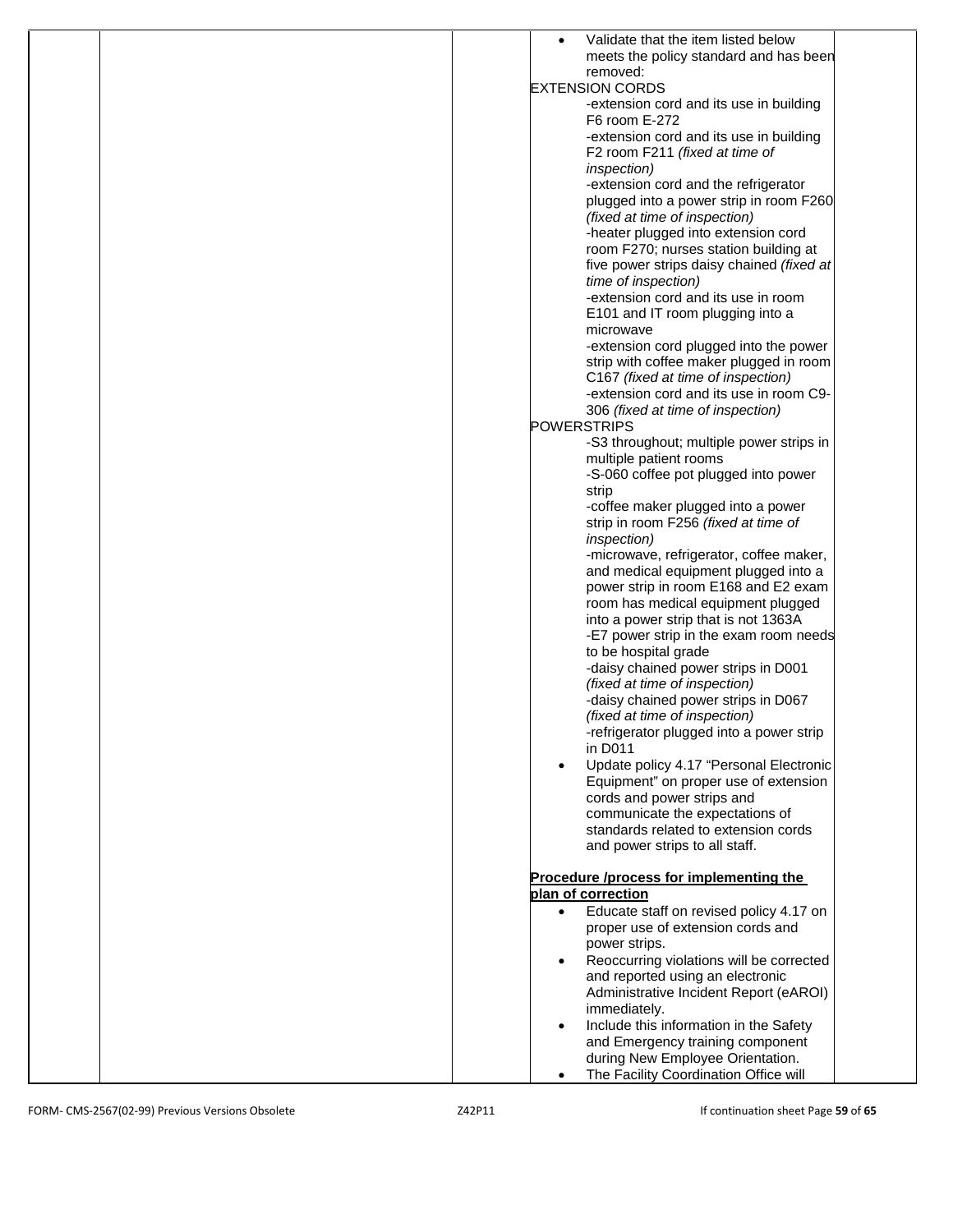| provide an annual inspection and a<br>random quarterly audit of staff offices to<br>ensure compliance with policy.<br>All improperly used extension cords and<br>power strips will be removed<br>immediately and an eAROI will be<br>submitted for the safety violation. |
|--------------------------------------------------------------------------------------------------------------------------------------------------------------------------------------------------------------------------------------------------------------------------|
| Monitoring and tracking procedures to                                                                                                                                                                                                                                    |
| ensure the plan of correction is effective                                                                                                                                                                                                                               |
| Supervisors will monitor for improper<br>$\bullet$<br>use of extension cords and power strips                                                                                                                                                                            |
| in employee offices, ward common<br>areas, patient rooms or break rooms<br>and remove them immediately. If found,<br>then complete an eAROI.                                                                                                                             |
| The Facilities Coordination Office and<br>the Safety Officer will randomly check<br>areas hospital wide for the use of<br>extension cords and power strips when<br>they conduct fire drills or do rounding                                                               |
| and immediately remove extension<br>cords and power strips not in<br>compliance.                                                                                                                                                                                         |
| Process improvement: actions incorporated<br>into its Quality Assessment and Performance                                                                                                                                                                                 |
| Improvement (QAPI) Program.                                                                                                                                                                                                                                              |
| The Facilities Coordination Office will<br>$\bullet$                                                                                                                                                                                                                     |
| report quarterly to the Patient Care                                                                                                                                                                                                                                     |
| Quality Council and Governing Body on                                                                                                                                                                                                                                    |
| the number of extension cord and                                                                                                                                                                                                                                         |
| power strip violation reports and actions                                                                                                                                                                                                                                |
| taken for two consecutive quarters.                                                                                                                                                                                                                                      |
| Individual responsible:                                                                                                                                                                                                                                                  |
| Chief of Safety and Security<br>$\bullet$                                                                                                                                                                                                                                |
| Date completed:                                                                                                                                                                                                                                                          |
| August 31, 2017<br>$\bullet$                                                                                                                                                                                                                                             |
|                                                                                                                                                                                                                                                                          |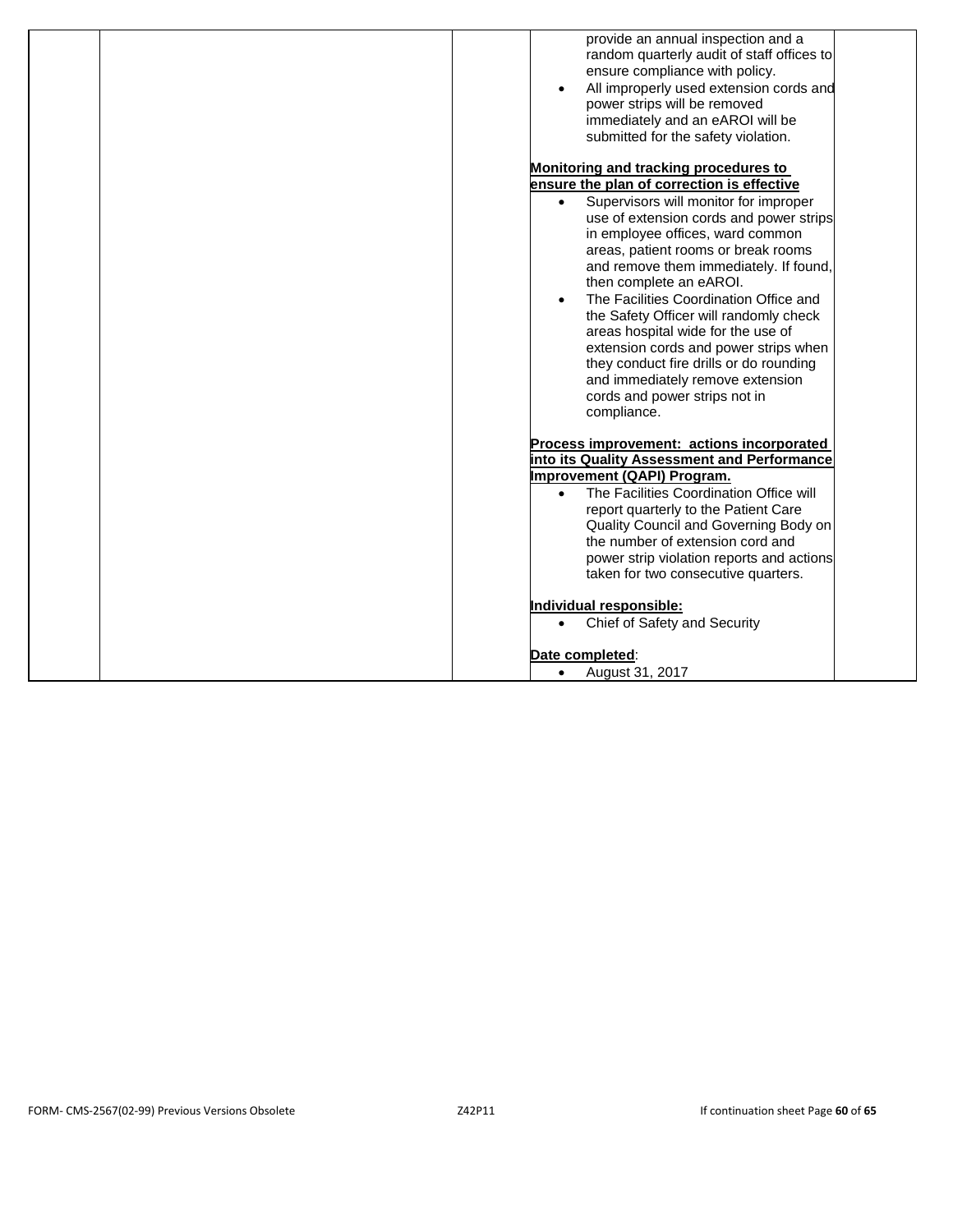|                                                     | DEPARTMENT OF HEALTH AND HUMAN SERVICES<br>CENTERS FOR MEDICARE & MEDICAID SERVICES                                                                                                                                                                                                                                                                                                                                                                                                                              |                                                                                                                                                                                                                                                                                                                                                                                                                                                                                                                                                                                                                                                                                                                                                                                                                                                                                                                                                                                                                                                                                                                                                                                                                                                                                                        |  |                                             |                                                                                                                          | Printed: | 06/21/2017<br><b>FORM APPROVED</b><br>OMB NO. 0938-0391 |  |
|-----------------------------------------------------|------------------------------------------------------------------------------------------------------------------------------------------------------------------------------------------------------------------------------------------------------------------------------------------------------------------------------------------------------------------------------------------------------------------------------------------------------------------------------------------------------------------|--------------------------------------------------------------------------------------------------------------------------------------------------------------------------------------------------------------------------------------------------------------------------------------------------------------------------------------------------------------------------------------------------------------------------------------------------------------------------------------------------------------------------------------------------------------------------------------------------------------------------------------------------------------------------------------------------------------------------------------------------------------------------------------------------------------------------------------------------------------------------------------------------------------------------------------------------------------------------------------------------------------------------------------------------------------------------------------------------------------------------------------------------------------------------------------------------------------------------------------------------------------------------------------------------------|--|---------------------------------------------|--------------------------------------------------------------------------------------------------------------------------|----------|---------------------------------------------------------|--|
| STATEMENT OF DEFICIENCIES<br>AND PLAN OF CORRECTION |                                                                                                                                                                                                                                                                                                                                                                                                                                                                                                                  | (X1) PROVIDER/SUPPLIER/CLIA<br><b>IDENTIFICATION NUMBER:</b>                                                                                                                                                                                                                                                                                                                                                                                                                                                                                                                                                                                                                                                                                                                                                                                                                                                                                                                                                                                                                                                                                                                                                                                                                                           |  |                                             | (X2) MULTIPLE CONSTRUCTION<br>A. BUILDING 01 - WESTERN STATE HOSPITAL                                                    |          | (X3) DATE SURVEY<br><b>COMPLETED</b>                    |  |
|                                                     |                                                                                                                                                                                                                                                                                                                                                                                                                                                                                                                  | 504003                                                                                                                                                                                                                                                                                                                                                                                                                                                                                                                                                                                                                                                                                                                                                                                                                                                                                                                                                                                                                                                                                                                                                                                                                                                                                                 |  | B. WING                                     |                                                                                                                          |          | 06/01/2017                                              |  |
|                                                     | NAME OF PROVIDER OR SUPPLIER                                                                                                                                                                                                                                                                                                                                                                                                                                                                                     |                                                                                                                                                                                                                                                                                                                                                                                                                                                                                                                                                                                                                                                                                                                                                                                                                                                                                                                                                                                                                                                                                                                                                                                                                                                                                                        |  | STREET ADDRESS, CITY, STATE, ZIP CODE       |                                                                                                                          |          |                                                         |  |
|                                                     | <b>WESTERN STATE HOSPITAL</b>                                                                                                                                                                                                                                                                                                                                                                                                                                                                                    |                                                                                                                                                                                                                                                                                                                                                                                                                                                                                                                                                                                                                                                                                                                                                                                                                                                                                                                                                                                                                                                                                                                                                                                                                                                                                                        |  | 9601 STEILACOOM BLVD SW<br>TACOMA, WA 98498 |                                                                                                                          |          |                                                         |  |
| $(X4)$ ID<br><b>PREFIX</b><br>TAG                   | SUMMARY STATEMENT OF DEFICIENCIES<br>(EACH DEFICIENCY MUST BE PRECEDED BY FULL REGULATORY<br>OR LSC IDENTIFYING INFORMATION)                                                                                                                                                                                                                                                                                                                                                                                     |                                                                                                                                                                                                                                                                                                                                                                                                                                                                                                                                                                                                                                                                                                                                                                                                                                                                                                                                                                                                                                                                                                                                                                                                                                                                                                        |  | ID<br><b>PREFIX</b><br>TAG                  | PROVIDER'S PLAN OF CORRECTION<br>(EACH CORRECTIVE ACTION SHOULD BE<br>CROSS-REFERENCED TO THE APPROPRIATE<br>DEFICIENCY) |          | (X5)<br>COMPLETION<br>DATE                              |  |
| K 920                                               | Continued From page 29<br>used for components of movable<br>patient-care-related electrical equipment<br>care rooms, power strips meet other UL<br>substitute for fixed wiring of a structure.<br>10.2.4.<br>(NFPA 70), 590.3(D) (NFPA 70), TIA 12-5<br>This Standard is not met as evidenced by:<br>use of multi-plug outlets (power strips) and<br>staff and/or visitors within the facility.<br>The findings include, but are not limited to:<br><b>EXTENSION CORDS</b><br>(fixed at the time of inspection.) | Power strips in a patient care vicinity are only<br>(PCREE) assembles that have been assembled<br>by qualified personnel and meet the conditions of<br>10.2.3.6. Power strips in the patient care vicinity<br>may not be used for non-PCREE (e.g., personal<br>electronics), except in long-term care resident<br>rooms that do not use PCREE. Power strips for<br>PCREE meet UL 1363A or UL 60601-1. Power<br>strips for non-PCREE in the patient care rooms<br>(outside of vicinity) meet UL 1363. In non-patient<br>standards. All power strips are used with general<br>precautions. Extension cords are not used as a<br>Extension cords used temporarily are removed<br>immediately upon completion of the purpose for<br>which it was installed and meets the conditions of<br>10.2.3.6 (NFPA 99), 10.2.4 (NFPA 99), 400-8<br>Based upon observations and staff interviews on<br>May 8-15, 2017 between approximately 0800 and<br>1700 hours the facility has failed to restrict the<br>extension cords to providing power to permitted<br>electrical equipment. This could result in a fire<br>from overheating of the plug strip due to the<br>heavy power draw endangering the residents,<br>Extension cord and use building F6 room E-272.<br>Extension cord and use building F 2 room F211 |  | K 920                                       |                                                                                                                          |          |                                                         |  |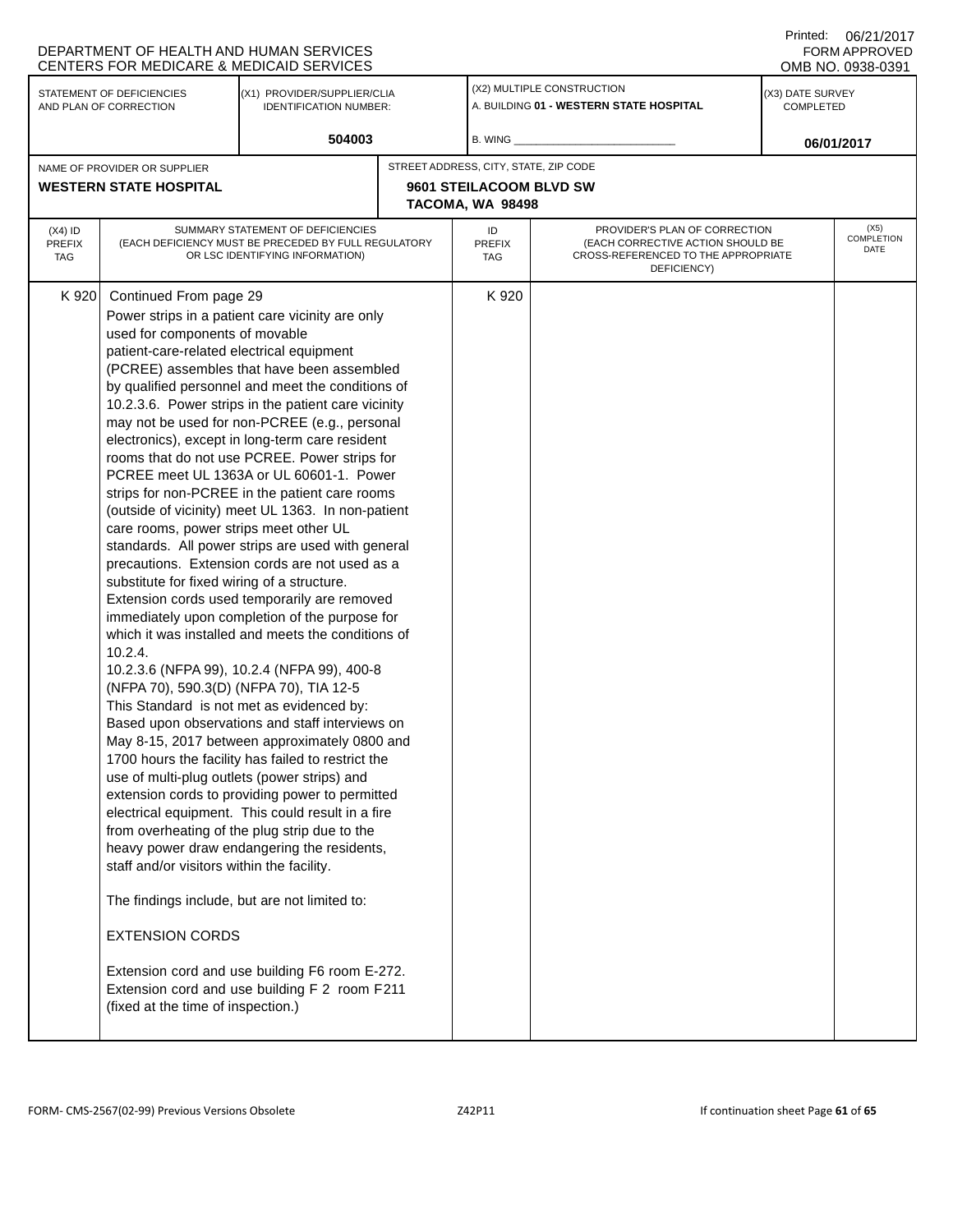|                                                     | DEPARTMENT OF HEALTH AND HUMAN SERVICES<br>CENTERS FOR MEDICARE & MEDICAID SERVICES                                                      |                                                                                                                                                          |  |                                                                       |                                                                                                                          | Printed: | 06/21/2017<br>FORM APPROVED<br>OMB NO. 0938-0391 |  |
|-----------------------------------------------------|------------------------------------------------------------------------------------------------------------------------------------------|----------------------------------------------------------------------------------------------------------------------------------------------------------|--|-----------------------------------------------------------------------|--------------------------------------------------------------------------------------------------------------------------|----------|--------------------------------------------------|--|
| STATEMENT OF DEFICIENCIES<br>AND PLAN OF CORRECTION |                                                                                                                                          | (X1) PROVIDER/SUPPLIER/CLIA<br><b>IDENTIFICATION NUMBER:</b>                                                                                             |  | (X2) MULTIPLE CONSTRUCTION<br>A. BUILDING 01 - WESTERN STATE HOSPITAL |                                                                                                                          |          | (X3) DATE SURVEY<br><b>COMPLETED</b>             |  |
|                                                     |                                                                                                                                          | 504003                                                                                                                                                   |  | B. WING _                                                             |                                                                                                                          |          | 06/01/2017                                       |  |
|                                                     | NAME OF PROVIDER OR SUPPLIER                                                                                                             |                                                                                                                                                          |  | STREET ADDRESS, CITY, STATE, ZIP CODE                                 |                                                                                                                          |          |                                                  |  |
|                                                     | <b>WESTERN STATE HOSPITAL</b>                                                                                                            |                                                                                                                                                          |  | 9601 STEILACOOM BLVD SW                                               |                                                                                                                          |          |                                                  |  |
|                                                     |                                                                                                                                          |                                                                                                                                                          |  | TACOMA, WA 98498                                                      |                                                                                                                          |          |                                                  |  |
| $(X4)$ ID<br><b>PREFIX</b><br><b>TAG</b>            | SUMMARY STATEMENT OF DEFICIENCIES<br>(EACH DEFICIENCY MUST BE PRECEDED BY FULL REGULATORY<br>OR LSC IDENTIFYING INFORMATION)             |                                                                                                                                                          |  | ID<br><b>PREFIX</b><br>TAG                                            | PROVIDER'S PLAN OF CORRECTION<br>(EACH CORRECTIVE ACTION SHOULD BE<br>CROSS-REFERENCED TO THE APPROPRIATE<br>DEFICIENCY) |          | (X5)<br>COMPLETION<br>DATE                       |  |
| K 920                                               | Continued From page 30                                                                                                                   |                                                                                                                                                          |  | K 920                                                                 |                                                                                                                          |          |                                                  |  |
|                                                     |                                                                                                                                          | Extension cord plugged in to power strip with                                                                                                            |  |                                                                       |                                                                                                                          |          |                                                  |  |
|                                                     | (fixed at the time of inspection.)                                                                                                       | fridge raider plugged into power strip room F260                                                                                                         |  |                                                                       |                                                                                                                          |          |                                                  |  |
|                                                     |                                                                                                                                          | Room F270 heater plugged into extension cord                                                                                                             |  |                                                                       |                                                                                                                          |          |                                                  |  |
|                                                     |                                                                                                                                          | fixed at time of inspection nurses station building                                                                                                      |  |                                                                       |                                                                                                                          |          |                                                  |  |
|                                                     |                                                                                                                                          | at five power strips daisy chained (fixed at the                                                                                                         |  |                                                                       |                                                                                                                          |          |                                                  |  |
|                                                     | time of inspection.)                                                                                                                     |                                                                                                                                                          |  |                                                                       |                                                                                                                          |          |                                                  |  |
|                                                     | Room E101 extension cord and use IT room.<br>E6 staff area has an extension cord plugging a<br>microwave.                                |                                                                                                                                                          |  |                                                                       |                                                                                                                          |          |                                                  |  |
|                                                     | of inspection.)<br>inspection.)                                                                                                          | Room C167 extension cord plugged in the power<br>strip with coffee maker plug-in it (fixed at the time<br>Extension cord in use C9-306 (fixed at time of |  |                                                                       |                                                                                                                          |          |                                                  |  |
|                                                     | <b>POWERSTRIPS</b><br>S3-throughout - power strips in multiple patient                                                                   |                                                                                                                                                          |  |                                                                       |                                                                                                                          |          |                                                  |  |
|                                                     |                                                                                                                                          |                                                                                                                                                          |  |                                                                       |                                                                                                                          |          |                                                  |  |
|                                                     | rooms.                                                                                                                                   |                                                                                                                                                          |  |                                                                       |                                                                                                                          |          |                                                  |  |
|                                                     | S-060 coffee pot plugged into the power strip.                                                                                           |                                                                                                                                                          |  |                                                                       |                                                                                                                          |          |                                                  |  |
|                                                     | strip (fixed at the time of inspection.)                                                                                                 | Room F256 coffee maker plugged into power                                                                                                                |  |                                                                       |                                                                                                                          |          |                                                  |  |
|                                                     | Room E168 microwave fridge raider coffee<br>maker plugged in the power strip<br>into a power strip that is not 1363A.<br>hospital grade. | E2 exam room has medical equipment plugged<br>Building E7 power strip in exam room needs to be                                                           |  |                                                                       |                                                                                                                          |          |                                                  |  |
|                                                     | (fixed at the time of inspection.)<br>the time of inspection.)                                                                           | D001 power strips daisy chained times three<br>Room D067 power strip daisy chained (fixed at                                                             |  |                                                                       |                                                                                                                          |          |                                                  |  |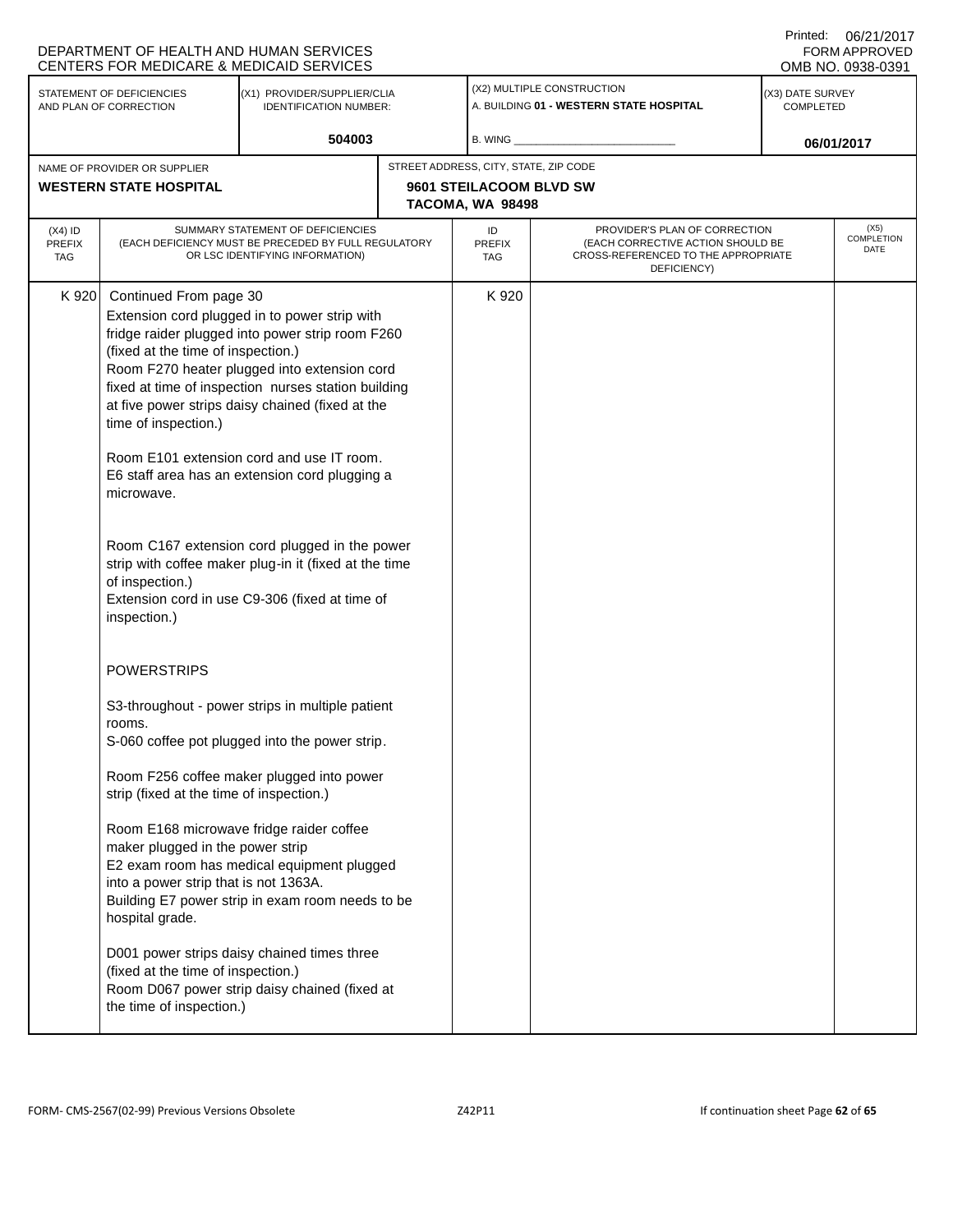|                                                                                                                     | DEPARTMENT OF HEALTH AND HUMAN SERVICES<br>CENTERS FOR MEDICARE & MEDICAID SERVICES                                                                                                                                                                                                    |                                                                                                                                                                                                                                                                                                                                                                                                                                                                                                                                                                                                                                                                                                                                                                                                                                                                                                                                                                                                                                                                                                                                                                                                                                                                                                                                                                                                                                                                                                                                                                                         |                                                                       |                  |                                                                                                                                                                                                                                                                                                                                                                                                                                                                                                                                                                                                                                                                                                                                                                                                                                                                                                                                                                                                                                                                                                                                                                                                                                                                                                                                                                                                                                                                                | Printed:                      | 06/21/2017<br><b>FORM APPROVED</b><br>OMB NO. 0938-0391 |
|---------------------------------------------------------------------------------------------------------------------|----------------------------------------------------------------------------------------------------------------------------------------------------------------------------------------------------------------------------------------------------------------------------------------|-----------------------------------------------------------------------------------------------------------------------------------------------------------------------------------------------------------------------------------------------------------------------------------------------------------------------------------------------------------------------------------------------------------------------------------------------------------------------------------------------------------------------------------------------------------------------------------------------------------------------------------------------------------------------------------------------------------------------------------------------------------------------------------------------------------------------------------------------------------------------------------------------------------------------------------------------------------------------------------------------------------------------------------------------------------------------------------------------------------------------------------------------------------------------------------------------------------------------------------------------------------------------------------------------------------------------------------------------------------------------------------------------------------------------------------------------------------------------------------------------------------------------------------------------------------------------------------------|-----------------------------------------------------------------------|------------------|--------------------------------------------------------------------------------------------------------------------------------------------------------------------------------------------------------------------------------------------------------------------------------------------------------------------------------------------------------------------------------------------------------------------------------------------------------------------------------------------------------------------------------------------------------------------------------------------------------------------------------------------------------------------------------------------------------------------------------------------------------------------------------------------------------------------------------------------------------------------------------------------------------------------------------------------------------------------------------------------------------------------------------------------------------------------------------------------------------------------------------------------------------------------------------------------------------------------------------------------------------------------------------------------------------------------------------------------------------------------------------------------------------------------------------------------------------------------------------|-------------------------------|---------------------------------------------------------|
| STATEMENT OF DEFICIENCIES<br>(X1) PROVIDER/SUPPLIER/CLIA<br>AND PLAN OF CORRECTION<br><b>IDENTIFICATION NUMBER:</b> |                                                                                                                                                                                                                                                                                        |                                                                                                                                                                                                                                                                                                                                                                                                                                                                                                                                                                                                                                                                                                                                                                                                                                                                                                                                                                                                                                                                                                                                                                                                                                                                                                                                                                                                                                                                                                                                                                                         | (X2) MULTIPLE CONSTRUCTION<br>A. BUILDING 01 - WESTERN STATE HOSPITAL |                  |                                                                                                                                                                                                                                                                                                                                                                                                                                                                                                                                                                                                                                                                                                                                                                                                                                                                                                                                                                                                                                                                                                                                                                                                                                                                                                                                                                                                                                                                                | (X3) DATE SURVEY<br>COMPLETED |                                                         |
|                                                                                                                     |                                                                                                                                                                                                                                                                                        | 504003                                                                                                                                                                                                                                                                                                                                                                                                                                                                                                                                                                                                                                                                                                                                                                                                                                                                                                                                                                                                                                                                                                                                                                                                                                                                                                                                                                                                                                                                                                                                                                                  |                                                                       | $B.$ WING $\_$   |                                                                                                                                                                                                                                                                                                                                                                                                                                                                                                                                                                                                                                                                                                                                                                                                                                                                                                                                                                                                                                                                                                                                                                                                                                                                                                                                                                                                                                                                                |                               | 06/01/2017                                              |
|                                                                                                                     | NAME OF PROVIDER OR SUPPLIER                                                                                                                                                                                                                                                           |                                                                                                                                                                                                                                                                                                                                                                                                                                                                                                                                                                                                                                                                                                                                                                                                                                                                                                                                                                                                                                                                                                                                                                                                                                                                                                                                                                                                                                                                                                                                                                                         |                                                                       |                  | STREET ADDRESS, CITY, STATE, ZIP CODE                                                                                                                                                                                                                                                                                                                                                                                                                                                                                                                                                                                                                                                                                                                                                                                                                                                                                                                                                                                                                                                                                                                                                                                                                                                                                                                                                                                                                                          |                               |                                                         |
|                                                                                                                     | <b>WESTERN STATE HOSPITAL</b>                                                                                                                                                                                                                                                          |                                                                                                                                                                                                                                                                                                                                                                                                                                                                                                                                                                                                                                                                                                                                                                                                                                                                                                                                                                                                                                                                                                                                                                                                                                                                                                                                                                                                                                                                                                                                                                                         |                                                                       | TACOMA, WA 98498 | 9601 STEILACOOM BLVD SW                                                                                                                                                                                                                                                                                                                                                                                                                                                                                                                                                                                                                                                                                                                                                                                                                                                                                                                                                                                                                                                                                                                                                                                                                                                                                                                                                                                                                                                        |                               |                                                         |
| $(X4)$ ID<br><b>PREFIX</b><br><b>TAG</b>                                                                            | PROVIDER'S PLAN OF CORRECTION<br>SUMMARY STATEMENT OF DEFICIENCIES<br>ID<br>(EACH DEFICIENCY MUST BE PRECEDED BY FULL REGULATORY<br>(EACH CORRECTIVE ACTION SHOULD BE<br>PREFIX<br>OR LSC IDENTIFYING INFORMATION)<br>CROSS-REFERENCED TO THE APPROPRIATE<br><b>TAG</b><br>DEFICIENCY) |                                                                                                                                                                                                                                                                                                                                                                                                                                                                                                                                                                                                                                                                                                                                                                                                                                                                                                                                                                                                                                                                                                                                                                                                                                                                                                                                                                                                                                                                                                                                                                                         |                                                                       |                  | (X5)<br>COMPLETION<br>DATE                                                                                                                                                                                                                                                                                                                                                                                                                                                                                                                                                                                                                                                                                                                                                                                                                                                                                                                                                                                                                                                                                                                                                                                                                                                                                                                                                                                                                                                     |                               |                                                         |
| K 920                                                                                                               | Continued From page 31                                                                                                                                                                                                                                                                 |                                                                                                                                                                                                                                                                                                                                                                                                                                                                                                                                                                                                                                                                                                                                                                                                                                                                                                                                                                                                                                                                                                                                                                                                                                                                                                                                                                                                                                                                                                                                                                                         |                                                                       | K 920            |                                                                                                                                                                                                                                                                                                                                                                                                                                                                                                                                                                                                                                                                                                                                                                                                                                                                                                                                                                                                                                                                                                                                                                                                                                                                                                                                                                                                                                                                                |                               |                                                         |
| K 921                                                                                                               | the facility staff.<br>Maintenance<br>Requirements<br>training.<br>10.5.6, 10.5.8                                                                                                                                                                                                      | D011 fridge raider plugged into power strip.<br>The above was discussed and acknowledged by<br>NFPA 101 Electrical Equipment - Testing and<br><b>Electrical Equipment - Testing and Maintenance</b><br>The physical integrity, resistance, leakage<br>current, and touch current tests for fixed and<br>portable patient-care related electrical equipment<br>(PCREE) is performed as required in 10.3.<br>Testing intervals are established with policies and<br>protocols. All PCREE used in patient care rooms<br>is tested in accordance with 10.3.5.4 or 10.3.6<br>before being put into service and after any repair<br>or modification. Any system consisting of several<br>electrical appliances demonstrates compliance<br>with NFPA 99 as a complete system. Service<br>manuals, instructions, and procedures provided<br>by the manufacturer include information as<br>required by 10.5.3.1.1 and are considered in the<br>development of a program for electrical<br>equipment maintenance. Electrical equipment<br>instructions and maintenance manuals are readily<br>available, and safety labels and condensed<br>operating instructions on the appliance are<br>legible. A record of electrical equipment tests,<br>repairs, and modifications is maintained for a<br>period of time to demonstrate compliance in<br>accordance with the facility's policy. Personnel<br>responsible for the testing, maintenance and use<br>of electrical appliances receive continuous<br>10.3, 10.5.2.1, 10.5.2.1.2, 10.5.2.5, 10.5.3,<br>This Standard is not met as evidenced by: |                                                                       | K 921            | Plan of Correction for each specific<br>deficiency cited:<br>(K 921) The hospital failed to safely fix electrical<br>issues. To ensure that NFPA 101 Electrical<br>Equipment - Testing and Maintenance is met the<br>following corrections will be made:<br>The junction box covers will be<br>$\bullet$<br>replaced:<br>-Building 27 Room 009 was missing a<br>junction box.<br>-The generator room in building 27/28<br>had an open junction box.<br>-C2-234 open junction box, in interstitial<br>space above ceiling<br>-C5 has an open junction box. Interstitial<br>space by room 215 at smoke separation<br>doors.<br>Procedure/process for implementing the plan<br>ot correction:<br>Work orders will be generated for<br>$\bullet$<br>assessment and repair of the above<br>listed junction box deficiencies.<br>Maintenance to put a cover on junction<br>$\bullet$<br>boxes and complete the work orders.<br>Monitoring and tracking procedures to<br>ensure the plan of correction is effective:<br>Maintenance Supervisor 3's to monitor<br>and track completion of work on site.<br>Process improvement: actions incorporated<br>into its Quality Assessment and Performance<br>Improvement (QAPI) Program:<br>The Maintenance Facility Manager will<br>$\bullet$<br>report completion of the repairs to the<br>junction box covers to the Patient Care<br>Quality Council and Governing Body.<br><b>Individual Responsible:</b><br>The Chief Operating Officer |                               |                                                         |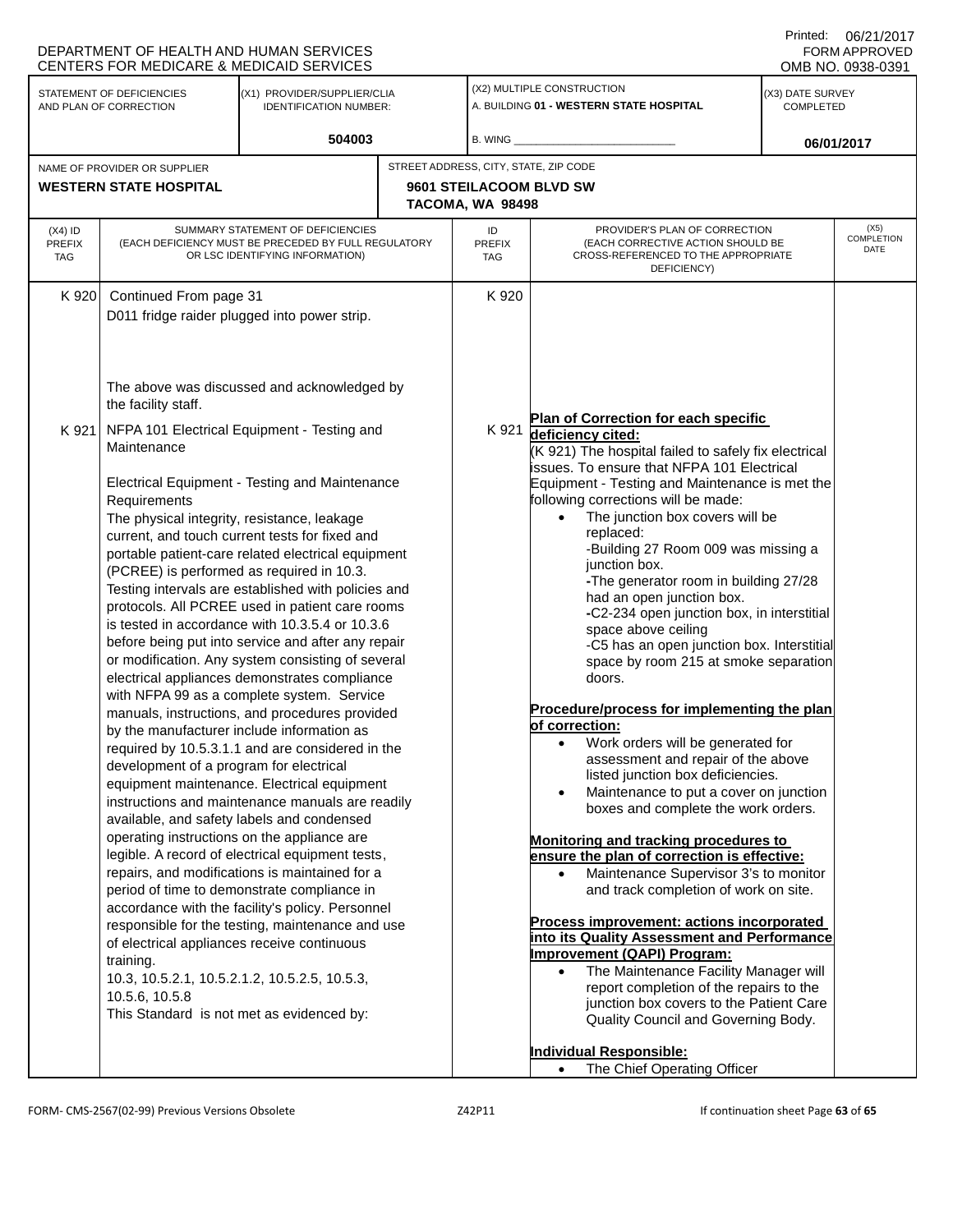|  | Date completed:<br>July 31, 2017 |  |
|--|----------------------------------|--|
|  |                                  |  |